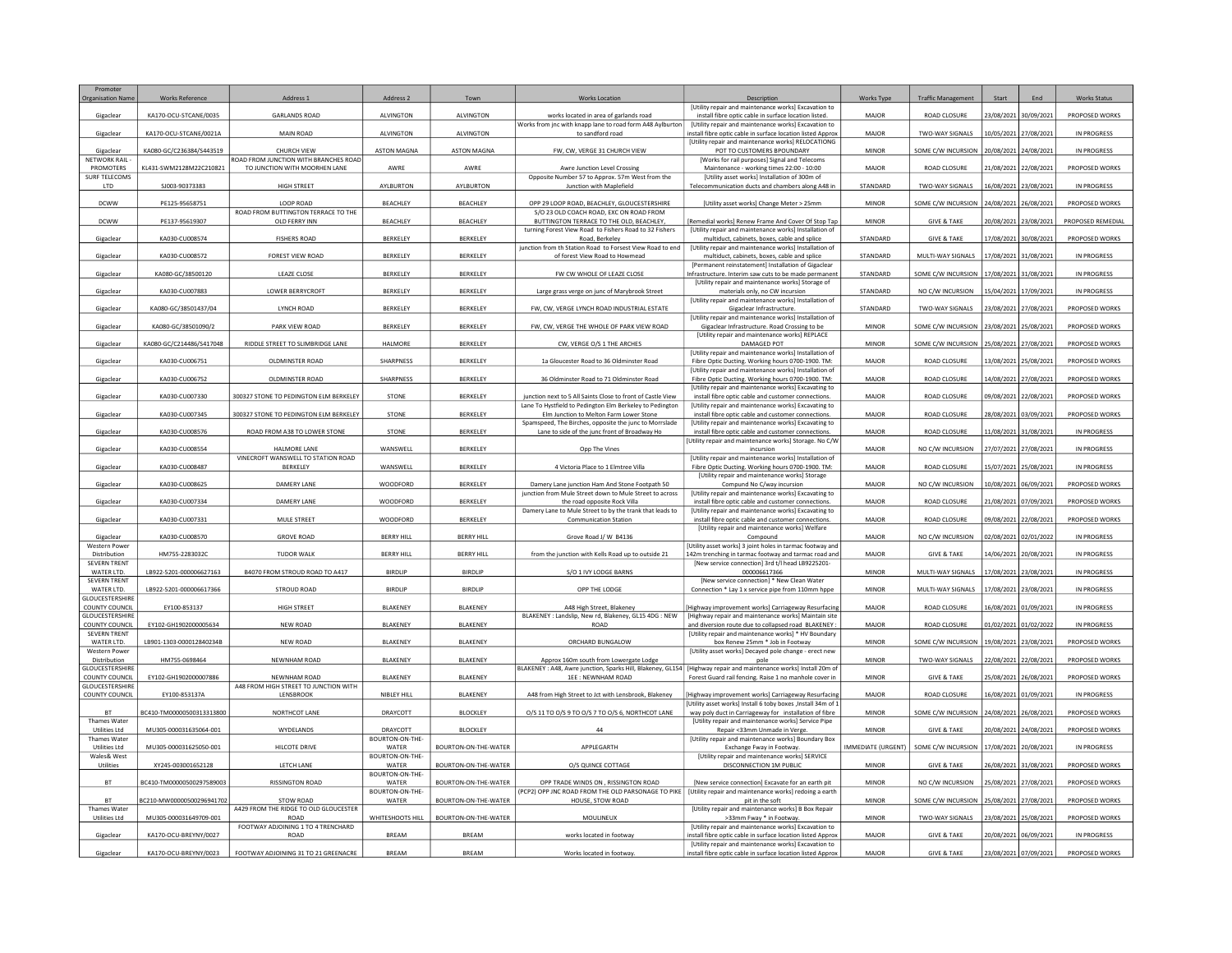| Gigaclear                                         | KA170-OCU-BREYNY/0022                    | GREENACRE                                                   | BREAM                    | <b>BREAM</b>             | Works located in greenacre, GL15 6AW                                                                                            | [Utility repair and maintenance works] Excavation to<br>install fibre optic cable in surface location listed Approx                | MAJOR                        | MULTI-WAY SIGNALS                      | 19/08/2021                                     | 03/09/2021            | IN PROGRESS                      |
|---------------------------------------------------|------------------------------------------|-------------------------------------------------------------|--------------------------|--------------------------|---------------------------------------------------------------------------------------------------------------------------------|------------------------------------------------------------------------------------------------------------------------------------|------------------------------|----------------------------------------|------------------------------------------------|-----------------------|----------------------------------|
| Gigaclear                                         | KA170-OCU-BREYNY/COM2                    | GREENACRE                                                   | <b>BREAM</b>             | <b>BREAM</b>             | Works located on Greenacre                                                                                                      | [Utility repair and maintenance works] Permit to cover<br>materials & storage for works near site.                                 | MAJOR                        | <b>GIVE &amp; TAKE</b>                 | 06/08/2021 30/09/202                           |                       | IN PROGRESS                      |
| <b>SEVERN TRENT</b><br>WATER LTD.                 |                                          | <b>HIGH STREET</b>                                          | <b>BREAM</b>             | RREAM                    |                                                                                                                                 | <b>IUtility repair and maintenance works1 * Long Comm</b>                                                                          | <b>IMMEDIATE (URGENT)</b>    | <b>TWO-WAY SIGNALS</b>                 |                                                |                       | IN PROGRESS                      |
|                                                   | LB901-1303-000012862295                  |                                                             |                          |                          | O/S THE LAURELS                                                                                                                 | pipe Renew 25mm * restore supply<br>[Utility repair and maintenance works] Excavation to                                           |                              |                                        | 16/08/2021                                     | 20/08/202             |                                  |
| Gigaclear                                         | KA170-OCU-BREYNY/0020                    | <b>HIGHBURY ROAD</b>                                        | <b>BRFAM</b>             | <b>BRFAM</b>             | Works located on Highbuy road, GL15 6AW                                                                                         | nstall fibre optic cable in surface location listed Approx<br>[Utility repair and maintenance works] Excavation to                 | MAIOR                        | TWO-WAY SIGNALS                        | 07/04/2021                                     | 08/09/202             | IN PROGRESS                      |
| Gigaclear                                         | KA170-OCU-BREYNY/0012                    | NEW ROAD                                                    | BREAM                    | BREAM                    | from jnc o/s the turfs to forest view cottage, GL15 6HH                                                                         | install fibre optic cable in surface location listed Approx<br>[Utility repair and maintenance works] Excavation to                | MAJOR                        | MULTI-WAY SIGNALS                      | 02/02/2021 13/09/2021                          |                       | IN PROGRESS                      |
| Gigaclear                                         | KA170-OCU-BREYNY/0032                    | RYELANDS ROAD                                               | BREAM                    | <b>BREAM</b>             | Works from cul-de-sac o/s no23 to no 11, GL15 6JH                                                                               | nstall fibre optic cable in surface location listed Approx<br><b>IUtility repair and maintenance works] Permit to store</b>        | MAJOR                        | TWO-WAY SIGNALS                        | 19/08/2021                                     | 03/09/202             | PROPOSED WORKS                   |
| Gigaclear                                         | KA170-OCU-BREYNY/COM                     | THE TUFTS                                                   | <b>BRFAM</b>             | <b>BRFAM</b>             | The Tufts, Bream                                                                                                                | materials/waste on site for Gigaclear, whilst installing                                                                           | MAJOR                        | <b>GIVE &amp; TAKE</b>                 | 09/02/2021                                     | 27/08/2021            | IN PROGRESS                      |
| Gigaclear                                         | KA170-OCU-BREYNY/0026                    | TRENCHARD ROAD                                              | <b>BRFAM</b>             | <b>BRFAM</b>             | Works located in Trenchard road                                                                                                 | [Utility repair and maintenance works] Excavation to<br>install fibre optic cable in surface location listed Approx                | MAIOR                        | <b>GIVE &amp; TAKE</b>                 | 23/07/2021                                     | 25/08/202             | IN PROGRESS                      |
| Gigaclear                                         | KA170-OCU-BREYNY/022A                    | WHITTINGTON WAY                                             | BREAM                    | <b>BREAM</b>             | WORKS LOCATED ON WHITTINGTON WAY                                                                                                | [Utility repair and maintenance works] Excavation to<br>nstall fibre optic cable in surface location listed Approx                 | STANDARD                     | <b>GIVE &amp; TAKE</b>                 | 19/07/2021                                     | 20/08/202             | IN PROGRESS                      |
| <b>BT</b>                                         | BC410-TM00000500313947501                | <b>BRIERLEY BANKS</b>                                       | BRIERLEY                 | BRIERLEY                 | TARMAC ADJ WHITE HSE ON. BRIERLEY BANKS                                                                                         | [Utility repair and maintenance works] To locate and<br>excavate to clear blockage on existing BT duct                             | <b>MINOR</b>                 | <b>GIVE &amp; TAKE</b>                 | 25/08/2021 26/08/2021                          |                       | PROPOSED WORKS                   |
| <b>BT</b>                                         |                                          | <b>HIGH STREET</b>                                          | BRIERLEY                 |                          | FROM O/S ROSE COTTAGE TO FW OS THE NEW BUNGALOW                                                                                 | [Utility repair and maintenance works] To locate and                                                                               | <b>MINOR</b>                 |                                        |                                                |                       |                                  |
| Thames Water                                      | BC410-TM00000500313947500                | 3/124 CHIPPING CAMPDEN TO BROAD                             |                          | BRIERLEY                 | TO OPP MONROE, HIGH STREET                                                                                                      | clear blockages on existing BT duct<br>[Utility repair and maintenance works] Service Pipe                                         |                              | TWO-WAY SIGNALS                        | 25/08/2021                                     | 26/08/2021            | PROPOSED WORKS                   |
| <b>Utilities Itd.</b><br>Thames Wate              | MU305-000031637785-001                   | CAMPDEN<br>3/124 CHIPPING CAMPDEN TO BROAD                  | BROAD CAMPDEN            | BROAD CAMPDEN            | CHURCH COTTAGE                                                                                                                  | Renair <33mm Unmade in Private - Unmade.<br>[Utility repair and maintenance works] B Box Repair                                    | <b>MINOR</b>                 | SOME C/W INCURSION                     | 19/08/2021 23/08/2021                          |                       | PROPOSED WORKS                   |
| Utilities Ltd<br>Thames Water                     | MU305-000031638137-001                   | CAMPDEN                                                     | <b>BROAD CAMPDEN</b>     | <b>BROAD CAMPDEN</b>     |                                                                                                                                 | <33mm Unmade in Verge<br>[Utility repair and maintenance works] Service Pipe                                                       | <b>MINOR</b>                 | SOME C/W INCURSION                     | 26/08/2021                                     | 31/08/2021            | PROPOSED WORKS                   |
| <b>Utilities Ltd</b><br><b>SEVERN TRENT</b>       | MU305-000031634997-001                   | POOL FARM CLOSE                                             | <b>BROAD CAMPDEN</b>     | <b>BROAD CAMPDEN</b>     |                                                                                                                                 | Repair <33mm Fway in Footway.                                                                                                      | <b>MINOR</b>                 | SOME C/W INCURSION                     | 26/08/2021                                     | 31/08/2021            | PROPOSED WORKS                   |
| WATER LTD.                                        | LB901-1303-000012863953                  | LITTLE BUCKLAND                                             | <b>BROADWAY</b>          | <b>BROADWAY</b>          | NEAR LITTLE BUCKLAND HOUSE                                                                                                      | [Utility repair and maintenance works] Small Main<br>Repair Collar 3'                                                              | MMEDIATE (URGENT)            | <b>ROAD CLOSURE</b>                    |                                                | 18/08/2021 20/08/2021 | IN PROGRESS                      |
| <b>Thames Water</b><br>Utilities Ltd              | MU306-000810782250080-001                | 3/133 BROADWELL TO STOW ROAD                                | <b>BROADWELL</b>         | BROADWELL                | Broadwell Hill, Broadwell, Moretonin Marsh GL56 0UD                                                                             | [New service connection] HH 1x63mm mtrd Barrier<br>Supply in Carriageway. Our intention is tocomplete the                          | <b>STANDARD</b>              | SOME C/W INCURSION                     | 25/08/2021                                     | 01/09/2021            | PROPOSED WORKS                   |
| Western Power<br>Distribution                     | HM755-0700576                            | POOLWAY ROAD                                                | <b>BROADWELL</b>         | BROADWELL                | From outside Hillcrest to outside Hepaul Cottage                                                                                | [Utility repair and maintenance works] Tree trimming<br>No excavation.                                                             | <b>MINOR</b>                 | TWO-WAY SIGNALS                        | 20/08/2021                                     | 20/08/202             | PROPOSED WORKS                   |
| NETWORK RAIL<br><b>PROMOTERS</b>                  | KL233-OWW88M64C250121                    | ROAD FROM BROADWELL TO RAILWAY LINE                         | <b>BROADWELL</b>         | BROADWELL                | ROAD OVER RIAL BRIDGE NAMED: STOCKS                                                                                             | [Works for rail purposes] Road closure to enable bridge<br>deck replacement. Works will be a mixture of daytime                    | <b>MAJOR</b>                 | ROAD CLOSURE                           | 25/01/2021 31/08/2021                          |                       | IN PROGRESS                      |
| <b>SEVERN TRENT</b>                               |                                          |                                                             | BROMSBERROW              |                          |                                                                                                                                 | [Utility repair and maintenance works] * Small Main                                                                                |                              |                                        |                                                |                       |                                  |
| WATER LTD.<br>GLOUCESTERSHIRI                     | LB901-1303-000060406604                  | <b>BEACH LANE</b>                                           | HEATH                    | <b>BROMSBERROW HEATH</b> | O/S THE OLD CROFT<br>CAM : Junction with Box Rd Avenue near Bovis Homes                                                         | Repair Collar 3' * CARRIAGEWAY TYPE 4 (UP TO 0.5<br>[Highway repair and maintenance works] EMER OOH                                | IMMEDIATE (URGENT)           | <b>ROAD CLOSURE</b>                    | 20/08/2021                                     | 24/08/202             | IN PROGRESS                      |
| COUNTY COUNCIL<br><b>SEVERN TRENT</b>             | EY102-GH1902000007887                    | <b>BOX ROAD</b>                                             | CAM                      | CAM                      | development : FROM JUNCTION WITH WISLOE ROAD TO J   Ringway Emergency - Hydraulic oil spilled on road. CAM   IMMEDIATE (URGENT) | [New service connection] * New Clean Water                                                                                         |                              | TWO-WAY SIGNALS                        | 09/08/2021                                     | 30/09/2021            | IN PROGRESS                      |
| WATER LTD.                                        | LB922-5201-000006600457                  | <b>FIFIDIANE</b><br>A38 RYALLS LANE TO ST JOHNS ROAD        | CAM                      | CAM                      | ADI NUMBER 19<br>ext to Old Farm, Ryalls Lane on the road to about 145m up                                                      | Connection * Lay 1 x service pipe from 3'PVC main<br>[Utility repair and maintenance works] Installation of                        | MAIOR                        | <b>ROAD CLOSURE</b>                    | 18/08/2021                                     | 20/08/202             | IN PROGRESS                      |
| Gigaclear                                         | KA030-CU008618                           | SLIMBRIDGE                                                  | CAMBRIDGE                | CAMBRIDGE                | from the round about in the verga on bris                                                                                       | multiduct, subscriber duct, boxes and cabinets                                                                                     | STANDARD                     | MULTI-WAY SIGNALS                      | 17/08/2021                                     | 26/08/202             | <b>IN PROGRESS</b>               |
| Gigaclear                                         | KA030-CU008619                           | <b>DURSLEY ROAD</b>                                         | CAMBRIDGE                | CAMBRIDGE                | front corna on the Wellington Cottag on Bristol Road to<br>beside the Cambridge Mill House                                      | [Utility repair and maintenance works] Installation of<br>multiduct, subscriber duct, boxes and cabinets                           | STANDARD                     | MULTI-WAY SIGNALS                      | 13/08/2021 26/08/2021                          |                       | PROPOSED WORKS                   |
| Wales& West<br>Utilities                          | XY244-009500014157                       | SHURDINGTON ROAD                                            | BADGEWORTH               | CHELTENHAM               | O/S DAWN NURSERIES                                                                                                              | [Utility repair and maintenance works] SERVICE<br>DISCONNECTION 1M PUBLIC                                                          | STANDARD                     | TWO-WAY SIGNALS                        | 19/08/2021                                     | 24/08/2021            | IN PROGRESS                      |
| GLOUCESTERSHIRE<br>COUNTY COUNCIL                 | EY020-NRS-S278-19325J                    | <b>FVESHAM ROAD</b>                                         | <b>BISHOPS CLEEVE</b>    | <b>CHEITENHAM</b>        | at Hill View Close junction                                                                                                     | S278 works for footpath improvements, Contractor:<br>Walsh Construction                                                            | MAIOR                        | MULTI-WAY SIGNALS                      |                                                | 16/08/2021 04/10/2021 | PROPOSED WORKS                   |
| Western Powe<br>Distribution                      | HM751-2312972                            | <b>EVESHAM ROAD</b>                                         | <b>BISHOPS CLEEVE</b>    | CHELTENHAM               | Outside 52 Evesham Road                                                                                                         | New service connection] 1 joint hole in tarmac footway<br>for new supply                                                           | <b>MINOR</b>                 | SOME C/W INCURSION                     | 23/08/2021                                     | 25/08/2021            | PROPOSED WORKS                   |
|                                                   |                                          |                                                             |                          |                          |                                                                                                                                 | [Utility repair and maintenance works] CLEAR BLOCKED                                                                               |                              |                                        |                                                |                       |                                  |
| <b>VIRGIN MEDIA</b><br><b>GLOUCESTERSHIRE</b>     | NK110-ANSL029032                         | <b>HEMMING WAY</b>                                          | <b>BISHOPS CLEEVE</b>    | CHELTENHAM               | HEMMING WAY BISHOPS CLEEVE CHELTENHAM GL52 8DI<br>CHELTENHAM : At Pecked lane junction: HUNTSMANS                               | TEE IN FOOTWAY<br>[Highway repair and maintenance works] Replace post                                                              | <b>MINOR</b>                 | NO C/W INCURSION                       |                                                | 20/08/2021 23/08/2021 | PROPOSED WORKS                   |
| COUNTY COUNCIL<br><b>Western Power</b>            | EY102-GH1902000006399                    | HUNTSMANS CLOSE                                             | <b>BISHOPS CLEEVE</b>    | CHELTENHAM               | CLOSE                                                                                                                           | and sign CHELTENHAM :<br>New service connection] 1 joint hole in tarmac footway                                                    | <b>MINOR</b>                 | <b>GIVE &amp; TAKE</b>                 |                                                | 26/08/2021 26/08/2021 | PROPOSED WORKS                   |
| Distribution<br><b>SEVERN TRENT</b>               | HM751-2312913                            | <b>VOXWELL LANE</b>                                         | <b>BISHOPS CLEEVE</b>    | CHELTENHAM               | Rear of 3 Middlehay Court                                                                                                       | and 1m trenching in tarmac footway for new supply.<br>[Utility repair and maintenance works] HV Boundary                           | <b>MINOR</b>                 | SOME C/W INCURSION                     | 23/08/2021                                     | 25/08/2021            | PROPOSED WORKS                   |
| WATER ITD.                                        | LB901-1303-000012861738                  | HAYDEN LANE                                                 | <b>BODDINGTON</b>        | CHELTENHAM               | OUTSIDE ENTRANCE TO DRIVE FOR THE GRAIN BARN                                                                                    | box Renew 25mm                                                                                                                     | <b>MINOR</b>                 | NO C/W INCURSION                       | 25/08/2021                                     | 27/08/202             | PROPOSED WORKS                   |
| <b>GLOUCESTERSHIR</b><br>COUNTY COUNCIL           | EY102-GH1902000007720                    | WITHYBRIDGE GARDENS                                         | <b>BODDINGTON</b>        | CHELTENHAM               | Withybridge Gardens                                                                                                             | [Highway repair and maintenance works] Groundwork<br>investigation                                                                 | <b>MINOR</b>                 | <b>LANE CLOSURE</b>                    | 23/08/2021                                     | 25/08/2021            | PROPOSED WORKS                   |
| Wales& West<br>Utilities                          | XY410-003001235755/01                    | <b>BUCKLES CLOSE</b>                                        | <b>CHARLTON KINGS</b>    | CHELTENHAM               | JUNC BUCKLES CLOSE/GLYNROSA ROAD - O/S NO. 37<br><b>BUCKLES CLOSE</b>                                                           | [Utility repair and maintenance works] REPLACE 230M<br>OF 2IN, 100MM ST, DI WITH 230M OF 40MM, 75MM PE                             | MAJOR                        | <b>GIVE &amp; TAKE</b>                 | 29/07/2021                                     | 06/10/2021            | IN PROGRESS                      |
| Wales& West<br>Utilities                          | XY410-003001517610                       | COPT ELM ROAD                                               | <b>CHARLTON KINGS</b>    | CHELTENHAM               | O/S NO. 2 - JUNC CHURCH STREET                                                                                                  | IUtility repair and maintenance works] REPLACE 517M<br>OF OLD METALLIC GAS MAINS WITH 519M OF NEW                                  | MAJOR                        | <b>GIVE &amp; TAKE</b>                 | 14/05/2021                                     | 27/08/2021            | IN PROGRESS                      |
| <b>GLOUCESTERSHIRE</b><br><b>COUNTY COUNCIL</b>   | EY102-GH1901000007732                    | <b>GARDEN ROAD</b>                                          | <b>CHARLTON KINGS</b>    | CHELTENHAM               | HELTENHAM: O/s 3 Garden Road charlton Kings: GARDEN<br>ROAD                                                                     | [Highway repair and maintenance works] Emergency<br>sink hole CHELTENHAM                                                           | IMMEDIATE (URGENT)           | ROAD CLOSURE                           | 28/07/2021                                     | 27/08/2021            | IN PROGRESS                      |
| <b>GLOUCESTERSHIRE</b>                            |                                          |                                                             |                          |                          |                                                                                                                                 | [Highway repair and maintenance works] Column                                                                                      |                              |                                        |                                                |                       |                                  |
| COUNTY COUNCIL<br>Wales& West                     | EY204-83956593                           | <b>GLADSTONE ROAD</b>                                       | <b>CHARLTON KINGS</b>    | CHELTENHAM               | OS 9                                                                                                                            | Replacement<br>[Utility repair and maintenance works] WELFARE UNIT                                                                 | <b>MINOR</b>                 | <b>GIVE &amp; TAKE</b>                 | 18/08/2021                                     | 20/08/202             | PROPOSED WORKS                   |
| Utilities<br><b>GLOUCESTERSHIRE</b>               | XY410-003001523264/999                   | LEDMORE ROAD                                                | <b>CHARLTON KINGS</b>    | CHELTENHAM               | $O/S$ 34                                                                                                                        | LOCATION<br>[Highway repair and maintenance works] Column                                                                          | <b>MAJOR</b>                 | NO C/W INCURSION                       | 06/07/2021 24/09/2021                          |                       | IN PROGRESS                      |
| COUNTY COUNCIL<br><b>GLOUCESTERSHIRE</b>          | EY204-16675095                           | <b>VINEYARDS CLOSE</b>                                      | <b>CHARLTON KINGS</b>    | CHELTENHAM               | OS 14                                                                                                                           | Replacement<br>[Highway repair and maintenance works] Column                                                                       | MINOR                        | <b>GIVE &amp; TAKE</b>                 | 18/08/2021                                     | 0/08/2021             | PROPOSED WORKS                   |
| <b>COUNTY COUNCIL</b><br><b>GLOUCESTERSHIRE</b>   | EY204-42163790                           | WISTLEY ROAD<br>A40 GOLDEN VALLEY EASTBOUND CENTRE          | <b>CHARLTON KINGS</b>    | CHELTENHAM               | OS <sub>3</sub>                                                                                                                 | Replacement                                                                                                                        | <b>MINOR</b>                 | <b>GIVE &amp; TAKE</b>                 |                                                | 18/08/2021 20/08/2021 | PROPOSED WORKS                   |
| COUNTY COUNCIL                                    |                                          |                                                             |                          |                          | A40 Golden Valley Overbridge                                                                                                    | [Highway improvement works] A40 EB Widening - M5<br>J11 to Arle Court                                                              | MAJOR                        | LANE CLOSURE                           | 01/07/2020                                     | 31/08/2021            | IN PROGRESS                      |
| <b>GLOUCESTERSHIRE</b><br><b>COUNTY COUNCIL</b>   | EY101-WCTIS2                             | JUNCTION TO SLIP ROAD ON                                    | CHELTENHAM               | CHELTENHAM               |                                                                                                                                 |                                                                                                                                    |                              |                                        |                                                |                       |                                  |
| <b>GLOUCESTERSHIRE</b>                            | EY101-WCTIS3                             | A40 GOLDEN VALLEY EASTBOUND SLIP ROAD<br>ON FROM ROUNDABOUT | CHELTENHAM               | CHELTENHAM               | A40 Golden Valley Slip Road                                                                                                     | [Highway improvement works] A40 EB Widening - M5<br>J11 to Arle Court                                                              | <b>MAJOR</b>                 | LANE CLOSURE                           | 01/07/2020                                     | 31/08/2021            | IN PROGRESS                      |
|                                                   |                                          |                                                             |                          |                          |                                                                                                                                 | [Highway repair and maintenance works] Column                                                                                      | <b>MINOR</b>                 |                                        |                                                |                       |                                  |
| COUNTY COUNCIL<br><b>Western Power</b>            | EY204-40942944                           | ALBERT ROAD                                                 | CHELTENHAM               | CHELTENHAM               | On Junction                                                                                                                     | Replacement<br>[Disconnection or alteration of supply] 2 joint holes in                                                            |                              | <b>GIVE &amp; TAKE</b>                 |                                                | 24/08/2021 26/08/2021 | PROPOSED WORKS                   |
| Distribution<br><b>Western Power</b>              | HM751-2313140                            | <b>ALBION STREET</b>                                        | CHELTENHAM               | CHELTENHAM               | Outside number 79                                                                                                               | tarmac footway for supply alteration<br>[New service connection] 1 joint hole in tarmac footway                                    | MINOR                        | SOME C/W INCURSION                     | 25/08/2021                                     | 27/08/2021            | PROPOSED WORKS                   |
| Distribution<br><b>SEVERN TRENT</b><br>WATER LTD. | HM751-2313114<br>LB906-0000-000041019408 | ALBION STREET<br>ALMA CLOSE                                 | CHELTENHAM<br>CHELTENHAM | CHELTENHAM<br>CHELTENHAM | Outside 93 Albion Street<br>ON FOOTWAY OUTSIDE NUMBER 2                                                                         | for new supply<br>[Utility repair and maintenance works] Install external<br>meter in boundary box at depth of under 1.5 meters by | <b>MINOR</b><br><b>MINOR</b> | SOME C/W INCURSION<br>NO C/W INCURSION | 26/08/2021 31/08/2021<br>26/08/2021 27/08/2021 |                       | PROPOSED WORKS<br>PROPOSED WORKS |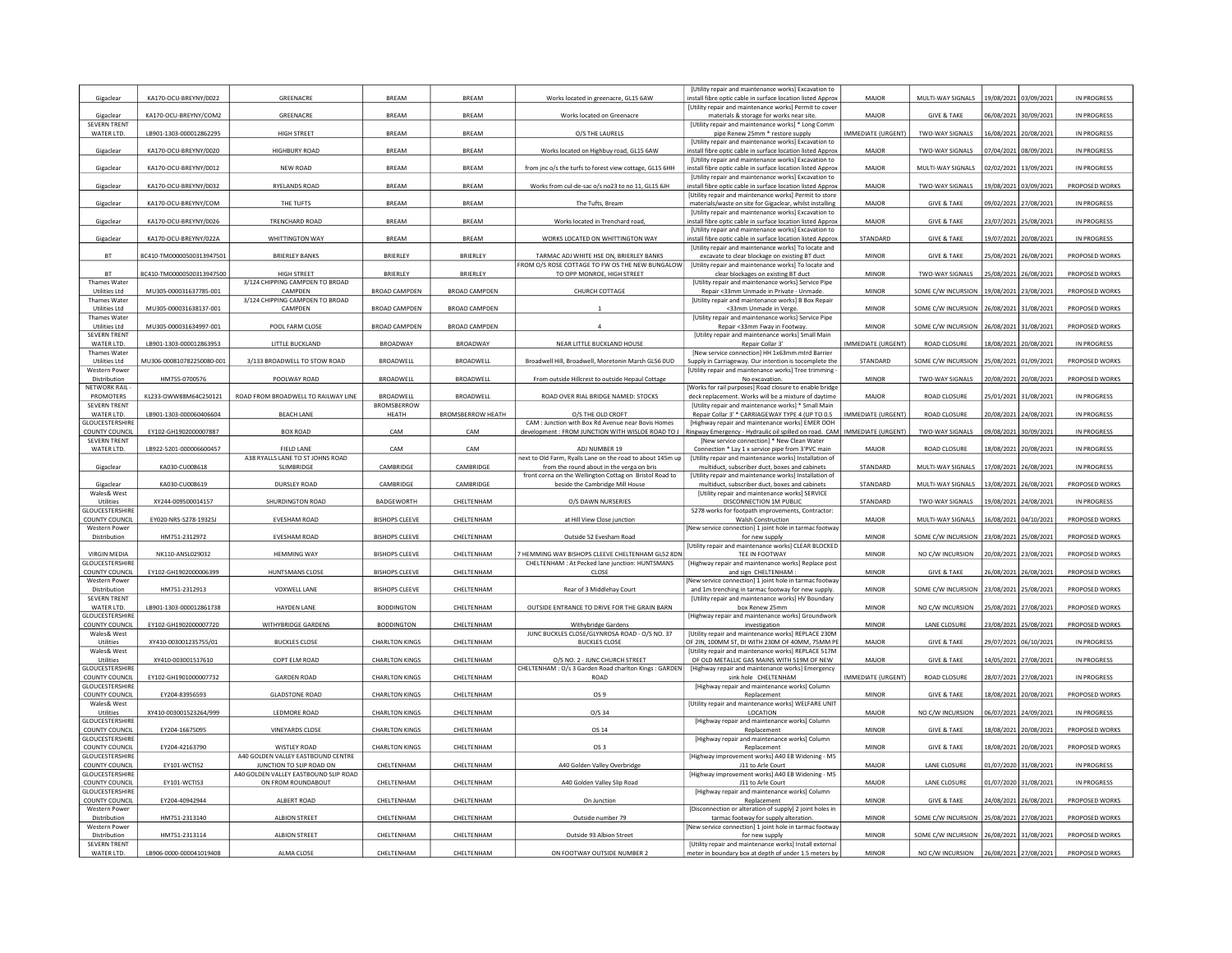| <b>VIRGIN MEDIA</b>                           | NK110-ANSL028266          | ALSTONE AVENUE           | CHELTENHAM | CHELTENHAM | o/s 40 ALSTONE AVENUE, GLOUCESTERSHIRE, GL51 8EJ                                                                                                  | [Utility repair and maintenance works] CLEAR<br><b>BLOCKAGE IN F/W</b>                                                | <b>MINOR</b>       | SOME C/W INCURSION                       | 23/08/2021            | 25/08/2021            | PROPOSED WORKS     |
|-----------------------------------------------|---------------------------|--------------------------|------------|------------|---------------------------------------------------------------------------------------------------------------------------------------------------|-----------------------------------------------------------------------------------------------------------------------|--------------------|------------------------------------------|-----------------------|-----------------------|--------------------|
|                                               |                           |                          |            |            |                                                                                                                                                   | [Utility repair and maintenance works] Excavation of                                                                  |                    |                                          |                       |                       |                    |
| CityFibre                                     | KG046-CHE-1-FTTH-PN304-22 | ALSTONE LANE             | CHELTENHAM | CHELTENHAM | Outside of JN of Thornbury Close to O/S JN of Alstone Mews                                                                                        | carriageway to install new fibre infrastructure and full<br>[Utility repair and maintenance works] Alstone lane       | MAJOR              | ROAD CLOSURE                             | 09/08/2021 20/08/2021 |                       | IN PROGRESS        |
| CityFibre                                     | KG046-CHE-1-FTTH-PN163-13 | ALSTONE LANE             | CHELTENHAM | CHELTENHAM | Alstone lane - Brookyn road                                                                                                                       | 2way on the carriageway to get past School<br><b>IUtility repair and maintenance works] Installation of</b>           | STANDARD           | TWO-WAY SIGNALS                          | 23/08/2021            | 06/09/2021            | PROPOSED WORKS     |
| CityFibre                                     | KG046-CHE-1-FTTH-PN306-15 | ARLE AVENUE              | CHELTENHAM | CHELTENHAM | Arle Avenue -juc lower mill street                                                                                                                | duct for City Fibre build in the footway and the<br>[Utility asset works] excavation required to locate and           | STANDARD           | <b>GIVE &amp; TAKE</b>                   |                       | 18/08/2021 23/08/2021 | PROPOSED WORKS     |
| Netomnia Ltd                                  | D2003-LSCH41592-B25       | ARLE ROAD                | CHELTENHAM | CHELTENHAM | O/S 150 Arle Road                                                                                                                                 | clear blockages in telecoms ducts and test rod and rope                                                               | <b>MINOR</b>       | SOME C/W INCURSION                       | 19/08/2021            | 23/08/2021            | IN PROGRESS        |
| Netomnia Ltd                                  | D2003-LSCH41592-B27       | ARLE ROAD                | CHELTENHAM | CHELTENHAM | O/S 144-152 Arle Rd                                                                                                                               | [Utility asset works] Excavation required to locate &<br>clear blockages in telecoms ducts - footway and verge        | <b>MINOR</b>       | SOME C/W INCURSION                       |                       | 20/08/2021 24/08/2021 | IN PROGRESS        |
| Netomnia Ltd                                  | D2003-LSCH41592-B21-B23   | ARLE ROAD                | CHELTENHAM | CHELTENHAM | O/S 239-206 Arle Road, O/S 198 to Opp 215 Arle Rd                                                                                                 | [Utility asset works] Excavation required to locate &<br>clear blockages in telecoms ducts - verge and                | <b>MINOR</b>       | <b>GIVE &amp; TAKE</b>                   |                       | 20/08/2021 24/08/2021 | PROPOSED WORKS     |
| <b>GLOUCESTERSHIRE</b><br>COUNTY COUNCIL      | EY204-83669765            | ARLE ROAD                | CHELTENHAM | CHELTENHAM | Op 84                                                                                                                                             | [Highway repair and maintenance works] Column<br>Replacement                                                          | <b>MINOR</b>       | <b>GIVE &amp; TAKE</b>                   | 23/08/2021            | 25/08/2021            | PROPOSED WORKS     |
|                                               | KG046-CHE-1-FTTH-PN304-39 | ARLE ROAD                |            |            |                                                                                                                                                   | [Utility repair and maintenance works] Installation of                                                                | STANDARD           |                                          |                       |                       |                    |
| CityFibre                                     |                           |                          | CHELTENHAM | CHELTENHAM | Juc Arle road -Central way                                                                                                                        | duct for City Fibre build in the footway and the<br>[Utility repair and maintenance works] INSTALL TEE IN             |                    | MULTI-WAY SIGNALS                        | 03/08/2021            | 20/08/202             | IN PROGRESS        |
| <b>VIRGIN MEDIA</b><br><b>GLOUCESTERSHIRE</b> | NK110-ANSL028921          | ASHLANDS ROAD            | CHELTENHAM | CHELTENHAM | 96 ASHLANDS ROAD CHELTENHAM GL51 0DH                                                                                                              | FOOTWAY<br>Signal Poles removed for Safety Reasons Retrospective                                                      | <b>MINOR</b>       | NO C/W INCURSION                         |                       | 19/08/2021 20/08/2021 | PROPOSED WORKS     |
| COUNTY COUNCIL<br><b>GLOUCESTERSHIRE</b>      | EY091-GCC/TS-187          | <b>BATH ROAD</b>         | CHELTENHAM | CHELTENHAM | Junction with Vernon Place<br>CHELTENHAM: 4/90972 Bibury Road & Whittington Road                                                                  | start due to emergency attendance<br>[Highway repair and maintenance works] Footway                                   | MAJOR              | MULTI-WAY SIGNALS                        | 22/07/2021            | 20/08/2021            | PROPOSED WORKS     |
| COUNTY COUNCIL<br><b>Western Power</b>        | EY102-GH1902000006715     | <b>BIBURY ROAD</b>       | CHELTENHAM | CHELTENHAM | Benhall Cheltenham (856289) : BIBURY ROAD                                                                                                         | resurfacing CHELTENHAM<br>Utility asset works] 1 joint hole in modular footway and                                    | MAJOR              | MULTI-WAY SIGNALS                        | 19/07/2021 10/09/2021 |                       | <b>IN PROGRESS</b> |
| Distribution                                  | HM751-2312284             | <b>BIBURY ROAD</b>       | CHELTENHAM | CHELTENHAM | Outside No 39 to outside 42                                                                                                                       | 14m trenching in modular footway for new supply                                                                       | STANDARD           | SOME C/W INCURSION                       | 25/08/2021 02/09/202  |                       | PROPOSED WORKS     |
| Western Powe<br>Distribution                  | HM751-2305405C            | <b>BRIZEN LANE</b>       | CHELTENHAM | CHELTENHAM | From junction with The Lanes to junction with Farm Lane                                                                                           | [Utility asset works] 48m trenching in tarmac footway<br>for reinforcement scheme. Works to be done in                | MAJOR              | SOME C/W INCURSION                       | 19/07/2021            | 23/08/202             | IN PROGRESS        |
| NETWORK RAIL<br>PROMOTERS                     | KL253-BAG84M23C-210821    | <b>BROCKHAMPTON LANE</b> | CHELTENHAM | CHELTENHAM | At Level crossing named: Swindon Road                                                                                                             | [Works for rail purposes] Access for Road Rail Vehicle<br>from compound to level crossing 100 meters, at start of     | <b>MINOR</b>       | SOME C/W INCURSION 21/08/2021 22/08/2021 |                       |                       | PROPOSED WORKS     |
| CityFibre                                     | KG046-CHE-1-FTTH-PN306-14 | <b>BROOKBANK CLOSE</b>   | CHELTENHAM | CHELTENHAM | 0/S 15-0/S 40-0/S 39-0/S 21-0/S 59-0/S 59-BROOKBANK<br>CLOSE                                                                                      | [Utility repair and maintenance works] Installation of<br>duct for City Fibre build in the footway and the            | STANDARD           | <b>GIVE &amp; TAKE</b>                   | 12/08/2021            | 20/08/2021            | IN PROGRESS        |
|                                               |                           |                          |            |            |                                                                                                                                                   | <b>IUtility asset works] Excavation required to install</b>                                                           |                    |                                          |                       |                       |                    |
| Netomnia Ltd                                  | D2003-LSCHPOLE9798        | <b>BROOKLYN CLOSE</b>    | CHELTENHAM | CHELTENHAM | O/S 1 Brooklyn Close                                                                                                                              | telecoms pole for network build<br>[Utility repair and maintenance works] To clear                                    | <b>MINOR</b>       | SOME C/W INCURSION                       | 25/08/2021 27/08/2021 |                       | PROPOSED WORKS     |
| CityFibre                                     | KG046-CHE-1-FTTH-PN158-25 | <b>BROOKLYN ROAD</b>     | CHELTENHAM | CHELTENHAM | o/s 53 to o/s 75 Brooklyn Road, Cheltenham                                                                                                        | blockages on Brooklyn Road Cheltenham<br>[Utility repair and maintenance works] Road Crossing                         | <b>MINOR</b>       | NO C/W INCURSION                         | 19/08/2021            | 23/08/2021            | IN PROGRESS        |
| CityFibre                                     | KG046-CHE-1-FTTH-PN158-3  | <b>BROOKLYN ROAD</b>     | CHELTENHAM | CHELTENHAM | o/s 163 Brooklyn rd to os 158 Brooklyn Rd                                                                                                         | and SN Cabinet install<br>[Utility asset works] Excavation to clear blockage in                                       | <b>MINOR</b>       | <b>GIVE &amp; TAKE</b>                   | 20/08/2021            | 24/08/2021            | PROPOSED WORKS     |
| Netomnia Ltd                                  | D2003-LSCH41592-B10       | <b>BROOKLYN ROAD</b>     | CHELTENHAM | CHELTENHAM | In FW OS 205 - 219 on Brooklyn Road                                                                                                               | Telecoms ducting and test rod/rope.                                                                                   | <b>MINOR</b>       | SOME C/W INCURSION                       | 23/08/2021 25/08/2021 |                       | PROPOSED WORKS     |
| Netomnia Ltd                                  | D2003-LSCHPOLE9799        | <b>BROOKLYN ROAD</b>     | CHELTENHAM | CHELTENHAM | S/O 249 Brooklyn Road                                                                                                                             | <b>IUtility asset worksl Excavation required to install</b><br>telecoms pole for network build                        | <b>MINOR</b>       | NO C/W INCURSION                         | 25/08/2021            | 27/08/202             | PROPOSED WORKS     |
| CityFibre                                     | KG046-CHE-1-FTTH-PN160-2  | <b>BROOKLYN ROAD</b>     | CHELTENHAM | CHELTENHAM | junc of Arle Road to junc of Orchard way                                                                                                          | [Utility repair and maintenance works] micro trench in<br>verge and driveways. Instulation of JBF4                    | STANDARD           | <b>GIVE &amp; TAKE</b>                   | 19/08/2021            | 02/09/202             | IN PROGRESS        |
| CityFibre                                     | KG046-CHE-1-FTTH-PN158-2  | <b>BROOKLYN ROAD</b>     | CHELTENHAM | CHELTENHAM | 89 brooklyn rd to o/s 133 brooklyn rd                                                                                                             | [Utility repair and maintenance works] Approx 120M of<br>Micro Trenching ELR                                          | STANDARD           | SOME C/W INCURSION                       | 19/08/2021 25/08/2021 |                       | PROPOSED WORKS     |
| CityFibre                                     | KG046-CHE-1-FTTH-PN161-18 | <b>BRYANSTONE CLOSE</b>  | CHELTENHAM | CHELTENHAM | Footpath outside 1/3/5 Bryanstone                                                                                                                 | <b>IUtility repair and maintenance works] Installation of</b><br>duct for City Fibre build in the footway and the     | <b>MINOR</b>       | SOME C/W INCURSION                       | 13/08/2021            | 20/08/2021            | IN PROGRESS        |
|                                               |                           |                          |            |            |                                                                                                                                                   | [Utility repair and maintenance works] Mirco works to                                                                 |                    |                                          |                       |                       |                    |
| CityFibre                                     | KG046-CHE-1-FTTH-PN163-12 | <b>BUCKINGHAM AVENUE</b> | CHELTENHAM | CHELTENHAM | o/s4 Buckingham ave - o/s 6 Norfolk Ave                                                                                                           | feed poles<br>[Utility repair and maintenance works] Micro works to                                                   | STANDARD           | <b>GIVE &amp; TAKE</b>                   |                       | 26/08/2021 09/09/2021 | PROPOSED WORKS     |
| CityFibre                                     | KG046-CHE-1-FTTH-PN163-11 | <b>CAMBRIDGE AVENUE</b>  | CHELTENHAM | CHELTENHAM | Juc Devon Ave -Juc Norfolk Ave                                                                                                                    | feed pole<br>[Utility repair and maintenance works] CLEAR BLOCKED                                                     | STANDARD           | <b>GIVE &amp; TAKE</b>                   | 24/08/2021            | 07/09/2021            | PROPOSED WORKS     |
| <b>VIRGIN MEDIA</b><br><b>GLOUCESTERSHIRE</b> | NK110-ANSL029049          | CANTERBURY WALK          | CHELTENHAM | CHELTENHAM | 46 CANTERBURY WALK CHELTENHAM GL51 3HG                                                                                                            | TEE IN FOOTWAY<br>[Highway repair and maintenance works] Column                                                       | <b>MINOR</b>       | NO C/W INCURSION                         | 20/08/2021            | 23/08/2021            | PROPOSED WORKS     |
| COUNTY COUNCIL                                | EY204-93410314            | <b>CARLTON PLACE</b>     | CHELTENHAM | CHELTENHAM | 2nd from Swindon Road                                                                                                                             | Replacement                                                                                                           | <b>MINOR</b>       | <b>GIVE &amp; TAKE</b>                   |                       | 23/08/2021 25/08/2021 | PROPOSED WORKS     |
| Netomnia Ltd                                  | D2003-LSCHPOLE8546        | <b>CARTER ROAD</b>       | CHELTENHAM | CHELTENHAM | Opp 92 Carter Road                                                                                                                                | <b>IUtility asset works] Excavation required to install</b><br>telecoms pole for network build                        | MINOR              | SOME C/W INCURSION                       | 25/08/2021            | 27/08/2021            | PROPOSED WORKS     |
| <b>ES Pipelines Ltd</b>                       | ZY049-ALIC002/008/2       | <b>CENTRAL WAY</b>       | CHELTENHAM | CHELTENHAM | Junction of Enterprise Way                                                                                                                        | Utility repair and maintenance works] Excavate track in<br>the footway/carriageway to install single electric cable   | STANDARD           | <b>GIVE &amp; TAKE</b>                   |                       | 26/08/2021 09/09/2021 | PROPOSED WORKS     |
| Wales& West<br>Utilities                      | XY244-004000172152        | <b>CHARLES STREET</b>    | CHELTENHAM | CHELTENHAM | O/S ALBERT HOUSE                                                                                                                                  | [Utility repair and maintenance works] LAY NEW GAS<br>SERVICE 6M PUBLIC                                               | <b>MINOR</b>       | <b>GIVE &amp; TAKE</b>                   | 23/08/2021            | 25/08/2021            | PROPOSED WORKS     |
| CityFibre                                     | KG046-CHE-1-FTTH-PN113-10 | CHELTENHAM FOOTPATH 11   | CHELTENHAM | CHELTENHAM | Footpath leading from Willersley Road side of Number 40 to [Utility repair and maintenance works] Excavation in the<br>public park on Bibury Road | ootway for the whole length of the alley - Will need to                                                               | MAJOR              | ROAD CLOSURE                             |                       | 13/08/2021 27/08/2021 | IN PROGRESS        |
|                                               |                           |                          |            |            |                                                                                                                                                   | [Utility repair and maintenance works] [Statutory                                                                     |                    |                                          |                       |                       |                    |
| CityFibre                                     | KG046-CHE-1-FTTH-PN305-4  | CHRISTCHURCH ROAD        | CHELTENHAM | CHELTENHAM | JN MALVERN RD TO JN QUEENS RD                                                                                                                     | nfrastructure Work] INSTALL FIBRE OPTIC APPARATUS<br><b>IUtility asset worksl Excavation required to install</b>      | MAJOR              | NO C/W INCURSION                         |                       | 17/08/2021 20/09/2021 | IN PROGRESS        |
| Netomnia Ltd<br>GLOUCESTERSHIRE               | D2003-LSCHPOLE8596        | <b>CLEEVELAND STREET</b> | CHELTENHAM | CHELTENHAM | O/S 39 Cleeveland Street                                                                                                                          | telecoms pole for network build<br>[Highway repair and maintenance works] Column                                      | <b>MINOR</b>       | SOME C/W INCURSION                       | 25/08/2021            | 27/08/2021            | PROPOSED WORKS     |
| COUNTY COUNCIL                                | EY204-90830399            | <b>CLYDE CRESCENT</b>    | CHELTENHAM | CHELTENHAM | OS School                                                                                                                                         | Replacement<br>[Utility repair and maintenance works] CLEAR BLOCKED                                                   | <b>MINOR</b>       | <b>GIVE &amp; TAKE</b>                   | 24/08/2021            | 26/08/202             | PROPOSED WORKS     |
| <b>VIRGIN MEDIA</b>                           | NK110-ANSL029059          | COLESBOURNE ROAD         | CHELTENHAM | CHELTENHAM | 33 COLESBOURNE ROAD CHELTENHAM GL51 6DJ                                                                                                           | DUCT IN FOOTWAY                                                                                                       | <b>MINOR</b>       | NO C/W INCURSION                         |                       | 20/08/2021 23/08/2021 | PROPOSED WORKS     |
| <b>VIRGIN MEDIA</b>                           | NK110-ANSL028393          | COWLEY CLOSE             | CHELTENHAM | CHELTENHAM | 4 COWLEY CLOSE CHELTENHAM GL51 6NP                                                                                                                | [Utility repair and maintenance works] INSTALL TEE IN<br>FOOTWAY                                                      | MINOR              | NO C/W INCURSION                         | 25/08/2021            | 26/08/2021            | PROPOSED WORKS     |
| <b>SEVERN TRENT</b><br>WATER LTD.             | LB901-1303-000060401379   | <b>CROFT STREET</b>      | CHELTENHAM | CHELTENHAM | HAZLECROFT                                                                                                                                        | [Utility repair and maintenance works] Long Comm pipe<br>Renew 25mm                                                   | IMMEDIATE (URGENT) | ROAD CLOSURE                             |                       | 18/08/2021 23/08/2021 | <b>IN PROGRESS</b> |
| Netomnia Ltd                                  | D2003-LSCHPOLE4507        | CROMWELL ROAD            | CHELTENHAM | CHELTENHAM | O/S No. 78 on Cromwell Road                                                                                                                       | [Utility asset works] Works to install telecoms pole                                                                  | <b>MINOR</b>       | SOME C/W INCURSION                       | 18/08/2021            | 20/08/2021            | IN PROGRESS        |
|                                               |                           |                          |            |            |                                                                                                                                                   | [Utility asset works] Excavation required to locate and                                                               | <b>MINOR</b>       |                                          |                       |                       |                    |
| Netomnia Ltd                                  | D2003-LSCH41629-B1        | DEVON AVENUE             | CHELTENHAM | CHELTENHAM | O/S 43 Devon Ave                                                                                                                                  | clear blockages in telecoms ducting<br>[Utility asset works] Excavation required to locate and                        |                    | SOME C/W INCURSION                       | 24/08/2021 26/08/2021 |                       | PROPOSED WORKS     |
| Netomnia Ltd                                  | D2003-LSCH41629-B12       | DEVON AVENUE             | CHELTENHAM | CHELTENHAM | O/S 21-29 Devon Avenue                                                                                                                            | clear blockages in telecoms ducting and test rod and<br>[Utility repair and maintenance works] Approx 120m            | MINOR              | SOME C/W INCURSION 24/08/2021 26/08/2021 |                       |                       | PROPOSED WORKS     |
| CityFibre                                     | KG046-CHE-1-FTTH-PN305-38 | ELDORADO CRESCENT        | CHELTENHAM | CHELTENHAM | O/S 14a Eldorado Crescent to 1 eldorado Crescent                                                                                                  | Excavate in Verge, Footpath & Carriageway to install<br><b>IUtility repair and maintenance works] Instalaltion of</b> | STANDARD           | <b>GIVE &amp; TAKE</b>                   | 04/08/2021            | 20/08/2021            | IN PROGRESS        |
| <b>ES Pipelines Ltd</b><br>Wales& West        | ZY049-ALIC002/088         | <b>ENTERPRISE WAY</b>    | CHELTENHAM | CHELTENHAM | Junction of Central Way                                                                                                                           | single electric cable in track up to 80 metres for supply<br>[Utility repair and maintenance works] LAY NEW GAS       | STANDARD           | MULTI-WAY SIGNALS                        | 26/08/2021 09/09/2021 |                       | PROPOSED WORKS     |
| Utilities                                     | XY244-004000167755        | <b>EVEREST ROAD</b>      | CHELTENHAM | CHELTENHAM | $O/S$ 2A                                                                                                                                          | SERVICE 4M PUBLIC                                                                                                     | STANDARD           | <b>GIVE &amp; TAKE</b>                   |                       | 24/08/2021 27/08/2021 | PROPOSED WORKS     |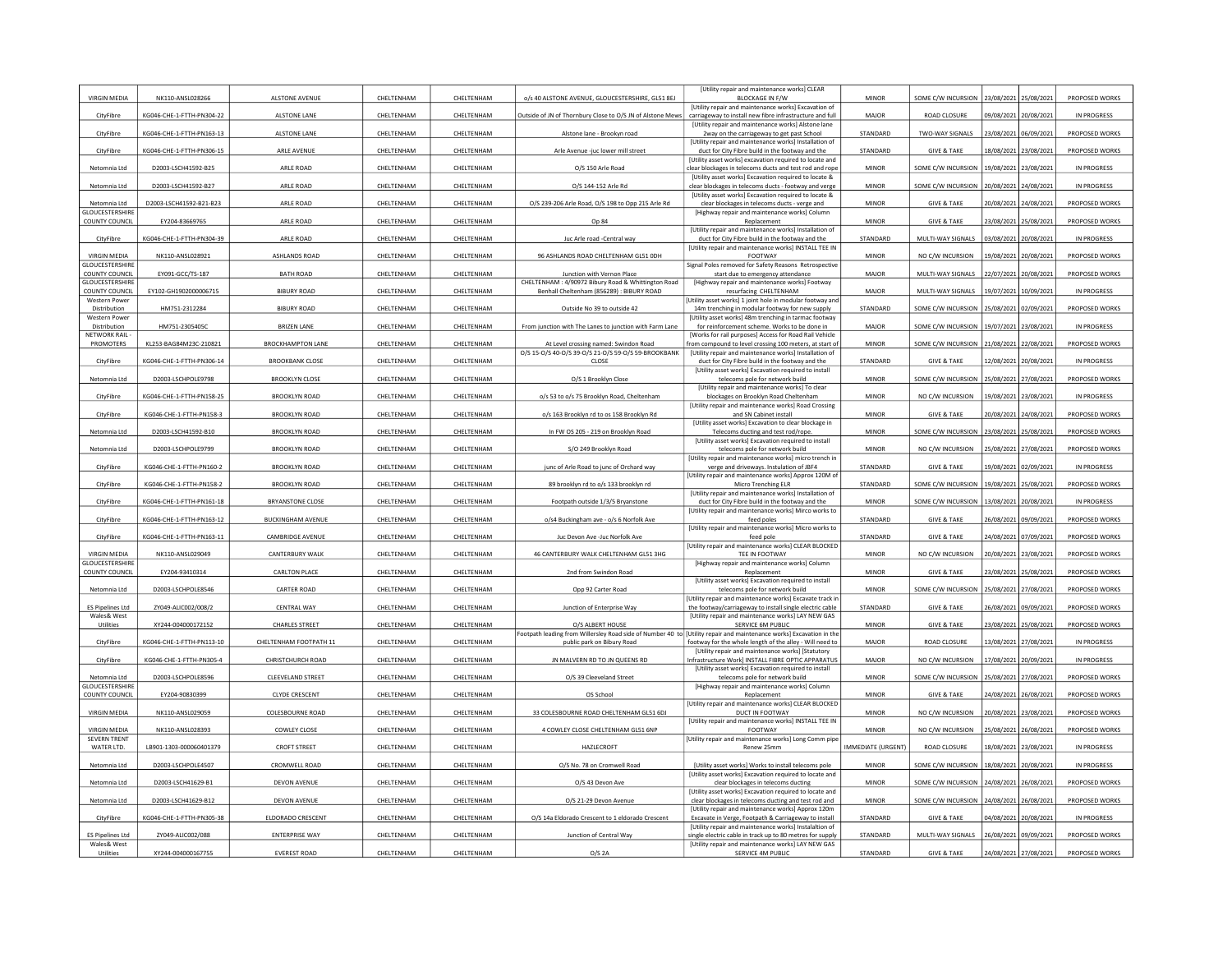|                                                 |                           |                                               |            |                   | JUNCTION SWINDON LANE TO JUNCTION WELLINGTON                                  | [Utility repair and maintenance works] Approx 1200m                                                                       | STANDARD                  |                                          |                       |                       |                    |
|-------------------------------------------------|---------------------------|-----------------------------------------------|------------|-------------------|-------------------------------------------------------------------------------|---------------------------------------------------------------------------------------------------------------------------|---------------------------|------------------------------------------|-----------------------|-----------------------|--------------------|
| CityFibre<br><b>GLOUCESTERSHIRE</b>             | KG046-CHE-1-FTTH-PN507-3  | EVESHAM ROAD                                  | CHELTENHAM | CHELTENHAM        | ROAD                                                                          | Excavate in Verge, Footway to determine space to<br>[Highway repair and maintenance works] Column                         |                           | NO C/W INCURSION                         | 23/08/2021 06/09/2021 |                       | PROPOSED WORKS     |
| COUNTY COUNCIL<br><b>GLOUCESTERSHIRE</b>        | EY204-97561551            | <b>FAIRVIEW ROAD</b>                          | CHELTENHAM | CHELTENHAM        | OS 114                                                                        | Replacement<br>[Highway improvement works] Arle Court                                                                     | <b>MINOR</b>              | <b>GIVE &amp; TAKE</b>                   | 23/08/2021 25/08/2021 |                       | PROPOSED WORKS     |
| COUNTY COUNCIL                                  | EY101-WCTIS10             | <b>FIDDLERS GREEN LANE</b>                    | CHELTENHAM | CHELTENHAM        | <b>Fiddlers Green Lane</b>                                                    | Improvements                                                                                                              | MAJOR                     | LANE CLOSURE                             | 01/07/2020            | 31/08/2021            | IN PROGRESS        |
| <b>GLOUCESTERSHIRE</b><br><b>COUNTY COUNCIL</b> | EY204-88520488            | FOOTWAY FROM PRESTBURY ROAD TO<br>MENDIP ROAD | CHELTENHAM | CHELTENHAM        | SO 42B Mendip Road                                                            | [Highway repair and maintenance works] Column<br>Replacement                                                              | <b>MINOR</b>              | <b>GIVE &amp; TAKE</b>                   | 24/08/2021            | 26/08/2021            | PROPOSED WORKS     |
| <b>Western Power</b>                            |                           |                                               |            |                   |                                                                               | [New service connection] 2 joint holes in tarmac                                                                          |                           |                                          |                       |                       |                    |
| Distribution                                    | HM751-2312688             | <b>GARDNERS LANE</b>                          | CHELTENHAM | CHELTENHAM        | Outside Gardeners Lane Primary Sch                                            | footway and 1m trenching in tarmac footway for new<br>[Utility asset works] Excavation required to install                | STANDARD                  | SOME C/W INCURSION                       | 24/08/2021            | 27/08/2021            | PROPOSED WORKS     |
| Netomnia Ltd                                    | D2003-LSCHPOLE8544        | <b>GEORGE READINGS WAY</b>                    | CHELTENHAM | CHELTENHAM        | S/O 61 O'brien Road on George Readings Way                                    | telecoms pole                                                                                                             | <b>MINOR</b>              | SOME C/W INCURSION                       | 25/08/2021            | 27/08/2021            | PROPOSED WORKS     |
| CityFibre                                       | KG046-CHE-1-FTTH-PN309-9  | <b>GLOUCESTER ROAD</b>                        | CHELTENHAM | CHELTENHAM        | JN OF ST GEORGES ROAD JN OF QUEENS ROAD                                       | [Utility repair and maintenance works] [Statutory<br>nfrastructure Work] INSTALL FIBRE OPTIC APPARATUS                    | MAJOR                     | MULTI-WAY SIGNALS                        | 05/07/2021 27/08/202  |                       | IN PROGRESS        |
| <b>GLOUCESTERSHIRE</b><br><b>COUNTY COUNCIL</b> | EY101-WCTIS4              | <b>GLOUCESTER ROAD</b>                        | CHELTENHAM | CHELTENHAM        | A40 Court Roundabout                                                          | [Highway improvement works] Arle Court<br>Improvements                                                                    | MAJOR                     | LANE CLOSURE                             | 01/07/2020            | 31/08/2021            | IN PROGRESS        |
| GLOUCESTERSHIRE                                 |                           |                                               |            |                   |                                                                               | [Highway improvement works] Arle Court                                                                                    |                           |                                          |                       |                       |                    |
| <b>COUNTY COUNCIL</b>                           | EY101-WCTIS9              | <b>GLOUCESTER ROAD</b>                        | CHELTENHAM | CHELTENHAM        | B4063                                                                         | Improvements<br>[Utility repair and maintenance works] Build new FW6                                                      | <b>MAJOR</b>              | LANE CLOSURE                             | 01/07/2020            | 31/08/2021            | IN PROGRESS        |
| CityFibre                                       | KG005-S75589-01           | <b>GLOUCESTER ROAD</b>                        | CHELTENHAM | CHELTENHAM        | Outside number 53                                                             | chamber                                                                                                                   | <b>MINOR</b>              | SOME C/W INCURSION                       | 23/08/2021            | 25/08/2021            | PROPOSED WORKS     |
| CityFibre                                       | KG046-CHE-1-FTTH-PN254-1  | <b>GLOUCESTER ROAD</b>                        | CHELTENHAM | CHELTENHAM        | Gloucester Road, GL50 3NB, CHELTENHAM                                         | [Utility repair and maintenance works] To clear<br>blockages on Gloucester Road, Cheltenham                               | <b>MINOR</b>              | NO C/W INCURSION                         | 18/08/2021            | 20/08/202             | PROPOSED WORKS     |
| <b>Energy Assests</b>                           |                           |                                               |            |                   |                                                                               | [Utility repair and maintenance works] 2 high voltage                                                                     | STANDARD                  |                                          |                       |                       |                    |
| Networks Ltd                                    | TT004-ENV1648             | <b>GLOUCESTER ROAD</b>                        | CHELTENHAM | CHELTENHAM        | gloucester road from shell garage to junction of church road                  | joints and installing EV chargers<br>[Utility repair and maintenance works] Permit for traffic                            |                           | MULTI-WAY SIGNALS                        |                       | 27/08/2021 10/09/2021 | PROPOSED WORKS     |
| CityFibre                                       | KG046-CHF-1-FTTH-PN114-29 | <b>GLOUCESTER ROAD</b>                        | CHELTENHAM | <b>CHEITENHAM</b> | Jn Libertus and Gloucester Road                                               | light head only in jn with Libertus Road<br>[Utility asset works] Excavation required to install nev                      | <b>STANDARD</b>           | MULTI-WAY SIGNALS                        | 23/08/2021            | 26/08/2021            | PROPOSED WORKS     |
| Netomnia Ltd                                    | D2003-LSCHPOLE8780        | <b>GREVIL ROAD</b>                            | CHELTENHAM | CHELTENHAM        | O/S 2-20 Grevil Road                                                          | telecoms pole for network build                                                                                           | <b>MINOR</b>              | SOME C/W INCURSION                       | 25/08/2021            | 27/08/2021            | PROPOSED WORKS     |
| CityFibre                                       | KG046-CHE-1-FTTH-PN114-8  | <b>GRIMWADE CLOSE</b>                         | CHELTENHAM | CHELTENHAM        | inc Libertus Road/ To outside No6 Grimwade close                              | [Utility repair and maintenance works] Installing fibre<br>optic apparatus for CityFibre                                  | STANDARD                  | <b>GIVE &amp; TAKE</b>                   | 03/08/2021 27/08/2021 |                       | IN PROGRESS        |
| <b>GLOUCESTERSHIRE</b>                          |                           |                                               |            |                   |                                                                               | Footpath closed to carry out maintenance to back                                                                          |                           |                                          |                       |                       |                    |
| COUNTY COUNCIL<br><b>SEVERN TRENT</b>           | EY091-NRS-RBS-76535       | <b>HALL ROAD</b>                              | CHELTENHAM | CHELTENHAM        | outside Primary Schoo                                                         | edging and school security fencing, Contractors: RK Bel<br><b>IUtility repair and maintenance works] Install external</b> | <b>MINOR</b>              | NO C/W INCURSION                         | 20/08/2021            | 24/08/202             | IN PROGRESS        |
| WATER LTD.                                      | LB906-0000-0000800071410  | HATHERLEY COURT ROAD                          | CHELTENHAM | CHELTENHAM        | ON FOOTWAY OUTSIDE NUMBER 28                                                  | meter in boundary box at depth of under 1.5 meters by                                                                     | <b>MINOR</b>              | NO C/W INCURSION                         | 24/08/2021            | 26/08/2021            | PROPOSED WORKS     |
| <b>GLOUCESTERSHIRE</b><br>COUNTY COUNCIL        | EY101-WCTIS11             | HATHERLEY LANE                                | CHELTENHAM | CHELTENHAM        | Hatherley Lane                                                                | [Highway improvement works] Arle Court<br>Improvements                                                                    | MAIOR                     | LANE CLOSURE                             | 01/07/2020            | 31/08/2021            | IN PROGRESS        |
| CityFibre                                       | KG046-CHE-1-FTTH-PN113-15 | HATHERLEY LANE                                | CHELTENHAM | CHELTENHAM        | 3 way Tm, from outside 29 Hatherley lane to outside 1<br>Hatherley lane       | [Utility repair and maintenance works] Installation of<br>duct for City Fibre build in the footway and the                | STANDARD                  | MULTI-WAY SIGNALS                        | 25/08/2021            | 08/09/202             | PROPOSED WORKS     |
| <b>GLOUCESTERSHIRE</b>                          |                           |                                               |            |                   |                                                                               | [Highway repair and maintenance works] Sink hole has                                                                      |                           |                                          |                       |                       |                    |
| COUNTY COUNCIL                                  | EY102-GH1902000007913     | HENRIETTA STREET                              | CHELTENHAM | CHELTENHAM        | CHELTENHAM: O/s no. 4. : HENRIETTA STREET                                     | opened up in the road. 2ft long and 18' wide and several<br>[Utility asset works] Traffic management to access            | IMMEDIATE (URGENT)        | NO C/W INCURSION                         | 12/08/2021 26/08/2021 |                       | IN PROGRESS        |
| Netomnia Ltd                                    | D2003-LSCH42958-TM5B      | HIGH STREET                                   | CHELTENHAM | CHELTENHAM        | Junc of High Street and Poole Way                                             | manholes for telecoms survey                                                                                              | <b>MINOR</b>              | LANE CLOSURE                             | 23/08/2021            | 25/08/2021            | PROPOSED WORKS     |
| GLOUCESTERSHIRE<br>COUNTY COUNCIL               | EY204-55587800            | HIGH STREET                                   | CHELTENHAM | CHELTENHAM        | OS 16                                                                         | [Highway repair and maintenance works] Column<br>Replacement                                                              | <b>MINOR</b>              | <b>GIVE &amp; TAKE</b>                   | 23/08/2021            | 25/08/2021            | PROPOSED WORKS     |
| <b>SEVERN TRENT</b><br>WATER LTD.               | LB901-1303-000060403246   | HIGH STREET                                   | CHELTENHAM | CHELTENHAM        | O/S 174                                                                       |                                                                                                                           | <b>MINOR</b>              | SOME C/W INCURSION                       | 26/08/2021            | 31/08/2021            | PROPOSED WORKS     |
| <b>GLOUCESTERSHIRE</b>                          |                           |                                               |            |                   |                                                                               | [Utility repair and maintenance works] Washout Renew<br>[Highway improvement works] Hubble Road Cycleway                  |                           |                                          |                       |                       |                    |
| COUNTY COUNCIL                                  | EY101-43072765            | HUBBLE ROAD                                   | CHELTENHAM | CHELTENHAM        | Hubble Road                                                                   | Scheme                                                                                                                    | MAJOR                     | SOME C/W INCURSION                       | 02/08/2021 01/02/2022 |                       | PROPOSED WORKS     |
| Netomnia Ltd                                    | D2003-LSCHPOLE8543        | JOYNER ROAD                                   | CHELTENHAM | CHELTENHAM        | OS 79 JOYNER ROAD                                                             | [Utility asset works] Installing Pole for Telecoms                                                                        | MINOR                     | SOME C/W INCURSION                       | 25/08/2021 27/08/2021 |                       | PROPOSED WORKS     |
| GLOUCESTERSHIRE<br>COUNTY COUNCIL               | FY204-59517378            | KING WILLIAM DRIVE                            | CHELTENHAM | CHELTENHAM        | OP 64                                                                         | [Highway repair and maintenance works] Column<br>Replacement                                                              | <b>MINOR</b>              | <b>GIVE &amp; TAKE</b>                   | 18/08/2021            | 20/08/2021            | PROPOSED WORKS     |
| <b>SEVERN TRENT</b><br>WATER ITD.               | LB906-0000-000041018556   | LADYSMITH ROAD                                | CHELTENHAM | CHELTENHAM        |                                                                               | [Utility repair and maintenance works] Install externa                                                                    | <b>MINOR</b>              |                                          |                       |                       |                    |
| Western Powe                                    |                           |                                               |            |                   | ON FOOTWAY OUTSIDE NUMBER 46                                                  | meter in boundary box at depth of under 1.5 meters by<br>[Disconnection or alteration of supply] 1 joint hole in          |                           | NO C/W INCURSION                         | 24/08/2021            | 26/08/202             | PROPOSED WORKS     |
| Distribution<br><b>GLOUCESTERSHIRE</b>          | HM751-2314878             | LANSDOWN CRESCENT LANE                        | CHELTENHAM | CHELTENHAM        | Outside 60<br>For the attention of Ali Jackson : Whole of gloucestershire,    | tarmac footway and 1m trenching in tarmac footway for<br>[Highway repair and maintenance works] Road Lining               | <b>MINOR</b>              | SOME C/W INCURSION                       | 23/08/2021 25/08/2021 |                       | PROPOSED WORKS     |
| COUNTY COUNCIL                                  | EY102-GH1901000007091     | LANSDOWN ROAD                                 | CHELTENHAM | CHELTENHAM        | for mass orders only                                                          | Lansdown Road Cheltenham                                                                                                  | MAJOR                     | ROAD CLOSURE                             | 23/08/2021            | 27/08/2021            | PROPOSED WORKS     |
| <b>SEVERN TRENT</b><br>WATER LTD.               | LB901-1303-000012834292   | LECKHAMPTON HILL                              | CHELTENHAM | CHELTENHAM        | 376                                                                           | <b>IUtility repair and maintenance works1 * Short Comm</b><br>pipe Install 25mm * Job in Carriageway (10mm Bitmad         | MINOR                     | TWO-WAY SIGNALS                          | 24/08/2021            | 26/08/202             | PROPOSED WORKS     |
|                                                 |                           |                                               |            |                   |                                                                               | [Utility repair and maintenance works] ELR of                                                                             |                           |                                          |                       |                       |                    |
| CityFibre                                       | KG046-CHE-1-FTTH-PN152-29 | LEE CLOSE                                     | CHELTENHAM | CHELTENHAM        | From No 2 Lee Close to 28;30 Lee Close                                        | underground infrastructure<br>[Utility repair and maintenance works] Approx 170m.                                         | STANDARD                  | SOME C/W INCURSION                       | 19/08/2021            | 25/08/2021            | IN PROGRESS        |
| CityFibre                                       | KG046-CHE-1-FTTH-PN114-12 | <b>LIBERTUS COURT</b>                         | CHELTENHAM | CHELTENHAM        | All of LIBERTUS COURT                                                         | Excavate in Verge, Footway & Carriageway to install<br>[Utility repair and maintenance works] Approx 450m.                | STANDARD                  | SOME C/W INCURSION                       | 09/08/2021            | 20/08/2021            | <b>IN PROGRESS</b> |
| CityFibre                                       | KG046-CHE-1-FTTH-PN114-10 | <b>LIBERTUS ROAD</b>                          | CHELTENHAM | CHELTENHAM        | JUNCTION GLOUCESTER ROAD TO TENNYSON ROAD                                     | Excavate in Verge, Footway & Carriageway to install                                                                       | <b>MAJOR</b>              | MULTI-WAY SIGNALS                        | 23/08/2021 04/10/2021 |                       | PROPOSED WORKS     |
| CityFibre                                       | KG046-CHE-1-FTTH-PN114-26 | <b>LIBERTUS ROAD</b>                          | CHELTENHAM | CHELTENHAM        | jn Gloucester Road to o/s 10 Libertus Road                                    | [Utility repair and maintenance works] Excavation in<br>ootway and carriageway to install fibre optic apparatus           | STANDARD                  | <b>GIVE &amp; TAKE</b>                   | 09/08/2021            | 20/08/2021            | IN PROGRESS        |
| Western Powe                                    |                           |                                               |            |                   |                                                                               | [Utility asset works] 2 joint hole in tarmac footway for                                                                  |                           |                                          |                       |                       |                    |
| Distribution<br><b>GLOUCESTERSHIRE</b>          | HM751-2311579A            | LOWESWATER ROAD                               | CHELTENHAM | CHELTENHAM        | Outside 28 Warden Hill Road                                                   | cable overlay<br>[Highway repair and maintenance works] Column                                                            | STANDARD                  | SOME C/W INCURSION                       | 10/08/2021 20/08/202  |                       | IN PROGRESS        |
| COUNTY COUNCIL                                  | EY204-18849274            | LYNWORTH PLACE                                | CHELTENHAM | CHELTENHAM        | OP 24                                                                         | Replacement                                                                                                               | <b>MINOR</b>              | <b>GIVE &amp; TAKE</b>                   | 24/08/2021            | 26/08/2021            | PROPOSED WORKS     |
| CityFibre                                       | KG046-CHE-1-FTTH-PN256-25 | MALVERN STREET                                | CHELTENHAM | CHELTENHAM        | Malvern Street, Cheltenham, GL519DF                                           | [Utility repair and maintenance works] To clear one<br>blockage on Malvern Street between JUF 4 - 108 and                 | <b>MINOR</b>              | SOME C/W INCURSION                       | 25/08/2021 27/08/2021 |                       | PROPOSED WORKS     |
| Netomnia Ltd                                    | D2003-LSCH41671-B7        | MARGRETT ROAD                                 | CHELTENHAM | CHELTENHAM        | O/S 1 Margrett Road                                                           | [Utility asset works] Excavation to locate and clear<br>blockages for telecoms duct and test rod and rope                 | <b>MINOR</b>              | SOME C/W INCURSION 25/08/2021 27/08/2021 |                       |                       | PROPOSED WORKS     |
|                                                 |                           |                                               |            |                   |                                                                               | <b>IUtility repair and maintenance works) To clear one</b>                                                                |                           |                                          |                       |                       |                    |
| CityFibre<br>Wales& West                        | KG046-CHE-1-FTTH-PN254-2  | <b>MARKET STREET</b>                          | CHELTENHAM | CHELTENHAM        | Jn with Gloucester Road                                                       | blockage on jn with Gloucester Road<br>[Utility repair and maintenance works] URGENT RELAY                                | <b>MINOR</b>              | NO C/W INCURSION                         | 18/08/2021            | 20/08/2021            | PROPOSED WORKS     |
| Utilities                                       | XY245-003001611653        | MARLE HILL ROAD                               | CHELTENHAM | CHELTENHAM        | OUTSIDE 20                                                                    | AFTER SERVICE ALTER                                                                                                       | <b>IMMEDIATE (URGENT)</b> | SOME C/W INCURSION                       | 16/08/2021            | 20/08/202             | IN PROGRESS        |
| CityFibre                                       | KG046-CHE-1-FTTH-PN255-1  | MARSH LANE                                    | CHELTENHAM | CHELTENHAM        | Opposite No 4 Marsh Lane                                                      | [Utility repair and maintenance works] To clear 1 x<br>blockage                                                           | <b>MINOR</b>              | <b>GIVE &amp; TAKE</b>                   |                       | 18/08/2021 20/08/2021 | IN PROGRESS        |
| <b>SEVERN TRENT</b><br>WATER LTD.               | LB901-1303-000012849018   | MEAD ROAD                                     | CHELTENHAM | CHELTENHAM        | OPPOSITE 35                                                                   | [Utility repair and maintenance works] * Long Comm<br>oipe Renew 25mm * CARRIAGEWAY TYPE 4 (UP TO 0.5                     | <b>MINOR</b>              | <b>GIVE &amp; TAKE</b>                   | 26/08/2021            | 31/08/2021            | PROPOSED WORKS     |
| <b>Western Power</b>                            |                           |                                               |            |                   |                                                                               | [Utility asset works] Urgent excavation in highway to                                                                     |                           |                                          |                       |                       |                    |
| Distribution                                    | HM751-6005842             | MENDIP ROAD                                   | CHELTENHAM | CHELTENHAM        | outside the fish and chip shop<br>APPROX 16m SOUTH OPP LYNWORTH PLACE, MENDIP | locate and repair LV cable fault.<br>[Utility repair and maintenance works] Provide 1 new                                 | <b>IMMEDIATE (URGENT)</b> | SOME C/W INCURSION                       | 16/08/2021 22/08/2021 |                       | IN PROGRESS        |
| <b>BT</b>                                       | BC410-TM00000500313560800 | MENDIP ROAD                                   | CHELTENHAM | CHELTENHAM        | ROAD                                                                          | pole                                                                                                                      | <b>MINOR</b>              | NO C/W INCURSION                         | 25/08/2021 26/08/2021 |                       | PROPOSED WORKS     |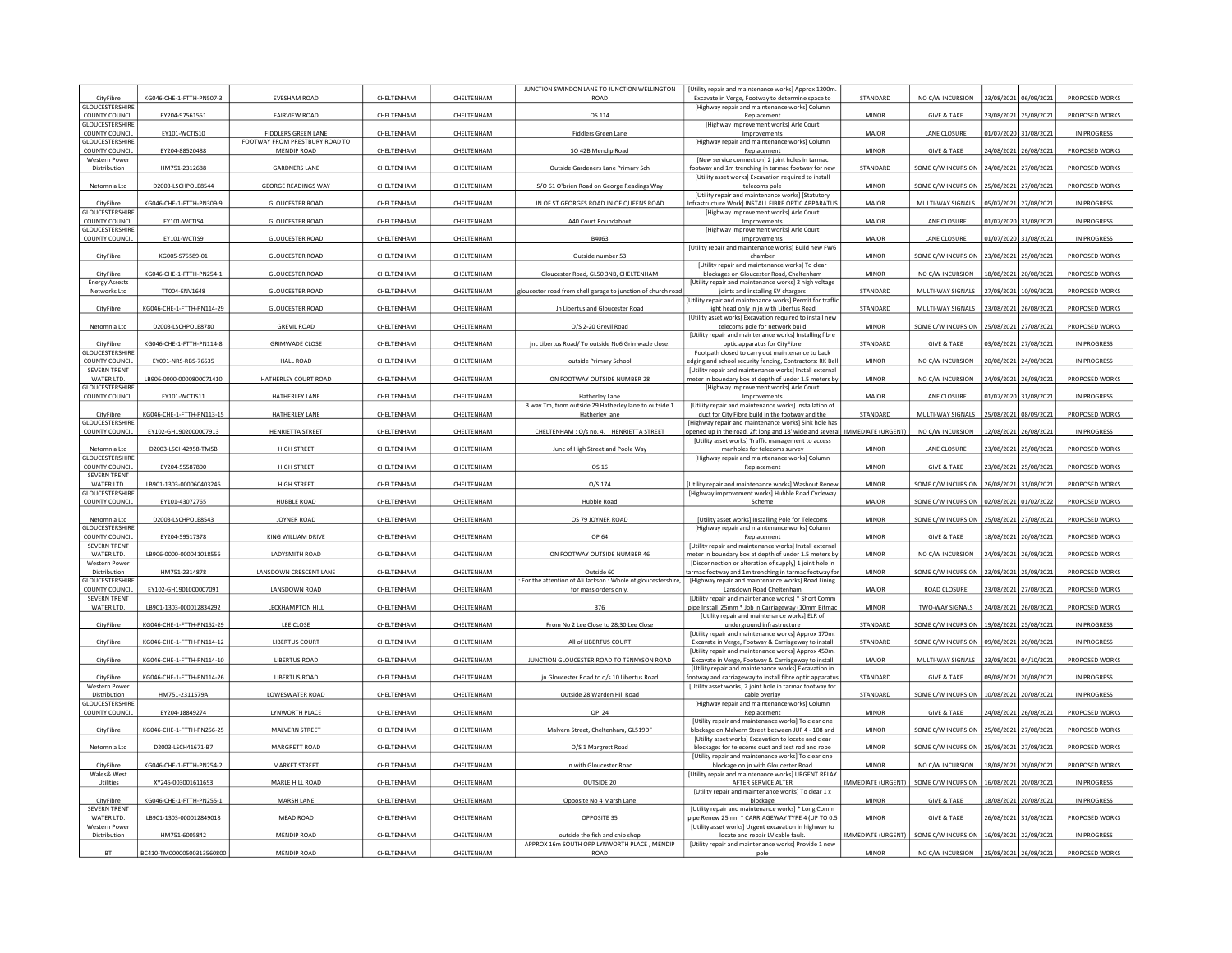| Netomnia Ltd                         | D2003-LSCH41592-B19       | MERRIVILLE GARDENS      | CHELTENHAM        | CHELTENHAM        | S/O 20 Merriville Road on Merriville Gardens                                               | [Utility asset works] Excavation required to locate and<br>clear blockages from telecoms ducts and test rod and      | MINOR                     | SOME C/W INCURSION                          | 23/08/2021            | 25/08/2021            | PROPOSED WORKS     |
|--------------------------------------|---------------------------|-------------------------|-------------------|-------------------|--------------------------------------------------------------------------------------------|----------------------------------------------------------------------------------------------------------------------|---------------------------|---------------------------------------------|-----------------------|-----------------------|--------------------|
| CityFibre                            | KG046-CHE-1-FTTH-PN160-3  | MERRIVILLE ROAD         | CHELTENHAM        | CHELTENHAM        | juc Arle road road -juc Alstone lane                                                       | [Utility repair and maintenance works] mirco wroks in<br>footway / carriage works to start work on Arle road         | STANDARD                  | <b>GIVE &amp; TAKE</b>                      | 23/08/2021 06/09/202  |                       | PROPOSED WORKS     |
| <b>VIRGIN MEDIA</b>                  | NK110-ANSL028587          | MERSEY ROAD             | CHELTENHAM        | CHELTENHAM        | o/s 7 - 5 MERSEY ROAD, GLOUCESTERSHIRE, GL52 5NY                                           | IUtility repair and maintenance works] lay 20m new<br>duct in F/W                                                    | <b>MINOR</b>              | SOME C/W INCURSION                          | 20/08/2021            | 24/08/202             | IN PROGRESS        |
| <b>SEVERN TRENT</b><br>WATER ITD.    | LB901-1303-000012836561A  | MONTPELLIER GROVE       | CHELTENHAM        | CHELTENHAM        |                                                                                            | [Utility repair and maintenance works] * Hydrant Renew<br>* Job in Footway                                           | <b>MINOR</b>              | SOME C/W INCURSION                          | 26/08/2021            | 27/08/2021            | PROPOSED WORKS     |
| GLOUCESTERSHIRE<br>COUNTY COUNCIL    | EY102-GH1902000006435     | NETHERWOOD GARDENS      | CHELTENHAM        | CHELTENHAM        | CHELTENHAM : Junction Arle Road (GL51 8LH) :<br>NETHERWOOD GARDENS                         | Highway repair and maintenance works] To install pair<br>of Pedestrian Dropped Kerb On each crossing point           | MINOR                     | <b>GIVE &amp; TAKE</b>                      |                       | 25/08/2021 27/08/2021 | PROPOSED WORKS     |
| CityFibre                            | KG046-CHE-1-FTTH-PN113-5  | NETTLETON ROAD          | CHELTENHAM        | CHELTENHAM        | Junc Willersley Road/Nettleton Road and Nettletons<br>Road/Robert burns avenue             | [Utility repair and maintenance works] installation of<br>duct for City Fibre build in the footway with 1 road       | MAJOR                     | NO C/W INCURSION                            | 16/07/2021            | 26/08/2021            | IN PROGRESS        |
| <b>GLOUCESTERSHIRI</b>               |                           | <b>NEW BARN LANE</b>    |                   |                   |                                                                                            | [Highway repair and maintenance works] Column                                                                        | <b>MINOR</b>              | <b>GIVE &amp; TAKE</b>                      |                       |                       |                    |
| <b>COUNTY COUNCIL</b>                | EY204-69313489            |                         | CHELTENHAM        | CHELTENHAM        | OS Park Stores                                                                             | Replacement<br>[Utility repair and maintenance works] Micro work to                                                  |                           |                                             | 14/08/2021            | 26/08/2021            | PROPOSED WORKS     |
| CityFibre<br>T-Mobile (UK)           | KG046-CHE-1-FTTH-PN164-1  | NORFOLK AVENUE          | <b>CHELTENHAM</b> | CHELTENHAM        | 40 Norfolk Ave -juc cambridge ave                                                          | feed pole<br>[Utility repair and maintenance works] Works to resolve                                                 | STANDARD                  | <b>GIVE &amp; TAKE</b>                      | 24/08/2021            | 07/09/2021            | PROPOSED WORKS     |
| Limited                              | YN105-15184-PGN/MAC-CIV   | PARABOLA ROAD           | CHELTENHAM        | CHELTENHAM        | inc with Montpellier Street                                                                | the recent RTA incident at this location to install new<br>[Utility repair and maintenance works] ELR of             | <b>MINOR</b>              | MULTI-WAY SIGNALS                           | 23/08/2021            | 25/08/2021            | PROPOSED WORKS     |
| CityFibre                            | KG046-CHE-1-FTTH-PN152-28 | PENNSYLVANIA AVENUE     | CHELTENHAM        | CHELTENHAM        | From No 1 No 53 Pennsylvania Avenue                                                        | underground infrastructure<br><b>IUtility asset worksl Excavation to repair telecoms</b>                             | STANDARD                  | SOME C/W INCURSION 17/08/2021 31/08/2021    |                       |                       | IN PROGRESS        |
| Netomnia Ltd                         | D2003-LSCH41520-B8        | PETER PENNELL CLOSE     | CHELTENHAM        | CHELTENHAM        | From O/S No. 1 to O/S No 7. on Peter Pennell Way                                           | ducting                                                                                                              | <b>MINOR</b>              | SOME C/W INCURSION                          | 19/08/2021            | 23/08/2021            | IN PROGRESS        |
| Netomnia I td                        | D2003-LSCH41520-B5        | PILGROVE CLOSE          | CHELTENHAM        | CHELTENHAM        | O/S 2-4 Pilgrove Close                                                                     | [Utility asset works] Excavation required to repair<br>telecoms ducts                                                | <b>MINOR</b>              | SOME C/W INCURSION                          | 18/08/2021            | 20/08/202             | IN PROGRESS        |
| <b>SEVERN TRENT</b><br>WATER LTD.    | LB901-1303-000012864926   | PITTVILLE CRESCENT LANE | CHELTENHAM        | CHELTENHAM        | OUTSIDE 43                                                                                 | [Utility repair and maintenance works] * HV Short<br>Comm Pipe Repair 25mm * CARRIAGEWAY TYPE 4 (UP                  | IMMEDIATE (URGENT)        | <b>GIVE &amp; TAKE</b>                      | 19/08/2021            | 23/08/2021            | <b>IN PROGRESS</b> |
| Netomnia Ltd                         | D2003-LSCH42958-TM5A      | POOLE WAY               | CHELTENHAM        | CHELTENHAM        | Junc of High Street and Poole Way                                                          | [Utility asset works] Traffic management required to<br>access manholes on c/w for telecoms survey                   | <b>MINOR</b>              | LANE CLOSURE                                | 23/08/2021            | 25/08/202             | PROPOSED WORKS     |
| <b>GLOUCESTERSHIRE</b>               |                           |                         |                   |                   |                                                                                            | [Highway repair and maintenance works] Road Lining                                                                   | <b>MAJOR</b>              |                                             |                       |                       |                    |
| <b>COUNTY COUNCIL</b>                | EY102-GH1901000007086     | PRESTBURY ROAD          | CHELTENHAM        | <b>CHELTENHAM</b> | PRESTBURY ROAD CHELTENHAM<br>ONEA74805106 12M N/E TO JUC OF WINDSOR STREET ON              | Prestbury Road Cheltenham                                                                                            |                           | ROAD CLOSURE                                |                       | 24/08/2021 25/08/2021 | PROPOSED WORKS     |
| <b>BT</b>                            | BC410-TM00000500313882200 | PRESTBURY ROAD          | CHELTENHAM        | <b>CHELTENHAM</b> | PRESTBURY ROAD                                                                             | [Utility repair and maintenance works] blockages                                                                     | <b>MINOR</b>              | MULTI-WAY SIGNALS                           | 20/08/2021            | 24/08/2021            | <b>IN PROGRESS</b> |
| <b>BT</b><br><b>SEVERN TRENT</b>     | BC410-TM00000500313883400 | PRESTBURY ROAD          | CHELTENHAM        | CHELTENHAM        | ONEA74805106 ADJ TO 83 ON, PRESTBURY ROAD                                                  | [Utility repair and maintenance works] 1 blockages<br>Utility repair and maintenance works] Long Comm Pipe           | <b>MINOR</b>              | MULTI-WAY SIGNALS                           | 20/08/2021            | 24/08/202             | IN PROGRESS        |
| WATER LTD.<br><b>Western Power</b>   | LB901-1303-000012822083A  | PRESTBURY ROAD          | CHELTENHAM        | CHELTENHAM        | OPPOSITE NUMBER 321                                                                        | Cut Off 0.75'<br>New service connection] 1 joint hole in tarmac footway                                              | <b>MINOR</b>              | TWO-WAY SIGNALS                             |                       | 24/08/2021 26/08/2021 | PROPOSED WORKS     |
| Distribution                         | HM751-2313037             | PRESTBURY ROAD          | CHELTENHAM        | CHELTENHAM        | Outside 237 Prestbury Road                                                                 | and 1m trenching in tarmac footway for new supply                                                                    | <b>MINOR</b>              | SOME C/W INCURSION                          | 26/08/2021            | 31/08/2021            | PROPOSED WORKS     |
| CityFibre                            | KG046-CHE-1-FTTH-PN152-27 | PRINCESS ELIZABETH WAY  | CHELTENHAM        | CHELTENHAM        | From O/s 565 Princess Elizabeth Way to o/s 333 Princess<br>Elizabeth                       | [Utility repair and maintenance works] ELR of<br>underground infrastructure                                          | MAJOR                     | NO C/W INCURSION                            | 23/08/2021            | 04/10/2021            | PROPOSED WORKS     |
| <b>Western Power</b><br>Distribution | HM751-2307558             | PRINCESS ELIZABETH WAY  | CHELTENHAM        | CHELTENHAM        | Opposite 24 to 37 Australia House                                                          | [Utility repair and maintenance works] 1 joint hole in<br>tarmac footway and 26m trenching in tarmac footway         | STANDARD                  | SOME C/W INCURSION                          | 19/08/2021            | 25/08/2021            | IN PROGRESS        |
| Netomnia Ltd                         | D2003-LSCHPOLE8495        | <b>QUEEN STREET</b>     | CHELTENHAM        | CHELTENHAM        | 34 QUEEN STREET, CHELTENHAM, GL51 9AU                                                      | [Utility asset works] Excavation to provide pole for<br>Telecoms assets                                              | <b>MINOR</b>              | SOME C/W INCURSION                          | 25/08/2021            | 27/08/2021            | PROPOSED WORKS     |
| CityFibre                            | KG046-CHE-1-FTTH-PN113-4  | ROBERT BURNS AVENUE     | CHELTENHAM        | CHELTENHAM        | JN HATHERLY LANE AND BIBURY ROAD                                                           | [Utility repair and maintenance works] Installation of<br>duct for City Fibre build in the footway and the           | MAJOR                     | MULTI-WAY SIGNALS                           | 27/07/2021 06/09/2021 |                       | IN PROGRESS        |
| <b>BT</b>                            |                           |                         |                   |                   | HAZARDOUS SITE, R/O 9 ROTUNDA TERRACE, ROYAL                                               | I Utility repair and maintenance works] Replace 1                                                                    | <b>IMMEDIATE</b>          |                                             |                       |                       |                    |
| <b>SEVERN TRENT</b>                  | 3C410-TM00000500314177700 | ROYAL PARADE MEWS       | CHELTENHAM        | CHELTENHAM        | PARADE MEWS                                                                                | jointbox frame and cover(s) (915mm x 445mm) in<br>[Utility repair and maintenance works] We are                      | (EMERGENCY)               | SOME C/W INCURSION                          | 20/08/2021            | 24/08/2021            | IN PROGRESS        |
| WATER LTD.                           | LB521-A6S-125699115A      | ROYAL WELL LANE         | CHELTENHAM        | CHELTENHAM        | Behind Number 53, works located on Roval Well Lane                                         | maintaining flow monitoring equipment in the dirty<br>[Utility repair and maintenance works] To clear 1 x            | <b>MINOR</b>              | SOME C/W INCURSION                          | 26/08/2021 27/08/2021 |                       | PROPOSED WORKS     |
| CityFibre<br><b>SEVERN TRENT</b>     | KG046-CHE-1-FTTH-PN255-2  | <b>RUSSELL STREET</b>   | CHELTENHAM        | CHELTENHAM        | O/S No. 29 Russel Street, Cheltenham                                                       | blockage<br>[Utility repair and maintenance works] Sluice Valve                                                      | <b>MINOR</b>              | <b>GIVE &amp; TAKE</b>                      | 18/08/2021            | 20/08/2021            | <b>IN PROGRESS</b> |
| WATER LTD.                           | LB901-1303-000060402820   | SEVERN ROAD             | CHELTENHAM        | CHELTENHAM        | OUTSIDE 67<br>Road crossing Entrance to Overton Park Road, St Georges                      | Rebuild chamber<br>[Utility repair and maintenance works] Approx 20m                                                 | <b>MINOR</b>              | SOME C/W INCURSION                          | 25/08/2021            | 27/08/202             | PROPOSED WORKS     |
| CityFibre                            | KG046-CHE-1-FTTH-PN311-28 | ST GEORGES ROAD         | CHELTENHAM        | CHELTENHAM        | Road, O/S Yorkleigh Surgery to O/S 86 St Geo                                               | Excavate in Footway to install fibre optic apparatus                                                                 | STANDARD                  | MULTI-WAY SIGNALS   13/08/2021   20/08/2021 |                       |                       | IN PROGRESS        |
| CityFibre                            | KG046-CHE-1-FTTH-PN301-32 | ST GEORGES ROAD         | CHELTENHAM        | CHELTENHAM        | O/S sandfield care home                                                                    | [Utility repair and maintenance works] Instalaltion of<br>one SN CAB                                                 | STANDARD                  | <b>GIVE &amp; TAKE</b>                      | 13/08/2021            | 26/08/2021            | PROPOSED WORKS     |
| GLOUCESTERSHIRE<br>COUNTY COUNCIL    | EY204-66725197            | ST JUDES WALK           | CHELTENHAM        | CHELTENHAM        | OS 7                                                                                       | [Highway repair and maintenance works] Column<br>Replacement                                                         | <b>MINOR</b>              | <b>GIVE &amp; TAKE</b>                      | 18/08/2021            | 20/08/2021            | PROPOSED WORKS     |
| <b>Western Power</b><br>Distribution | HM751-2307819             | ST MARGARETS ROAD       | CHELTENHAM        | CHELTENHAM        | Side of Unit 6 to side of Unit 7 The Brewery Quarter                                       | [Utility repair and maintenance works] 1 joint hole in<br>modular footway and 17m trenching in modular               | STANDARD                  | NO C/W INCURSION                            | 23/08/2021            | 27/08/2021            | PROPOSED WORKS     |
| Western Power<br>Distribution        | HM751-2315096             | <b>ST STEPHENS ROAD</b> | CHELTENHAM        | CHELTENHAM        | Outside No 48                                                                              | [New service connection] 1 joint hole in tarmac footway<br>and 2m trenching in tarmac footway and tarmac road        | STANDARD                  | SOME C/W INCURSION                          | 25/08/2021            | 31/08/2021            | PROPOSED WORKS     |
| Wales& West                          |                           |                         |                   |                   |                                                                                            | [Utility repair and maintenance works] URGENT RELAY                                                                  |                           |                                             |                       |                       |                    |
| Utilities                            | XY245-004000171988        | STANWAY ROAD            | CHELTENHAM        | CHELTENHAM        | O/S <sub>6</sub>                                                                           | AFTER SERVICE ALTER<br>[Utility repair and maintenance works] Installation of                                        | <b>IMMEDIATE (URGENT)</b> | SOME C/W INCURSION                          | 20/08/2021            | 26/08/2021            | IN PROGRESS        |
| CityFibre<br><b>GLOUCESTERSHIRI</b>  | KG046-CHE-1-FTTH-PN105-32 | STANWAY ROAD            | CHELTENHAM        | CHELTENHAM        | O/s 73 to juc Benhall Ave                                                                  | duct for City Fibre build in the footway and the<br>[Highway repair and maintenance works] EMER In                   | MAIOR                     | <b>GIVE &amp; TAKE</b>                      | 28/07/2021            | 07/09/202             | IN PROGRESS        |
| COUNTY COUNCIL                       | EY102-GH1901000006446     | SUFFOLK ROAD            | CHELTENHAM        | CHELTENHAM        | CHELTENHAM : Suffolk road, Cheltenham : SUFFOLK ROAD                                       | Hours Unsafe Asset - footpath emergency closure due<br>[Utility asset works] Excavation required to locate and       | IMMEDIATE (URGENT)        | SOME C/W INCURSION                          | 27/04/2021            | 02/09/202             | IN PROGRESS        |
| Netomnia Ltd                         | D2003-LSCH41671-B11       | <b>SWINDON ROAD</b>     | CHELTENHAM        | CHELTENHAM        | S/O 27 Swindon Street on Swindon Road                                                      | clear blockages in telecoms ducting and test rod and<br>[Utility asset works] Excavation required to repair          | <b>MINOR</b>              | SOME C/W INCURSION                          | 25/08/2021 27/08/2021 |                       | PROPOSED WORKS     |
| Netomnia Ltd                         | D2003-LSCH42958-B1        | <b>TEWKESBURY ROAD</b>  | CHELTENHAM        | CHELTENHAM        | O/S St Peter's, Tewksbury Road                                                             | telecoms ducts                                                                                                       | MINOR                     | LANE CLOSURE                                | 19/08/2021            | 23/08/2021            | IN PROGRESS        |
| <b>Western Power</b><br>Distribution | HM751-2305405A            | THE LANES               | CHELTENHAM        | CHELTENHAM        | From opposite the side of 1 The Alders to junction with<br><b>Brizen Lane</b>              | [Utility asset works] 54m trenching in tarmac footway<br>nd 15m road crossing in tarmac road for reinforcemen        | MAJOR                     | SOME C/W INCURSION                          | 19/07/2021 23/08/2021 |                       | IN PROGRESS        |
| <b>SEVERN TRENT</b><br>WATER LTD.    |                           |                         | CHELTENHAM        | CHELTENHAM        | $O/S$ 32                                                                                   | <b>IUtility repair and maintenance worksl HV Bbox</b><br>Install, Clear to Boundary logger                           | <b>MINOR</b>              | <b>GIVE &amp; TAKE</b>                      | 13/08/2021            | 25/08/2021            | PROPOSED WORKS     |
| <b>SEVERN TRENT</b><br>WATER LTD.    | LB901-1303-000060402796   | <b>TURKDEAN ROAD</b>    |                   |                   |                                                                                            |                                                                                                                      |                           |                                             |                       |                       |                    |
|                                      |                           | UP HATHERLEY FOOTPATH 4 |                   |                   |                                                                                            | [Utility repair and maintenance works] * Marker post                                                                 | <b>MINOR</b>              | <b>GIVE &amp; TAKE</b>                      |                       |                       |                    |
| <b>Western Power</b>                 | LB901-1303-000012853002A  |                         | CHELTENHAM        | CHELTENHAM        |                                                                                            | Install * Job in Verge<br>[Utility asset works] 2 joint hole in tarmac for                                           |                           |                                             | 26/08/2021            | 31/08/2021            | PROPOSED WORKS     |
| Distribution                         | HM751-2311579B            | WARDEN HILL ROAD        | CHELTENHAM        | CHELTENHAM        | Outside Sub Station                                                                        | reinforcement scheme<br><b>IUtility repair and maintenance works) To clear one</b>                                   | STANDARD                  | TWO-WAY SIGNALS                             | 16/08/2021 26/08/2021 |                       | IN PROGRESS        |
| CityFibre                            | KG046-CHE-1-FTTH-PN256-24 | <b>WATERLOO STREET</b>  | CHELTENHAM        | CHELTENHAM        | Waterloo Street, cheltenham, GL519BS<br>Junc Willersley Road/Nettleton Road and Willersley | blockage on Waterloo Street between JUF 4 - 110 and<br><b>IUtility repair and maintenance worksl installation of</b> | <b>MINOR</b>              | SOME C/W INCURSION                          | 25/08/2021            | 27/08/2021            | PROPOSED WORKS     |
| CityFibre                            | KG046-CHE-1-FTTH-PN113-6  | <b>WILLERSEY ROAD</b>   | CHELTENHAM        | CHELTENHAM        | Road/Robert burns avenue<br>ONEA74805106 O/S 2/4 TO S/O 1 PITTVILLE CRESCENT LANE          | duct for City Fibre build in the footway with 1 road                                                                 | MAJOR                     | MULTI-WAY SIGNALS<br>MULTI-WAY SIGNALS      | 20/07/2021            | 31/08/202             | IN PROGRESS        |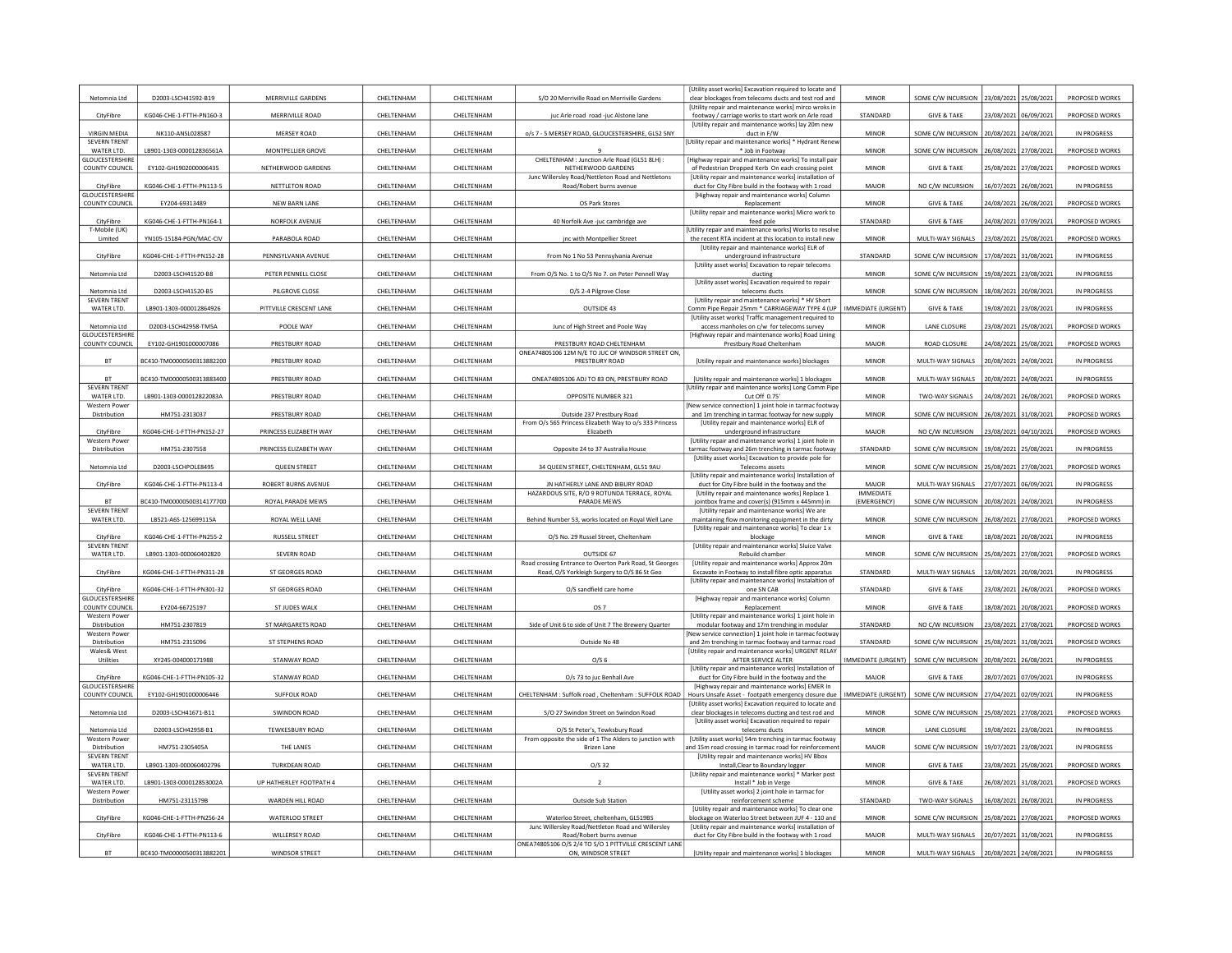| Wales& West                              |                          |                                                   |                     |                         |                                                                                                      | [Utility repair and maintenance works] TRACE AND                                                                                                                              | <b>IMMEDIATE</b>          |                        |                       |                       |                    |
|------------------------------------------|--------------------------|---------------------------------------------------|---------------------|-------------------------|------------------------------------------------------------------------------------------------------|-------------------------------------------------------------------------------------------------------------------------------------------------------------------------------|---------------------------|------------------------|-----------------------|-----------------------|--------------------|
| Utilities                                | XY245-001003930082       | WINDYRIDGE ROAD                                   | CHELTENHAM          | CHELTENHAM              | OUTSIDE 50 MEDOC CLOSE, CHELTENHAM                                                                   | REPAIR GAS ESCAPE AND PERMANENTLY REINSTATE<br>[Utility asset works] 2601-0195 - Install Bus shelter from                                                                     | (EMERGENCY)               | SOME C/W INCURSION     | 17/08/2021            | 23/08/2021            | IN PROGRESS        |
| Clear Channel<br><b>GLOUCESTERSHIRE</b>  | ZH001-00061220           | WINDYRIDGE ROAD                                   | CHELTENHAM          | CHELTENHAM              | opp Stanwick Gardens, GL51 9LF                                                                       | 2604-0335<br>S278 works to entrance to former Vibixa site, Promoter:                                                                                                          | MINOR                     | <b>GIVE &amp; TAKE</b> | 23/08/2021 23/08/2021 |                       | PROPOSED WORKS     |
| COUNTY COUNCIL                           | EY091-NRS-S278-15669K    | WYMANS LANE                                       | CHELTENHAM          | CHELTENHAM              | former Vibixa site                                                                                   | Chancery Gate, Contractor: Barnwood Construction Lt                                                                                                                           | STANDARD                  | TWO-WAY SIGNALS        | 14/08/2021            | 27/08/2021            | IN PROGRESS        |
| <b>GLOUCESTERSHIRE</b><br>COUNTY COUNCIL | EY099-S50-00881          | MALLESON ROAD                                     | GOTHERINGTON        | CHELTENHAM              | from 116 to new entrance                                                                             | New foul water connection. Contractor: NGB<br>(Cheltenham) Ltd, Promoter: Centaur Homes Ltd                                                                                   | STANDARD                  | TWO-WAY SIGNALS        | 09/08/2021            | 20/08/2021            | <b>IN PROGRESS</b> |
| <b>GLOUCESTERSHIRE</b>                   |                          |                                                   |                     |                         |                                                                                                      | S278 remedial works incl amending kerb lines, locating                                                                                                                        |                           |                        |                       |                       |                    |
| COUNTY COUNCIL<br>Wales& West            | EY020-NRS-S278-REM93841B | MALLESON ROAD                                     | <b>GOTHERINGTON</b> | CHELTENHAM              | Junc with Gotherington Fields & Malleson Road                                                        | directionall signs, white lining. Contractor: Shannonside<br>[Utility repair and maintenance works] REPLACE 375M X                                                            | STANDARD                  | MULTI-WAY SIGNALS      | 23/08/2021            | 03/09/2021            | PROPOSED REMEDIAL  |
| Utilities<br>Wales& West                 | XY245-003001599176       | <b>MARKET LANE</b>                                | GREET               | CHELTENHAM              | O/S BRAMLETYE HOUSE TO O/S CROSS COTTAGE<br>FROM THE JUNC WITH EVESHAM RD TO THE JUNCTION            | GAS MAINS AND 28 SERVICES<br>[Utility repair and maintenance works] REPLACE 283M                                                                                              | MAJOR                     | <b>GIVE &amp; TAKE</b> | 15/07/2021            | 10/09/2021            | IN PROGRESS        |
| Utilities                                | XY245-003001599175       | <b>SMITHY LANE</b>                                | GREET               | CHELTENHAM              | WITH MARKET LANE                                                                                     | GAS MAINS AND 8 X GAS SERVICES                                                                                                                                                | MAJOR                     | <b>GIVE &amp; TAKE</b> | 15/07/2021            | 08/09/202             | IN PROGRESS        |
| <b>SEVERN TRENT</b><br>WATER LTD.        | LB521-A6S-125698868A     | <b>GRETTON FIELDS</b>                             | GRETTON             | CHELTENHAM              | O/S Fouracres on Gretton Fields                                                                      | <b>IUtility repair and maintenance works) We are</b><br>maintaining flow monitoring equipment in the dirty                                                                    | MINOR                     | TWO-WAY SIGNALS        | 19/08/2021            | 20/08/2021            | IN PROGRESS        |
| <b>SEVERN TRENT</b>                      |                          |                                                   | <b>GRETTON</b>      |                         |                                                                                                      | [Utility repair and maintenance works] HV Bbox Install                                                                                                                        |                           |                        |                       |                       |                    |
| WATER ITD.<br>Western Power              | LB901-1303-000012848267B | WINCHCOMBE ROAD                                   |                     | CHELTENHAM              | <b>OUTSDIE HILLVIEW</b><br>From junction with Brizen Lane to junction with Kidnappers                | 25mm and Meter<br>[Utility asset works] 216m trenching in tarmac footway                                                                                                      | MINOR                     | SOME C/W INCURSION     | 24/08/2021            | 26/08/202             | PROPOSED WORKS     |
| Distribution<br>GLOUCESTERSHIRI          | HM751-2305405B           | <b>FARM LANE</b>                                  | LECKHAMPTON         | CHELTENHAM              | Lane                                                                                                 | and carriageway for reinforcement scheme. Works to<br>[Highway repair and maintenance works] Column                                                                           | MAJOR                     | SOME C/W INCURSION     | 19/07/2021            | 23/08/2021            | IN PROGRESS        |
| COUNTY COUNCIL                           | EY204-01784233           | CHILTERN ROAD                                     | PRESTBURY           | CHELTENHAM              | OS <sub>2</sub>                                                                                      | Replacement                                                                                                                                                                   | <b>MINOR</b>              | <b>GIVE &amp; TAKE</b> | 24/08/2021            | 26/08/202             | PROPOSED WORKS     |
| <b>SEVERN TRENT</b><br>WATER LTD.        | LB901-1303-000012845651  | <b>GLEBE ROAD</b>                                 | PRESTBURY           | CHELTENHAM              | O/S <sub>2</sub>                                                                                     | [Utility repair and maintenance works] HV Bbox Install<br>25mm and Meter                                                                                                      | <b>MINOR</b>              | <b>GIVE &amp; TAKE</b> | 20/08/2021            | 24/08/2021            | IN PROGRESS        |
| <b>SEVERN TRENT</b><br>WATER ITD.        | LB901-1303-000012822428  | <b>GLEBE ROAD</b>                                 | PRESTRURY           | <b>CHEITENHAM</b>       | 0/55                                                                                                 | [Utility repair and maintenance works] HV Bbox Install                                                                                                                        | <b>MINOR</b>              | <b>GIVE &amp; TAKE</b> | 20/08/2021            | 24/08/202             | IN PROGRESS        |
| GLOUCESTERSHIRE                          |                          |                                                   |                     |                         |                                                                                                      | 25mm and Meter<br>[Highway repair and maintenance works] Emergency                                                                                                            |                           |                        |                       |                       |                    |
| COUNTY COUNCIL<br>GLOUCESTERSHIRE        | EY102-GH1902000007730    | <b>NOVERTON LANE</b>                              | PRESTBURY           | CHELTENHAM              | CHELTENHAM: 42 : NOVERTON LANE                                                                       | sinkhole CHELTENHAM                                                                                                                                                           | <b>IMMEDIATE (URGENT)</b> | <b>ROAD CLOSURE</b>    | 28/07/2021            | 27/08/202             | IN PROGRESS        |
| <b>COUNTY COUNCIL</b>                    | EY020-VDK11293381        | COWLSMEAD                                         | SHURDINGTON         | CHELTENHAM              |                                                                                                      | <b>VDK</b>                                                                                                                                                                    | MAJOR                     | SOME C/W INCURSION     | 01/02/2021 01/09/2021 |                       | PROPOSED WORKS     |
| <b>VIRGIN MEDIA</b>                      | NK110-ANSL029205         | MAIN ROAD                                         | SHURDINGTON         | CHELTENHAM              | AMAR MAIN ROAD SHURDINGTON CHELTENHAM GL51 4XJ                                                       | [Utility repair and maintenance works] INSTALL TEE IN<br>FOOTWAY                                                                                                              | <b>MINOR</b>              | NO C/W INCURSION       | 5/08/2021             | 26/08/202             | PROPOSED WORKS     |
| <b>GLOUCESTERSHIRE</b>                   |                          |                                                   |                     |                         | CHELTENHAM : Junction Edinburgh Place (GL51 7SF) :                                                   | [Highway repair and maintenance works] To install pair                                                                                                                        |                           |                        |                       |                       |                    |
| <b>COUNTY COUNCIL</b>                    | EY102-GH1902000006434    | <b>EVINGTON ROAD</b>                              | <b>ST MARKS</b>     | CHELTENHAM              | <b>EVINGTON ROAD</b>                                                                                 | of Pedestrian Dropped Kerb CHELTENHAM<br><b>IUtility repair and maintenance worksl PIA WORKS TO</b>                                                                           | <b>MINOR</b>              | <b>GIVE &amp; TAKE</b> | 23/08/2021            | 25/08/2021            | PROPOSED WORKS     |
| Gigaclear<br>Wales& West                 | KA080-GC/S451973         | OLD GLOUCESTER ROAD                               | <b>STAVERTON</b>    | CHELTENHAM              | CW & VERGE from O/S Pilgrove Farm to Hayden Hill House<br>FROM THE JUNCTION WITH GRETTON ROAD TO THE | <b>GIVE CUSTOMER A LIVE SERVICE</b><br>[Utility repair and maintenance works] REPLACE 174M X                                                                                  | <b>MINOR</b>              | SOME C/W INCURSION     | 20/08/2021            | 23/08/202             | IN PROGRESS        |
| Utilities                                | XY245-003001599167       | EVESHAM ROAD                                      | <b>TODDINGTON</b>   | CHELTENHAM              | JUNCTION WITH SMITHY LANE                                                                            | GAS MAINS AND 2 SERVICES                                                                                                                                                      | MAJOR                     | <b>GIVE &amp; TAKE</b> | 15/07/2021            | 08/09/202             | IN PROGRESS        |
| NETWORK RAIL<br><b>PROMOTERS</b>         | KL265-81M44BAG130821     | <b>BOZARD LANE</b>                                | <b>TREDINGTON</b>   | CHELTENHAM              | Treddington level crossing                                                                           | [Works for rail purposes] A speed restriction iis required<br>in order to prevent further damage to the Level                                                                 | IMMEDIATE (URGENT)        | SOME C/W INCURSION     | 13/08/2021 21/08/2021 |                       | IN PROGRESS        |
| <b>NETWORK RAIL</b>                      |                          |                                                   |                     |                         |                                                                                                      | [Works for rail purposes] The barrier at Tredington                                                                                                                           |                           |                        |                       |                       |                    |
| PROMOTERS                                | KL265-81M44BAG210821     | <b>BOZARD LANE</b>                                | TREDINGTON          | CHELTENHAM              | Treddington level crossing<br>Junction of Tewkesbury Road and Homecroft Drive                        | evel Crossing is subject to a Full Road Closure in order                                                                                                                      | MAJOR                     | ROAD CLOSURE           | 1/08/2021             | 22/08/2021            | PROPOSED WORKS     |
| <b>BT</b><br>GLOUCESTERSHIRE             | BC008-WCLVW55HJCHPT2     | HOMECROFT DRIVE                                   | <b>UCKINGTON</b>    | <b>CHEITENHAM</b>       | Uckington Cheltenham GL51 9FE                                                                        | [Utility asset works] Permit for light head only.<br>[Highway repair and maintenance works] Ground                                                                            | <b>MINOR</b>              | MULTI-WAY SIGNALS      | 24/08/2021            | 25/08/2021            | PROPOSED WORKS     |
| COUNTY COUNCIL                           | EY102-GH1902000007199    | <b>TEWKESBURY ROAD</b>                            | <b>UCKINGTON</b>    | CHELTENHAM              | TEWKESBURY ROAD CHELTENHAM                                                                           | <b>Investigation Work</b>                                                                                                                                                     | <b>MINOR</b>              | TWO-WAY SIGNALS        | 19/08/2021            | 23/08/2021            | <b>IN PROGRESS</b> |
| <b>BT</b>                                | BC008-WCLVW55HJCHPT1     | <b>TEWKESBURY ROAD</b>                            | <b>UCKINGTON</b>    | CHELTENHAM              | Junction of Tewkesbury Road and Homecroft Drive<br>Uckington Cheltenham GL51 9FE                     | [Utility asset works] Access to Underground structure<br>cabling for new customer connection                                                                                  | <b>MINOR</b>              | MULTI-WAY SIGNALS      | 24/08/2021            | 25/08/202             | PROPOSED WORKS     |
| <b>SEVERN TRENT</b>                      |                          |                                                   |                     |                         |                                                                                                      | [Utility repair and maintenance works] Install external                                                                                                                       |                           |                        |                       |                       |                    |
| WATER LTD.<br>Western Power              | LB906-0000-0000800067633 | <b>GARDENIA GROVE</b>                             | UP HATHERLEY        | CHELTENHAM              | ON FOOTWAY OUTSIDE NUMBER 16                                                                         | meter in boundary box at depth of under 1.5 meters by<br>[Utility asset works] 1 joint hole in tarmac footway for                                                             | <b>MINOR</b>              | NO C/W INCURSION       | 26/08/2021            | 27/08/2021            | PROPOSED WORKS     |
| Distribution<br><b>SEVERN TRENT</b>      | HM751-2308580            | <b>ROTHLEIGH</b>                                  | <b>UP HATHERLEY</b> | <b>CHEITENHAM</b>       | Outside number 30                                                                                    | supply alteration.<br>[Utility asset works] Permit for light head only, work is                                                                                               | <b>STANDARD</b>           | <b>GIVE &amp; TAKE</b> | 18/08/2021            | 28/08/202             | IN PROGRESS        |
| WATER ITD.                               | LB529-A7W-12758075A      | CHEDWORTH DRIVE                                   | WINCHCOMBE          | CHELTENHAM              | Junction with Greet Road                                                                             | being done in conjunction with water mains renewal on                                                                                                                         | STANDARD                  | MULTI-WAY SIGNALS      | 09/08/2021            | 22/08/202             | IN PROGRESS        |
| Western Power<br>Distribution            | HM744-2311228B           | CHELTENHAM ROAD                                   | WINCHCOMBE          | CHELTENHAM              | outside 4                                                                                            | [New service connection] 1 joint hole in tarmac road<br>and 2m trenching in tarmac footway for new supply in                                                                  | <b>MINOR</b>              | <b>GIVE &amp; TAKE</b> |                       | 19/08/2021 21/08/2021 | IN PROGRESS        |
| <b>SEVERN TRENT</b>                      |                          |                                                   |                     |                         |                                                                                                      | [Utility asset works] Water Quality scheme to renew                                                                                                                           |                           |                        |                       |                       |                    |
| WATER LTD.<br><b>SEVERN TRENT</b>        | LB529-A7W-12758055A      | <b>GREET ROAD</b>                                 | WINCHCOMBE          | CHELTENHAM              | from old station house to kenelm rise                                                                | 752m of existing water mains in carriageway and<br>[Utility asset works] Permit for light head and                                                                            | MAJOR                     | MULTI-WAY SIGNALS      | 05/07/2021            | 11/09/202             | IN PROGRESS        |
| WATER LTD.<br>Western Power              | LB529-A7W-12758056A      | <b>KENELM RISE</b>                                | WINCHCOMBE          | CHELTENHAM              | junction of greet road                                                                               | placement of skip within TM set up, work is being done<br>[Disconnection or alteration of supply] 1 joint hole in                                                             | MAJOR                     | MULTI-WAY SIGNALS      | 05/07/2021            | 11/09/2021            | IN PROGRESS        |
| Distribution                             | HM751-2312378            | <b>BUSHCOMBE LANE</b>                             | <b>WOODMANCOTE</b>  | <b>CHEITENHAM</b>       | adjacent Upper Beeches Cottages                                                                      | tarmac road and 7m trenching in tarmac road for supply                                                                                                                        | <b>MINOR</b>              | SOME C/W INCURSION     | 19/08/2021            | 23/08/202             | IN PROGRESS        |
| <b>SEVERN TRENT</b><br>WATER LTD.        | LB901-1303-000012857021  | <b>CRANFORD CLOSE</b>                             | <b>WOODMANCOTE</b>  | CHELTENHAM              | O/S 8                                                                                                | [Utility repair and maintenance works] HV Boundary<br>box Renew 25mm                                                                                                          | <b>MINOR</b>              | SOME C/W INCURSION     | 20/08/2021            | 24/08/202             | PROPOSED WORKS     |
|                                          | KA170-OCU-GRTHL/005-02   | <b>GLOUCESTER ROAD</b>                            | TUTSHILL            | CHEPSTOW                |                                                                                                      | [Remedial works] Excavation to install fibre optic cable                                                                                                                      | <b>MINOR</b>              | <b>GIVE &amp; TAKE</b> |                       |                       | IN PROGRESS        |
| Gigaclear<br><b>GLOUCESTERSHIRE</b>      |                          |                                                   |                     |                         | Works from Edenhoist to El Sub sta<br>CHIPPING CAMPDEN : Downslope from Angelikas to turning         | in Carriageway, footway and verge. Approx [*]M of<br>[Highway repair and maintenance works] Please clear                                                                      |                           |                        | 19/08/2021 20/08/2021 |                       |                    |
| COUNTY COUNCIL<br><b>GLOUCESTERSHIRE</b> | EY102-GH1901000007964    | <b>BROADWAY HILL</b>                              | CHIPPING CAMPDEN    | CHIPPING CAMPDEN        | for Broadway Tower: BROADWAY HILL<br>CHIPPING CAMPDEN : paxford road by white house :                | ops of 5 offset gullies Sg (Blocked Gully/Kerb Offlet)<br>[Highway repair and maintenance works] erect and                                                                    | <b>MINOR</b>              | MULTI-WAY SIGNALS      | 10/08/2021            | 20/08/2021            | IN PROGRESS        |
| COUNTY COUNCIL                           | EY102-GH1902000006787    | PAXFORD ROAD                                      | CHIPPING CAMPDEN    | <b>CHIPPING CAMPDEN</b> | PAXEORD ROAD                                                                                         | maintain traffic signals to protect failing retaining wall                                                                                                                    | MAIOR                     | TWO-WAY SIGNALS        | 31/12/2020            | 31/12/2021            | IN PROGRESS        |
| Wales& West<br>Utilities                 |                          |                                                   |                     |                         |                                                                                                      |                                                                                                                                                                               |                           |                        |                       |                       | PROPOSED WORKS     |
| <b>GLOUCESTERSHIRI</b>                   | XY244-004000169583       | MAZE WALK                                         | CHRISTCHURCH        | CHRISTCHURCH            | O/S 74 LAYING TO NEW BUILD                                                                           | [Utility repair and maintenance works] LAY NEW GAS<br>SERVICE 18M PUBLIC                                                                                                      | STANDARD                  | TWO-WAY SIGNALS        | 25/08/2021            | 01/09/2021            |                    |
|                                          |                          |                                                   |                     |                         | CHURCH WESTCOTE: At junction to Icomb: A424 ICOMB                                                    | [Highway repair and maintenance works] Replace 12 x                                                                                                                           |                           |                        |                       |                       |                    |
| COUNTY COUNCIL<br><b>Western Power</b>   | EY102-GH1901000007962    | A424 ICOMB HILL TO WYCK BEACON ICOMB              | CHURCH WESTCOTE     | CHURCH WESTCOTE         | HILL TO WYCK BEACON ICOMB                                                                            | setts (CW Edge Kerbing & Channels) CHURCH<br>IUtility asset works] 66m trenching in tarmac road for                                                                           | <b>MINOR</b>              | MULTI-WAY SIGNALS      | 19/08/2021            | 20/08/2021            | IN PROGRESS        |
| Distribution                             | HM755-2291505F           | <b>BARLEY CORN SQUARE</b>                         | CINDERFORD          | CINDERFORD              | From 38 to 34                                                                                        | cable overlay. LONG DELAYS ON THIS EXCAVATION In                                                                                                                              | MAJOR                     | <b>GIVE &amp; TAKE</b> | 03/08/2021 27/09/2021 |                       | IN PROGRESS        |
| Wales& West<br>Utilities                 | XY244-003001493327       | <b>EDGE HILLS ROAD</b>                            | CINDERFORD          | CINDERFORD              | JUNCTION OF CAUSEWAY ROAD TO JUNCTION OF<br>NORTHWOOD CLOSE                                          | [Utility repair and maintenance works] REPLACE 514M<br>OF OLD METALLIC GAS MAINS WITH NEW PLASTIC                                                                             | MAJOR                     | <b>GIVE &amp; TAKE</b> | 03/08/2021            | 08/10/202             | IN PROGRESS        |
| <b>Western Power</b><br>Distribution     | HM755-2291505C           | FOOTWAY ADJOINING 8 TO 18 EVENS<br>PARRAGATE ROAD |                     | CINDERFORD              | From No. 8-16                                                                                        | [Utility asset works] 1 joint hole in tarmac footway and                                                                                                                      | MAJOR                     |                        | 03/08/2021            | 27/09/202             |                    |
| Wales& West                              |                          |                                                   | CINDERFORD          |                         |                                                                                                      | 28m trenching in tarmac footway and grass verge for<br><b>IUtility repair and maintenance works] CUT OFF GAS</b>                                                              |                           | SOME C/W INCURSION     |                       |                       | IN PROGRESS        |
| Utilities<br><b>Western Power</b>        | XY244-008000168505       | <b>FOUNDRY ROAD</b>                               | CINDERFORD          | CINDERFORD              | O/S <sub>6</sub>                                                                                     | SERVICE FOR SAFETY 1M PUBLIC<br>[Utility asset works] 1 joint hole in tarmac footway and                                                                                      | <b>MINOR</b>              | <b>GIVE &amp; TAKE</b> |                       | 19/08/2021 23/08/2021 | IN PROGRESS        |
| Distribution<br><b>Western Power</b>     | HM755-2291505A           | PARRAGATE                                         | CINDERFORD          | CINDERFORD              | Side of 23                                                                                           | 22m trenching in tarmac footway and tarmac road for                                                                                                                           | MAJOR                     | SOME C/W INCURSION     | 03/08/2021            | 27/09/2021            | IN PROGRESS        |
| Distribution<br><b>GLOUCESTERSHIRE</b>   | HM755-2291505E           | PARRAGATE ROAD                                    | CINDERFORD          | CINDERFORD              | Outside 21-23                                                                                        | [Utility asset works] 2 joint holes in tarmac footway and<br>grass verge and 20m trenching in tarmac road and grass<br>Demolition of boundary wall. Contractor: Ernest Heal & | MAJOR                     | SOME C/W INCURSION     | 03/08/2021            | 27/09/2021            | IN PROGRESS        |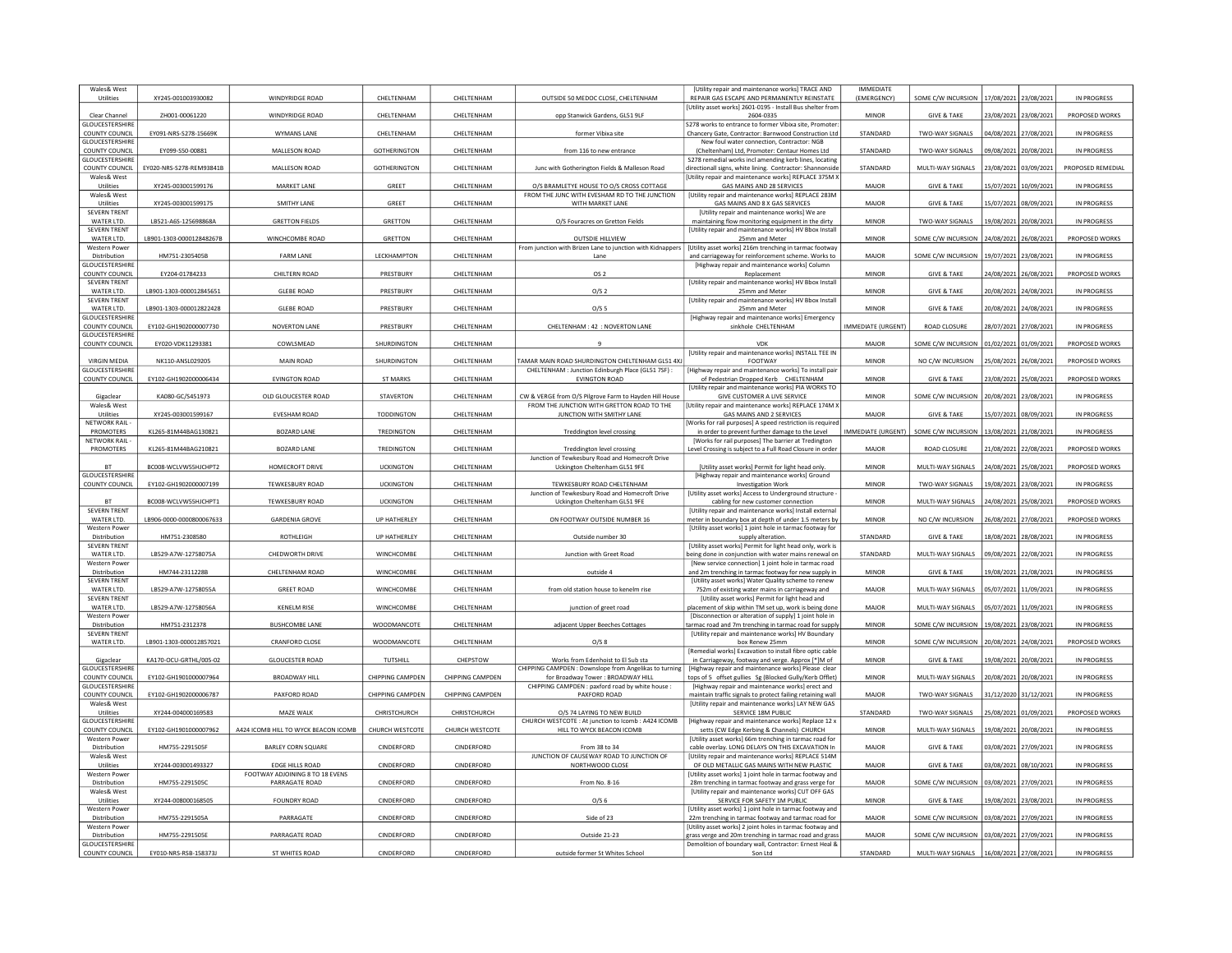| Western Powe<br>Distribution                | HM755-2291505D            | <b>STATION STREET</b>                                                        | CINDERFORD          | CINDERFORD          | From the The Keelings to outside 1                                                                     | [Utility asset works] 27 joint holes in tarmac footway<br>and 426m trenching in tarmac footway and tarmac road | MAIOR                     | SOME C/W INCURSION                        | 03/08/2021            | 27/09/202             | IN PROGRESS        |
|---------------------------------------------|---------------------------|------------------------------------------------------------------------------|---------------------|---------------------|--------------------------------------------------------------------------------------------------------|----------------------------------------------------------------------------------------------------------------|---------------------------|-------------------------------------------|-----------------------|-----------------------|--------------------|
| Western Powe                                |                           |                                                                              |                     |                     |                                                                                                        | [Utility asset works] 1 joint hole in tarmac footway and                                                       |                           |                                           |                       |                       |                    |
| Distribution<br>Wales& West                 | HM755-2291505B            | <b>STATION TERRACE</b>                                                       | CINDERFORD          | CINDERFORD          | Outside 2a to opposite 28                                                                              | 40m trenching in tarmac footway for cable overlay In<br>[Utility repair and maintenance works] REPLACE 59M     | <b>MAJOR</b>              | SOME C/W INCURSION                        | 03/08/2021            | 27/09/2021            | <b>IN PROGRESS</b> |
| Utilities<br>GLOUCESTERSHIRE                | XY244-003001493328        | <b>WESTFIELD ROAD</b>                                                        | CINDERFORD          | CINDERFORD          | JUNCTION OF EDGE HILLS ROAD TO O/S NO.23<br>CIRENCESTER : On Abbey Way. Northbound. At lights with     | OF OLD METALLIC GAS MAINS WITH NEW PLASTIC<br>[Highway repair and maintenance works] Pothole                   | MAJOR                     | <b>GIVE &amp; TAKE</b>                    | 03/08/2021            | 20/09/2021            | <b>IN PROGRESS</b> |
| COUNTY COUNCIL<br><b>GLOUCESTERSHIRE</b>    | EY102-GH1901000007968     | ABBEY WAY                                                                    | CIRENCESTER         | CIRENCESTER         | Whiteway.: ABBEY WAY                                                                                   | CIRENCESTER                                                                                                    | <b>MINOR</b>              | MULTI-WAY SIGNALS                         | 20/08/2021 20/08/2021 |                       | IN PROGRESS        |
| COUNTY COUNCIL<br><b>GLOUCESTERSHIRE</b>    | EY030-1345/BATHURSTDEVELO | <b>BURFORD ROAD</b>                                                          | CIRENCESTER         | CIRENCESTER         | A429 Burford Road                                                                                      | s278 works Bathurst Developments                                                                               | MAJOR                     | LANE CLOSURE                              | 23/08/2021 31/01/2022 |                       | PROPOSED WORKS     |
| <b>COUNTY COUNCIL</b>                       | EY030-1017A/ISHERWOOD     | <b>BURFORD ROAD</b>                                                          | CIRENCESTER         | CIRENCESTER         | A429/B4425 junction                                                                                    | Proposed 278 works at junction                                                                                 | MAJOR                     | MULTI-WAY SIGNALS                         | 02/08/2021            | 31/12/2021            | PROPOSED WORKS     |
| Thames Water<br>Utilities Ltd               | MU026-001119ROPC          | <b>CASTLE STREET</b>                                                         | CIRENCESTER         | <b>CIRENCESTER</b>  | Junction of Castle Street/Park lane on one way Road                                                    | [Utility asset works] Sewer cleaning                                                                           | MAJOR                     | <b>ROAD CLOSURE</b>                       | 29/08/2021            | 30/08/202             | PROPOSED WORKS     |
| <b>GLOUCESTERSHIR</b><br>COUNTY COUNCIL     | EY030-1325/BATHURSTDEVELO | CHESTERTON LANE                                                              | CIRENCESTER         | CIRENCESTER         | Junction Somerford Road                                                                                | Proposed 278 works. Creating a zebra crossing                                                                  | <b>MAJOR</b>              | MULTI-WAY SIGNALS                         | 16/08/2021 08/10/2021 |                       | PROPOSED WORKS     |
| <b>Thames Water</b><br>Utilities Ltd        | MU055--J823-226-DSR-TV-01 | <b>CHURCH STREET</b>                                                         | CIRENCESTER         | CIRENCESTER         | From outside 28 to junction Watermoor Road                                                             | [Utility asset works] Patching to 225mm sewer (no dig)                                                         | <b>MINOR</b>              | SOME C/W INCURSION                        | 26/08/2021            | 27/08/202             | PROPOSED WORKS     |
| <b>GLOUCESTERSHIRE</b><br>COUNTY COUNCIL    | EY204-93019147            | HAMMOND WAY                                                                  | CIRENCESTER         | CIRENCESTER         | Jn Old Tetbury Road                                                                                    | [Highway repair and maintenance works] Investigate<br>and Repair Cable Fault                                   | <b>MINOR</b>              | <b>GIVE &amp; TAKE</b>                    | 19/08/2021            | 20/08/2021            | PROPOSED WORKS     |
| Wales& West                                 |                           |                                                                              | <b>CIRENCESTER</b>  |                     |                                                                                                        | [Utility repair and maintenance works] LAY NEW GAS                                                             |                           |                                           |                       |                       |                    |
| Utilities<br>Thames Water                   | XY242-004000172011        | NORTH HOME ROAD                                                              |                     | <b>CIRENCESTER</b>  | $O/S$ 86                                                                                               | SERVICE 3M PUBLIC<br>[Utility repair and maintenance works] Service Pipe                                       | <b>STANDARD</b>           | <b>GIVE &amp; TAKE</b>                    | 26/08/2021            | 01/09/2021            | PROPOSED WORKS     |
| <b>Utilities Ltd</b><br><b>Thames Water</b> | MU305-000031630583-00:    | SHEPHERDS WAY                                                                | CIRENCESTER         | CIRENCESTER         | 43<br>Spratsgate Lane J/O Clarkes lane to Spratsgate Lane J/O                                          | Repair <33mm Cway in Carriageway.<br>[Utility repair and maintenance works] To set out                         | <b>MINOR</b>              | SOME C/W INCURSION                        | 25/08/2021            | 27/08/202             | PROPOSED WORKS     |
| <b>Utilities Ltd</b><br>SCOTTISH&           | MU306-H566-001            | SOMERFORD ROAD                                                               | CIRENCESTER         | <b>CIRENCESTER</b>  | Somerford Road                                                                                         | temporary warning signs (site entrance, road works<br>[Utility repair and maintenance works] Fault locating,   | MAJOR                     | NO C/W INCURSION                          | 15/06/2020 21/08/2021 |                       | IN PROGRESS        |
| SOUTHERN                                    | LP151-S30005558           | SPITALGATE LANE                                                              | CIRENCESTER         | <b>CIRENCESTER</b>  | O/S SUB STATION                                                                                        | excavation & Works to repair Low Voltage Mains fault                                                           | <b>IMMEDIATE (URGENT)</b> | SOME C/W INCURSION                        | 17/08/2021            | 23/08/2021            | IN PROGRESS        |
| GLOUCESTERSHIRE<br>COUNTY COUNCIL           | EY100-806103              | STROUD ROAD                                                                  | CIRENCESTER         | CIRENCESTER         | A419 Stroud Road Cirencester                                                                           | Highway improvement works] Carriageway Resurfacing                                                             | MAJOR                     | ROAD CLOSURE                              | 16/08/2021            | 31/08/2021            | IN PROGRESS        |
| <b>GLOUCESTERSHIRE</b><br>COUNTY COUNCIL    | EY030-1243/RENTEQ-TM      | STROUD ROAD                                                                  | CIRENCESTER         | CIRENCESTER         | Bathurst Estate Car Park                                                                               | 278 works                                                                                                      | MAJOR                     | SOME C/W INCURSION                        | 19/04/2021            | 31/08/2021            | IN PROGRESS        |
| SCOTTISH&<br>SOUTHERN                       | LP151-S30005447           | THE WATERLOO                                                                 | CIRENCESTER         | CIRENCESTER         | Adi to OPP 15                                                                                          | Utility repair and maintenance works] EXCAVATE JOINT<br>HOLE AND 1M OF TRENCHING IN FOOTWAY AND 4M             | STANDARD                  | PRIORITY WORKING                          | 16/08/2021            | 27/08/202             | IN PROGRESS        |
| Thames Water                                |                           |                                                                              |                     |                     |                                                                                                        |                                                                                                                |                           |                                           |                       |                       |                    |
| Utilities Ltd<br><b>GLOUCESTERSHIRE</b>     | MU055--J823-226-DSR-TV-02 | WATERMOOR ROAD                                                               | CIRENCESTER         | CIRENCESTER         | Outside no.83 to junction Church Street                                                                | [Utility asset works] Patching to 225mm sewer (no dig)                                                         | <b>MINOR</b>              | TWO-WAY SIGNALS                           | 26/08/2021 27/08/2021 |                       | PROPOSED WORKS     |
| COUNTY COUNCIL                              | EY030-1313/BATHURSTDEVELO | WILKINSON ROAD                                                               | CIRENCESTER         | CIRENCESTER         | Wilkinson Road/Somerford Rd junction                                                                   | Traffic Lights for Bathurst Development works<br>[Utility repair and maintenance works] Instalation of         | MAJOR                     | MULTI-WAY SIGNALS                         | 12/07/2021            | 24/09/2021            | IN PROGRESS        |
| Gigaclear                                   | KA030-CU007920            | ROAD FROM MARSH HILL TO OAKWOOD ROAD<br>THE STREET COALEY TO CAM AND DURSLEY | <b>CLEMENTS END</b> | <b>CLEMENTS END</b> | Marsh Lane to Oakwood Bottom                                                                           | Fibre Optic Ducting and Chambers<br>[Utility asset works] ROAD CLOSURE REQUIRED TO                             | MAJOR                     | ROAD CLOSURE                              | 05/08/2021            | 22/09/202             | IN PROGRESS        |
| <b>BT</b>                                   | BC008-PTMS28118301        | <b>RAILWAY STATION</b>                                                       | COALEY              | COALEY              | BOX ROAD AT WATEREND FARM GL11 5DR                                                                     | PROVIDE SAFE AREA FOR OVERHEAD WORKINGS                                                                        | MAJOR                     | ROAD CLOSURE                              | 24/08/2021            | 24/08/2021            | PROPOSED WORKS     |
| Gigaclear                                   | KA030-CU008636            | COALWAY ROAD                                                                 | COALWAY             | COALWAY             | Verge on Coalway road to O/P White Hall                                                                | [Utility repair and maintenance works] Storage<br>compound                                                     | MAJOR                     | NO C/W INCURSION                          | 17/08/2021 03/09/202  |                       | IN PROGRESS        |
| <b>SEVERN TRENT</b><br>WATER LTD.           | LB901-1303-000012854373A  | ROAD FROM EDENWALL ROAD TO JUNCTION<br>AT BREAMBURY                          | EDENWALL            | COALWAY             | OPPOSITE WHITE ROSE COTTAGE                                                                            | [Utility repair and maintenance works] Sluice Valve<br>Rebuild chamber                                         | <b>MINOR</b>              | TWO-WAY SIGNALS                           | 23/08/2021            | 25/08/2021            | PROPOSED WORKS     |
| <b>BT</b>                                   | BC008-PTMS94406           | <b>TETBURY ROAD</b>                                                          | COATES              | COATES              | 433 TETBURY ROAD OPPOSITE THAMES HEAD INN COATES<br>GL7 6NZ                                            | [Utility asset works] TM Required to provide safe<br>working zone for pole test to be preformed.               | <b>MINOR</b>              | TWO-WAY SIGNALS                           | 27/08/2021            | 27/08/2021            | PROPOSED WORKS     |
|                                             |                           |                                                                              |                     |                     |                                                                                                        | [Utility repair and maintenance works] Instalation of                                                          |                           |                                           |                       |                       |                    |
| Gigaclear                                   | KA030-CU008383            | <b>HAMPSHIRE GARDENS</b>                                                     | COLEFORD            | COLEFORD            | O/S 19 Gampshire Gardens to O/S 11 Hampshire Gardens                                                   | Fibre optic connection Ducting and Chambers<br>[Utility repair and maintenance works] Instalation of           | MAJOR                     | <b>GIVE &amp; TAKE</b>                    | 21/07/2021            | 17/09/202             | IN PROGRESS        |
| Gigaclear                                   | KA030-CU008384            | <b>HAMPSHIRE GARDENS</b>                                                     | COLEFORD            | COLEFORD            | O/S 11 Hampshire Gardens to O/S 14 Hampshire Gardens                                                   | Fibre optic connection Ducting and Chambers<br>[Utility repair and maintenance works] Instalation of           | MAJOR                     | <b>GIVE &amp; TAKE</b>                    | 21/07/2021 17/09/2021 |                       | IN PROGRESS        |
| Gigaclear<br><b>SEVERN TRENT</b>            | KA030-CU008385            | HAMPSHIRE GARDENS                                                            | COLEFORD            | COLEFORD            | O/S 11 Hampshire Gardens to OPP 1 Hampshire Gardens                                                    | Fibre optic connection Ducting and Chambers<br>[Utility repair and maintenance works] * HV Bbox                | MAJOR                     | <b>GIVE &amp; TAKE</b>                    | 21/07/2021 17/09/2021 |                       | IN PROGRESS        |
| WATER LTD.                                  | LB901-1303-000060405682   | JOYFORD HILL                                                                 | COLEFORD            | COLEFORD            | AMBERLEA                                                                                               | nstall, Clear to Boundary logger * Job in Footway (6mm                                                         | MINOR                     | SOME C/W INCURSION                        | 19/08/2021 23/08/2021 |                       | PROPOSED WORKS     |
| Gigaclear                                   | KA030-CU008378            | <b>LAWDLEY ROAD</b>                                                          | COLEFORD            | COLEFORD            | Full Length of Lawdley Road                                                                            | [Utility repair and maintenance works] Instalation of<br>Fibre optic connection Ducting and Chambers           | MAJOR                     | <b>GIVE &amp; TAKE</b>                    | 19/07/2021            | 17/09/2021            | IN PROGRESS        |
| Gigaclear                                   | KA030-CU008386            | LORDS HILL                                                                   | COLEFORD            | COLEFORD            | Sevenoaks to Junc with Old Station way                                                                 | [Utility repair and maintenance works] Installation of<br>fibre duct network. Carriageway, Footway.            | <b>MAJOR</b>              | <b>ROAD CLOSURE</b>                       | 16/08/2021            | 03/09/2021            | IN PROGRESS        |
| Gigaclear                                   | KA030-CU008635            | OLD STATION WAY                                                              | COLEFORD            | COLEFORD            | Junction with Kings Meade to Junction with Lords Hill                                                  | [Utility repair and maintenance works] Installation of<br>Fibre ducting. Carriageway, Footway, verge           | MAJOR                     | MULTI-WAY SIGNALS   13/08/2021 01/09/2021 |                       |                       | PROPOSED WORKS     |
|                                             |                           |                                                                              |                     |                     |                                                                                                        | <b>IUtility repair and maintenance works) Instalation of</b>                                                   |                           |                                           |                       |                       |                    |
| Gigaclear                                   | KA030-CU008095            | PARKSIDE                                                                     | COLEFORD            | COLEFORD            | Parkside to Sparrow Hill                                                                               | Fibre Optic Ducting, Chambers and Cabinets<br><b>IUtility repair and maintenance works] Instalation of</b>     | STANDARD                  | <b>GIVE &amp; TAKE</b>                    | 24/05/2021            | 01/09/2021            | IN PROGRESS        |
| Gigaclear                                   | KA030-CU008380            | PARLIAMENT PLACE                                                             | COLEFORD            | COLEFORD            | S/O 74 Lawdley Road to S/O 40 Lawdley Road                                                             | Fibre optic connection Ducting and Chambers<br>[Utility repair and maintenance works] Instalation of           | MAJOR                     | <b>GIVE &amp; TAKE</b>                    | 21/07/2021 17/09/202  |                       | IN PROGRESS        |
| Gigaclear                                   | KA030-CU008382            | PARLIAMENT PLACE                                                             | COLEFORD            | COLEFORD            | S/O 58 Lawdley Road to O/S 2 Parliament Place                                                          | Fibre optic connection Ducting and Chambers<br>[Utility repair and maintenance works] Instalation of           | <b>MAJOR</b>              | <b>GIVE &amp; TAKE</b>                    | 21/07/2021            | 17/09/2021            | IN PROGRESS        |
| Gigaclear<br><b>SEVERN TRENT</b>            | KA030-CU008051            | <b>BEECH AVENUE</b>                                                          | <b>FIVE ACRES</b>   | COLEFORD            | Junc Park Rd to Caretakers House Five Acres School                                                     | Fibre Optic Ducting and Chambers<br>[New service connection] * new water connection                            | STANDARD                  | MULTI-WAY SIGNALS                         | 11/08/2021 20/08/2021 |                       | PROPOSED WORKS     |
| WATER LTD.                                  | LB922-5201-000006612855   | PARK ROAD                                                                    | <b>FIVE ACRES</b>   | COLEFORD            | OUTSIDE NUMBER 1                                                                                       | CARRIAGEWAY TYPE 3 (0.5 TO 2.5 MSA)                                                                            | <b>MINOR</b>              | TWO-WAY SIGNALS                           |                       | 23/08/2021 25/08/2021 | PROPOSED WORKS     |
| <b>BT</b>                                   | BC410-TM00000500314035300 | OLD HINCHWICK ROAD                                                           | CONDICOTE           | CONDICOTE           | ONEA71404928, O/S WINDRUSH, OLD HINCHWICK ROAD                                                         | IUtility repair and maintenance works] Install 24m of 1<br>way poly duct in Verge                              | <b>MINOR</b>              | SOME C/W INCURSION                        | 19/08/2021            | 23/08/2021            | PROPOSED WORKS     |
| Gigaclear                                   | KA080-GC/S556230/01       | CORSE FOOTPATH 38                                                            | CORSE               | CORSE               | FW CW V FROM JUNCTION OF CHURCH LANE TO STONE<br><b>END FARM</b>                                       | [Utility repair and maintenance works] PIA Works                                                               | <b>MINOR</b>              | SOME C/W INCURSION                        | 25/08/2021            | 27/08/202             | PROPOSED WORKS     |
|                                             |                           |                                                                              |                     |                     | CW, FW & VERGE from junction with Oridge Street to Hill                                                | [Utility repair and maintenance works] Relocating pot to                                                       |                           |                                           |                       |                       |                    |
| Gigaclear                                   | KA080-GC/C225565/S552327A | CORSE FOOTPATH 4                                                             | CORSE               | CORSE               | Cottage                                                                                                | customer boundary                                                                                              | <b>MINOR</b>              | SOME C/W INCURSION                        | 20/08/2021            | 24/08/2021            | PROPOSED WORKS     |
| Gigaclear                                   | KA080-GC/S556230/02       | CORSE FOOTPATH 46                                                            | CORSE               | CORSE               | FW, CW, VERGE ALONG ENT TO OLD FIELD TOP                                                               | [Utility repair and maintenance works] PIA Works<br><b>IUtility repair and maintenance worksl RELOCATING</b>   | <b>MINOR</b>              | SOME C/W INCURSION                        | 25/08/2021 27/08/2021 |                       | PROPOSED WORKS     |
| Gigaclear<br><b>Western Power</b>           | KA080-GC/C225565/S552327  | ORIDGE STREET                                                                | CORSE               | CORSE               | VERGE THE WHOLE USRN                                                                                   | POT TO CUSTOMERS BOUNDARY<br><b>IUtility asset worksl CABLE PULLING ONLY IN ALREADY</b>                        | <b>MINOR</b>              | NO C/W INCURSION                          | 20/08/2021 24/08/202  |                       | PROPOSED WORKS     |
| Distribution                                | HM751-2314382             | COWLEY FOOTPATH 39                                                           | COWLEY              | COWLEY              | Hardings Barn                                                                                          | <b>EXCAVATED TRENCH</b>                                                                                        | STANDARD                  | <b>GIVE &amp; TAKE</b>                    | 23/08/2021            | 31/08/2021            | PROPOSED WORKS     |
| <b>GLOUCESTERSHIRE</b><br>COUNTY COUNCIL    | EY102-GH1902000007422     | ROAD FROM CRANHAM CORNER TO JUNCTION<br><b>WITH B4070</b>                    | CRANHAM             | CRANHAM             | CRANHAM: B1590 - The Old Post Office - Ringway works<br>2021/2022 : 3/193 CRANHAM CORNER TO JNCT B4070 | [Highway repair and maintenance works] The Old Post<br>Office (B1590) CRANHAM                                  | MAJOR                     | ROAD CLOSURE                              | 09/08/2021            | 26/08/202             | IN PROGRESS        |
| Thames Water                                |                           |                                                                              |                     |                     |                                                                                                        | [Utility repair and maintenance works] B Box Exchange                                                          |                           |                                           |                       |                       |                    |
| Utilities Ltd                               | MU305-000031652025-001    | MAIN ROAD THROUGH DOWN AMPNEY                                                | <b>DOWN AMPNEY</b>  | <b>DOWN AMPNEY</b>  | 22                                                                                                     | <33mm Fway in Footway.                                                                                         | <b>MINOR</b>              | SOME C/W INCURSION 25/08/2021 27/08/2021  |                       |                       | PROPOSED WORKS     |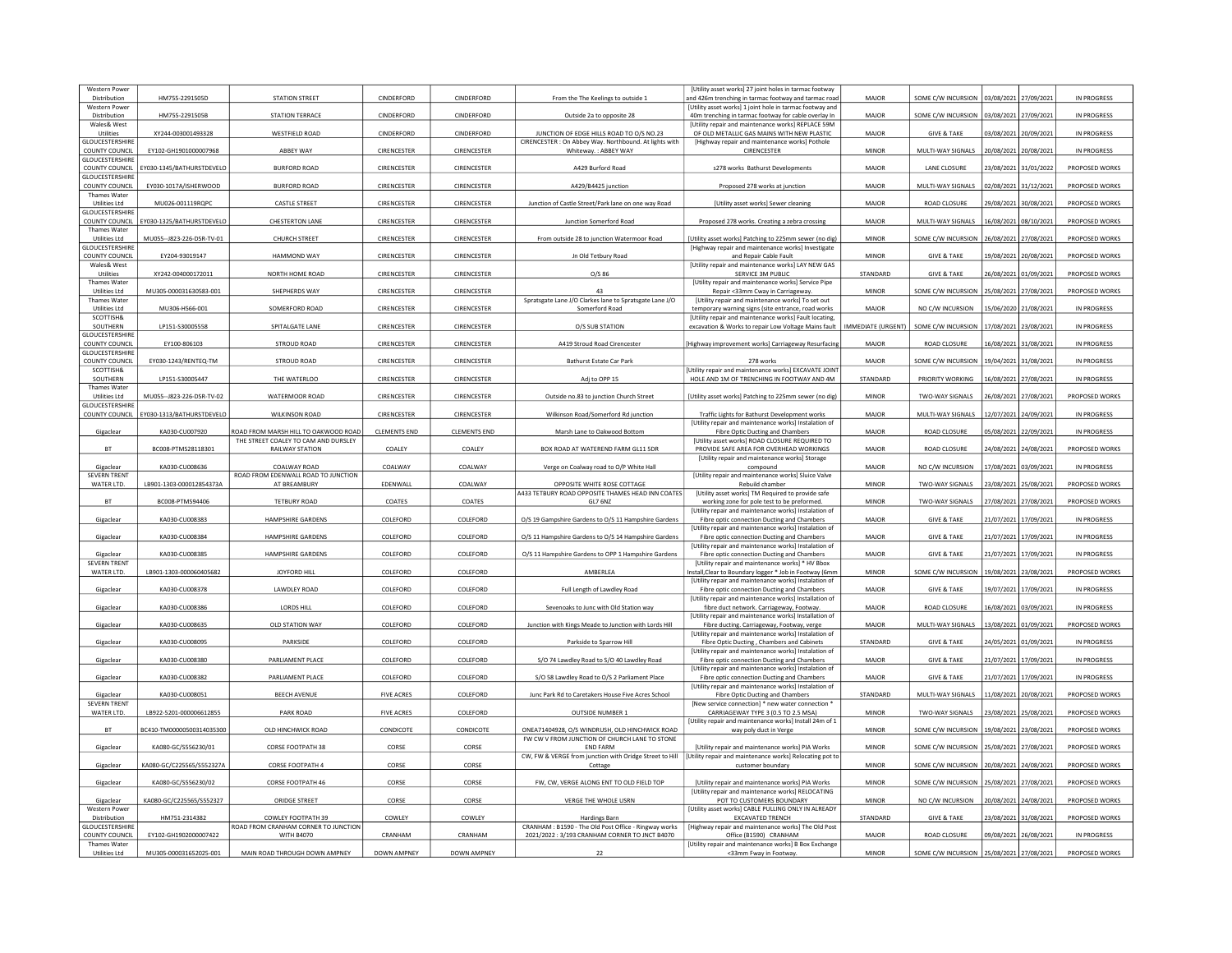|                                                 |                           |                                              | <b>DRYBROOK</b>              |                           |                                                                                | [Utility repair and maintenance works] Instalation of                                                               | MAJOR                               |                                         |                       |                       |                    |
|-------------------------------------------------|---------------------------|----------------------------------------------|------------------------------|---------------------------|--------------------------------------------------------------------------------|---------------------------------------------------------------------------------------------------------------------|-------------------------------------|-----------------------------------------|-----------------------|-----------------------|--------------------|
| Gigaclear                                       | KA030-CU008025            | DRYBROOK ROAD                                |                              | <b>DRYBROOK</b>           | O/s Pharmacy to Junction of Trinity Road                                       | Fibre Optic Ducting and Chambers<br>[Utility repair and maintenance works] Instalation of                           |                                     | MULTI-WAY SIGNALS                       | 23/08/2021 09/09/2021 |                       | PROPOSED WORKS     |
| Gigaclear<br><b>GLOUCESTERSHIRE</b>             | KA030-CU007990            | HIGH STREET                                  | <b>DRYBROOK</b>              | <b>DRYBROOK</b>           | Junction with Hawthorns Road to Junction of Drybrook Rd                        | Fibre Optic Ducting and Chambers<br>S278 resurfacing and kerb works, Contractor: MLambe                             | STANDARD                            | MULTI-WAY SIGNALS 23/08/2021 26/08/2021 |                       |                       | PROPOSED WORKS     |
| COUNTY COUNCIL                                  | EY010-NRS-S278-LAMBE91650 | HIGH STREET                                  | <b>DRYBROOK</b>              | <b>DRYBROOK</b>           | new site entrance to Mannings Road junction                                    | Ltd                                                                                                                 | STANDARD                            | MULTI-WAY SIGNALS                       | 23/08/2021            | 03/09/202             | PROPOSED WORKS     |
| Gigaclear                                       | KA030-CU007993            | MORSE LANE                                   | <b>DRYBROOK</b>              | <b>DRYBROOK</b>           | Junction with Whithill Lane to Junc Morse Road                                 | <b>IUtility repair and maintenance works) Instalation of</b><br>Fibre Optic Ducting and Chambers                    | MAJOR                               | ROAD CLOSURE                            | 18/08/2021            | 10/09/2021            | PROPOSED WORKS     |
|                                                 |                           |                                              |                              |                           |                                                                                | <b>IUtility repair and maintenance works) Instalation of</b>                                                        |                                     |                                         |                       |                       |                    |
| Gigaclear                                       | KA030-CU007995            | <b>SWISH LANE</b>                            | <b>DRYBROOK</b>              | <b>DRYBROOK</b>           | Junc Morse Lane to Junc Morse Road                                             | Fibre Optic Ducting and Chambers<br>[Utility repair and maintenance works] Instalation of                           | <b>MAJOR</b>                        | <b>ROAD CLOSURE</b>                     | 18/08/2021            | 10/09/2021            | PROPOSED WORKS     |
| Gigaclear                                       | KA030-CU007994            | WELL LANE                                    | <b>DRYBROOK</b>              | <b>DRYBROOK</b>           | Junction of Morse Lane to Junction of Morse Road                               | Fibre Optic Ducting and Chambers<br>[Utility repair and maintenance works] Instalation of                           | MAJOR                               | ROAD CLOSURE                            |                       | 18/08/2021 19/09/2021 | PROPOSED WORKS     |
| Gigaclear                                       | KA030-CU007991            | DRYBROOK ROAD                                | THE CROSS                    | <b>DRYBROOK</b>           | Junction of High Street to The Pharmacy                                        | Fibre Optic Ducting and Chambers                                                                                    | MAJOR                               | MULTI-WAY SIGNALS                       |                       | 23/08/2021 09/09/2021 | PROPOSED WORKS     |
| GLOUCESTERSHIRI<br>COUNTY COUNCIL               | EY030-1159/GCC            | 400895 LYCH GATE TO LAVENDER COTTAGE         | DUNTISBOURNE LEER            | DUNTISBOURNE LEER         | Long Ford                                                                      | Long Ford Footpath damage                                                                                           | MAJOR                               | ROAD CLOSURE                            | 23/09/2020            | 31/03/202             | IN PROGRESS        |
| Wales& West                                     |                           |                                              |                              |                           |                                                                                | [Utility repair and maintenance works] LAY NEW GAS                                                                  |                                     |                                         |                       |                       |                    |
| Utilities<br><b>SEVERN TRENT</b>                | XY243-005000317963        | TILSDOWN                                     | DURSLEY                      | DURSLEY                   | O/S <sub>2</sub>                                                               | SERVICE(S) X6 15M PUBLIC<br>[Utility repair and maintenance works] Boundary box                                     | STANDARD                            | <b>GIVE &amp; TAKE</b>                  | 23/08/2021            | 31/08/202             | PROPOSED WORKS     |
| WATER LTD.                                      | LB901-1303-000012862856   | <b>BAYFIELD GARDENS</b>                      | DYMOCK                       | DYMOCK                    | INFRONT OF 10                                                                  | Install, Clear to Boundary I                                                                                        | <b>MINOR</b>                        | SOME C/W INCURSION                      | 26/08/2021 31/08/2021 |                       | PROPOSED WORKS     |
| <b>Western Power</b><br>Distribution            | HM752-2311959             | <b>BATH ROAD</b>                             | EASTINGTON                   | EASTINGTON                | <b>OUTSIDE GREENSLADE</b>                                                      | Utility repair and maintenance works] 41m trenching i<br>grass verge for supply alteration                          | STANDARD                            | TWO-WAY SIGNALS                         | 23/08/2021            | 27/08/2021            | PROPOSED WORKS     |
| GLOUCESTERSHIRE<br>COUNTY COUNCIL               | EY050-SDC/060421          | <b>BROADFIELD ROAD</b>                       | EASTINGTON                   | EASTINGTON                | o/s 10 to o/s 38                                                               | construction of new homes for SDC                                                                                   | MAJOR                               | ROAD CLOSURE                            |                       | 06/04/2021 24/12/2021 | <b>IN PROGRESS</b> |
| Thames Water                                    |                           |                                              |                              |                           |                                                                                | [Utility repair and maintenance works] B Box Exchange                                                               |                                     |                                         |                       |                       |                    |
| <b>Utilities Ltd</b><br>GLOUCESTERSHIRE         | MU305-000031629713-001    | <b>ELM GROVE</b>                             | <b>EBRINGTON</b>             | <b>EBRINGTON</b>          | 19                                                                             | <33mm Fway in Footway<br>[Highway repair and maintenance works] Ditching                                            | <b>MINOR</b>                        | SOME C/W INCURSION                      | 18/08/2021            | 20/08/2021            | <b>IN PROGRESS</b> |
| COUNTY COUNCIL                                  | EY102-GH1902000007552     | CHURCH HILL                                  | <b>ENGLISH BICKNOR</b>       | <b>ENGLISH BICKNOR</b>    | <b>ENGLISH BICKNOR CHURCH HILL</b>                                             | <b>ENGLISH BICKNOR</b>                                                                                              | <b>MINOR</b>                        | <b>GIVE &amp; TAKE</b>                  | 19/08/2021            | 23/08/202             | IN PROGRESS        |
| <b>SEVERN TRENT</b><br>WATER LTD.               | LB901-1303-000060404482   | ROSS ROAD                                    | <b>ENGLISH BICKNOR</b>       | <b>ENGLISH BICKNOR</b>    | OUTSIDE BICKNOR HOUSE                                                          | [Utility repair and maintenance works] HV Bbox<br>Install, Clear to Boundary logger                                 | <b>MINOR</b>                        | TWO-WAY SIGNALS                         | 23/08/2021 25/08/2021 |                       | PROPOSED WORKS     |
| Thames Water                                    |                           |                                              |                              |                           | Sewer cover replacement required on a defective manhole                        | [Utility repair and maintenance works] Sewer cover                                                                  |                                     |                                         |                       |                       |                    |
| <b>Utilities Ltd</b><br>Wales& West             | MU026-001119RVKR--001001  | LONDON ROAD                                  | FAIRFORD                     | FAIRFORD                  | cover located in the carriageway outside Red                                   | replacement required on a defective manhole cove<br><b>IUtility repair and maintenance worksl LAY NEW GAS</b>       | MINOR                               | MULTI-WAY SIGNALS                       | 27/08/2021            | 27/08/2021            | PROPOSED WORKS     |
| Utilities<br>Wales& West                        | XY242-004000171124        | <b>LONDON STREET</b>                         | <b>FAIRFORD</b>              | FAIRFORD                  | O/S SOUTHCOTE HOUSE                                                            | SERVICE 5M PUBLIC<br>TRACE AND REPAIR GAS ESCAPE AND PERMANENTLY                                                    | <b>STANDARD</b><br><b>IMMEDIATE</b> | TWO-WAY SIGNALS                         | 10/08/2021            | 20/08/2021            | IN PROGRESS        |
| Utilities                                       | XY242-001003725031        | MILTON STREET                                | <b>FAIRFORD</b>              | FAIRFORD                  | OUTSIDE CALDECOTT HOUSE                                                        | REINSTATE WHERE POSSIBLE.                                                                                           | (EMERGENCY)                         | SOME C/W INCURSION                      | 13/09/2020            | 24/09/2021            | IN PROGRESS        |
| <b>BT</b>                                       | BC008-PTMS109683          | WELSH WAY                                    | <b>FAIRFORD</b>              | <b>FAIRFORD</b>           | NEAR HONEYCOMBLEAZE FARM WELSH WAY FAIRFORD<br>GL7 5TA                         | [Utility asset works] Carry out periodic pole test<br>examination on 01 X telephone pole                            | MAJOR                               | ROAD CLOSURE                            | 27/08/2021            | 27/08/2021            | PROPOSED WORKS     |
| <b>GLOUCESTERSHIRE</b>                          |                           |                                              |                              |                           |                                                                                | works by Jackson Civil Engineers TM required for                                                                    |                                     |                                         |                       |                       |                    |
| COUNTY COUNCIL<br><b>GLOUCESTERSHIRE</b>        | EY050-JACKSONCE/270721    | ROAD FROM SHIP INN TO MOOR STREET            | FRAMILODE                    | FRAMILODE                 | Frome House<br>For the attention of Ali Jackson : Whole of gloucestershire.    | deliveries to and from site only as needed<br>[Highway repair and maintenance works] Pre Surface                    | MAJOR                               | STOP/GO BOARDS                          | 23/08/2021 26/11/202  |                       | PROPOSED WORKS     |
| COUNTY COUNCIL                                  | EY102-GH1901000005698     | <b>STROUD ROAD</b>                           | <b>FRAMPTON MANSELI</b>      | <b>FRAMPTON MANSELI</b>   | for mass orders only.                                                          | Dressing Patching Stroud Road Chalford 806091                                                                       | MAJOR                               | ROAD CLOSURE                            | 01/08/2021            | 30/11/2021            | PROPOSED WORKS     |
| <b>Western Power</b><br>Distribution            | HM752-0698928A            | ANN WICKS ROAD                               | <b>FRAMPTON ON</b><br>SEVERN | <b>FRAMPTON ON SEVERN</b> | Opposite 48                                                                    | [Utility asset works] Reconductoring works and pole<br>changes. Traffic Light Head Only - No Excavation. Works      | <b>MINOR</b>                        | <b>TWO-WAY SIGNALS</b>                  | 23/08/2021            | 23/08/202             | PROPOSED WORKS     |
| Western Powe                                    |                           | <b>OVAL APPROACH</b>                         | <b>FRAMPTON ON</b>           |                           |                                                                                | [Utility asset works] Reconductoring works and pole                                                                 | <b>MINOR</b>                        |                                         |                       |                       |                    |
| Distribution<br><b>SEVERN TRENT</b>             | HM752-0698928B            |                                              | SEVERN                       | <b>FRAMPTON ON SEVERN</b> | Outside 3                                                                      | changes. Traffic Light Head Only - No Excavation. Works<br>[Utility repair and maintenance works] HV Boundary       |                                     | TWO-WAY SIGNALS                         |                       | 23/08/2021 23/08/2021 | PROPOSED WORKS     |
| WATER LTD.<br><b>SEVERN TRENT</b>               | LB901-1303-000012845914A  | CHALFORD FOOTPATH 94                         | <b>FRANCE LYNCH</b>          | <b>FRANCE LYNCH</b>       | OUTSIDE HILLSIDE COTTAGE                                                       | box Install 25mm<br>[Utility repair and maintenance works] * HV Boundary                                            | <b>IMMEDIATE (URGENT)</b>           | NO C/W INCURSION                        | 20/08/2021            | 24/08/2021            | IN PROGRESS        |
| WATER LTD.                                      | LB901-1303-000012865495   | LYNCH ROAD                                   | <b>FRANCE LYNCH</b>          | <b>FRANCE LYNCH</b>       | O/S LAUREL DENE                                                                | box Install 25mm * Job in Carriageway                                                                               | IMMEDIATE (URGENT)                  | ROAD CLOSURE                            |                       | 19/08/2021 24/08/2021 | <b>IN PROGRESS</b> |
| <b>SEVERN TRENT</b><br>WATER LTD.               | LB922-5201-000006627162   | <b>BIRDLIP HILL</b>                          | <b>BIRDLIP</b>               | <b>GLOUCESTER</b>         | OPP S/O BLACK HORSE RIDGE                                                      | [New service connection] 2nd t/l head LB9225201-<br>000006617366                                                    | <b>MINOR</b>                        | MULTI-WAY SIGNALS                       | 17/08/2021 23/08/202  |                       | <b>IN PROGRESS</b> |
| T-Mobile (UK)                                   |                           |                                              |                              |                           |                                                                                | <b>IUtility repair and maintenance works) Swap out</b>                                                              |                                     |                                         |                       |                       |                    |
| Limited<br>T-Mobile (UK)                        | YN101-54721WHP/EW02       | ABBOTSWOOD ROAD                              | <b>BROCKWORTH</b>            | GLOUCESTER                | On the grass verge on Abbotswood Road Jct Green Way                            | existing antennas for correctly-coloured ones using<br>[Utility repair and maintenance works]                       | <b>MINOR</b>                        | <b>TWO-WAY SIGNALS</b>                  | 20/08/2021            | 20/08/2021            | PROPOSED WORKS     |
| Limited<br>T-Mobile (UK)                        | YN101-TEW002-CENT-TW1     | ABBOTSWOOD ROAD                              | <b>BROCKWORTH</b>            | GLOUCESTER                | Abbotswood Road Jucntion Green Way                                             | Decommissioning of existing Teleomms pole<br><b>IUtility repair and maintenance works) Permit for the</b>           | <b>MINOR</b>                        | MULTI-WAY SIGNALS                       | 25/08/2021 26/08/2021 |                       | PROPOSED WORKS     |
| Limited                                         | YN101-TEW002-CENT-TW2     | <b>GREEN WAY</b>                             | <b>BROCKWORTH</b>            | GLOUCESTER                | Abbotswood Road Jucntion Green Way                                             | se of TM in relation to works on YN101-TEW002-CENT                                                                  | MINOR                               | MULTI-WAY SIGNALS                       | 25/08/2021            | 26/08/2021            | PROPOSED WORKS     |
| T-Mobile (UK)<br><b>Limited</b>                 | YN108-GBC-STR19140-TH     | <b>LOBLEYS DRIVE</b>                         | <b>BROCKWORTH</b>            | <b>GLOUCESTER</b>         | Grass Verge, Lobleys Drive, Approx, 35m towards the<br>junction of Gambet Road | [Utility repair and maintenance works] Investigative dig<br>to determine feasibility for the proposed location of a | <b>MINOR</b>                        | NO C/W INCURSION                        | 25/08/2021            | 26/08/2021            | PROPOSED WORKS     |
| Wales& West                                     |                           |                                              |                              |                           | JUNCTION OF VICARAGE LANE TO JUNCTION OF TANNERS                               | Utility repair and maintenance worksl REPLACE 257N                                                                  |                                     |                                         |                       |                       |                    |
| Utilities<br><b>GLOUCESTERSHIRE</b>             | XY410-003001521661/01     | MILL LANE                                    | <b>BROCKWORTH</b>            | <b>GLOUCESTER</b>         | CLOSE                                                                          | OF OLD METALLIC GAS MAINS WITH NEW PLASTIC                                                                          | <b>MAJOR</b>                        | <b>GIVE &amp; TAKE</b>                  | 29/07/2021            | 15/09/2021            | IN PROGRESS        |
| COUNTY COUNCIL                                  | EY099-S50-00869           | MILL LANE                                    | <b>BROCKWORTH</b>            | GLOUCESTER                | Opposite Brockworth Comprehensive School                                       | New Storm & Foul Drainage for School Development                                                                    | MAJOR                               | TWO-WAY SIGNALS                         | 26/07/2021            | 30/08/2021            | PROPOSED WORKS     |
| SEVERN TRENT<br>WATER LTD.                      | LB901-1303-000012849572   | MOORFIELD ROAD                               | BROCKWORTH                   | GLOUCESTER                | OUTSIDE 53 AND 51                                                              | [Utility repair and maintenance works] Short Comm<br>pipe Renew 25mm Job 1of2                                       | <b>MINOR</b>                        | NO C/W INCURSION                        | 23/08/2021            | 25/08/202             | PROPOSED WORKS     |
| <b>SEVERN TRENT</b><br>WATER LTD.               | LB901-1303-000012855922   | ARMADA CLOSE                                 | CHURCHDOWN                   | <b>GLOUCESTER</b>         | O/S 8                                                                          | <b>IUtility repair and maintenance worksl HV Boundary</b><br>box Install 25mm                                       | <b>MINOR</b>                        | SOME C/W INCURSION                      | 20/08/2021            | 24/08/202             | IN PROGRESS        |
| Western Powe                                    |                           |                                              |                              |                           |                                                                                | <b>IUtility repair and maintenance works] 1 joint hole in</b>                                                       |                                     |                                         |                       |                       |                    |
| Distribution<br><b>SEVERN TRENT</b>             | HM752-2310684             | <b>BROOKFIELD ROAD</b>                       | CHURCHDOWN                   | <b>GLOUCESTER</b>         | Outside 103                                                                    | tarmac footway to repair streetlight fault<br>[Utility repair and maintenance works] PRV Service                    | STANDARD                            | SOME C/W INCURSION                      | 24/08/2021            | 27/08/202             | PROPOSED WORKS     |
| WATER LTD.                                      | LB901-1303-000074030524A  | CHAPEL HAY LANE                              | CHURCHDOWN                   | GLOUCESTER                | OUTSIDE 12                                                                     | (planned)                                                                                                           | <b>MINOR</b>                        | TWO-WAY SIGNALS                         |                       | 26/08/2021 28/08/2021 | PROPOSED WORKS     |
| <b>GLOUCESTERSHIRE</b><br>COUNTY COUNCIL        | EY101-1300023             | CHELTENHAM ROAD EAST                         | CHURCHDOWN                   | <b>GLOUCESTER</b>         | B4063 between M5 overbridge and Arle Court Roundabou                           | [Highway improvement works] New cycleway along<br>B4063                                                             | MAJOR                               | SOME C/W INCURSION                      | 16/08/2021            | 31/03/2022            | PROPOSED WORKS     |
| Wales& West                                     |                           |                                              |                              |                           |                                                                                | [Utility repair and maintenance works] LAY NEW GAS                                                                  |                                     |                                         |                       |                       |                    |
| Utilities                                       | XY244-004000171662        | MELVILLE ROAD                                | CHURCHDOWN                   | GLOUCESTER                | $O/S$ 112<br>COMMUNITY CENTRE PARTON ROAD CHURCHDOWN                           | SERVICE 1M PUBLIC<br>[Utility repair and maintenance works] INSTALL TEE IN                                          | <b>MINOR</b>                        | SOME C/W INCURSION                      | 18/08/2021 20/08/2021 |                       | <b>IN PROGRESS</b> |
| <b>VIRGIN MEDIA</b><br><b>GLOUCESTERSHIRE</b>   | NK110-ANSL028392          | PARTON ROAD                                  | CHURCHDOWN                   | GLOUCESTER                | <b>GLOUCESTER</b>                                                              | FOOTWAY<br>[Highway repair and maintenance works] Footway                                                           | <b>MINOR</b>                        | NO C/W INCURSION                        | 23/08/2021            | 24/08/2021            | PROPOSED WORKS     |
| COUNTY COUNCIL                                  | EY102-GH1902000007791     | STATION ROAD                                 | CHURCHDOWN                   | GLOUCESTER                | GLOUCESTER : Station Road, Churchdown STATION ROAD                             | resurfacing GLOUCESTER                                                                                              | STANDARD                            | TWO-WAY SIGNALS                         | 19/08/2021            | 31/08/2021            | IN PROGRESS        |
| GLOUCESTERSHIRE<br>COUNTY COUNCIL               | EY020-NRS-S278-22352K     | A4019 SWAN INN TO THE GLOUCESTER OLD<br>SPOT | <b>COOMBE HILL</b>           | GLOUCESTER                | from Coombe Hill junction past bus stop                                        | S278 works including off site drainage, new kerbs and<br>bus stop, Promoter: Kendrick Homes, Contractors: Raw       | MAJOR                               | MULTI-WAY SIGNALS 09/08/2021 17/09/2021 |                       |                       | PROPOSED WORKS     |
| <b>GLOUCESTERSHIRE</b>                          |                           | A4019 SWAN INN TO THE GLOUCESTER OLD         |                              |                           | GLOUCESTER: A4019 SWAN INN TO THE GLOUCESTER OLD                               | [Highway repair and maintenance works] Replace 2                                                                    |                                     |                                         |                       |                       |                    |
| COUNTY COUNCIL<br><b>GLOUCESTERSHIRE</b>        | EY102-GH1902000006410     | SPOT                                         | COOMBE HILL                  | GLOUCESTER                | SPOT                                                                           | posts and re-fix sign GLOUCESTER<br>S278 works including off site drainage, new kerbs and                           | MINOR                               | TWO-WAY SIGNALS                         | 27/08/2021            | 27/08/2021            | PROPOSED WORKS     |
| COUNTY COUNCIL                                  | EY020-NRS-S278-22351K     | <b>TEWKESBURY ROAD</b>                       | <b>COOMBE HILL</b>           | <b>GLOUCESTER</b>         | from Coombe Hill junction past bus stop                                        | bus stop, Promoter: Kendrick Homes, Contractors: Raw                                                                | MAJOR                               | MULTI-WAY SIGNALS                       | 09/08/2021 17/09/202  |                       | IN PROGRESS        |
| <b>GLOUCESTERSHIRE</b><br><b>COUNTY COUNCIL</b> | EY102-GH1902000007528     | <b>LAKE STREET</b>                           | <b>ELMORE</b>                | <b>GLOUCESTER</b>         | GLOUCESTER: Farleys End : LAKE STREET                                          | Highway repair and maintenance works] ditching and<br>new pipe and headwall GLOUCESTER                              | <b>MINOR</b>                        | <b>GIVE &amp; TAKE</b>                  | 21/08/2021 23/08/2021 |                       | PROPOSED WORKS     |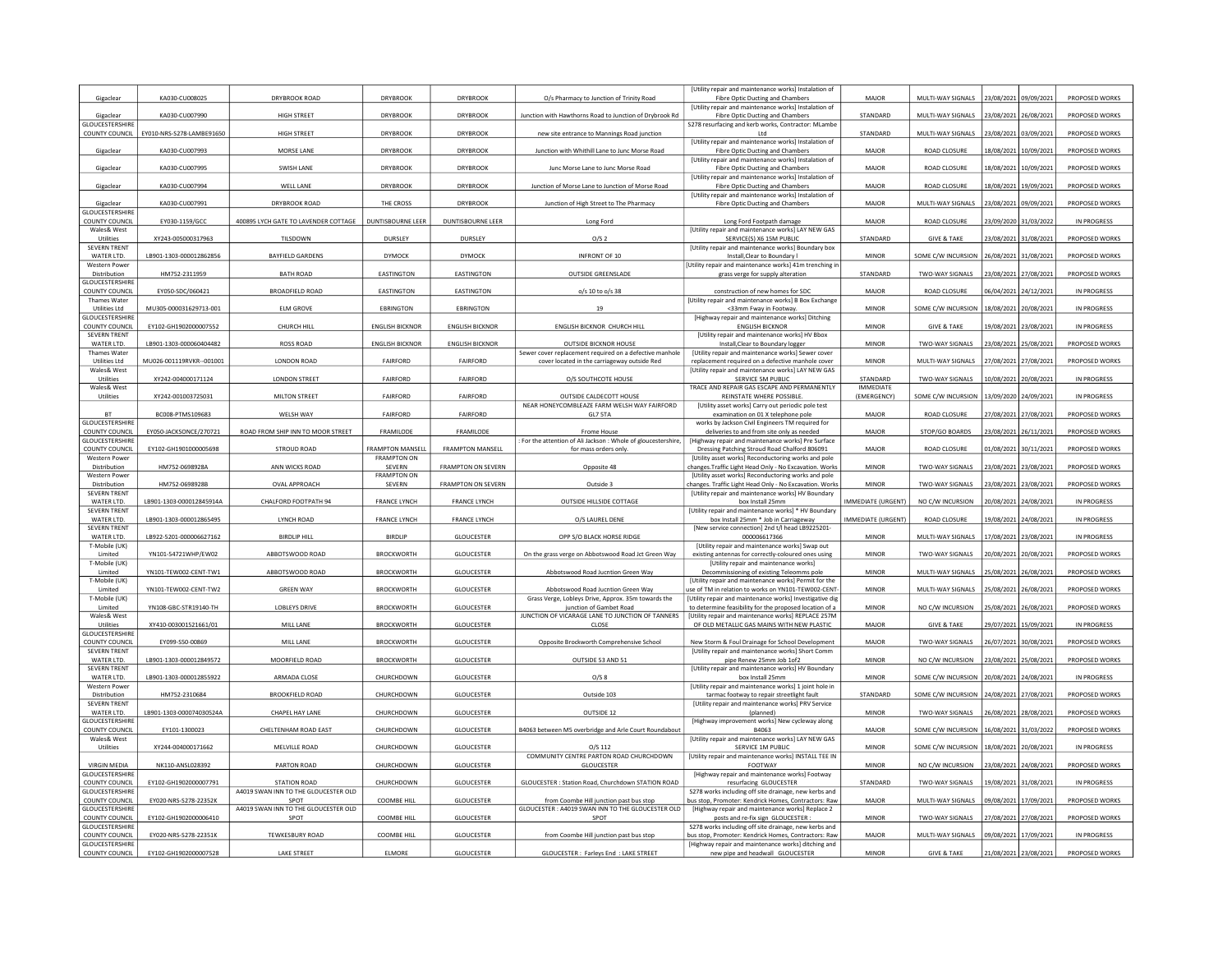| Gigaclear                                | KA080-GC/C248164/S195270  | SCHOOL LANE                                                                | FORTHAMPTON       | GLOUCESTER        | CW, VERGE ALONG SCHOOL LANE                                                                          | Utility repair and maintenance works] LOCATING AND<br><b>RESOLVING BLOCKAGES</b>                               | <b>MINOR</b>       | SOME C/W INCURSION     | 27/08/2021            | 31/08/2021            | PROPOSED WORKS     |
|------------------------------------------|---------------------------|----------------------------------------------------------------------------|-------------------|-------------------|------------------------------------------------------------------------------------------------------|----------------------------------------------------------------------------------------------------------------|--------------------|------------------------|-----------------------|-----------------------|--------------------|
|                                          |                           |                                                                            |                   |                   |                                                                                                      | [Utility repair and maintenance works] To excavate and                                                         |                    |                        |                       |                       |                    |
| CityFibre                                | KG046-GLO-1-FTTH-PN552-7  | ARUNDEL CLOSE                                                              | <b>GLOUCESTER</b> | GLOUCESTER        | From jct of Chatsworth Avenue to entire road                                                         | isntall CF apparatus in Verge, Footway & Carriageway<br>Utility repair and maintenance works] To excavate and  | STANDARD           | <b>GIVE &amp; TAKE</b> | 17/08/2021 31/08/2021 |                       | IN PROGRESS        |
| CityFibre<br>GLOUCESTERSHIRI             | KG046-GLO-1-FTTH-PN552-10 | AVEBURY CLOSE                                                              | <b>GLOUCESTER</b> | <b>GLOUCESTER</b> | From jct of Sandford Way to entire road                                                              | isntall CF apparatus in Verge, Footway & Carriageway<br>Traffic signals junction works. Lane closures off peak | STANDARD           | <b>GIVE &amp; TAKE</b> | 23/08/2021            | 03/09/2021            | PROPOSED WORKS     |
| COUNTY COUNCIL                           | EY099-LURSB670130         | BARNWOOD ROAD                                                              | <b>GLOUCESTER</b> | <b>GLOUCESTER</b> | junction of Armscroft Road and Elmbridge Road                                                        | and multi way temp lights throughout whole duration                                                            | <b>MAJOR</b>       | LANE CLOSURE           | 19/07/2021            | 27/08/2021            | <b>IN PROGRESS</b> |
| <b>SEVERN TRENT</b><br>WATER LTD.        | LB922-5201-000006613946A  | BARNWOOD ROAD                                                              | <b>GLOUCESTER</b> | GLOUCESTER        | OPP NUMBER 74                                                                                        | [New service connection] * New Clean Water<br>Connection * Lay 1 x service pipe from 4'ci main located         | STANDARD           | <b>LANE CLOSURE</b>    | 23/08/2021            | 27/08/2021            | PROPOSED WORKS     |
| CityFibre                                | KG046-GLO-1-FTTH-PN552-6  | <b>BODIAM AVENUE</b>                                                       | <b>GLOUCESTER</b> | GLOUCESTER        | From no 98 Bodiam Avenue to Jct of Althorp Close                                                     | Utility repair and maintenance works] To excavate and<br>isntall CF apparatus in Verge, Footway & Carriageway  | STANDARD           | TWO-WAY SIGNALS        | 04/08/2021            | 25/08/2021            | IN PROGRESS        |
|                                          |                           |                                                                            |                   |                   |                                                                                                      | [Utility repair and maintenance works] City Fibre build                                                        |                    |                        |                       |                       |                    |
| CityFibre                                | KG046-GLO-1-FTTH-PN403-11 | <b>BRISTOL ROAD</b>                                                        | <b>GLOUCESTER</b> | <b>GLOUCESTER</b> | Start at Tuffley Ave Jn to Jn Linden Road                                                            | to lay two way duct for fibre network<br><b>IUtility repair and maintenance works) IStatutory</b>              | MAJOR              | <b>GIVE &amp; TAKE</b> | 28/07/2021            | 06/09/202             | IN PROGRESS        |
| CityFibre                                | KG046-GLO-1-FTTH-PN403-7  | <b>BRISTOL ROAD</b>                                                        | <b>GLOUCESTER</b> | <b>GLOUCESTER</b> | FROM TUFFLEY AVENUE JUNC TO LYSONS AVENUE JUNC<br>SECUNDA WAY JN TO TUFFLEY AVENUE JN, BRISTOL ROAD. | Infrastructure Work] INSTALL FIBRE OPTIC APPARATUS<br>[Utility repair and maintenance works] INSTALL FIBRE     | MAJOR              | MULTI-WAY SIGNALS      | 11/08/2021            | 15/09/202             | IN PROGRESS        |
| CityFibre                                | KG046-GLO-1-FTTH-PN401-23 | <b>BRISTOL ROAD</b>                                                        | <b>GLOUCESTER</b> | <b>GLOUCESTER</b> | GLOUCESTER                                                                                           | OPTIC APPARATUS - APPROX, 1707M IN FOOTWAY &                                                                   | MAJOR              | MULTI-WAY SIGNALS      | 28/06/2021            | 03/09/202             | IN PROGRESS        |
| CityFibre                                | KG046-GLO-1-FTTH-PN604-2  | BRIZE AVENUE KINGSWAY                                                      | <b>GLOUCESTER</b> | GLOUCESTER        | Start Roundabout Farnborough Close to entire road Brize<br>Ave to Jn Thatcham Ave                    | [Utility repair and maintenance works] City Fibre build<br>to lay two way duct for fibre network               | MAJOR              | <b>GIVE &amp; TAKE</b> | 16/07/2021 25/08/2021 |                       | IN PROGRESS        |
| BT                                       | BC410-TM00000500311598700 | BRIZE AVENUE KINGSWAY                                                      | <b>GLOUCESTER</b> | <b>GLOUCESTER</b> | O/S 1 ON, BRIZE AVENUE KINGSWAY                                                                      | [Utility repair and maintenance works] Excavate 1<br>location/s and install copper earthing strip to en        | MINOR              | SOME C/W INCURSION     | 26/08/2021            | 31/08/202             | PROPOSED WORKS     |
| <b>VIRGIN MEDIA</b>                      |                           | <b>BRUNSWICK ROAD</b>                                                      |                   |                   | 53 BRUNSWICK ROAD GLOUCESTER GL1 1JS                                                                 |                                                                                                                | <b>MINOR</b>       | NO C/W INCURSION       |                       |                       | PROPOSED REMEDIAL  |
| <b>GLOUCESTERSHIRE</b>                   | NK110-ANSL022332          |                                                                            | GLOUCESTER        | GLOUCESTER        |                                                                                                      | [Remedial works] RECTIFY DEFECT<br>[Highway repair and maintenance works] Column                               |                    |                        | 20/08/2021            | 23/08/2021            |                    |
| COUNTY COUNCIL<br>Last Mile Gas          | EY204-24251206            | <b>CALTON ROAD</b>                                                         | <b>GLOUCESTER</b> | <b>GLOUCESTER</b> | OS 9                                                                                                 | Replacement<br>[Utility repair and maintenance works] Excavate Gas                                             | <b>MINOR</b>       | <b>GIVE &amp; TAKE</b> | 25/08/2021            | 27/08/2021            | PROPOSED WORKS     |
| Limited                                  | VS016-UKP10462/B          | CHARTWELL CLOSE                                                            | <b>GLOUCESTER</b> | <b>GLOUCESTER</b> | Junction of Chartwell close that meets Rea Lane                                                      | CSEP in the FW for conection 2mx1mx750                                                                         | <b>MINOR</b>       | NO C/W INCURSION       | 18/08/2021            | 20/08/2021            | IN PROGRESS        |
| CityFibre                                | KG046-GLO-1-FTTH-PN172-6  | CHARTWELL CLOSE                                                            | <b>GLOUCESTER</b> | GLOUCESTER        | JN of Real Lane to Entire Chartwell Close                                                            | [Utility repair and maintenance works] City Fibre build<br>to lay two way duct for fibre network               | STANDARD           | <b>GIVE &amp; TAKE</b> | 10/08/2021 23/08/2021 |                       | IN PROGRESS        |
| CityFibre                                | KG046-GLO-1-FTTH-PN551-13 | CHATSWORTH AVENUE                                                          | <b>GLOUCESTER</b> | <b>GLOUCESTER</b> | O/s 41 Chatsworth Avenue to 103 Chatsworth Avenu                                                     | [Utility repair and maintenance works] Excavation to<br>install CF apparatus in verge, FW & CW                 | STANDARD           | <b>GIVE &amp; TAKE</b> | 02/08/2021            | 23/08/2021            | IN PROGRESS        |
| <b>VIRGIN MEDIA</b>                      | NK110-ANSL018018          | CHELTENHAM ROAD                                                            |                   | <b>GLOUCESTER</b> | 32 CHELTENHAM ROAD GLOUCESTER GL2 OLU                                                                |                                                                                                                | <b>MINOR</b>       | NO C/W INCURSION       | 23/08/2021            |                       | PROPOSED REMEDIAL  |
| Western Power                            |                           |                                                                            | <b>GLOUCESTER</b> |                   |                                                                                                      | [Remedial works] RECTIFY DEFECT<br>[Utility asset works] 86m trenching in tarmac footway                       |                    |                        |                       | 24/08/2021            |                    |
| Distribution                             | HM752-2296678C            | COTTESWOLD ROAD                                                            | <b>GLOUCESTER</b> | <b>GLOUCESTER</b> | From Painswick Road to Electricity Substation                                                        | and tarmac road for cable overlay<br>[Utility repair and maintenance works] City Fibre build                   | <b>MAJOR</b>       | TWO-WAY SIGNALS        | 22/07/2021            | 02/09/2021            | IN PROGRESS        |
| CityFibre<br>Wales& West                 | KG046-GLO-1-FTTH-PN172-4  | <b>COURT GARDENS</b>                                                       | GLOUCESTER        | GLOUCESTER        | JN Hempsted Lane to Entire Court Gardens                                                             | to lay two way duct for fibre network<br>[Utility repair and maintenance works] REPLACE 333M X                 | MAJOR              | <b>GIVE &amp; TAKE</b> | 17/08/2021            | 03/09/2021            | IN PROGRESS        |
| Utilities                                | XY243-003001572908        | <b>CRANWELL CLOSE</b>                                                      | GLOUCESTER        | <b>GLOUCESTER</b> | $O/S$ 1-45                                                                                           | GAS MAINS AND 38 GAS SERVICES                                                                                  | MAJOR              | <b>GIVE &amp; TAKE</b> | 28/05/2021            | 03/09/202             | <b>IN PROGRESS</b> |
| GLOUCESTERSHIRI<br><b>COUNTY COUNCIL</b> | EY081-CENTRESEVERNG0712   | CYCLEWAY FROM WELVELAND LANE TO<br>LIDDINGTON ROAD                         | <b>GLOUCESTER</b> | GLOUCESTER        | Centre Severn                                                                                        | Cycleway closed to enable the construction of a new<br>access                                                  | MAJOR              | ROAD CLOSURE           | 25/06/2021            | 23/12/2021            | IN PROGRESS        |
| <b>GLOUCESTERSHIRE</b><br>COUNTY COUNCIL | EY081-TTROG0709           | <b>CYPRESS GARDENS</b>                                                     | GLOUCESTER        | GLOUCESTER        | (west from number 5 to number 15)                                                                    | Environment Agency works to repair a riverbank and<br>flood defence embankment on the Horsbere Brook at        | MAJOR              | ROAD CLOSURE           | 01/07/2021            | 30/09/202             | IN PROGRESS        |
|                                          |                           |                                                                            |                   |                   |                                                                                                      | [Utility repair and maintenance works] to excavate and                                                         |                    |                        |                       |                       |                    |
| CityFibre                                | KG046-GLO-1-FTTH-PN551-9  | DENHAM CLOSE                                                               | <b>GLOUCESTER</b> | GLOUCESTER        | Entrance to Denham Close to End of Denham Close                                                      | install City Fibre apparatus in Verge, Footway and<br>Utility repair and maintenance works] To excavate and    | STANDARD           | <b>GIVE &amp; TAKE</b> | 13/08/2021 26/08/2021 |                       | IN PROGRESS        |
| CityFibre<br><b>Western Power</b>        | KG046-GLO-1-FTTH-PN552-8  | <b>DUNSTER CLOSE</b>                                                       | <b>GLOUCESTER</b> | <b>GLOUCESTER</b> | From jct of Sandford Way to entire road                                                              | isntall CF apparatus in Verge, Footway & Carriageway<br>IUtility asset works] 46m trenching in tarmac footway  | STANDARD           | <b>GIVE &amp; TAKE</b> | 23/08/2021            | 03/09/202             | PROPOSED WORKS     |
| Distribution<br>T-Mobile (UK)            | HM752-2296678B            | <b>EASTERN AVENUE</b>                                                      | GLOUCESTER        | GLOUCESTER        | Across Painsiwck Road Roundabout                                                                     | and tarmac road for cable overlay<br><b>IUtility repair and maintenance works1 **Essential</b>                 | MAJOR              | MULTI-WAY SIGNALS      | 22/07/2021            | 02/09/2021            | IN PROGRESS        |
| Limited                                  | YN108-GLO16200WHP-3UK-ER: | <b>EASTERN AVENUE</b>                                                      | <b>GLOUCESTER</b> | <b>GLOUCESTER</b> | On the grass verge Eastern Avenue approx 60m north of<br>Cottesworld Roundabout                      | Works under Covid-19 Guidance and Government                                                                   | <b>MINOR</b>       | <b>LANE CLOSURE</b>    | 19/08/2021            | 22/08/202             | IN PROGRESS        |
| <b>SEVERN TRENT</b><br>WATER LTD.        | LB922-5201-000006572192   | <b>EASTGATE STREET</b>                                                     | <b>GLOUCESTER</b> | GLOUCESTER        | 126                                                                                                  | [Remedial works] * Breakout failed rein and replace                                                            | <b>MINOR</b>       | SOME C/W INCURSION     | 23/08/2021            | 23/08/2021            | PROPOSED REMEDIAL  |
| CityFibre                                | KG046-GLO-1-FTTH-PN554-25 | ELDERWOOD WAY                                                              | <b>GLOUCESTER</b> | GLOUCESTER        | Outside number 1 to back of number 2 Elderwood                                                       | [Utility repair and maintenance works] Excavate<br>footway/carriageway to install city fibre duct backfill &   | STANDARD           | <b>GIVE &amp; TAKE</b> | 17/08/2021 23/08/2021 |                       | IN PROGRESS        |
| <b>Western Power</b>                     |                           |                                                                            |                   |                   |                                                                                                      | [Utility asset works] 1 joint hole in tarmac footway and                                                       |                    |                        |                       |                       |                    |
| Distribution<br><b>SEVERN TRENT</b>      | HM752-2312697             | EVENLODE ROAD                                                              | <b>GLOUCESTER</b> | <b>GLOUCESTER</b> | Outside No 16                                                                                        | 17m trenching in tarmac footway and tarmac road for<br>[Utility repair and maintenance works] * HV Boundary    | STANDARD           | STOP/GO BOARDS         | 20/08/2021            | 26/08/202             | IN PROGRESS        |
| WATER LTD.<br><b>GLOUCESTERSHIRI</b>     | LB901-1303-000012865619   | <b>FERRY GARDENS</b>                                                       | <b>GLOUCESTER</b> | <b>GLOUCESTER</b> | O/S <sub>5</sub>                                                                                     | box Renew 25mm * non visible leak<br>[Highway repair and maintenance works] Investigating                      | IMMEDIATE (URGENT) | <b>GIVE &amp; TAKE</b> | 18/08/2021            | 20/08/2021            | IN PROGRESS        |
| COUNTY COUNCIL                           | EY204-01815293            | FIELDFARE                                                                  | <b>GLOUCESTER</b> | <b>GLOUCESTER</b> | Fieldfare JN Bittern Avenue                                                                          | and repair Cable Fault                                                                                         | <b>MINOR</b>       | <b>GIVE &amp; TAKE</b> | 19/08/2021            | 20/08/2021            | PROPOSED WORKS     |
| Wales& West<br>Utilities                 | XY243-003001572910        | FOOTWAY BETWEEN 48 AND 50 UNDERHILL<br>ROAD HEADING EAST TO UNDERHILL ROAD | GLOUCESTER        | GLOUCESTER        | $36 - 46$                                                                                            | [Utility repair and maintenance works] REPLACE 37M X<br><b>GAS MAINS</b>                                       | MAJOR              | NO C/W INCURSION       | 28/05/2021 03/09/2021 |                       | IN PROGRESS        |
| <b>Western Power</b><br>Distribution     | HM752-2312490             | FOOTWAY FROM BLACKFRIARS TO<br>SOUTHGATE STREET                            | GLOUCESTER        | <b>GLOUCESTER</b> | side of friary house                                                                                 | [Disconnection or alteration of supply] 1 joint hole in<br>tarmac road for disconnection of supply             | STANDARD           | SOME C/W INCURSION     |                       | 24/08/2021 27/08/2021 | PROPOSED WORKS     |
| Wales& West                              |                           | FOOTWAY FROM END OF CRANWELL CLOSE TO                                      |                   |                   |                                                                                                      | (Utility repair and maintenance works) REPLACE 26M >                                                           | MAIOR              |                        |                       |                       |                    |
| Utilities<br><b>Western Power</b>        | XY243-003001572911        | NORTHEAST OF 8 CRANWELL CLOSE<br>FOOTWAY FROM NORTH OF 8 LINNET CLOSE      | GLOUCESTER        | <b>GLOUCESTER</b> | REAR OF 8-10                                                                                         | <b>GAS MAINS</b><br>[Utility asset works] 124m trenching in tarmac footway                                     |                    | NO C/W INCURSION       | 28/05/2021            | 03/09/202             | IN PROGRESS        |
| Distribution<br><b>SEVERN TRENT</b>      | HM752-2296678D            | TO SOUTH OF 57 LINNET CLOSE                                                | GLOUCESTER        | GLOUCESTER        | From Painswick Road to Electricity Substation                                                        | and grass verge for cable overlay<br>Utility repair and maintenance works] * CARRIAGEWAY                       | MAJOR              | SOME C/W INCURSION     | 22/07/2021            | 02/09/202             | IN PROGRESS        |
| WATER LTD.<br>Wales& West                | LB901-1303-000012864501   | <b>GLADSTONE ROAD</b>                                                      | GLOUCESTER        | GLOUCESTER        | $O/S$ 27<br>IUNCTION OF GRANVILLE STREET TO JUNCTION OF TUFFLEY                                      | TYPE 4 (UP TO 0.5 MSA) * HV Boundary box Renew                                                                 | IMMEDIATE (URGENT) | SOME C/W INCURSION     | 18/08/2021 23/08/2021 |                       | IN PROGRESS        |
| Utilities                                | XY410-003001522146        | <b>GLADSTONE ROAD</b>                                                      | <b>GLOUCESTER</b> | GLOUCESTER        | AVENUE                                                                                               | [Utility repair and maintenance works] REPLACE 214M<br>OF OLD METALLIC GAS MAINS WITH NEW PLASTIC              | MAJOR              | <b>GIVE &amp; TAKE</b> | 15/07/2021            | 26/08/202             | IN PROGRESS        |
| <b>GLOUCESTERSHIRE</b><br>COUNTY COUNCIL | EY204-88925143            | <b>GLADSTONE ROAD</b>                                                      | GLOUCESTER        | GLOUCESTER        | SO 27 Tuffley Ave                                                                                    | [Highway repair and maintenance works] Column<br>Replacement                                                   | <b>MINOR</b>       | <b>GIVE &amp; TAKE</b> | 25/08/2021            | 27/08/2021            | PROPOSED WORKS     |
| GLOUCESTERSHIRI<br>COUNTY COUNCIL        | EY204-42411760            | <b>GLENCAIRN AVENUE</b>                                                    | <b>GLOUCESTER</b> | <b>GLOUCESTER</b> |                                                                                                      | [Highway repair and maintenance works] Realigning<br>Column                                                    | <b>MINOR</b>       | <b>GIVE &amp; TAKE</b> |                       |                       | PROPOSED WORKS     |
|                                          |                           |                                                                            |                   |                   | OS 29 / 31                                                                                           | [Utility repair and maintenance works] [Statutory                                                              |                    |                        | 19/08/2021            | 20/08/2021            |                    |
| CityFibre<br><b>SEVERN TRENT</b>         | KG046-GLO-1-FTTH-PN501-16 | <b>GOODRIDGE AVENUE</b>                                                    | <b>GLOUCESTER</b> | GLOUCESTER        | Facing KFC Goodridge Avenue                                                                          | Infrastructure Work] COMPOUND REQUIRED FOR<br>[Utility repair and maintenance works] We are                    | MAJOR              | <b>GIVE &amp; TAKE</b> | 02/06/2021            | 01/09/2021            | IN PROGRESS        |
| WATER LTD.<br>Wales& West                | LB521-A6S-125699078A      | <b>GRANGE ROAD</b>                                                         | <b>GLOUCESTER</b> | GLOUCESTER        | O/S Number 125 Grange Road                                                                           | maintaining flow monitoring equipment in the dirty<br>[Utility repair and maintenance works] CONNECTION        | MINOR              | <b>GIVE &amp; TAKE</b> | 19/08/2021 20/08/2021 |                       | IN PROGRESS        |
| Utilities                                | XY410-003001522207/01     | <b>GRANVILLE STREET</b>                                                    | <b>GLOUCESTER</b> | <b>GLOUCESTER</b> | JUNCTION OF GLADSTONE ROAD                                                                           | POINT                                                                                                          | STANDARD           | <b>GIVE &amp; TAKE</b> | 09/08/2021            | 25/08/2021            | <b>IN PROGRESS</b> |
| <b>GLOUCESTERSHIRE</b><br>COUNTY COUNCIL | EY081-LURSB696228         | <b>HEMPSTED LANE</b>                                                       | <b>GLOUCESTER</b> | <b>GLOUCESTER</b> | Just up from ladywell close at new development                                                       | \$278 works to form permanemt entrance to<br>development                                                       | <b>MAJOR</b>       | TWO-WAY SIGNALS        | 09/08/2021            | 01/10/202             | IN PROGRESS        |
| CityFibre                                | KG046-GLO-1-FTTH-PN172-2  | <b>HEMPSTED LANE</b>                                                       | <b>GLOUCESTER</b> | <b>GLOUCESTER</b> | From Waters Reach Jn to O/s No. 115                                                                  | <b>IUtility repair and maintenance worksl City Fibre build</b><br>to lay two way duct for fibre network        | STANDARD           | SOME C/W INCURSION     | 20/08/2021 03/09/2021 |                       | PROPOSED WORKS     |
|                                          |                           |                                                                            |                   |                   |                                                                                                      |                                                                                                                |                    |                        |                       |                       |                    |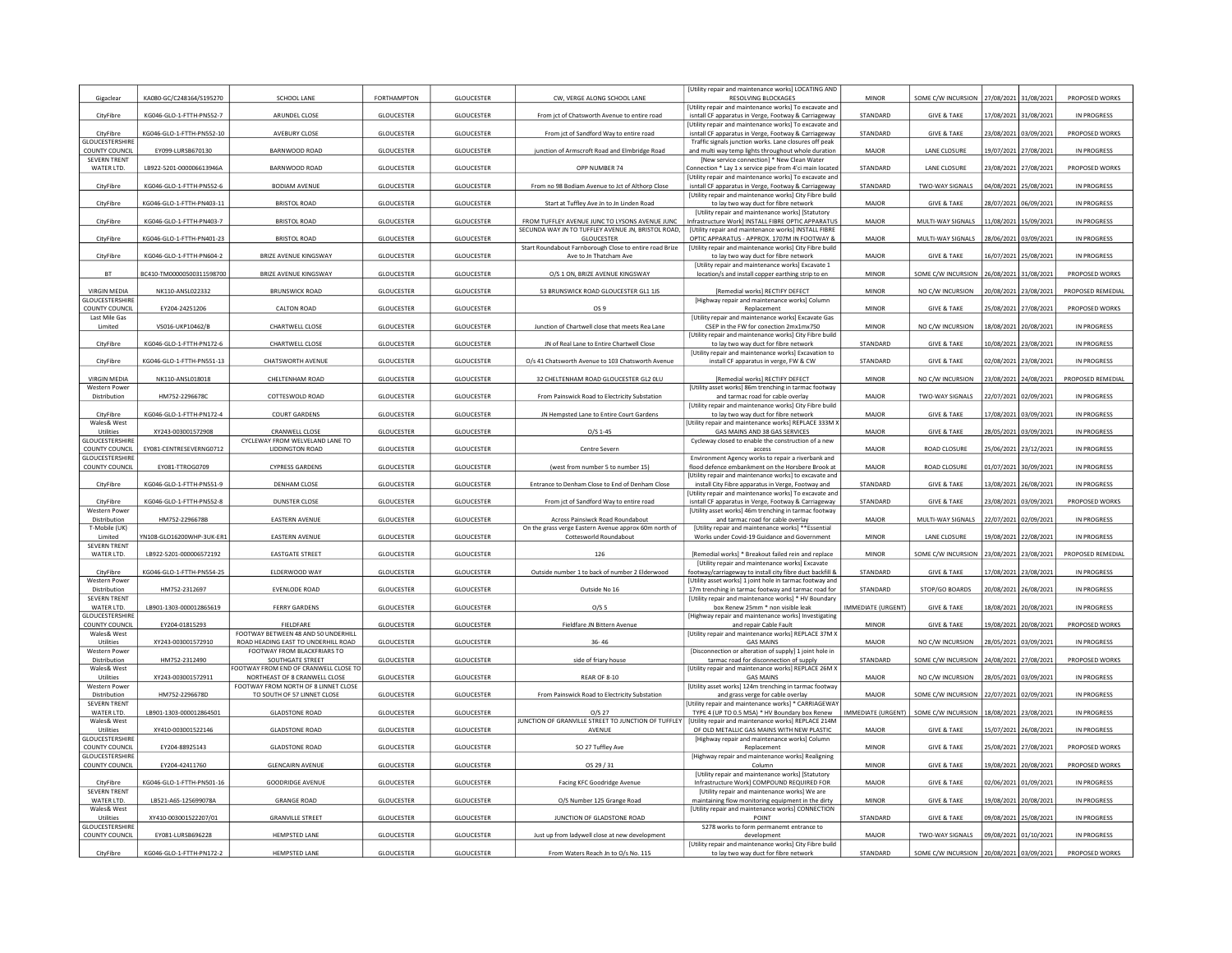| CityFibre                                          | KG046-GLO-1-FTTH-PN172-5  | <b>HIGH VIEW</b>         | <b>GLOUCESTER</b> | <b>GLOUCESTER</b> | JN St Swithuns Rd to Entire High View                                | [Utility repair and maintenance works] City Fibre build<br>to lay two way duct for fibre network                                                      | MAJOR                     | <b>GIVE &amp; TAKE</b> | 09/08/2021            | 26/08/2021            | IN PROGRESS           |
|----------------------------------------------------|---------------------------|--------------------------|-------------------|-------------------|----------------------------------------------------------------------|-------------------------------------------------------------------------------------------------------------------------------------------------------|---------------------------|------------------------|-----------------------|-----------------------|-----------------------|
| <b>SEVERN TRENT</b><br>WATER LTD.                  | LB901-1303-000012866593   | HOLMWOOD DRIVE           | GLOUCESTER        | GLOUCESTER        | AT SIDE OF NUMBER 121                                                | [Utility repair and maintenance works] * Sluice Valve<br>Rebuild chamber * dangerous app, trip hazard                                                 | IMMEDIATE (URGENT)        | <b>GIVE &amp; TAKE</b> | 19/08/2021 23/08/202  |                       | IN PROGRESS           |
| NETWORK RAIL<br>PROMOTERS                          | KL231-BAG92M70C28082      | <b>HORTON ROAD</b>       | <b>GLOUCESTER</b> | GLOUCESTER        | HORTON ROAD LC                                                       | Works for rail purposes] 15 minute closures required at<br>the beginning and end of the shift to allow Road Rail                                      | <b>MINOR</b>              | SOME C/W INCURSION     | 28/08/2021            | 29/08/2021            | PROPOSED WORKS        |
| <b>SEVERN TRENT</b><br>WATER LTD.                  | LB901-1303-000012849002   | KINGSHOLM SQUARE         | <b>GLOUCESTER</b> | <b>GLOUCESTER</b> | OS 21                                                                | [Utility repair and maintenance works] HV Boundary<br>box Renew 25mm                                                                                  | <b>MINOR</b>              | <b>GIVE &amp; TAKE</b> | 20/08/2021            |                       | PROPOSED WORKS        |
|                                                    |                           |                          |                   |                   |                                                                      | [Utility repair and maintenance works] City Fibre build                                                                                               |                           |                        |                       | 24/08/202             |                       |
| CityFibre                                          | KG046-GLO-1-FTTH-PN172-7  | LADYWELL CLOSE           | <b>GLOUCESTER</b> | GLOUCESTER        | JN Hempsted Lane to Entire Ladywell Close                            | to lay two way duct for fibre network<br>[Utility repair and maintenance works] City Fibre build                                                      | MAJOR                     | <b>GIVE &amp; TAKE</b> | 19/08/2021 08/09/2021 |                       | IN PROGRESS           |
| CityFibre<br><b>GLOUCESTERSHIRI</b>                | KG046-GLO-1-FTTH-PN160-6  | <b>LLANTHONY ROAD</b>    | <b>GLOUCESTER</b> | <b>GLOUCESTER</b> | Jn Sudmeadow Road to Llantony Bridge                                 | to lay two way duct for fibre network<br>Highway repair and maintenance works] London Road                                                            | MAJOR                     | MULTI-WAY SIGNALS      | 23/08/2021            | 24/09/202             | PROPOSED WORKS        |
| <b>COUNTY COUNCIL</b><br><b>Western Power</b>      | EY102-GH1902000007980     | <b>LONDON ROAD</b>       | <b>GLOUCESTER</b> | <b>GLOUCESTER</b> | <b>GLOUCESTER LONDON ROAD</b>                                        | Cycle lane scheme - Claremont Rd raised table and main<br>New service connection] 1 joint hole in tarmac footway                                      | <b>MINOR</b>              | SOME C/W INCURSION     | 21/08/2021            | 21/08/2021            | PROPOSED WORKS        |
| Distribution<br>Western Power                      | HM752-2302343             | MASSEY ROAD              | <b>GLOUCESTER</b> | GLOUCESTER        | adjacent 2<br>From Painswick Road to Electricity Substation opposite | and 2m trenching in tarmac footway for new supply<br>[Utility asset works] 45m trenching in tarmac footway                                            | STANDARD                  | SOME C/W INCURSION     | 25/08/2021            | 27/08/2021            | PROPOSED WORKS        |
| Distribution                                       | HM752-2296678G            | MATSON LANE              | <b>GLOUCESTER</b> | GLOUCESTER        | church                                                               | and tarmac road for cable overlay                                                                                                                     | MAJOR                     | MULTI-WAY SIGNALS      | 22/07/2021            | 02/09/202             | IN PROGRESS           |
| <b>Western Power</b><br>Distribution               | HM752-2312108             | MEADOWLEAZE              | GLOUCESTER        | <b>GLOUCESTER</b> | back of 18                                                           | [New service connection] 40m cable pull in tarmac<br>footway for new supply                                                                           | <b>MINOR</b>              | NO C/W INCURSION       | 23/08/2021 23/08/2021 |                       | PROPOSED WORKS        |
| <b>GLOUCESTERSHIR</b><br>COUNTY COUNCIL            | EY099-S50-00894           | MEADOWLEAZE              | GLOUCESTER        | GLOUCESTER        | outside new development                                              | Groundworks only for LV connection. Contractor: Lane<br>Britton Jenkins Ltd                                                                           | <b>MINOR</b>              | SOME C/W INCURSION     | 23/08/2021            | 23/08/2021            | PROPOSED WORKS        |
| GLOUCESTERSHIRE<br>COUNTY COUNCIL                  | EY099-15-153-RSB          | MERCHANTS ROAD           | <b>GLOUCESTER</b> | GLOUCESTER        | Downings Malthouse                                                   | Road closed and no parking/ no waiting/ no loading for<br>safety shoring, demolitionand construction works.                                           | MAIOR                     | ROAD CLOSURE           | 24/07/2020            | 01/10/2021            | IN PROGRESS           |
| Western Power<br>Distribution                      | HM752-2296678F            | NORBURY AVENUE           | <b>GLOUCESTER</b> | <b>GLOUCESTER</b> | From Painswick Road to Electricity Substation                        | Utility asset works] 225m trenching in tarmac footway<br>and tarmac road for cable overlay                                                            | MAJOR                     | TWO-WAY SIGNALS        | 22/07/2021            | 02/09/2021            | <b>IN PROGRESS</b>    |
|                                                    |                           |                          |                   |                   |                                                                      | [Utility repair and maintenance works] CUSTOMER OUT                                                                                                   |                           |                        |                       |                       |                       |
| <b>VIRGIN MEDIA</b><br><b>GLOUCESTERSHIRE</b>      | NK110-ANSL029204          | NUTLEY AVENUE            | <b>GLOUCESTER</b> | GLOUCESTER        | 40 NUTLEY AVENUE TUFFLEY GLOUCESTER GL4 0QP                          | OF SERVICE - INSTALL TEE IN FOOTWAY<br>Groundworks to the front of site, WPD fitting the LV                                                           | IMMEDIATE (URGENT)        | NO C/W INCURSION       | 20/08/2021            | 23/08/202             | IN PROGRESS           |
| <b>COUNTY COUNCIL</b>                              | EY099-S50-00893           | OAKLEAZE                 | <b>GLOUCESTER</b> | <b>GLOUCESTER</b> | entrance to new developement                                         | cables, Contractor: Lane Britton Jenkins<br>[Utility repair and maintenance works] CLEAR                                                              | <b>MINOR</b>              | SOME C/W INCURSION     | 24/08/2021            | 24/08/2021            | PROPOSED WORKS        |
| <b>VIRGIN MEDIA</b>                                | NK110-ANSL028699          | <b>OXSTALLS LANE</b>     | <b>GLOUCESTER</b> | <b>GLOUCESTER</b> | 33A OXSTALLS LANE LONGLEVENS GLOUCESTER GL2 9HN                      | <b>BLOCKAGE IN FOOTWAY</b>                                                                                                                            | <b>MINOR</b>              | NO C/W INCURSION       | 4/08/2021             | 25/08/2021            | <b>PROPOSED WORKS</b> |
| Western Power<br>Distribution                      | HM752-2296678A            | PAINSWICK ROAD           | <b>GLOUCESTER</b> | <b>GLOUCESTER</b> | From Eastern Avenue to Matson Lane                                   | Utility asset works] 1089m trenching in tarmac footway<br>and tarmac road and grass verge for cable overlay                                           | MAJOR                     | <b>TWO-WAY SIGNALS</b> | 22/07/2021            | 02/09/202             | IN PROGRESS           |
| <b>GLOUCESTERSHIRI</b><br>COUNTY COUNCIL           | EY102-GH1902000006849     | PARK END ROAD            | <b>GLOUCESTER</b> | GLOUCESTER        | GLOUCESTER : B655 Parkend Road - PARK END ROAD                       | Highway repair and maintenance works] B655 Parkend<br>Road - BRIDGE REPAIR GLOUCESTER                                                                 | MAJOR                     | ROAD CLOSURE           | 09/08/2021 27/08/202  |                       | IN PROGRESS           |
| <b>GLOUCESTERSHIRE</b><br>COUNTY COUNCIL           | EY204-73757475            | PITT STREET              | <b>GLOUCESTER</b> | <b>GLOUCESTER</b> | OS 4                                                                 | [Highway repair and maintenance works] Column<br>Replacement                                                                                          | <b>MINOR</b>              | <b>GIVE &amp; TAKE</b> | 25/08/2021            | 27/08/2021            | PROPOSED WORKS        |
| <b>SEVERN TRENT</b><br>WATER LTD.                  | LB901-1303-000012866359   | <b>REGENT STREET</b>     | <b>GLOUCESTER</b> | <b>GLOUCESTER</b> | OS 33                                                                | [Utility repair and maintenance works] HV Bbox Install<br>25mm and Meter                                                                              | <b>IMMEDIATE (URGENT)</b> | SOME C/W INCURSION     | 19/08/2021            | 23/08/202             | IN PROGRESS           |
|                                                    |                           |                          |                   |                   |                                                                      | [Utility repair and maintenance works] Track work and                                                                                                 |                           |                        |                       |                       |                       |
| <b>VIRGIN MEDIA</b><br>Wales& West                 | NK110-SSWGBEV/LNBU04/49   | <b>ROMAN ROAD</b>        | <b>GLOUCESTER</b> | <b>GLOUCESTER</b> | FW, CW, VERGE THE WHOLE OF ROMAN ROAD                                | installation of toby boxes<br>[Permanent reinstatement] REPLACE TEMPORARY                                                                             | STANDARD                  | <b>GIVE &amp; TAKE</b> | 23/08/2021            | 06/09/2021            | PROPOSED WORKS        |
| Utilities                                          | XY243-005000319004        | <b>RYECROFT STREET</b>   | <b>GLOUCESTER</b> | GLOUCESTER        | O/S <sub>24</sub>                                                    | REINSTATEMENT WITH PERMANENT<br>[Utility repair and maintenance works] To excavate and                                                                | <b>MINOR</b>              | <b>TWO-WAY SIGNALS</b> | 20/08/2021            | 23/08/2021            | PROPOSED PERMANENT    |
| CityFibre<br><b>SEVERN TRENT</b>                   | KG046-GLO-1-FTTH-PN552-9  | SANDFORD WAY             | <b>GLOUCESTER</b> | <b>GLOUCESTER</b> | From jct of Chatsworth Avenue to entire road                         | isntall CF apparatus in Verge, Footway & Carriageway<br>[New service connection] * new water connection *                                             | STANDARD                  | <b>GIVE &amp; TAKE</b> | 16/08/2021 27/08/2021 |                       | IN PROGRESS           |
| WATER LTD.<br><b>SEVERN TRENT</b>                  | LB922-5201-000006596255   | SANDYLEAZE               | <b>GLOUCESTER</b> | GLOUCESTER        | OUTSIDE NUMBER 36A                                                   | CARRIAGEWAY TYPE 4 (UP TO 0.5 MSA)<br>[New service connection] Install UPT onto existing                                                              | <b>MINOR</b>              | SOME C/W INCURSION     | 15/08/2021            | 27/08/2021            | PROPOSED WORKS        |
| WATER LTD.                                         | LB517-A7W-13740009A       | SECUNDA WAY              | <b>GLOUCESTER</b> | <b>GLOUCESTER</b> | Opposite property 15                                                 | 110mm PEAL water main & opencut approx.25m of                                                                                                         | <b>STANDARD</b>           | <b>LANE CLOSURE</b>    | 02/08/2021            | 20/08/2021            | IN PROGRESS           |
| CityFibre                                          | KG046-GLO-1-FTTH-PN160-7  | <b>SEVERN ROAD</b>       | <b>GLOUCESTER</b> | <b>GLOUCESTER</b> | Jn Llantony Rd to O/s Lock Hse Commercial Rd                         | [Utility repair and maintenance works] City Fibre build<br>to lay two way duct for fibre network                                                      | MAJOR                     | <b>GIVE &amp; TAKE</b> | 23/08/2021            | 24/09/2021            | PROPOSED WORKS        |
| <b>GLOUCESTERSHIRI</b><br>COUNTY COUNCIL           | EY102-GH1902000007517     | SEYMOUR ROAD             | <b>GLOUCESTER</b> | <b>GLOUCESTER</b> |                                                                      | Highway repair and maintenance works] Kerbing works                                                                                                   |                           |                        |                       |                       | PROPOSED WORKS        |
| <b>SEVERN TRENT</b><br>WATER LTD.                  |                           |                          |                   |                   | <b>GLOUCESTER: SEYMOUR ROAD</b>                                      | & patching works. GLOUCESTER                                                                                                                          | MAJOR                     | <b>ROAD CLOSURE</b>    | 23/08/2021            | 27/08/2021            |                       |
| <b>SEVERN TRENT</b>                                |                           |                          |                   |                   |                                                                      | [Utility repair and maintenance works] Short Comm                                                                                                     | <b>MINOR</b>              |                        |                       |                       |                       |
|                                                    | LB901-1303-000012852141   | SEYMOUR ROAD             | GLOUCESTER        | GLOUCESTER        | INFRONT OF 60                                                        | pipe Install 25mm<br>[Utility repair and maintenance works] * Long Comm                                                                               |                           | TWO-WAY SIGNALS        | 23/08/2021 25/08/2021 |                       | PROPOSED WORKS        |
| WATER LTD.<br>Wales& West                          | LB901-1303-000060398905   | SINOPE STREET            | GLOUCESTER        | <b>GLOUCESTER</b> | $O/S$ 28                                                             | Pipe Renew .5' * Job in Carriageway (10mm Bitmac<br>[Utility repair and maintenance works] LAY NEW GAS                                                | <b>IMMEDIATE (URGENT)</b> | ROAD CLOSURE           | 10/08/2021            | 24/08/2021            | <b>IN PROGRESS</b>    |
| Utilities<br>Wales& West                           | XY243-004000172142        | SLIMBRIDGE ROAD          | <b>GLOUCESTER</b> | <b>GLOUCESTER</b> | $O/S$ 28                                                             | SERVICE 16M PUBLIC<br>(Utility repair and maintenance works) REPLACE 530M >                                                                           | STANDARD                  | <b>GIVE &amp; TAKE</b> | 16/08/2021            | 20/08/2021            | <b>IN PROGRESS</b>    |
| Utilities                                          | XY243-003001561800        | SPA ROAD                 | <b>GLOUCESTER</b> | <b>GLOUCESTER</b> | O/S 3- O/S PARKHOUSE                                                 | GAS MAINS AND 32 SERVICES<br>[Utility repair and maintenance works] City Fibre build                                                                  | MAJOR                     | <b>GIVE &amp; TAKE</b> | 18/08/2021            | 08/10/2021            | IN PROGRESS           |
| CityFibre<br><b>Western Power</b>                  | KG046-GLO-1-FTTH-PN172-8  | ST SWITHUNS ROAD         | <b>GLOUCESTER</b> | GLOUCESTER        | Hempsted Lane JN to Entire St Swithuns Road                          | to lay two way duct for fibre network                                                                                                                 | STANDARD                  | <b>GIVE &amp; TAKE</b> | 13/08/2021            | 26/08/2021            | IN PROGRESS           |
| Distribution                                       | HM752-2296678E            | SUDBROOK WAY             | <b>GLOUCESTER</b> | GLOUCESTER        | From Painswick Road to Electricity Substation                        | [Utility asset works] 148m trenching in tarmac footway<br>and tarmac road for cable overlay                                                           | MAJOR                     | TWO-WAY SIGNALS        | 2/07/2021             | 02/09/202             | IN PROGRESS           |
| CityFibre                                          | KG046-GLO-1-FTTH-PN160-5  | SUDMEADOW ROAD           | <b>GLOUCESTER</b> | GLOUCESTER        | Jn Hempsted Lane to all of Sudmeadow Road                            | <b>IUtility repair and maintenance works] City Fibre build</b><br>to lay two way duct for fibre network                                               | MAIOR                     | <b>GIVE &amp; TAKE</b> | 23/08/2021            | 24/09/202             | PROPOSED WORKS        |
| <b>VIRGIN MEDIA</b>                                | NK110-ANSL028962          | <b>TEMPLE CLOSE</b>      | <b>GLOUCESTER</b> | GLOUCESTER        | 3 TEMPLE CLOSE BARNWOOD GLOUCESTER GL4 3ER                           | [Utility repair and maintenance works] INSTALL TEE IN<br>FOOTPATH                                                                                     | <b>MINOR</b>              | NO C/W INCURSION       | 20/08/2021            | 23/08/202             | PROPOSED WORKS        |
| CityFibre                                          | KG046-GLO-1-FTTH-PN552-11 | THORESBY AVENUE          | <b>GLOUCESTER</b> | GLOUCESTER        | From jct of Chatsworth Avenue to entire road                         | [Utility repair and maintenance works] Excavation to<br>install CF aparatus in CW, FW & Verge                                                         | STANDARD                  | <b>GIVE &amp; TAKE</b> |                       | 16/08/2021 27/08/2021 | IN PROGRESS           |
| Wales& West                                        |                           |                          |                   |                   |                                                                      | [Utility repair and maintenance works] CONNECTION                                                                                                     |                           |                        |                       |                       |                       |
| Utilities<br><b>Western Power</b>                  | XY410-003001522146/01     | <b>TUDOR STREET</b>      | <b>GLOUCESTER</b> | <b>GLOUCESTER</b> | <b>JNC GLADSTONE ROAD</b>                                            | POINT<br>[Remedial works] Council defect / Replace Double                                                                                             | STANDARD                  | SOME C/W INCURSION     | 06/08/2021            | 25/08/2021            | IN PROGRESS           |
| Distribution<br>Wales& West                        | HM752-2221634A            | <b>TUFFLEY AVENUE</b>    | <b>GLOUCESTER</b> | <b>GLOUCESTER</b> | OS 25 AND 26                                                         | yellow lines<br>[Utility repair and maintenance works] REPLACE 14M X                                                                                  | <b>MINOR</b>              | SOME C/W INCURSION     | 26/08/2021 27/08/2021 |                       | PROPOSED REMEDIAL     |
| Utilities                                          | XY243-003001572909        | UNDERHILL ROAD           | <b>GLOUCESTER</b> | GLOUCESTER        | AT THE JUNCTION WITH CRANWELL CLOSE AND O/S 34                       | <b>GAS MAINS</b><br>[Utility repair and maintenance works] Track work and                                                                             | MAJOR                     | <b>GIVE &amp; TAKE</b> | 13/07/2021            | 03/09/2021            | <b>IN PROGRESS</b>    |
| <b>VIRGIN MEDIA</b><br><b>GLOUCESTERSHIRE</b>      | NK110-SSWGBEV/LNBU04/48   | <b>VALERIAN CLOSE</b>    | <b>GLOUCESTER</b> | <b>GLOUCESTER</b> | CW, FW & VERGE whole USRN                                            | installation of toby boxes<br>[Highway repair and maintenance works] Column                                                                           | STANDARD                  | SOME C/W INCURSION     | 23/08/2021            | 03/09/2021            | PROPOSED WORKS        |
| COUNTY COUNCIL                                     | EY204-76806832            | <b>WELLINGTON STREET</b> | <b>GLOUCESTER</b> | GLOUCESTER        | OS 54                                                                | Replacement<br>[Utility repair and maintenance works] Excavation to                                                                                   | MINOR                     | <b>GIVE &amp; TAKE</b> | 25/08/2021 27/08/2021 |                       | PROPOSED WORKS        |
| CityFibre                                          | KG046-GLO-1-FTTH-PN554-24 | WINDSOR DRIVE            | <b>GLOUCESTER</b> | GLOUCESTER        | from jct o Chatsworth avenue to jct of Ivory Close                   | install CF aparatus in CW, FW & Verge                                                                                                                 | STANDARD                  | <b>GIVE &amp; TAKE</b> | 11/08/2021            | 20/08/202             | IN PROGRESS           |
| Wales& West<br>Utilities<br><b>GLOUCESTERSHIRI</b> | XY243-003001625454        | WOODCOCK CLOSE           | <b>GLOUCESTER</b> | <b>GLOUCESTER</b> | FROM REAR OF NO. 60 FIELDFARE TO OUTSIDE NO. 78<br>WOODCOCK CLOSE    | [Utility repair and maintenance works] REPLACE 277M<br>OF OLD METALLIC GAS MAINS WITH NEW PLASTIC<br>[Highway repair and maintenance works] Repairing | MAJOR                     | <b>GIVE &amp; TAKE</b> | 02/08/2021            | 04/10/202             | <b>IN PROGRESS</b>    |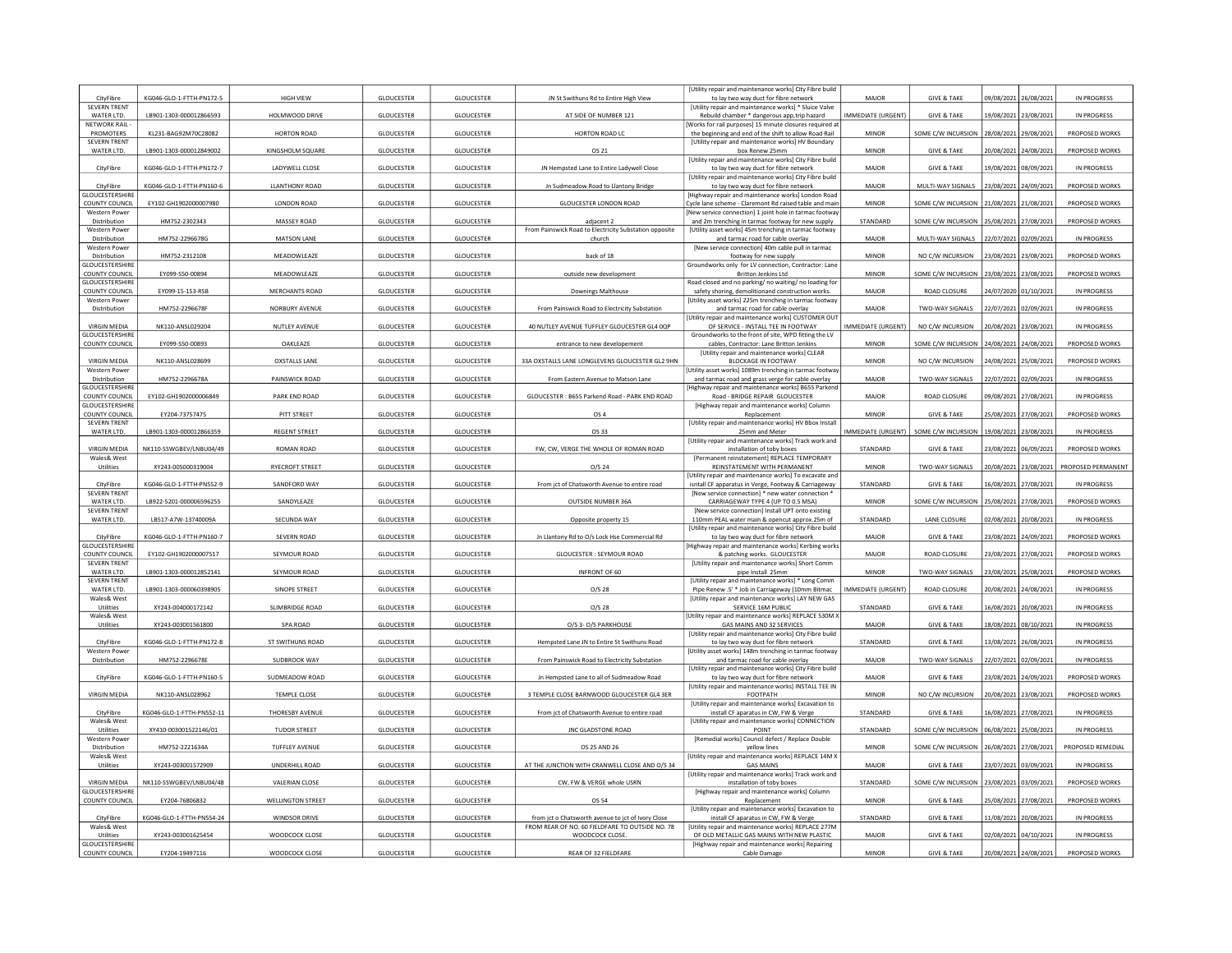|                                                            |                                         |                                                                          |                     |                                        |                                                                                            | Utility repair and maintenance works] To excavate and                                                            |                           |                                             |                                                |                       |                                  |
|------------------------------------------------------------|-----------------------------------------|--------------------------------------------------------------------------|---------------------|----------------------------------------|--------------------------------------------------------------------------------------------|------------------------------------------------------------------------------------------------------------------|---------------------------|---------------------------------------------|------------------------------------------------|-----------------------|----------------------------------|
| CityFibre                                                  | KG046-GLO-1-FTTH-PN653-55               | ARKENDALE DRIVE                                                          | HARDWICKE           | GLOUCESTER                             | jct of sellars road roundabout to o/s 5 Arkendale Drive                                    | install city fibre apparatus in verge, footway and                                                               | STANDARD                  | MULTI-WAY SIGNALS                           | 17/08/2021                                     | 23/08/2021            | IN PROGRESS                      |
| VIRGIN MEDIA                                               | NK110-ANSL029172                        | <b>BRIDGE KEEPERS WAY</b>                                                | HARDWICKE           | GLOUCESTER                             | 101 BRIDGE KEEPERS WAY HARDWICKE GLOUCESTER GL2<br>4BD                                     | [Utility repair and maintenance works] INSTALL TEE IN<br>FOOTWAY                                                 | MINOR                     | NO C/W INCURSION                            | 24/08/2021 25/08/2021                          |                       | PROPOSED WORKS                   |
|                                                            |                                         |                                                                          |                     |                                        | 70 BRIDGE KEEPERS WAY HARDWICKE GLOUCESTER GL2                                             | [Utility repair and maintenance works] INSTALL TEE IN                                                            |                           |                                             |                                                |                       |                                  |
| VIRGIN MEDIA                                               | NK110-ANSL029166                        | <b>BRIDGE KEEPERS WAY</b>                                                | HARDWICKE           | GLOUCESTER                             | 4BE                                                                                        | FOOTWAY                                                                                                          | MINOR                     | NO C/W INCURSION                            | 4/08/2021                                      | 25/08/202             | PROPOSED WORKS                   |
| <b>GLOUCESTERSHIRE</b><br><b>COUNTY COUNCIL</b>            | EY050-S278/NEWJUNCTION                  | <b>BRISTOL ROAD</b>                                                      | HARDWICKE           | <b>GLOUCESTER</b>                      | A38 Southern Connector                                                                     | new junction installation works                                                                                  | <b>MAJOR</b>              | <b>ROAD CLOSURE</b>                         | 5/08/2021                                      | 30/09/2022            | PROPOSED WORKS                   |
|                                                            |                                         |                                                                          |                     |                                        |                                                                                            | [Utility repair and maintenance works] excavation in                                                             |                           |                                             |                                                |                       |                                  |
| <b>BT</b>                                                  | BC007-WCNKNJ7K01                        | DIMORE CLOSE                                                             | HARDWICKE           | <b>GLOUCESTER</b>                      | 8 DIMORE CLOSE HARDWICKE GLOUCESTER GL2 4QQ                                                | f.way to lay telecoms duct                                                                                       | <b>MINOR</b>              | STOP/GO BOARDS                              | 20/08/2021                                     | 24/08/2021            | IN PROGRESS                      |
| Western Power                                              |                                         | FOOTWAY ADJOINING 27 TO 30 PINEWOOD                                      | HARDWICKE           |                                        |                                                                                            | [Utility repair and maintenance works] 2 joint holes in                                                          | STANDARD                  |                                             |                                                |                       |                                  |
| Distribution                                               | HM752-2310682                           | ROAD AND 105 MAPLE CLOSE INCUDING TWO                                    |                     | GLOUCESTER                             | Rear of 27 Pinewood Road                                                                   | tarmac footway and 10m trenching in tarmac footway<br>[Utility repair and maintenance works] [Statutory          |                           | SOME C/W INCURSION                          | 23/08/2021 27/08/2021                          |                       | PROPOSED WORKS                   |
| CityFibre                                                  | KG046-GLO-1-FTTH-PN659-15               | <b>GREEN LANE</b>                                                        | HARDWICKE           | GLOUCESTER                             | From Sellars Rd jct to start of Hardwick Footpath 14                                       | nfrastructure Work] INSTALL FIBRE OPTIC APPARATUS                                                                | <b>MAJOR</b>              | ROAD CLOSURE                                | 09/08/2021 20/08/202                           |                       | IN PROGRESS                      |
|                                                            |                                         |                                                                          |                     |                                        |                                                                                            | Utility repair and maintenance works] Excavation and                                                             |                           |                                             |                                                |                       |                                  |
| CityFibre<br><b>GLOUCESTERSHIR</b>                         | KG046-GLO-1-FTTH-PN654-07               | <b>GREEN LANE</b>                                                        | HARDWICKE           | <b>GLOUCESTER</b>                      | From junction of Bristol Rd to junction of Sticky Lane                                     | laying of CityFibre duct, back fill & reinstate,<br>s278 works for new road layout associated with               | MAJOR                     | TWO-WAY SIGNALS                             | 02/08/2021                                     | 27/08/2021            | IN PROGRESS                      |
| <b>COUNTY COUNCIL</b>                                      | EY050-S278/HUNTSGROVEB                  | HARESFIELD LANE                                                          | HARDWICKE           | GLOUCESTER                             | New Development                                                                            | Huntsgrove Development                                                                                           | <b>MAJOR</b>              | ROAD CLOSURE                                | 10/03/2021                                     | 08/12/202             | IN PROGRESS                      |
|                                                            |                                         |                                                                          |                     |                                        |                                                                                            | Utility repair and maintenance works] To excavate and                                                            |                           |                                             |                                                |                       |                                  |
| CityFibre                                                  | KG046-GLO-1-FTTH-PN653-54               | HAYWICKS LANE                                                            | HARDWICKE           | GLOUCESTER                             | jct of sellars road roundabout towards Pilot pub                                           | install city fibre apparatus in verge, footway and<br>[Utility repair and maintenance works] [Statutory          | STANDARD                  | MULTI-WAY SIGNALS                           | 17/08/2021 23/08/2021                          |                       | IN PROGRESS                      |
| CityFibre                                                  | KG046-GLO-1-FTTH-PN656-7                | OVERBROOK ROAD                                                           | HARDWICKE           | GLOUCESTER                             | JN OF FIELD COURT DRIVE TO JN CHERRY CLOSE                                                 | nfrastructure Work] INSTALL FIBRE OPTIC APPARATUS                                                                | STANDARD                  | MULTI-WAY SIGNALS                           | 09/08/2021                                     | 27/08/202             | IN PROGRESS                      |
|                                                            |                                         |                                                                          |                     |                                        |                                                                                            | <b>IUtility repair and maintenance works) To rectify</b>                                                         |                           |                                             |                                                |                       |                                  |
| CityFibre                                                  | KG046-GLO-1-FTTH-PN651-20               | PINEWOOD ROAD                                                            | HARDWICKE           | GLOUCESTER                             | Jn Field Court Drive to all of Pinewood Road                                               | blockage on BTOR network in FW,CW & Verge<br>Utility repair and maintenance works] To excavate and               | STANDARD                  | <b>GIVE &amp; TAKE</b>                      | 23/08/2021 27/08/2021                          |                       | PROPOSED WORKS                   |
| CityFibre                                                  | KG046-GLO-1-FTTH-PN653-53               | <b>SCHOOL LANE</b>                                                       | HARDWICKE           | <b>GLOUCESTER</b>                      | jct of sellars road roundabout to approx 50 mtrs into road                                 | install city fibre apparatus in verge, footway and                                                               | STANDARD                  | MULTI-WAY SIGNALS                           | 17/08/2021 23/08/202                           |                       | IN PROGRESS                      |
|                                                            |                                         |                                                                          |                     |                                        |                                                                                            | [Utility repair and maintenance works] [Statutory                                                                |                           |                                             |                                                |                       |                                  |
| CityFibre                                                  | KG046-GLO-1-FTTH-PN659-13               | <b>SELLARS ROAD</b>                                                      | HARDWICKE           | GLOUCESTER                             | From School Lane roundabout to jct of Westland Rd                                          | nfrastructure Work] INSTALL FIBRE OPTIC APPARATUS                                                                | STANDARD                  | MULTI-WAY SIGNALS                           | 27/07/2021                                     | 20/08/202             | IN PROGRESS                      |
| <b>GLOUCESTERSHIRI</b><br>COUNTY COUNCIL                   | EY050-S278/SOUTHERNCONN                 | SOUTHERN CONNECTOR                                                       | HARDWICKE           | GLOUCESTER                             | adj hardwicke slip road                                                                    | s278 works highway improvements, signalisation,<br>realignment, widening and resurfacing.                        | MAJOR                     | SOME C/W INCURSION 15/08/2021 30/09/2022    |                                                |                       | PROPOSED WORKS                   |
|                                                            |                                         |                                                                          |                     |                                        |                                                                                            | [Utility repair and maintenance works] [Statutory                                                                |                           |                                             |                                                |                       |                                  |
| CityFibre                                                  | KG046-GLO-1-FTTH-PN656-8                | <b>WESTBOURNE DRIVE</b>                                                  | HARDWICKE           | GLOUCESTER                             | JN OVERBROOK RD TO O/S 11 WESTBOURNE DRIVE                                                 | nfrastructure Work] INSTALL FIBRE OPTIC APPARATU!                                                                | STANDARD                  | MULTI-WAY SIGNALS                           | 09/08/2021                                     | 27/08/2021            | IN PROGRESS                      |
| <b>SEVERN TRENT</b><br>WATER LTD.                          | LB922-5201-000006598502                 | <b>SUSSEX GARDENS</b>                                                    |                     |                                        | OUTSIDE NUMBER 115                                                                         | [New service connection] * new water connection<br>CARRIAGEWAY TYPE 4 (UP TO 0.5 MSA)                            | <b>MINOR</b>              | SOME C/W INCURSION                          |                                                |                       | PROPOSED WORKS                   |
| Wales& West                                                |                                         |                                                                          | <b>HUCCLECOTE</b>   | <b>GLOUCESTER</b>                      |                                                                                            | [Utility repair and maintenance works] NOTICE FOR                                                                |                           |                                             | 24/08/2021                                     | 26/08/2021            |                                  |
| Utilities                                                  | XY244-003001570894/999                  | <b>INNSWORTH LANE</b>                                                    | <b>INNSWORTH</b>    | GLOUCESTER                             | IN VERGE ADJ 148                                                                           | <b>CABIN ONLY</b>                                                                                                | MAJOR                     | NO C/W INCURSION                            | 26/07/2021                                     | 27/08/2021            | IN PROGRESS                      |
| <b>BT</b>                                                  |                                         |                                                                          |                     |                                        | A38 Tewkesbury Road from outside Yew Tree House to                                         | [New service connection] Safe access for overhead fibre                                                          | <b>MINOR</b>              |                                             |                                                |                       |                                  |
|                                                            | BC008-ONEA50907351MH1                   | TEWKESBURY ROAD                                                          | LONGFORD            | GLOUCESTER                             | outside Twigworth Lodge Hotel Longford Gloucester                                          | cabling and jointing. Traffic management will be 2 way                                                           |                           | TWO-WAY SIGNALS                             | 26/08/2021                                     | 26/08/2021            | PROPOSED WORKS                   |
| Gigaclear                                                  | KA080-GC/C126310/S442619                | <b>WICK LANE</b>                                                         | LOWER APPERLEY      | GLOUCESTER                             | VERGE ADJ TO THE LEASOWES - HOLLY TREE HOUSE                                               | [Utility repair and maintenance works] Loss of service                                                           | IMMEDIATE (URGENT)        | NO C/W INCURSION                            | 20/08/2021                                     | 24/08/202             | IN PROGRESS                      |
| <b>SEVERN TRENT</b>                                        |                                         |                                                                          |                     |                                        |                                                                                            | [Utility repair and maintenance works] * Long comm                                                               |                           |                                             |                                                |                       |                                  |
| WATER LTD.<br><b>Western Power</b>                         | LB901-1303-000012844638                 | <b>CASTLE LANE</b>                                                       | MORETON VALENCE     | <b>GLOUCESTER</b>                      | OUTSIDE PARKEND LODGE FARM                                                                 | pipe renew * Boundary box installation *<br>[Utility repair and maintenance works] Urgent                        | <b>IMMEDIATE (URGENT)</b> | <b>ROAD CLOSURE</b>                         | 18/08/2021                                     | 20/08/2021            | IN PROGRESS                      |
| Distribution                                               | HM752-6005782                           | WAINLODE LANE                                                            | <b>NORTON</b>       | GLOUCESTER                             | Opposite Beckington House                                                                  | excavation in highway to locate and repair LV cable                                                              | IMMEDIATE (URGENT)        | NO C/W INCURSION                            | 17/08/2021                                     | 23/08/202             | IN PROGRESS                      |
|                                                            |                                         |                                                                          |                     |                                        |                                                                                            | Utility repair and maintenance works] To excavate and                                                            |                           |                                             |                                                |                       |                                  |
| CityFibre<br><b>SEVERN TRENT</b>                           | KG046-GLO-1-FTTH-PN658-03               | <b>BARROW CLOSE</b>                                                      | QUEDGELEY           | GLOUCESTER                             | From jct of Hadow Way to entire road                                                       | install CF apparatus in verge, FW & CW<br>Utility repair and maintenance works] Long Comm Pipe                   | STANDARD                  | <b>GIVE &amp; TAKE</b>                      | 23/08/2021 03/09/2021                          |                       | PROPOSED WORKS                   |
| WATER LTD.                                                 | LB901-1303-000060403880                 | <b>BRISTOL ROAD</b>                                                      | QUEDGELEY           | GLOUCESTER                             | $O/S$ 380                                                                                  | Repair 1.5'                                                                                                      | <b>IMMEDIATE (URGENT)</b> | TWO-WAY SIGNALS                             | 18/08/2021                                     | 23/08/2021            | IN PROGRESS                      |
|                                                            |                                         |                                                                          |                     |                                        |                                                                                            | <b>IUtility repair and maintenance works] Excavation and</b>                                                     |                           |                                             |                                                |                       |                                  |
| CityFibre<br><b>SEVERN TRENT</b>                           | KG046-GLO-1-FTTH-PN654-09               | <b>BRISTOL ROAD</b>                                                      | QUEDGELEY           | GLOUCESTER                             | outside number 290 to outside 2 Gentian House Bristol Rd                                   | laying of CityFibre duct, back fill & reinstate,<br>[Utility repair and maintenance works] HV Bbox Install       | MAJOR                     | MULTI-WAY SIGNALS                           | 28/07/2021 10/09/2021                          |                       | <b>IN PROGRESS</b>               |
| WATER LTD.                                                 | LB901-1303-000012857623                 | CHURCH DRIVE                                                             | QUEDGELEY           | <b>GLOUCESTER</b>                      | $O/S$ 153                                                                                  | 25mm and Meter                                                                                                   | <b>MINOR</b>              | <b>GIVE &amp; TAKE</b>                      |                                                | 24/08/202             | PROPOSED WORKS                   |
|                                                            |                                         |                                                                          |                     |                                        |                                                                                            |                                                                                                                  |                           |                                             | 20/08/2021                                     |                       |                                  |
| CityFibre                                                  |                                         |                                                                          |                     |                                        |                                                                                            | [Utility repair and maintenance works] To excavate and                                                           |                           |                                             |                                                |                       |                                  |
|                                                            | KG046-GLO-1-FTTH-PN658-08               | DARELL CLOSE                                                             | QUEDGELEY           | <b>GLOUCESTER</b>                      | From jct of the Holly Grove to entire road                                                 | install CF apparatus in verge, FW & CW                                                                           | STANDARD                  | <b>GIVE &amp; TAKE</b>                      | 23/08/2021                                     | 03/09/2021            | PROPOSED WORKS                   |
|                                                            |                                         |                                                                          |                     |                                        |                                                                                            | [Utility repair and maintenance works] To excavate and                                                           |                           |                                             |                                                |                       |                                  |
| CityFibre                                                  | KG046-GLO-1-FTTH-PN657-2                | FIELDCOURT DRIVE                                                         | QUEDGELEY           | GLOUCESTER                             | From the rear of 17 Cheviot Close to Naas Lane Roundabout                                  | install CF apparatus in Verge, FW & CW<br>[Utility repair and maintenance works] To rectify                      | MAJOR                     | MULTI-WAY SIGNALS                           | 19/07/2021 03/09/2021                          |                       | IN PROGRESS                      |
| CityFibre                                                  | KG046-GLO-1-FTTH-PN651-19               | FIELDCOURT DRIVE                                                         | QUEDGELEY           | GLOUCESTER                             | rom school lane roundabout to jct of pinewood road                                         | blockage on BTOR network in FW,CW & Verge                                                                        | STANDARD                  | <b>GIVE &amp; TAKE</b>                      | 13/08/2021                                     | 27/08/2021            | PROPOSED WORKS                   |
|                                                            |                                         | FOOTWAY FROM FIELD COURT DRIVE HEADING                                   |                     |                                        | From Fieldcourt Drive jct to outside the rear of #46 Darrell                               | Utility repair and maintenance works] To excavate and                                                            |                           |                                             |                                                |                       |                                  |
| CityFibre                                                  | KG046-GLO-1-FTTH-PN658-01               | NORTHWARDS AND OVER FOOTBRIDGE TO<br>FOOTWAY FROM NORTHWEST OF 45 DARELL | QUEDGELEY           | <b>GLOUCESTER</b>                      | Close                                                                                      | install CF apparatus in Verge & FW<br>Utility repair and maintenance works] To excavate and                      | STANDARD                  | <b>GIVE &amp; TAKE</b>                      | 23/08/2021                                     | 03/09/2021            | PROPOSED WORKS                   |
| CityFibre                                                  | KG046-GLO-1-FTTH-PN658-09               | CLOSE TO NORTHEAST OF 7 THE HOLLY GROVE                                  | QUEDGELEY           | GLOUCESTER                             | From jct of the Holly Grove to entire road                                                 | install CF apparatus in verge, FW & CW                                                                           | STANDARD                  | <b>GIVE &amp; TAKE</b>                      | 23/08/2021                                     | 03/09/2021            | PROPOSED WORKS                   |
|                                                            |                                         |                                                                          |                     |                                        |                                                                                            | [Utility repair and maintenance works] INSTALL TEE IN                                                            |                           |                                             |                                                |                       |                                  |
| <b>VIRGIN MEDIA</b>                                        | NK110-ANSL028996                        | <b>FOX RUN</b>                                                           | QUEDGELEY           | GLOUCESTER                             | 4 FOX RUN QUEDGELEY GLOUCESTER GL2 4NX                                                     | FOOTWAY<br>[Utility repair and maintenance works] To excavate and                                                | <b>MINOR</b>              | NO C/W INCURSION                            |                                                | 20/08/2021 23/08/2021 | PROPOSED WORKS                   |
| CityFibre                                                  | KG046-GLO-1-FTTH-PN658-05               | <b>GILES COX</b>                                                         | QUEDGELEY           | GLOUCESTER                             | From jct of Hadow Way to entire road                                                       | install CF apparatus in verge, FW & CW                                                                           | STANDARD                  | <b>GIVE &amp; TAKE</b>                      | 23/08/2021 03/09/202                           |                       | PROPOSED WORKS                   |
| Western Power                                              |                                         |                                                                          |                     |                                        |                                                                                            | [Utility repair and maintenance works] 1 joint hole in                                                           |                           |                                             |                                                |                       |                                  |
| Distribution                                               | HM752-2305039B                          | <b>GOSSWOOD CORNER</b>                                                   | QUEDGELEY           | <b>GLOUCESTER</b>                      | on the junction with Severn Vale Drive                                                     | tarmac footway to repair faulty streetlight service in<br>[Utility repair and maintenance works] To excavate and | STANDARD                  | SOME C/W INCURSION                          | 20/08/2021                                     | 25/08/202             | IN PROGRESS                      |
| CityFibre                                                  | KG046-GLO-1-FTTH-PN658-04               | <b>GUISE CLOSE</b>                                                       | QUEDGELEY           | GLOUCESTER                             | From jct of Hadow Way to entire road                                                       | install CF apparatus in verge, FW & CW                                                                           | STANDARD                  | <b>GIVE &amp; TAKE</b>                      | 23/08/2021                                     | 03/09/202             | PROPOSED WORKS                   |
|                                                            |                                         |                                                                          |                     |                                        |                                                                                            | [Utility repair and maintenance works] To excavate and                                                           |                           |                                             |                                                |                       |                                  |
| CityFibre                                                  | KG046-GLO-1-FTTH-PN658-02               | HADOW WAY                                                                | QUEDGELEY           | GLOUCESTER                             | From jct of Fieldcourt Drive to entire road                                                | install CF apparatus in verge, FW & CW<br>Utility repair and maintenance works] To excavate and                  | STANDARD                  | <b>GIVE &amp; TAKE</b>                      | 23/08/2021 03/09/2021                          |                       | PROPOSED WORKS                   |
| CityFibre                                                  | KG046-GLO-1-FTTH-PN658-06               | <b>KNOLLYS END</b>                                                       | QUEDGELEY           | GLOUCESTER                             | From jct of Giles Cox to entire road                                                       | install CF apparatus in verge, FW & CW                                                                           | STANDARD                  | <b>GIVE &amp; TAKE</b>                      | 23/08/2021                                     | 03/09/202             | PROPOSED WORKS                   |
|                                                            |                                         |                                                                          |                     |                                        |                                                                                            | <b>IUtility repair and maintenance worksl City Fibre build</b>                                                   |                           |                                             |                                                |                       |                                  |
| CityFibre                                                  | KG046-GLO-1-FTTH-PN605-2                | MILDENHALL WAY KINGSWAY                                                  | QUEDGELEY           | GLOUCESTER                             | Jn Mildenhall Way entire road to Jn Valley Gardens                                         | to lay two way duct for fibre network                                                                            | <b>MAJOR</b>              | <b>GIVE &amp; TAKE</b>                      | 23/08/2021 01/10/2021                          |                       | PROPOSED WORKS                   |
| Clear Channel                                              | ZH001-00061218                          | <b>NAAS LANE</b>                                                         | QUEDGELEY           | <b>GLOUCESTER</b>                      | o/s Asda, GL2 2AU                                                                          | [Utility asset works] 2604-0335 - Remove shelter                                                                 | <b>MINOR</b>              | NO C/W INCURSION                            | 13/08/2021                                     | 23/08/2021            | PROPOSED WORKS                   |
| <b>Western Power</b>                                       |                                         |                                                                          |                     |                                        |                                                                                            | <b>IUtility repair and maintenance worksl 1 joint hole in</b>                                                    |                           |                                             |                                                |                       |                                  |
| Distribution                                               | HM752-2305039A                          | SEVERN VALE DRIVE                                                        | QUEDGELEY           | <b>GLOUCESTER</b>                      | on the junction with Gosswood Corner                                                       | tarmac footway to repair faulty streetlight service in                                                           | STANDARD                  | SOME C/W INCURSION                          | 20/08/2021                                     | 25/08/2021            | IN PROGRESS                      |
| CityFibre                                                  | KG046-GLO-1-FTTH-PN658-07               | THE HOLLY GROVE                                                          | QUEDGELEY           | GLOUCESTER                             | From jct of Fieldcourt Drive to entire road                                                | [Utility repair and maintenance works] To excavate and                                                           | STANDARD                  | <b>GIVE &amp; TAKE</b>                      | 23/08/2021 03/09/2021                          |                       | PROPOSED WORKS                   |
|                                                            |                                         |                                                                          |                     |                                        |                                                                                            | install CF apparatus in verge, FW & CW<br>[Utility repair and maintenance works] To excavate and                 |                           |                                             |                                                |                       |                                  |
| CityFibre                                                  | KG046-GLO-1-FTTH-PN658-10               | <b>TIDSWELL CLOSE</b>                                                    | QUEDGELEY           | GLOUCESTER                             | From jct of the Holly Grove to entire road                                                 | install CF apparatus in verge, FW & CW                                                                           | STANDARD                  | <b>GIVE &amp; TAKE</b>                      | 23/08/2021                                     | 03/09/2021            | PROPOSED WORKS                   |
| <b>GLOUCESTERSHIRI</b>                                     |                                         |                                                                          |                     |                                        |                                                                                            | [Highway repair and maintenance works] Replace gully                                                             | <b>MINOR</b>              |                                             |                                                |                       |                                  |
| COUNTY COUNCIL<br><b>GLOUCESTERSHIRI</b><br>COUNTY COUNCIL | EY102-GH1902000006418<br>EY203-68869852 | THE STREET<br><b>TEWKESBURY ROAD</b>                                     | TIRLEY<br>TWIGWORTH | <b>GLOUCESTER</b><br><b>GLOUCESTER</b> | <b>GLOUCESTER THE STREET</b><br>Replacing streetlight heads on streetlights located in the | frame and cover GLOUCESTER :<br>[Highway repair and maintenance works] Replace street                            | <b>MINOR</b>              | <b>GIVE &amp; TAKE</b><br>MULTI-WAY SIGNALS | 27/08/2021 27/08/2021<br>25/08/2021 25/08/2021 |                       | PROPOSED WORKS<br>PROPOSED WORKS |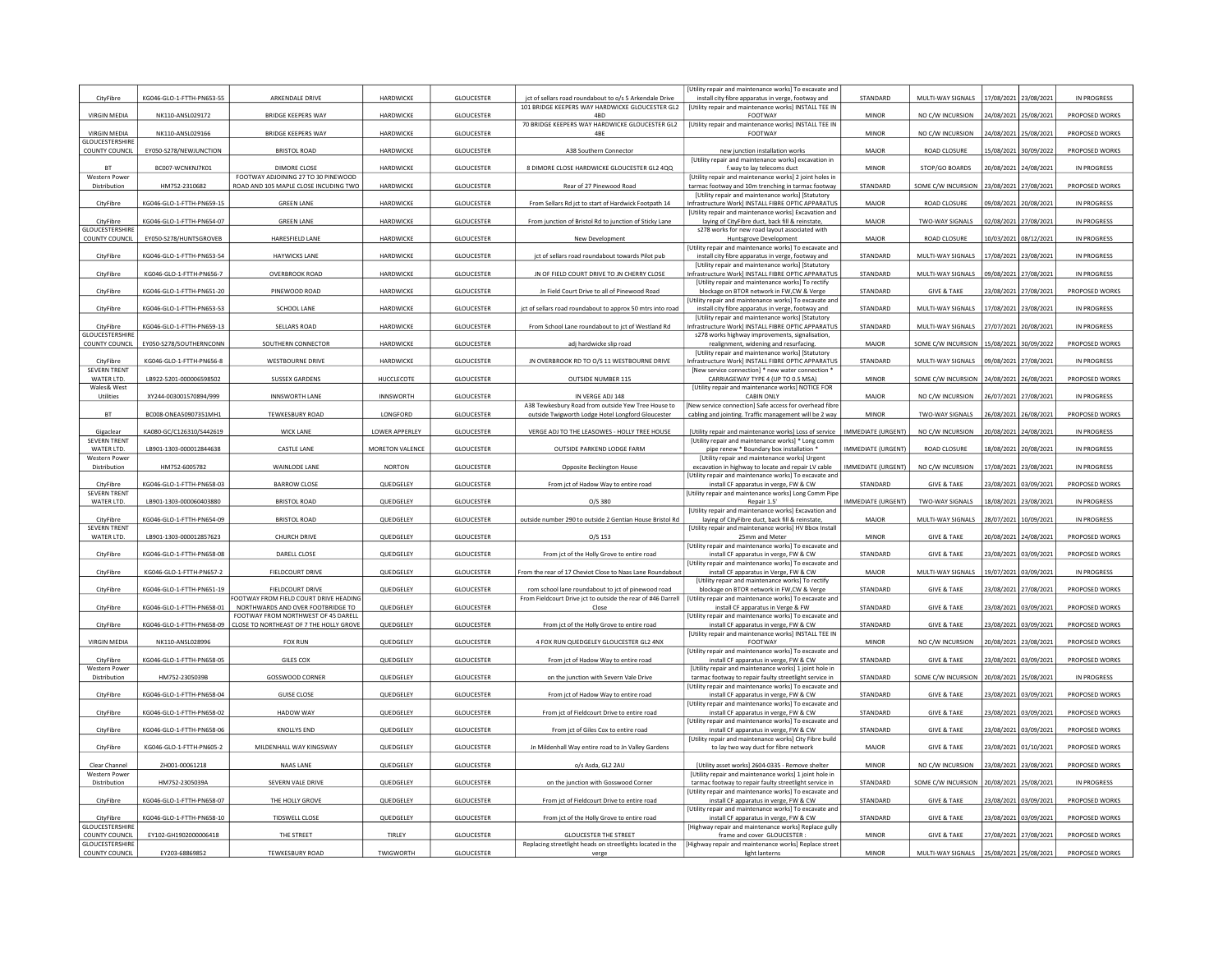| NEAR JUNCTION WITH ROSS ROAD STERRYS LANE GORSLEY<br>[Utility asset works] Carry out periodic pole test<br>HR9 7AH AS PER ATTACHED CAD<br><b>BT</b><br>BC008-PTMS250115<br><b>STERRYS LANE</b><br>GORSLEY<br>GORSLEY<br>examination on 01 X telephone pole<br><b>MAJOR</b><br>ROAD CLOSURE<br>27/08/2021 27/08/202<br>PROPOSED WORKS<br>Utility repair and maintenance works] CUSTOMER SIDE<br>Thames Water<br><b>GUITING POWER</b><br><b>GUITING POWER</b><br>24/08/2021<br>PROPOSED WORKS<br><b>Utilities Ltd</b><br>MU358-001119RQNH--000001<br><b>BARTON LANE</b><br><b>BARTON FARM</b><br>LEAKAGE SUPPLY PIPE REPLACEMENT--WORKS<br>MINOR<br>SOME C/W INCURSION<br>26/08/202<br>Thames Water<br>ROAD FROM NORTH OF SLIMBERCOTE TO<br>[Utility repair and maintenance works] B Box Exchange<br><b>IMMEDIATE (URGENT)</b><br>MU305-000031662858-001<br>SOUTHWEST OF KINETON PLACE<br>KINETON<br><b>GUITING POWER</b><br>SOME C/W INCURSION<br>18/08/2021<br>20/08/202<br>IN PROGRESS<br>Litilities Ltd<br>The Barn<br>>33mm Unmade in Verge<br><b>GLOUCESTERSHIRI</b><br>ROAD FROM UPTON LANE TO YEW TREE<br>[Highway repair and maintenance works] cutting back<br><b>COUNTY COUNCIL</b><br>EY102-GH1902000007627<br>HARESCOMBE<br>HARESCOMBE<br>HARESCOMBE Gruntas Lane<br>MINOR<br>STOP/GO BOARDS<br>23/08/2021 25/08/2021<br>PROPOSED WORKS<br>COTTAGE<br>vegation and cleaning out the ditch. start 20 meters<br>ROAD FROM GWYNNE COTTAGE TO JUNCTION<br>CW. VERGE ALONG ROAD FROM GWYNNE COTTAGE TO<br>[Utility repair and maintenance works] LOCATING AND<br>KA080-GC/C207427/S546787<br>AT ST MARY CHURCH<br>HARTPURY<br>HARTPURY<br>JUNCTION AT ST MARY CHURCH<br><b>MINOR</b><br>PROPOSED WORKS<br>Gigaclear<br><b>RESOLVING BLOCKAGE</b><br>SOME C/W INCURSION<br>24/08/2021<br>26/08/202<br>ROAD FROM JUNCTION AT ABBOTS PLACE TO<br>[Utility repair and maintenance works] LOCATING AND<br>Gigaclear<br>KA080-GC/C207427/S546787A<br>HOME FARM<br><b>HARTPURY</b><br>HARTPURY<br>FW, CW & VERGE whole USRN<br>RESOLVING BLOCKAGE<br><b>MINOR</b><br>SOME C/W INCURSION<br>24/08/2021<br>26/08/2021<br>PROPOSED WORKS<br>FW. CW. VERGE FROM TOP COTTAGE TO CORNER<br>KA080-GC/C249312/S425691<br>HILLESLEY AND TRESHAM FOOTPATH 3<br><b>HILLESLEY</b><br><b>HILLESLEY</b><br>23/08/2021 25/08/2021<br>PROPOSED WORKS<br>COTTAGE, TRESHAM<br>Utility repair and maintenance works] Relocate 3 POTs<br><b>MINOR</b><br>SOME C/W INCURSION<br>Gigaclear<br><b>SEVERN TRENT</b><br>[Utility repair and maintenance works] * Small Main<br>WATER LTD.<br>LB901-1303-000012865636A<br>HORSLEY<br>HORSLEY<br>O/S AMBER HOUSE<br><b>IMMEDIATE (URGENT)</b><br>ROAD CLOSURE<br>IN PROGRESS<br><b>DOWNEND</b><br>Repair Piece < = 2m 90mm * Job in Carriageway<br>18/08/2021<br>20/08/202<br>GLOUCESTERSHIRI<br>ICOMB : Upslope to A424 from Icomb : ICOMB HILL MAIN<br>[Highway repair and maintenance works] Kerbing<br>EY102-GH1901000007963<br>ICOMB HILL MAIN ROAD THROUGH ICOMB<br>MULTI-WAY SIGNALS<br>IN PROGRESS<br><b>COUNTY COUNCIL</b><br><b>ICOMB</b><br><b>ICOMB</b><br>ROAD THROUGH ICOMB<br><b>ICOMB</b><br><b>MINOR</b><br>19/08/2021 20/08/2021<br><b>IUtility repair and maintenance worksl Boundary Box</b><br><b>Thames Water</b><br>Utilities Ltd<br>MU305-000031662307-001<br>HIGH STREET<br>KEMPSFORD<br>KEMPSFORD<br>Lorien, High Street, Kempsford, GL7 4EQ<br>Exchange Fway in Footway.<br>IMMEDIATE (URGENT)<br>SOME C/W INCURSION<br>19/08/2021<br>23/08/2021<br>IN PROGRESS<br><b>SEVERN TRENT</b><br>[Utility repair and maintenance works] HV Bbox Install<br>ASTON INGHAM ROAD<br>KILCOT<br>PROPOSED WORKS<br>WATER ITD.<br>LB901-1303-000012834714<br>KILCOT<br>ORCHARD HOUSE<br><b>MINOR</b><br>NO C/W INCURSION<br>23/08/2021 25/08/2021<br>25mm and Meter<br><b>GLOUCESTERSHIRI</b><br>NEWENT: 41000 Ross Rd, Newent (2021-2022): B4221<br>[Highway repair and maintenance works] Construction /<br><b>COUNTY COUNCIL</b><br>EY102-GH1902000006785<br><b>ROSS ROAD</b><br>KILCOT<br>KILCOT<br>PICKLENASH TO JCT 400326 NEWENT<br>MAJOR<br>ROAD CLOSURE<br>16/08/2021<br>03/09/2021<br><b>IN PROGRESS</b><br>Repair works - Drainage NEWENT<br><b>SEVERN TRENT</b><br>LB922-5201-000006531427A<br>WICKWAR ROAD<br>KINGSWOOD<br>KINGSWOOD<br>OPP NUMBERS 25-27<br><b>MINOR</b><br>SOME C/W INCURSION<br>PROPOSED REMEDIAL<br>WATER LTD.<br>[Remedial works] Interim-Perm. lay anti skid<br>23/08/2021 23/08/2021<br><b>Thames Water</b><br>[Utility repair and maintenance works] Ferrule Exchang<br>MU305-000031643954-001<br>Utilities Ltd<br><b>ABBOTS WALK</b><br>LECHLADE<br>LECHLADE<br>Cway in Carriageway.<br>IMMEDIATE (URGENT) SOME C/W INCURSION 20/08/2021 24/08/2021<br>IN PROGRESS<br>[Utility asset works] Excavation required to locate and<br>IN PROGRESS<br>Netomnia Ltd<br>D2003-LSST68722-B3<br>CHURCH ROAD<br><b>LEONARD STANLEY</b><br><b>LEONARD STANLEY</b><br>O/S St Martins on Church Road<br>clear blockages in telecoms ducts<br><b>MINOR</b><br>SOME C/W INCURSION<br>18/08/2021<br>20/08/2021<br>[Utility asset works] Excavation required to install 6m of<br>D2003-LSST68722-B1<br><b>WOODLANDS</b><br><b>LEONARD STANLEY</b><br><b>LEONARD STANLEY</b><br><b>MINOR</b><br>SOME C/W INCURSION<br>PROPOSED WORKS<br>Netomnia Ltd<br>O/S 29-30 Woodlands<br>new telecoms ducts<br>24/08/2021<br>26/08/202<br>3/140 BOURTON-ON-THE-WATER THROUGH<br>[Utility repair and maintenance works] Relocating POT<br>KA080-GC/C082535/S217146<br>LITTLE RISSINGTON<br>LITTLE RISSINGTON<br>FW, CW, VERGE THE WHOLE USRN<br>LITTLE RISSINGTON CHELTENHAM<br><b>MINOR</b><br>TWO-WAY SIGNALS<br>27/08/2021 01/09/2021<br>PROPOSED WORKS<br>Gigaclear<br>to customers boundary<br>SCOTTISH&<br>3/140 BOURTON-ON-THE-WATER THROUGH<br>[Utility repair and maintenance works] JOINT HOLE IN<br>STANDARD<br>SOUTHERN<br>LP121-S30005186<br>LITTLE RISSINGTON CHELTENHAM<br>LITTLE RISSINGTON<br>LITTLE RISSINGTON<br>O/S TRIMLEYS<br>TARMAC FOOTWAY AND 5M TRENCH IN TARMAC<br><b>GIVE &amp; TAKE</b><br>18/08/2021<br>26/08/2021<br>IN PROGRESS<br><b>SEVERN TRENT</b><br>ROAD FROM JUNCTION AT ROWENLEE TO<br>[Utility repair and maintenance works] HV Bbox<br>WATER LTD.<br>LB901-1303-000012866331<br>JUNCTION WITH TIBBS CROSS<br><b>GREEN BOTTOM</b><br>LITTLEDEAN<br>O/S THE COTTAGE<br><b>IMMEDIATE (URGENT)</b><br>SOME C/W INCURSION<br>19/08/2021<br>23/08/2021<br>IN PROGRESS<br>Install, Clear to Boundary logger<br><b>GLOUCESTERSHIR</b><br>ITTLEDEAN: Grange Lane, Littledean, GL14 3NQ: GRANGE<br>[Highway repair and maintenance works] Drainage<br>FY102-GH1902000007884<br><b>GRANGE LANE</b><br>COUNTY COUNCIL<br>LITTLEDEAN<br>LITTLEDEAN<br><b>MINOR</b><br>MULTI-WAY SIGNALS<br>27/08/2021<br>01/09/2021<br>PROPOSED WORKS<br><b>I ANF</b><br>investigation. then repair to connect in existing line.<br>LITTLEDEAN<br>LITTLEDEAN<br>KA030-CU003896<br>THE RUFFIT<br>The Ruffit<br><b>MINOR</b><br><b>GIVE &amp; TAKE</b><br>27/08/2021<br>31/08/2021<br>PROPOSED REMEDIAL<br>[Remedial works] rectify council defects. Long delays<br>Gigaclear<br>[Optional permit no fee] multiway traffic signals to<br>Highways England FN402-NEM210581BARRELLANE<br><b>BARREL LANE</b><br>LONGHOPE<br>LONGHOPE<br>A40 Boxbush (Barrel Lane)<br>rebuild retaining wall outside Norton House (traffic<br>MAJOR<br>MULTI-WAY SIGNALS<br>09/08/2021 10/09/2021<br>PROPOSED WORKS<br>FN402-<br>[Optional permit no fee] multiway traffic signals to<br>NEM210581CHURCHROAD<br>CHURCH ROAD<br>LONGHOPE<br>LONGHOPE<br>A40 Boxbush (Church Road)<br>rebuild retaining wall outside Norton House (traffic<br>MAJOR<br>MULTI-WAY SIGNALS<br>09/08/2021<br>10/09/2021<br>PROPOSED WORKS<br>Highways England<br>GLOUCESTERSHIRE<br>Traffic Light Heads only (S278 works on Monmouth<br>COUNTY COUNCIL<br>EY010-NRS-0S278-00095K<br>LATCHEN<br><b>LONGHOPE</b><br><b>LONGHOPE</b><br>outside site formerly knowns as Richard Read Haulage<br><b>STANDARD</b><br>MULTI-WAY SIGNALS<br>09/08/2021 27/08/2021<br>IN PROGRESS<br>Road) Contractor: Hand Contractors Ltd<br><b>SEVERN TRENT</b><br>[Utility repair and maintenance works] We are<br>LB521-A6S-125699114A<br>MONMOUTH ROAD<br>LONGHOPE<br>LONGHOPE<br><b>MINOR</b><br>SOME C/W INCURSION<br>27/08/2021<br>PROPOSED WORKS<br>WATER LTD.<br>O/S Oldway House on Monmouth Road<br>25/08/2021<br>maintaining flow monitoring equipment in the dirty<br><b>GLOUCESTERSHIRE</b><br>S278 works including new pedestrian island/crossing,<br>MONMOUTH ROAD<br>COUNTY COUNCIL<br>EY010-NRS-S278-00095J<br>LONGHOPE<br>LONGHOPE<br>outside site formerly knowns as Richard Read Haulage<br>STANDARD<br>MULTI-WAY SIGNALS<br>27/08/2021<br>IN PROGRESS<br>Contractor: Hand Contractors Ltd<br>09/08/2021<br><b>SEVERN TRENT</b><br>[Utility repair and maintenance works] * HV Short<br>WATER LTD.<br>LB901-1303-000060405804<br><b>STATION LANE</b><br>LONGHOPE<br>LONGHOPE<br><b>STATION HOUSE</b><br>Comm Pipe Repair 25mm - Stop significant leak<br><b>IMMEDIATE (URGENT)</b><br>ROAD CLOSURE<br>18/08/2021 20/08/2021<br>IN PROGRESS<br>ROAD FROM THE OLD PARSONAGE TO PIKE<br>Outside The Slaughters Country Inn to junction with Kings<br>[Utility asset works] Lining of 150mm diameter sewer<br><b>Thames Water</b><br>Utilities Ltd<br>MU055--J823-15-44-TV-01<br>LOWER SLAUGHTER<br>LOWER SLAUGHTER<br>Well Lane<br><b>MINOR</b><br>SOME C/W INCURSION<br>18/08/2021<br>20/08/2021<br>IN PROGRESS<br>HOUSE<br>(no dig)<br>GLOUCESTERSHIRE<br>400574 FLAGSTONE COTAGES ROAD TO SWELL<br>EY030-1229/COTSWOLDSPORT<br>SWELL WOLD<br>LOWER SWELL<br>PROPOSED WORKS<br>COUNTY COUNCIL<br>WOLD COTTAGES CONDICOTE<br>Cotswold Area<br>Cotswold Sportive<br><b>MINOR</b><br>NO C/W INCURSION<br>21/08/2021<br>24/08/202<br>[Utility repair and maintenance works] * HV Stop tap<br><b>SEVERN TRENT</b><br>LB901-1303-000012852979<br><b>FOREST RISE</b><br>LYDBROOK<br>LYDBROOK<br>OS 7<br>Renew 25mm x 2 * Significant leak<br><b>IMMEDIATE (URGENT)</b><br>SOME C/W INCURSION<br>18/08/2021<br>20/08/2021<br>IN PROGRESS<br>WATER LTD.<br>FOOTWAY ADJOINING 16 AND 17 TRENCHARD<br>[Utility repair and maintenance works] Excavation to<br>KA170-OCU-BREYNY/0025<br><b>ROAD</b><br><b>BREAM</b><br>LYDNEY<br>WORKS LOCATED IN FOOTWAY<br>nstall fibre optic cable in surface location listed Approx<br>MAJOR<br><b>GIVE &amp; TAKE</b><br>10/08/2021<br>25/08/2021<br>IN PROGRESS<br>Gigaclear<br>FROM JNC O/S LANDOWNE HOUSE TO PRIVATE TRACK O/S<br>[Utility repair and maintenance works] Excavation to<br>KA170-OCU-STRCHW/0037<br>500015 OFF A48 BROOKEND<br>LYDNEY<br>LYDNEY<br>LAUREL COTTAGE<br>LANE CLOSURE<br>05/08/2021<br>IN PROGRESS<br>Gigaclea<br>nstall fibre optic cable in surface location listed Approx<br><b>MAJOR</b><br>03/09/202<br><b>SEVERN TRENT</b><br>[Utility repair and maintenance works] * Short Comm<br>LB901-1303-000060403531<br>ALLASTON ROAD<br>pipe Renew 25mm * CARRIAGEWAY TYPE 4 (UP TO 0.5<br>IMMEDIATE (URGENT)<br>TWO-WAY SIGNALS<br>19/08/2021<br>23/08/2021<br>IN PROGRESS<br>WATER LTD.<br>LYDNEY<br>LYDNEY<br>$O/S$ 23<br>Western Powe<br>[New service connection] 1 joint hole in tarmac footway<br>HM755-2315268<br><b>HAMS ROAD</b><br>LYDNEY<br>LYDNEY<br>STANDARD<br>SOME C/W INCURSION<br>PROPOSED WORKS<br>Distribution<br>outside hylton court<br>and 20m trenching in tarmac footway for new supply<br>24/08/2021<br>29/08/202<br>[Utility repair and maintenance works] Excavation to<br>KA170-K170-OCU-HEYY/7<br><b>HAMS ROAD</b><br>LYDNEY<br>LYDNEY<br>Works located along Hams road<br>install fibre optic cable in surface location listed Approx<br>STANDARD<br>MULTI-WAY SIGNALS<br>23/08/2021 26/08/2021<br>PROPOSED WORKS<br>Gigaclear<br>[Utility repair and maintenance works] excavation in<br>$\mathsf{BT}$<br>BC007-WCMN8K4G<br><b>HARRISON WAY</b><br>LYDNEY<br>LYDNEY<br>45 Harrison Way, Lydney, GL15 5BB<br>MINOR<br>SOME C/W INCURSION<br>23/08/2021<br>25/08/2021<br>PROPOSED WORKS<br>f.way to lay telecoms duct<br><b>IUtility repair and maintenance worksl Excavation to</b><br>KA170-K170-OCU-HEYY/5<br>HIGHFIELD ROAD<br>Gigaclear<br>LYDNEY<br>LYDNEY<br>Works along highfield road<br>nstall fibre optic cable in surface location listed Approx<br>MAJOR<br>MULTI-WAY SIGNALS<br>24/08/2021 09/09/2021<br>PROPOSED WORKS<br><b>IUtility repair and maintenance worksl Excavation to</b><br>KA170-K170-OCU-HEYY/5-B<br>HIGHFIELD ROAD<br>STANDARD<br><b>GIVE &amp; TAKE</b><br>PROPOSED WORKS<br>Gigaclear<br>LYDNEY<br>LYDNEY<br>Works along Highfiled road<br>nstall fibre optic cable in surface location listed Approx<br>25/08/2021<br>31/08/2021<br><b>IUtility repair and maintenance worksl Excavation to</b><br>KA170-K170-OCU-HEYY/14-B<br>KIMBERLEY DRIVE<br>LYDNEY<br>LYDNEY<br><b>GIVE &amp; TAKE</b><br>PROPOSED WORKS<br>Gigaclear<br>nstall fibre optic cable in surface location listed Approx<br>MAJOR<br>26/08/2021 10/09/2021<br>Works along Kimberely Drive<br>[Utility repair and maintenance works] Excavation to<br>KA170-K170-OCU-HEYY/14-C<br>KIMBERLEY DRIVE<br>LYDNEY<br>LYDNEY<br>Works along Kimberley Drive<br>install fibre optic cable in surface location listed Approx<br><b>MINOR</b><br><b>GIVE &amp; TAKE</b><br>24/08/2021 26/08/2021<br>PROPOSED WORKS<br>Gigaclear<br><b>Western Powe</b><br>[Disconnection or alteration of supply] 1 joint hole in<br>HM755-2314699<br><b>KLONDYKE AVENUE</b><br>LYDNEY<br>LYDNEY<br>Outside number 41<br>STANDARD<br>SOME C/W INCURSION<br>16/08/2021<br>20/08/2021<br>IN PROGRESS<br>Distribution<br>grass verge and 4m trenching in grass verge for supply<br>IUtility repair and maintenance works] Excavate 1<br>BC410-TM00000500307453501<br><b>BT</b><br><b>LANCASTER DRIVE</b><br>LYDNEY<br>LYDNEY<br>OS 82, LANCASTER DRIVE<br>location/s and install copper earthing strip to en<br><b>MINOR</b><br>SOME C/W INCURSION<br>26/08/2021 31/08/2021<br>PROPOSED WORKS<br>[Utility repair and maintenance works] Excavation to<br>KA170-K170-OCU-HEYY/015<br>LYDNEY FOOTPATH 28<br>25/08/2021 31/08/2021<br>PROPOSED WORKS<br>LYDNEY<br>LYDNEY<br>Works located in footpath from Highfield road<br>STANDARD<br><b>GIVE &amp; TAKE</b><br>Gigaclear<br>install fibre optic cable in surface location listed Approx | $\mathsf{BT}$ | BC410-TM00000500312836300 | TEWKESBURY ROAD | <b>TWIGWORTH</b> | <b>GLOUCESTER</b> | ONEA51827071 O/S PEACOCK COTTAGE HEADING 91M S/W   [Utility repair and maintenance works] Build 1 concrete<br>ON, TEWKESBURY ROAD | chamber 915mm x 445mm x 965mm deep in | STANDARD | MULTI-WAY SIGNALS | 23/08/2021 | 27/08/2021 | PROPOSED WORKS |
|----------------------------------------------------------------------------------------------------------------------------------------------------------------------------------------------------------------------------------------------------------------------------------------------------------------------------------------------------------------------------------------------------------------------------------------------------------------------------------------------------------------------------------------------------------------------------------------------------------------------------------------------------------------------------------------------------------------------------------------------------------------------------------------------------------------------------------------------------------------------------------------------------------------------------------------------------------------------------------------------------------------------------------------------------------------------------------------------------------------------------------------------------------------------------------------------------------------------------------------------------------------------------------------------------------------------------------------------------------------------------------------------------------------------------------------------------------------------------------------------------------------------------------------------------------------------------------------------------------------------------------------------------------------------------------------------------------------------------------------------------------------------------------------------------------------------------------------------------------------------------------------------------------------------------------------------------------------------------------------------------------------------------------------------------------------------------------------------------------------------------------------------------------------------------------------------------------------------------------------------------------------------------------------------------------------------------------------------------------------------------------------------------------------------------------------------------------------------------------------------------------------------------------------------------------------------------------------------------------------------------------------------------------------------------------------------------------------------------------------------------------------------------------------------------------------------------------------------------------------------------------------------------------------------------------------------------------------------------------------------------------------------------------------------------------------------------------------------------------------------------------------------------------------------------------------------------------------------------------------------------------------------------------------------------------------------------------------------------------------------------------------------------------------------------------------------------------------------------------------------------------------------------------------------------------------------------------------------------------------------------------------------------------------------------------------------------------------------------------------------------------------------------------------------------------------------------------------------------------------------------------------------------------------------------------------------------------------------------------------------------------------------------------------------------------------------------------------------------------------------------------------------------------------------------------------------------------------------------------------------------------------------------------------------------------------------------------------------------------------------------------------------------------------------------------------------------------------------------------------------------------------------------------------------------------------------------------------------------------------------------------------------------------------------------------------------------------------------------------------------------------------------------------------------------------------------------------------------------------------------------------------------------------------------------------------------------------------------------------------------------------------------------------------------------------------------------------------------------------------------------------------------------------------------------------------------------------------------------------------------------------------------------------------------------------------------------------------------------------------------------------------------------------------------------------------------------------------------------------------------------------------------------------------------------------------------------------------------------------------------------------------------------------------------------------------------------------------------------------------------------------------------------------------------------------------------------------------------------------------------------------------------------------------------------------------------------------------------------------------------------------------------------------------------------------------------------------------------------------------------------------------------------------------------------------------------------------------------------------------------------------------------------------------------------------------------------------------------------------------------------------------------------------------------------------------------------------------------------------------------------------------------------------------------------------------------------------------------------------------------------------------------------------------------------------------------------------------------------------------------------------------------------------------------------------------------------------------------------------------------------------------------------------------------------------------------------------------------------------------------------------------------------------------------------------------------------------------------------------------------------------------------------------------------------------------------------------------------------------------------------------------------------------------------------------------------------------------------------------------------------------------------------------------------------------------------------------------------------------------------------------------------------------------------------------------------------------------------------------------------------------------------------------------------------------------------------------------------------------------------------------------------------------------------------------------------------------------------------------------------------------------------------------------------------------------------------------------------------------------------------------------------------------------------------------------------------------------------------------------------------------------------------------------------------------------------------------------------------------------------------------------------------------------------------------------------------------------------------------------------------------------------------------------------------------------------------------------------------------------------------------------------------------------------------------------------------------------------------------------------------------------------------------------------------------------------------------------------------------------------------------------------------------------------------------------------------------------------------------------------------------------------------------------------------------------------------------------------------------------------------------------------------------------------------------------------------------------------------------------------------------------------------------------------------------------------------------------------------------------------------------------------------------------------------------------------------------------------------------------------------------------------------------------------------------------------------------------------------------------------------------------------------------------------------------------------------------------------------------------------------------------------------------------------------------------------------------------------------------------------------------------------------------------------------------------------------------------------------------------------------------------------------------------------------------------------------------------------------------------------------------------------------------------------------------------------------------------------------------------------------------------------------------------------------------------------------------------------------------------------------------------------------------------------------------------------------------------------------------------------------------------------------------------------------------------------------------------------------------------------------------------------------------------------------------------------------------------------------------------------------------------------------------------------------------------------------------------------------------------------------------------------------------------------------------------------------------------------------------------------------------------------------------------------------------------------------------------------------------------------------------------------------------------------------------------------------------------------------------------------------------------------------------------------------------------------------------------------------------------------------------------------------------------------------------------------------------------------------------------------------------------------------------------------------------------------------------------------------------------------------------------------------------------------------------------------------------------------------------------------------------------------------------------------------------------------------------------------------------------------------------------------------------------------------------------------------------------------------------------------------------------------------------------------------------------------------------------------------------------------------------------------------------------------------------------------------------------------------------------------------------------------------------------------------------------------------------------------------------------------------------------------------------------------------------------------------------------------------------------------------------------------------------------------------------------------------------------------------------------------------------------------------------------------------------------------------------------------------------------------------------------------------------------------------------------------------------------------------------------------------------------------------------------------------------------------------------------------------------------------------------------------------------------------------------------------------------------------------------------------------------------------------------------------------------------------------------------------------------------------------------------------------------------------------------------------------------------------------------------------------------------------------------------------------------------------------------------------------------------------------------------------------------------------------------------------------------------------------------------------------------------------------------------------------------------------------------------------------------------------------------------------------------------------------------------------------------------------------------------------------------------------------------------------------------------------------------------------------------------------------------------------------------------------------------------------------------------------------------------------------------------------------------------------------------------------------------------------------------------------------------------------------------------------------------------------------------------------------------------------------------------------------------------------------------------------------------------------------------------------------------------------------------|---------------|---------------------------|-----------------|------------------|-------------------|-----------------------------------------------------------------------------------------------------------------------------------|---------------------------------------|----------|-------------------|------------|------------|----------------|
|                                                                                                                                                                                                                                                                                                                                                                                                                                                                                                                                                                                                                                                                                                                                                                                                                                                                                                                                                                                                                                                                                                                                                                                                                                                                                                                                                                                                                                                                                                                                                                                                                                                                                                                                                                                                                                                                                                                                                                                                                                                                                                                                                                                                                                                                                                                                                                                                                                                                                                                                                                                                                                                                                                                                                                                                                                                                                                                                                                                                                                                                                                                                                                                                                                                                                                                                                                                                                                                                                                                                                                                                                                                                                                                                                                                                                                                                                                                                                                                                                                                                                                                                                                                                                                                                                                                                                                                                                                                                                                                                                                                                                                                                                                                                                                                                                                                                                                                                                                                                                                                                                                                                                                                                                                                                                                                                                                                                                                                                                                                                                                                                                                                                                                                                                                                                                                                                                                                                                                                                                                                                                                                                                                                                                                                                                                                                                                                                                                                                                                                                                                                                                                                                                                                                                                                                                                                                                                                                                                                                                                                                                                                                                                                                                                                                                                                                                                                                                                                                                                                                                                                                                                                                                                                                                                                                                                                                                                                                                                                                                                                                                                                                                                                                                                                                                                                                                                                                                                                                                                                                                                                                                                                                                                                                                                                                                                                                                                                                                                                                                                                                                                                                                                                                                                                                                                                                                                                                                                                                                                                                                                                                                                                                                                                                                                                                                                                                                                                                                                                                                                                                                                                                                                                                                                                                                                                                                                                                                                                                                                                                                                                                                                                                                                                                                                                                                                                                                                                                                                                                                                                                                                                                                                                                                                                                                                                                                                                                                                                                                                                                                                                                                                                                                                                                                                                                                                                                                                                                                                                                                                                                                                                                                                                                                                                                                                                                                                                                                                                                                                                                                                                                                                                                                                                                                                                                                                                                                                                                                                                                                                                                                                                                                                                                                                                                                                                                                                                                                                                                                                                                                                                                                                                                                                                                                                                                                                                                                                                                                                                                                                                                                                                                                                                                                                                                                                                                                                                                          |               |                           |                 |                  |                   |                                                                                                                                   |                                       |          |                   |            |            |                |
|                                                                                                                                                                                                                                                                                                                                                                                                                                                                                                                                                                                                                                                                                                                                                                                                                                                                                                                                                                                                                                                                                                                                                                                                                                                                                                                                                                                                                                                                                                                                                                                                                                                                                                                                                                                                                                                                                                                                                                                                                                                                                                                                                                                                                                                                                                                                                                                                                                                                                                                                                                                                                                                                                                                                                                                                                                                                                                                                                                                                                                                                                                                                                                                                                                                                                                                                                                                                                                                                                                                                                                                                                                                                                                                                                                                                                                                                                                                                                                                                                                                                                                                                                                                                                                                                                                                                                                                                                                                                                                                                                                                                                                                                                                                                                                                                                                                                                                                                                                                                                                                                                                                                                                                                                                                                                                                                                                                                                                                                                                                                                                                                                                                                                                                                                                                                                                                                                                                                                                                                                                                                                                                                                                                                                                                                                                                                                                                                                                                                                                                                                                                                                                                                                                                                                                                                                                                                                                                                                                                                                                                                                                                                                                                                                                                                                                                                                                                                                                                                                                                                                                                                                                                                                                                                                                                                                                                                                                                                                                                                                                                                                                                                                                                                                                                                                                                                                                                                                                                                                                                                                                                                                                                                                                                                                                                                                                                                                                                                                                                                                                                                                                                                                                                                                                                                                                                                                                                                                                                                                                                                                                                                                                                                                                                                                                                                                                                                                                                                                                                                                                                                                                                                                                                                                                                                                                                                                                                                                                                                                                                                                                                                                                                                                                                                                                                                                                                                                                                                                                                                                                                                                                                                                                                                                                                                                                                                                                                                                                                                                                                                                                                                                                                                                                                                                                                                                                                                                                                                                                                                                                                                                                                                                                                                                                                                                                                                                                                                                                                                                                                                                                                                                                                                                                                                                                                                                                                                                                                                                                                                                                                                                                                                                                                                                                                                                                                                                                                                                                                                                                                                                                                                                                                                                                                                                                                                                                                                                                                                                                                                                                                                                                                                                                                                                                                                                                                                                                                                          |               |                           |                 |                  |                   |                                                                                                                                   |                                       |          |                   |            |            |                |
|                                                                                                                                                                                                                                                                                                                                                                                                                                                                                                                                                                                                                                                                                                                                                                                                                                                                                                                                                                                                                                                                                                                                                                                                                                                                                                                                                                                                                                                                                                                                                                                                                                                                                                                                                                                                                                                                                                                                                                                                                                                                                                                                                                                                                                                                                                                                                                                                                                                                                                                                                                                                                                                                                                                                                                                                                                                                                                                                                                                                                                                                                                                                                                                                                                                                                                                                                                                                                                                                                                                                                                                                                                                                                                                                                                                                                                                                                                                                                                                                                                                                                                                                                                                                                                                                                                                                                                                                                                                                                                                                                                                                                                                                                                                                                                                                                                                                                                                                                                                                                                                                                                                                                                                                                                                                                                                                                                                                                                                                                                                                                                                                                                                                                                                                                                                                                                                                                                                                                                                                                                                                                                                                                                                                                                                                                                                                                                                                                                                                                                                                                                                                                                                                                                                                                                                                                                                                                                                                                                                                                                                                                                                                                                                                                                                                                                                                                                                                                                                                                                                                                                                                                                                                                                                                                                                                                                                                                                                                                                                                                                                                                                                                                                                                                                                                                                                                                                                                                                                                                                                                                                                                                                                                                                                                                                                                                                                                                                                                                                                                                                                                                                                                                                                                                                                                                                                                                                                                                                                                                                                                                                                                                                                                                                                                                                                                                                                                                                                                                                                                                                                                                                                                                                                                                                                                                                                                                                                                                                                                                                                                                                                                                                                                                                                                                                                                                                                                                                                                                                                                                                                                                                                                                                                                                                                                                                                                                                                                                                                                                                                                                                                                                                                                                                                                                                                                                                                                                                                                                                                                                                                                                                                                                                                                                                                                                                                                                                                                                                                                                                                                                                                                                                                                                                                                                                                                                                                                                                                                                                                                                                                                                                                                                                                                                                                                                                                                                                                                                                                                                                                                                                                                                                                                                                                                                                                                                                                                                                                                                                                                                                                                                                                                                                                                                                                                                                                                                                                                          |               |                           |                 |                  |                   |                                                                                                                                   |                                       |          |                   |            |            |                |
|                                                                                                                                                                                                                                                                                                                                                                                                                                                                                                                                                                                                                                                                                                                                                                                                                                                                                                                                                                                                                                                                                                                                                                                                                                                                                                                                                                                                                                                                                                                                                                                                                                                                                                                                                                                                                                                                                                                                                                                                                                                                                                                                                                                                                                                                                                                                                                                                                                                                                                                                                                                                                                                                                                                                                                                                                                                                                                                                                                                                                                                                                                                                                                                                                                                                                                                                                                                                                                                                                                                                                                                                                                                                                                                                                                                                                                                                                                                                                                                                                                                                                                                                                                                                                                                                                                                                                                                                                                                                                                                                                                                                                                                                                                                                                                                                                                                                                                                                                                                                                                                                                                                                                                                                                                                                                                                                                                                                                                                                                                                                                                                                                                                                                                                                                                                                                                                                                                                                                                                                                                                                                                                                                                                                                                                                                                                                                                                                                                                                                                                                                                                                                                                                                                                                                                                                                                                                                                                                                                                                                                                                                                                                                                                                                                                                                                                                                                                                                                                                                                                                                                                                                                                                                                                                                                                                                                                                                                                                                                                                                                                                                                                                                                                                                                                                                                                                                                                                                                                                                                                                                                                                                                                                                                                                                                                                                                                                                                                                                                                                                                                                                                                                                                                                                                                                                                                                                                                                                                                                                                                                                                                                                                                                                                                                                                                                                                                                                                                                                                                                                                                                                                                                                                                                                                                                                                                                                                                                                                                                                                                                                                                                                                                                                                                                                                                                                                                                                                                                                                                                                                                                                                                                                                                                                                                                                                                                                                                                                                                                                                                                                                                                                                                                                                                                                                                                                                                                                                                                                                                                                                                                                                                                                                                                                                                                                                                                                                                                                                                                                                                                                                                                                                                                                                                                                                                                                                                                                                                                                                                                                                                                                                                                                                                                                                                                                                                                                                                                                                                                                                                                                                                                                                                                                                                                                                                                                                                                                                                                                                                                                                                                                                                                                                                                                                                                                                                                                                                                          |               |                           |                 |                  |                   |                                                                                                                                   |                                       |          |                   |            |            |                |
|                                                                                                                                                                                                                                                                                                                                                                                                                                                                                                                                                                                                                                                                                                                                                                                                                                                                                                                                                                                                                                                                                                                                                                                                                                                                                                                                                                                                                                                                                                                                                                                                                                                                                                                                                                                                                                                                                                                                                                                                                                                                                                                                                                                                                                                                                                                                                                                                                                                                                                                                                                                                                                                                                                                                                                                                                                                                                                                                                                                                                                                                                                                                                                                                                                                                                                                                                                                                                                                                                                                                                                                                                                                                                                                                                                                                                                                                                                                                                                                                                                                                                                                                                                                                                                                                                                                                                                                                                                                                                                                                                                                                                                                                                                                                                                                                                                                                                                                                                                                                                                                                                                                                                                                                                                                                                                                                                                                                                                                                                                                                                                                                                                                                                                                                                                                                                                                                                                                                                                                                                                                                                                                                                                                                                                                                                                                                                                                                                                                                                                                                                                                                                                                                                                                                                                                                                                                                                                                                                                                                                                                                                                                                                                                                                                                                                                                                                                                                                                                                                                                                                                                                                                                                                                                                                                                                                                                                                                                                                                                                                                                                                                                                                                                                                                                                                                                                                                                                                                                                                                                                                                                                                                                                                                                                                                                                                                                                                                                                                                                                                                                                                                                                                                                                                                                                                                                                                                                                                                                                                                                                                                                                                                                                                                                                                                                                                                                                                                                                                                                                                                                                                                                                                                                                                                                                                                                                                                                                                                                                                                                                                                                                                                                                                                                                                                                                                                                                                                                                                                                                                                                                                                                                                                                                                                                                                                                                                                                                                                                                                                                                                                                                                                                                                                                                                                                                                                                                                                                                                                                                                                                                                                                                                                                                                                                                                                                                                                                                                                                                                                                                                                                                                                                                                                                                                                                                                                                                                                                                                                                                                                                                                                                                                                                                                                                                                                                                                                                                                                                                                                                                                                                                                                                                                                                                                                                                                                                                                                                                                                                                                                                                                                                                                                                                                                                                                                                                                                                                          |               |                           |                 |                  |                   |                                                                                                                                   |                                       |          |                   |            |            |                |
|                                                                                                                                                                                                                                                                                                                                                                                                                                                                                                                                                                                                                                                                                                                                                                                                                                                                                                                                                                                                                                                                                                                                                                                                                                                                                                                                                                                                                                                                                                                                                                                                                                                                                                                                                                                                                                                                                                                                                                                                                                                                                                                                                                                                                                                                                                                                                                                                                                                                                                                                                                                                                                                                                                                                                                                                                                                                                                                                                                                                                                                                                                                                                                                                                                                                                                                                                                                                                                                                                                                                                                                                                                                                                                                                                                                                                                                                                                                                                                                                                                                                                                                                                                                                                                                                                                                                                                                                                                                                                                                                                                                                                                                                                                                                                                                                                                                                                                                                                                                                                                                                                                                                                                                                                                                                                                                                                                                                                                                                                                                                                                                                                                                                                                                                                                                                                                                                                                                                                                                                                                                                                                                                                                                                                                                                                                                                                                                                                                                                                                                                                                                                                                                                                                                                                                                                                                                                                                                                                                                                                                                                                                                                                                                                                                                                                                                                                                                                                                                                                                                                                                                                                                                                                                                                                                                                                                                                                                                                                                                                                                                                                                                                                                                                                                                                                                                                                                                                                                                                                                                                                                                                                                                                                                                                                                                                                                                                                                                                                                                                                                                                                                                                                                                                                                                                                                                                                                                                                                                                                                                                                                                                                                                                                                                                                                                                                                                                                                                                                                                                                                                                                                                                                                                                                                                                                                                                                                                                                                                                                                                                                                                                                                                                                                                                                                                                                                                                                                                                                                                                                                                                                                                                                                                                                                                                                                                                                                                                                                                                                                                                                                                                                                                                                                                                                                                                                                                                                                                                                                                                                                                                                                                                                                                                                                                                                                                                                                                                                                                                                                                                                                                                                                                                                                                                                                                                                                                                                                                                                                                                                                                                                                                                                                                                                                                                                                                                                                                                                                                                                                                                                                                                                                                                                                                                                                                                                                                                                                                                                                                                                                                                                                                                                                                                                                                                                                                                                                                                          |               |                           |                 |                  |                   |                                                                                                                                   |                                       |          |                   |            |            |                |
|                                                                                                                                                                                                                                                                                                                                                                                                                                                                                                                                                                                                                                                                                                                                                                                                                                                                                                                                                                                                                                                                                                                                                                                                                                                                                                                                                                                                                                                                                                                                                                                                                                                                                                                                                                                                                                                                                                                                                                                                                                                                                                                                                                                                                                                                                                                                                                                                                                                                                                                                                                                                                                                                                                                                                                                                                                                                                                                                                                                                                                                                                                                                                                                                                                                                                                                                                                                                                                                                                                                                                                                                                                                                                                                                                                                                                                                                                                                                                                                                                                                                                                                                                                                                                                                                                                                                                                                                                                                                                                                                                                                                                                                                                                                                                                                                                                                                                                                                                                                                                                                                                                                                                                                                                                                                                                                                                                                                                                                                                                                                                                                                                                                                                                                                                                                                                                                                                                                                                                                                                                                                                                                                                                                                                                                                                                                                                                                                                                                                                                                                                                                                                                                                                                                                                                                                                                                                                                                                                                                                                                                                                                                                                                                                                                                                                                                                                                                                                                                                                                                                                                                                                                                                                                                                                                                                                                                                                                                                                                                                                                                                                                                                                                                                                                                                                                                                                                                                                                                                                                                                                                                                                                                                                                                                                                                                                                                                                                                                                                                                                                                                                                                                                                                                                                                                                                                                                                                                                                                                                                                                                                                                                                                                                                                                                                                                                                                                                                                                                                                                                                                                                                                                                                                                                                                                                                                                                                                                                                                                                                                                                                                                                                                                                                                                                                                                                                                                                                                                                                                                                                                                                                                                                                                                                                                                                                                                                                                                                                                                                                                                                                                                                                                                                                                                                                                                                                                                                                                                                                                                                                                                                                                                                                                                                                                                                                                                                                                                                                                                                                                                                                                                                                                                                                                                                                                                                                                                                                                                                                                                                                                                                                                                                                                                                                                                                                                                                                                                                                                                                                                                                                                                                                                                                                                                                                                                                                                                                                                                                                                                                                                                                                                                                                                                                                                                                                                                                                                                          |               |                           |                 |                  |                   |                                                                                                                                   |                                       |          |                   |            |            |                |
|                                                                                                                                                                                                                                                                                                                                                                                                                                                                                                                                                                                                                                                                                                                                                                                                                                                                                                                                                                                                                                                                                                                                                                                                                                                                                                                                                                                                                                                                                                                                                                                                                                                                                                                                                                                                                                                                                                                                                                                                                                                                                                                                                                                                                                                                                                                                                                                                                                                                                                                                                                                                                                                                                                                                                                                                                                                                                                                                                                                                                                                                                                                                                                                                                                                                                                                                                                                                                                                                                                                                                                                                                                                                                                                                                                                                                                                                                                                                                                                                                                                                                                                                                                                                                                                                                                                                                                                                                                                                                                                                                                                                                                                                                                                                                                                                                                                                                                                                                                                                                                                                                                                                                                                                                                                                                                                                                                                                                                                                                                                                                                                                                                                                                                                                                                                                                                                                                                                                                                                                                                                                                                                                                                                                                                                                                                                                                                                                                                                                                                                                                                                                                                                                                                                                                                                                                                                                                                                                                                                                                                                                                                                                                                                                                                                                                                                                                                                                                                                                                                                                                                                                                                                                                                                                                                                                                                                                                                                                                                                                                                                                                                                                                                                                                                                                                                                                                                                                                                                                                                                                                                                                                                                                                                                                                                                                                                                                                                                                                                                                                                                                                                                                                                                                                                                                                                                                                                                                                                                                                                                                                                                                                                                                                                                                                                                                                                                                                                                                                                                                                                                                                                                                                                                                                                                                                                                                                                                                                                                                                                                                                                                                                                                                                                                                                                                                                                                                                                                                                                                                                                                                                                                                                                                                                                                                                                                                                                                                                                                                                                                                                                                                                                                                                                                                                                                                                                                                                                                                                                                                                                                                                                                                                                                                                                                                                                                                                                                                                                                                                                                                                                                                                                                                                                                                                                                                                                                                                                                                                                                                                                                                                                                                                                                                                                                                                                                                                                                                                                                                                                                                                                                                                                                                                                                                                                                                                                                                                                                                                                                                                                                                                                                                                                                                                                                                                                                                                                                                          |               |                           |                 |                  |                   |                                                                                                                                   |                                       |          |                   |            |            |                |
|                                                                                                                                                                                                                                                                                                                                                                                                                                                                                                                                                                                                                                                                                                                                                                                                                                                                                                                                                                                                                                                                                                                                                                                                                                                                                                                                                                                                                                                                                                                                                                                                                                                                                                                                                                                                                                                                                                                                                                                                                                                                                                                                                                                                                                                                                                                                                                                                                                                                                                                                                                                                                                                                                                                                                                                                                                                                                                                                                                                                                                                                                                                                                                                                                                                                                                                                                                                                                                                                                                                                                                                                                                                                                                                                                                                                                                                                                                                                                                                                                                                                                                                                                                                                                                                                                                                                                                                                                                                                                                                                                                                                                                                                                                                                                                                                                                                                                                                                                                                                                                                                                                                                                                                                                                                                                                                                                                                                                                                                                                                                                                                                                                                                                                                                                                                                                                                                                                                                                                                                                                                                                                                                                                                                                                                                                                                                                                                                                                                                                                                                                                                                                                                                                                                                                                                                                                                                                                                                                                                                                                                                                                                                                                                                                                                                                                                                                                                                                                                                                                                                                                                                                                                                                                                                                                                                                                                                                                                                                                                                                                                                                                                                                                                                                                                                                                                                                                                                                                                                                                                                                                                                                                                                                                                                                                                                                                                                                                                                                                                                                                                                                                                                                                                                                                                                                                                                                                                                                                                                                                                                                                                                                                                                                                                                                                                                                                                                                                                                                                                                                                                                                                                                                                                                                                                                                                                                                                                                                                                                                                                                                                                                                                                                                                                                                                                                                                                                                                                                                                                                                                                                                                                                                                                                                                                                                                                                                                                                                                                                                                                                                                                                                                                                                                                                                                                                                                                                                                                                                                                                                                                                                                                                                                                                                                                                                                                                                                                                                                                                                                                                                                                                                                                                                                                                                                                                                                                                                                                                                                                                                                                                                                                                                                                                                                                                                                                                                                                                                                                                                                                                                                                                                                                                                                                                                                                                                                                                                                                                                                                                                                                                                                                                                                                                                                                                                                                                                                                                          |               |                           |                 |                  |                   |                                                                                                                                   |                                       |          |                   |            |            |                |
|                                                                                                                                                                                                                                                                                                                                                                                                                                                                                                                                                                                                                                                                                                                                                                                                                                                                                                                                                                                                                                                                                                                                                                                                                                                                                                                                                                                                                                                                                                                                                                                                                                                                                                                                                                                                                                                                                                                                                                                                                                                                                                                                                                                                                                                                                                                                                                                                                                                                                                                                                                                                                                                                                                                                                                                                                                                                                                                                                                                                                                                                                                                                                                                                                                                                                                                                                                                                                                                                                                                                                                                                                                                                                                                                                                                                                                                                                                                                                                                                                                                                                                                                                                                                                                                                                                                                                                                                                                                                                                                                                                                                                                                                                                                                                                                                                                                                                                                                                                                                                                                                                                                                                                                                                                                                                                                                                                                                                                                                                                                                                                                                                                                                                                                                                                                                                                                                                                                                                                                                                                                                                                                                                                                                                                                                                                                                                                                                                                                                                                                                                                                                                                                                                                                                                                                                                                                                                                                                                                                                                                                                                                                                                                                                                                                                                                                                                                                                                                                                                                                                                                                                                                                                                                                                                                                                                                                                                                                                                                                                                                                                                                                                                                                                                                                                                                                                                                                                                                                                                                                                                                                                                                                                                                                                                                                                                                                                                                                                                                                                                                                                                                                                                                                                                                                                                                                                                                                                                                                                                                                                                                                                                                                                                                                                                                                                                                                                                                                                                                                                                                                                                                                                                                                                                                                                                                                                                                                                                                                                                                                                                                                                                                                                                                                                                                                                                                                                                                                                                                                                                                                                                                                                                                                                                                                                                                                                                                                                                                                                                                                                                                                                                                                                                                                                                                                                                                                                                                                                                                                                                                                                                                                                                                                                                                                                                                                                                                                                                                                                                                                                                                                                                                                                                                                                                                                                                                                                                                                                                                                                                                                                                                                                                                                                                                                                                                                                                                                                                                                                                                                                                                                                                                                                                                                                                                                                                                                                                                                                                                                                                                                                                                                                                                                                                                                                                                                                                                                                          |               |                           |                 |                  |                   |                                                                                                                                   |                                       |          |                   |            |            |                |
|                                                                                                                                                                                                                                                                                                                                                                                                                                                                                                                                                                                                                                                                                                                                                                                                                                                                                                                                                                                                                                                                                                                                                                                                                                                                                                                                                                                                                                                                                                                                                                                                                                                                                                                                                                                                                                                                                                                                                                                                                                                                                                                                                                                                                                                                                                                                                                                                                                                                                                                                                                                                                                                                                                                                                                                                                                                                                                                                                                                                                                                                                                                                                                                                                                                                                                                                                                                                                                                                                                                                                                                                                                                                                                                                                                                                                                                                                                                                                                                                                                                                                                                                                                                                                                                                                                                                                                                                                                                                                                                                                                                                                                                                                                                                                                                                                                                                                                                                                                                                                                                                                                                                                                                                                                                                                                                                                                                                                                                                                                                                                                                                                                                                                                                                                                                                                                                                                                                                                                                                                                                                                                                                                                                                                                                                                                                                                                                                                                                                                                                                                                                                                                                                                                                                                                                                                                                                                                                                                                                                                                                                                                                                                                                                                                                                                                                                                                                                                                                                                                                                                                                                                                                                                                                                                                                                                                                                                                                                                                                                                                                                                                                                                                                                                                                                                                                                                                                                                                                                                                                                                                                                                                                                                                                                                                                                                                                                                                                                                                                                                                                                                                                                                                                                                                                                                                                                                                                                                                                                                                                                                                                                                                                                                                                                                                                                                                                                                                                                                                                                                                                                                                                                                                                                                                                                                                                                                                                                                                                                                                                                                                                                                                                                                                                                                                                                                                                                                                                                                                                                                                                                                                                                                                                                                                                                                                                                                                                                                                                                                                                                                                                                                                                                                                                                                                                                                                                                                                                                                                                                                                                                                                                                                                                                                                                                                                                                                                                                                                                                                                                                                                                                                                                                                                                                                                                                                                                                                                                                                                                                                                                                                                                                                                                                                                                                                                                                                                                                                                                                                                                                                                                                                                                                                                                                                                                                                                                                                                                                                                                                                                                                                                                                                                                                                                                                                                                                                                                                          |               |                           |                 |                  |                   |                                                                                                                                   |                                       |          |                   |            |            |                |
|                                                                                                                                                                                                                                                                                                                                                                                                                                                                                                                                                                                                                                                                                                                                                                                                                                                                                                                                                                                                                                                                                                                                                                                                                                                                                                                                                                                                                                                                                                                                                                                                                                                                                                                                                                                                                                                                                                                                                                                                                                                                                                                                                                                                                                                                                                                                                                                                                                                                                                                                                                                                                                                                                                                                                                                                                                                                                                                                                                                                                                                                                                                                                                                                                                                                                                                                                                                                                                                                                                                                                                                                                                                                                                                                                                                                                                                                                                                                                                                                                                                                                                                                                                                                                                                                                                                                                                                                                                                                                                                                                                                                                                                                                                                                                                                                                                                                                                                                                                                                                                                                                                                                                                                                                                                                                                                                                                                                                                                                                                                                                                                                                                                                                                                                                                                                                                                                                                                                                                                                                                                                                                                                                                                                                                                                                                                                                                                                                                                                                                                                                                                                                                                                                                                                                                                                                                                                                                                                                                                                                                                                                                                                                                                                                                                                                                                                                                                                                                                                                                                                                                                                                                                                                                                                                                                                                                                                                                                                                                                                                                                                                                                                                                                                                                                                                                                                                                                                                                                                                                                                                                                                                                                                                                                                                                                                                                                                                                                                                                                                                                                                                                                                                                                                                                                                                                                                                                                                                                                                                                                                                                                                                                                                                                                                                                                                                                                                                                                                                                                                                                                                                                                                                                                                                                                                                                                                                                                                                                                                                                                                                                                                                                                                                                                                                                                                                                                                                                                                                                                                                                                                                                                                                                                                                                                                                                                                                                                                                                                                                                                                                                                                                                                                                                                                                                                                                                                                                                                                                                                                                                                                                                                                                                                                                                                                                                                                                                                                                                                                                                                                                                                                                                                                                                                                                                                                                                                                                                                                                                                                                                                                                                                                                                                                                                                                                                                                                                                                                                                                                                                                                                                                                                                                                                                                                                                                                                                                                                                                                                                                                                                                                                                                                                                                                                                                                                                                                                                                          |               |                           |                 |                  |                   |                                                                                                                                   |                                       |          |                   |            |            |                |
|                                                                                                                                                                                                                                                                                                                                                                                                                                                                                                                                                                                                                                                                                                                                                                                                                                                                                                                                                                                                                                                                                                                                                                                                                                                                                                                                                                                                                                                                                                                                                                                                                                                                                                                                                                                                                                                                                                                                                                                                                                                                                                                                                                                                                                                                                                                                                                                                                                                                                                                                                                                                                                                                                                                                                                                                                                                                                                                                                                                                                                                                                                                                                                                                                                                                                                                                                                                                                                                                                                                                                                                                                                                                                                                                                                                                                                                                                                                                                                                                                                                                                                                                                                                                                                                                                                                                                                                                                                                                                                                                                                                                                                                                                                                                                                                                                                                                                                                                                                                                                                                                                                                                                                                                                                                                                                                                                                                                                                                                                                                                                                                                                                                                                                                                                                                                                                                                                                                                                                                                                                                                                                                                                                                                                                                                                                                                                                                                                                                                                                                                                                                                                                                                                                                                                                                                                                                                                                                                                                                                                                                                                                                                                                                                                                                                                                                                                                                                                                                                                                                                                                                                                                                                                                                                                                                                                                                                                                                                                                                                                                                                                                                                                                                                                                                                                                                                                                                                                                                                                                                                                                                                                                                                                                                                                                                                                                                                                                                                                                                                                                                                                                                                                                                                                                                                                                                                                                                                                                                                                                                                                                                                                                                                                                                                                                                                                                                                                                                                                                                                                                                                                                                                                                                                                                                                                                                                                                                                                                                                                                                                                                                                                                                                                                                                                                                                                                                                                                                                                                                                                                                                                                                                                                                                                                                                                                                                                                                                                                                                                                                                                                                                                                                                                                                                                                                                                                                                                                                                                                                                                                                                                                                                                                                                                                                                                                                                                                                                                                                                                                                                                                                                                                                                                                                                                                                                                                                                                                                                                                                                                                                                                                                                                                                                                                                                                                                                                                                                                                                                                                                                                                                                                                                                                                                                                                                                                                                                                                                                                                                                                                                                                                                                                                                                                                                                                                                                                                                                          |               |                           |                 |                  |                   |                                                                                                                                   |                                       |          |                   |            |            |                |
|                                                                                                                                                                                                                                                                                                                                                                                                                                                                                                                                                                                                                                                                                                                                                                                                                                                                                                                                                                                                                                                                                                                                                                                                                                                                                                                                                                                                                                                                                                                                                                                                                                                                                                                                                                                                                                                                                                                                                                                                                                                                                                                                                                                                                                                                                                                                                                                                                                                                                                                                                                                                                                                                                                                                                                                                                                                                                                                                                                                                                                                                                                                                                                                                                                                                                                                                                                                                                                                                                                                                                                                                                                                                                                                                                                                                                                                                                                                                                                                                                                                                                                                                                                                                                                                                                                                                                                                                                                                                                                                                                                                                                                                                                                                                                                                                                                                                                                                                                                                                                                                                                                                                                                                                                                                                                                                                                                                                                                                                                                                                                                                                                                                                                                                                                                                                                                                                                                                                                                                                                                                                                                                                                                                                                                                                                                                                                                                                                                                                                                                                                                                                                                                                                                                                                                                                                                                                                                                                                                                                                                                                                                                                                                                                                                                                                                                                                                                                                                                                                                                                                                                                                                                                                                                                                                                                                                                                                                                                                                                                                                                                                                                                                                                                                                                                                                                                                                                                                                                                                                                                                                                                                                                                                                                                                                                                                                                                                                                                                                                                                                                                                                                                                                                                                                                                                                                                                                                                                                                                                                                                                                                                                                                                                                                                                                                                                                                                                                                                                                                                                                                                                                                                                                                                                                                                                                                                                                                                                                                                                                                                                                                                                                                                                                                                                                                                                                                                                                                                                                                                                                                                                                                                                                                                                                                                                                                                                                                                                                                                                                                                                                                                                                                                                                                                                                                                                                                                                                                                                                                                                                                                                                                                                                                                                                                                                                                                                                                                                                                                                                                                                                                                                                                                                                                                                                                                                                                                                                                                                                                                                                                                                                                                                                                                                                                                                                                                                                                                                                                                                                                                                                                                                                                                                                                                                                                                                                                                                                                                                                                                                                                                                                                                                                                                                                                                                                                                                                                                          |               |                           |                 |                  |                   |                                                                                                                                   |                                       |          |                   |            |            |                |
|                                                                                                                                                                                                                                                                                                                                                                                                                                                                                                                                                                                                                                                                                                                                                                                                                                                                                                                                                                                                                                                                                                                                                                                                                                                                                                                                                                                                                                                                                                                                                                                                                                                                                                                                                                                                                                                                                                                                                                                                                                                                                                                                                                                                                                                                                                                                                                                                                                                                                                                                                                                                                                                                                                                                                                                                                                                                                                                                                                                                                                                                                                                                                                                                                                                                                                                                                                                                                                                                                                                                                                                                                                                                                                                                                                                                                                                                                                                                                                                                                                                                                                                                                                                                                                                                                                                                                                                                                                                                                                                                                                                                                                                                                                                                                                                                                                                                                                                                                                                                                                                                                                                                                                                                                                                                                                                                                                                                                                                                                                                                                                                                                                                                                                                                                                                                                                                                                                                                                                                                                                                                                                                                                                                                                                                                                                                                                                                                                                                                                                                                                                                                                                                                                                                                                                                                                                                                                                                                                                                                                                                                                                                                                                                                                                                                                                                                                                                                                                                                                                                                                                                                                                                                                                                                                                                                                                                                                                                                                                                                                                                                                                                                                                                                                                                                                                                                                                                                                                                                                                                                                                                                                                                                                                                                                                                                                                                                                                                                                                                                                                                                                                                                                                                                                                                                                                                                                                                                                                                                                                                                                                                                                                                                                                                                                                                                                                                                                                                                                                                                                                                                                                                                                                                                                                                                                                                                                                                                                                                                                                                                                                                                                                                                                                                                                                                                                                                                                                                                                                                                                                                                                                                                                                                                                                                                                                                                                                                                                                                                                                                                                                                                                                                                                                                                                                                                                                                                                                                                                                                                                                                                                                                                                                                                                                                                                                                                                                                                                                                                                                                                                                                                                                                                                                                                                                                                                                                                                                                                                                                                                                                                                                                                                                                                                                                                                                                                                                                                                                                                                                                                                                                                                                                                                                                                                                                                                                                                                                                                                                                                                                                                                                                                                                                                                                                                                                                                                                                                          |               |                           |                 |                  |                   |                                                                                                                                   |                                       |          |                   |            |            |                |
|                                                                                                                                                                                                                                                                                                                                                                                                                                                                                                                                                                                                                                                                                                                                                                                                                                                                                                                                                                                                                                                                                                                                                                                                                                                                                                                                                                                                                                                                                                                                                                                                                                                                                                                                                                                                                                                                                                                                                                                                                                                                                                                                                                                                                                                                                                                                                                                                                                                                                                                                                                                                                                                                                                                                                                                                                                                                                                                                                                                                                                                                                                                                                                                                                                                                                                                                                                                                                                                                                                                                                                                                                                                                                                                                                                                                                                                                                                                                                                                                                                                                                                                                                                                                                                                                                                                                                                                                                                                                                                                                                                                                                                                                                                                                                                                                                                                                                                                                                                                                                                                                                                                                                                                                                                                                                                                                                                                                                                                                                                                                                                                                                                                                                                                                                                                                                                                                                                                                                                                                                                                                                                                                                                                                                                                                                                                                                                                                                                                                                                                                                                                                                                                                                                                                                                                                                                                                                                                                                                                                                                                                                                                                                                                                                                                                                                                                                                                                                                                                                                                                                                                                                                                                                                                                                                                                                                                                                                                                                                                                                                                                                                                                                                                                                                                                                                                                                                                                                                                                                                                                                                                                                                                                                                                                                                                                                                                                                                                                                                                                                                                                                                                                                                                                                                                                                                                                                                                                                                                                                                                                                                                                                                                                                                                                                                                                                                                                                                                                                                                                                                                                                                                                                                                                                                                                                                                                                                                                                                                                                                                                                                                                                                                                                                                                                                                                                                                                                                                                                                                                                                                                                                                                                                                                                                                                                                                                                                                                                                                                                                                                                                                                                                                                                                                                                                                                                                                                                                                                                                                                                                                                                                                                                                                                                                                                                                                                                                                                                                                                                                                                                                                                                                                                                                                                                                                                                                                                                                                                                                                                                                                                                                                                                                                                                                                                                                                                                                                                                                                                                                                                                                                                                                                                                                                                                                                                                                                                                                                                                                                                                                                                                                                                                                                                                                                                                                                                                                                                          |               |                           |                 |                  |                   |                                                                                                                                   |                                       |          |                   |            |            |                |
|                                                                                                                                                                                                                                                                                                                                                                                                                                                                                                                                                                                                                                                                                                                                                                                                                                                                                                                                                                                                                                                                                                                                                                                                                                                                                                                                                                                                                                                                                                                                                                                                                                                                                                                                                                                                                                                                                                                                                                                                                                                                                                                                                                                                                                                                                                                                                                                                                                                                                                                                                                                                                                                                                                                                                                                                                                                                                                                                                                                                                                                                                                                                                                                                                                                                                                                                                                                                                                                                                                                                                                                                                                                                                                                                                                                                                                                                                                                                                                                                                                                                                                                                                                                                                                                                                                                                                                                                                                                                                                                                                                                                                                                                                                                                                                                                                                                                                                                                                                                                                                                                                                                                                                                                                                                                                                                                                                                                                                                                                                                                                                                                                                                                                                                                                                                                                                                                                                                                                                                                                                                                                                                                                                                                                                                                                                                                                                                                                                                                                                                                                                                                                                                                                                                                                                                                                                                                                                                                                                                                                                                                                                                                                                                                                                                                                                                                                                                                                                                                                                                                                                                                                                                                                                                                                                                                                                                                                                                                                                                                                                                                                                                                                                                                                                                                                                                                                                                                                                                                                                                                                                                                                                                                                                                                                                                                                                                                                                                                                                                                                                                                                                                                                                                                                                                                                                                                                                                                                                                                                                                                                                                                                                                                                                                                                                                                                                                                                                                                                                                                                                                                                                                                                                                                                                                                                                                                                                                                                                                                                                                                                                                                                                                                                                                                                                                                                                                                                                                                                                                                                                                                                                                                                                                                                                                                                                                                                                                                                                                                                                                                                                                                                                                                                                                                                                                                                                                                                                                                                                                                                                                                                                                                                                                                                                                                                                                                                                                                                                                                                                                                                                                                                                                                                                                                                                                                                                                                                                                                                                                                                                                                                                                                                                                                                                                                                                                                                                                                                                                                                                                                                                                                                                                                                                                                                                                                                                                                                                                                                                                                                                                                                                                                                                                                                                                                                                                                                                                                          |               |                           |                 |                  |                   |                                                                                                                                   |                                       |          |                   |            |            |                |
|                                                                                                                                                                                                                                                                                                                                                                                                                                                                                                                                                                                                                                                                                                                                                                                                                                                                                                                                                                                                                                                                                                                                                                                                                                                                                                                                                                                                                                                                                                                                                                                                                                                                                                                                                                                                                                                                                                                                                                                                                                                                                                                                                                                                                                                                                                                                                                                                                                                                                                                                                                                                                                                                                                                                                                                                                                                                                                                                                                                                                                                                                                                                                                                                                                                                                                                                                                                                                                                                                                                                                                                                                                                                                                                                                                                                                                                                                                                                                                                                                                                                                                                                                                                                                                                                                                                                                                                                                                                                                                                                                                                                                                                                                                                                                                                                                                                                                                                                                                                                                                                                                                                                                                                                                                                                                                                                                                                                                                                                                                                                                                                                                                                                                                                                                                                                                                                                                                                                                                                                                                                                                                                                                                                                                                                                                                                                                                                                                                                                                                                                                                                                                                                                                                                                                                                                                                                                                                                                                                                                                                                                                                                                                                                                                                                                                                                                                                                                                                                                                                                                                                                                                                                                                                                                                                                                                                                                                                                                                                                                                                                                                                                                                                                                                                                                                                                                                                                                                                                                                                                                                                                                                                                                                                                                                                                                                                                                                                                                                                                                                                                                                                                                                                                                                                                                                                                                                                                                                                                                                                                                                                                                                                                                                                                                                                                                                                                                                                                                                                                                                                                                                                                                                                                                                                                                                                                                                                                                                                                                                                                                                                                                                                                                                                                                                                                                                                                                                                                                                                                                                                                                                                                                                                                                                                                                                                                                                                                                                                                                                                                                                                                                                                                                                                                                                                                                                                                                                                                                                                                                                                                                                                                                                                                                                                                                                                                                                                                                                                                                                                                                                                                                                                                                                                                                                                                                                                                                                                                                                                                                                                                                                                                                                                                                                                                                                                                                                                                                                                                                                                                                                                                                                                                                                                                                                                                                                                                                                                                                                                                                                                                                                                                                                                                                                                                                                                                                                                                                          |               |                           |                 |                  |                   |                                                                                                                                   |                                       |          |                   |            |            |                |
|                                                                                                                                                                                                                                                                                                                                                                                                                                                                                                                                                                                                                                                                                                                                                                                                                                                                                                                                                                                                                                                                                                                                                                                                                                                                                                                                                                                                                                                                                                                                                                                                                                                                                                                                                                                                                                                                                                                                                                                                                                                                                                                                                                                                                                                                                                                                                                                                                                                                                                                                                                                                                                                                                                                                                                                                                                                                                                                                                                                                                                                                                                                                                                                                                                                                                                                                                                                                                                                                                                                                                                                                                                                                                                                                                                                                                                                                                                                                                                                                                                                                                                                                                                                                                                                                                                                                                                                                                                                                                                                                                                                                                                                                                                                                                                                                                                                                                                                                                                                                                                                                                                                                                                                                                                                                                                                                                                                                                                                                                                                                                                                                                                                                                                                                                                                                                                                                                                                                                                                                                                                                                                                                                                                                                                                                                                                                                                                                                                                                                                                                                                                                                                                                                                                                                                                                                                                                                                                                                                                                                                                                                                                                                                                                                                                                                                                                                                                                                                                                                                                                                                                                                                                                                                                                                                                                                                                                                                                                                                                                                                                                                                                                                                                                                                                                                                                                                                                                                                                                                                                                                                                                                                                                                                                                                                                                                                                                                                                                                                                                                                                                                                                                                                                                                                                                                                                                                                                                                                                                                                                                                                                                                                                                                                                                                                                                                                                                                                                                                                                                                                                                                                                                                                                                                                                                                                                                                                                                                                                                                                                                                                                                                                                                                                                                                                                                                                                                                                                                                                                                                                                                                                                                                                                                                                                                                                                                                                                                                                                                                                                                                                                                                                                                                                                                                                                                                                                                                                                                                                                                                                                                                                                                                                                                                                                                                                                                                                                                                                                                                                                                                                                                                                                                                                                                                                                                                                                                                                                                                                                                                                                                                                                                                                                                                                                                                                                                                                                                                                                                                                                                                                                                                                                                                                                                                                                                                                                                                                                                                                                                                                                                                                                                                                                                                                                                                                                                                                                                          |               |                           |                 |                  |                   |                                                                                                                                   |                                       |          |                   |            |            |                |
|                                                                                                                                                                                                                                                                                                                                                                                                                                                                                                                                                                                                                                                                                                                                                                                                                                                                                                                                                                                                                                                                                                                                                                                                                                                                                                                                                                                                                                                                                                                                                                                                                                                                                                                                                                                                                                                                                                                                                                                                                                                                                                                                                                                                                                                                                                                                                                                                                                                                                                                                                                                                                                                                                                                                                                                                                                                                                                                                                                                                                                                                                                                                                                                                                                                                                                                                                                                                                                                                                                                                                                                                                                                                                                                                                                                                                                                                                                                                                                                                                                                                                                                                                                                                                                                                                                                                                                                                                                                                                                                                                                                                                                                                                                                                                                                                                                                                                                                                                                                                                                                                                                                                                                                                                                                                                                                                                                                                                                                                                                                                                                                                                                                                                                                                                                                                                                                                                                                                                                                                                                                                                                                                                                                                                                                                                                                                                                                                                                                                                                                                                                                                                                                                                                                                                                                                                                                                                                                                                                                                                                                                                                                                                                                                                                                                                                                                                                                                                                                                                                                                                                                                                                                                                                                                                                                                                                                                                                                                                                                                                                                                                                                                                                                                                                                                                                                                                                                                                                                                                                                                                                                                                                                                                                                                                                                                                                                                                                                                                                                                                                                                                                                                                                                                                                                                                                                                                                                                                                                                                                                                                                                                                                                                                                                                                                                                                                                                                                                                                                                                                                                                                                                                                                                                                                                                                                                                                                                                                                                                                                                                                                                                                                                                                                                                                                                                                                                                                                                                                                                                                                                                                                                                                                                                                                                                                                                                                                                                                                                                                                                                                                                                                                                                                                                                                                                                                                                                                                                                                                                                                                                                                                                                                                                                                                                                                                                                                                                                                                                                                                                                                                                                                                                                                                                                                                                                                                                                                                                                                                                                                                                                                                                                                                                                                                                                                                                                                                                                                                                                                                                                                                                                                                                                                                                                                                                                                                                                                                                                                                                                                                                                                                                                                                                                                                                                                                                                                                                                          |               |                           |                 |                  |                   |                                                                                                                                   |                                       |          |                   |            |            |                |
|                                                                                                                                                                                                                                                                                                                                                                                                                                                                                                                                                                                                                                                                                                                                                                                                                                                                                                                                                                                                                                                                                                                                                                                                                                                                                                                                                                                                                                                                                                                                                                                                                                                                                                                                                                                                                                                                                                                                                                                                                                                                                                                                                                                                                                                                                                                                                                                                                                                                                                                                                                                                                                                                                                                                                                                                                                                                                                                                                                                                                                                                                                                                                                                                                                                                                                                                                                                                                                                                                                                                                                                                                                                                                                                                                                                                                                                                                                                                                                                                                                                                                                                                                                                                                                                                                                                                                                                                                                                                                                                                                                                                                                                                                                                                                                                                                                                                                                                                                                                                                                                                                                                                                                                                                                                                                                                                                                                                                                                                                                                                                                                                                                                                                                                                                                                                                                                                                                                                                                                                                                                                                                                                                                                                                                                                                                                                                                                                                                                                                                                                                                                                                                                                                                                                                                                                                                                                                                                                                                                                                                                                                                                                                                                                                                                                                                                                                                                                                                                                                                                                                                                                                                                                                                                                                                                                                                                                                                                                                                                                                                                                                                                                                                                                                                                                                                                                                                                                                                                                                                                                                                                                                                                                                                                                                                                                                                                                                                                                                                                                                                                                                                                                                                                                                                                                                                                                                                                                                                                                                                                                                                                                                                                                                                                                                                                                                                                                                                                                                                                                                                                                                                                                                                                                                                                                                                                                                                                                                                                                                                                                                                                                                                                                                                                                                                                                                                                                                                                                                                                                                                                                                                                                                                                                                                                                                                                                                                                                                                                                                                                                                                                                                                                                                                                                                                                                                                                                                                                                                                                                                                                                                                                                                                                                                                                                                                                                                                                                                                                                                                                                                                                                                                                                                                                                                                                                                                                                                                                                                                                                                                                                                                                                                                                                                                                                                                                                                                                                                                                                                                                                                                                                                                                                                                                                                                                                                                                                                                                                                                                                                                                                                                                                                                                                                                                                                                                                                                                                          |               |                           |                 |                  |                   |                                                                                                                                   |                                       |          |                   |            |            |                |
|                                                                                                                                                                                                                                                                                                                                                                                                                                                                                                                                                                                                                                                                                                                                                                                                                                                                                                                                                                                                                                                                                                                                                                                                                                                                                                                                                                                                                                                                                                                                                                                                                                                                                                                                                                                                                                                                                                                                                                                                                                                                                                                                                                                                                                                                                                                                                                                                                                                                                                                                                                                                                                                                                                                                                                                                                                                                                                                                                                                                                                                                                                                                                                                                                                                                                                                                                                                                                                                                                                                                                                                                                                                                                                                                                                                                                                                                                                                                                                                                                                                                                                                                                                                                                                                                                                                                                                                                                                                                                                                                                                                                                                                                                                                                                                                                                                                                                                                                                                                                                                                                                                                                                                                                                                                                                                                                                                                                                                                                                                                                                                                                                                                                                                                                                                                                                                                                                                                                                                                                                                                                                                                                                                                                                                                                                                                                                                                                                                                                                                                                                                                                                                                                                                                                                                                                                                                                                                                                                                                                                                                                                                                                                                                                                                                                                                                                                                                                                                                                                                                                                                                                                                                                                                                                                                                                                                                                                                                                                                                                                                                                                                                                                                                                                                                                                                                                                                                                                                                                                                                                                                                                                                                                                                                                                                                                                                                                                                                                                                                                                                                                                                                                                                                                                                                                                                                                                                                                                                                                                                                                                                                                                                                                                                                                                                                                                                                                                                                                                                                                                                                                                                                                                                                                                                                                                                                                                                                                                                                                                                                                                                                                                                                                                                                                                                                                                                                                                                                                                                                                                                                                                                                                                                                                                                                                                                                                                                                                                                                                                                                                                                                                                                                                                                                                                                                                                                                                                                                                                                                                                                                                                                                                                                                                                                                                                                                                                                                                                                                                                                                                                                                                                                                                                                                                                                                                                                                                                                                                                                                                                                                                                                                                                                                                                                                                                                                                                                                                                                                                                                                                                                                                                                                                                                                                                                                                                                                                                                                                                                                                                                                                                                                                                                                                                                                                                                                                                                                                          |               |                           |                 |                  |                   |                                                                                                                                   |                                       |          |                   |            |            |                |
|                                                                                                                                                                                                                                                                                                                                                                                                                                                                                                                                                                                                                                                                                                                                                                                                                                                                                                                                                                                                                                                                                                                                                                                                                                                                                                                                                                                                                                                                                                                                                                                                                                                                                                                                                                                                                                                                                                                                                                                                                                                                                                                                                                                                                                                                                                                                                                                                                                                                                                                                                                                                                                                                                                                                                                                                                                                                                                                                                                                                                                                                                                                                                                                                                                                                                                                                                                                                                                                                                                                                                                                                                                                                                                                                                                                                                                                                                                                                                                                                                                                                                                                                                                                                                                                                                                                                                                                                                                                                                                                                                                                                                                                                                                                                                                                                                                                                                                                                                                                                                                                                                                                                                                                                                                                                                                                                                                                                                                                                                                                                                                                                                                                                                                                                                                                                                                                                                                                                                                                                                                                                                                                                                                                                                                                                                                                                                                                                                                                                                                                                                                                                                                                                                                                                                                                                                                                                                                                                                                                                                                                                                                                                                                                                                                                                                                                                                                                                                                                                                                                                                                                                                                                                                                                                                                                                                                                                                                                                                                                                                                                                                                                                                                                                                                                                                                                                                                                                                                                                                                                                                                                                                                                                                                                                                                                                                                                                                                                                                                                                                                                                                                                                                                                                                                                                                                                                                                                                                                                                                                                                                                                                                                                                                                                                                                                                                                                                                                                                                                                                                                                                                                                                                                                                                                                                                                                                                                                                                                                                                                                                                                                                                                                                                                                                                                                                                                                                                                                                                                                                                                                                                                                                                                                                                                                                                                                                                                                                                                                                                                                                                                                                                                                                                                                                                                                                                                                                                                                                                                                                                                                                                                                                                                                                                                                                                                                                                                                                                                                                                                                                                                                                                                                                                                                                                                                                                                                                                                                                                                                                                                                                                                                                                                                                                                                                                                                                                                                                                                                                                                                                                                                                                                                                                                                                                                                                                                                                                                                                                                                                                                                                                                                                                                                                                                                                                                                                                                                                          |               |                           |                 |                  |                   |                                                                                                                                   |                                       |          |                   |            |            |                |
|                                                                                                                                                                                                                                                                                                                                                                                                                                                                                                                                                                                                                                                                                                                                                                                                                                                                                                                                                                                                                                                                                                                                                                                                                                                                                                                                                                                                                                                                                                                                                                                                                                                                                                                                                                                                                                                                                                                                                                                                                                                                                                                                                                                                                                                                                                                                                                                                                                                                                                                                                                                                                                                                                                                                                                                                                                                                                                                                                                                                                                                                                                                                                                                                                                                                                                                                                                                                                                                                                                                                                                                                                                                                                                                                                                                                                                                                                                                                                                                                                                                                                                                                                                                                                                                                                                                                                                                                                                                                                                                                                                                                                                                                                                                                                                                                                                                                                                                                                                                                                                                                                                                                                                                                                                                                                                                                                                                                                                                                                                                                                                                                                                                                                                                                                                                                                                                                                                                                                                                                                                                                                                                                                                                                                                                                                                                                                                                                                                                                                                                                                                                                                                                                                                                                                                                                                                                                                                                                                                                                                                                                                                                                                                                                                                                                                                                                                                                                                                                                                                                                                                                                                                                                                                                                                                                                                                                                                                                                                                                                                                                                                                                                                                                                                                                                                                                                                                                                                                                                                                                                                                                                                                                                                                                                                                                                                                                                                                                                                                                                                                                                                                                                                                                                                                                                                                                                                                                                                                                                                                                                                                                                                                                                                                                                                                                                                                                                                                                                                                                                                                                                                                                                                                                                                                                                                                                                                                                                                                                                                                                                                                                                                                                                                                                                                                                                                                                                                                                                                                                                                                                                                                                                                                                                                                                                                                                                                                                                                                                                                                                                                                                                                                                                                                                                                                                                                                                                                                                                                                                                                                                                                                                                                                                                                                                                                                                                                                                                                                                                                                                                                                                                                                                                                                                                                                                                                                                                                                                                                                                                                                                                                                                                                                                                                                                                                                                                                                                                                                                                                                                                                                                                                                                                                                                                                                                                                                                                                                                                                                                                                                                                                                                                                                                                                                                                                                                                                                                                          |               |                           |                 |                  |                   |                                                                                                                                   |                                       |          |                   |            |            |                |
|                                                                                                                                                                                                                                                                                                                                                                                                                                                                                                                                                                                                                                                                                                                                                                                                                                                                                                                                                                                                                                                                                                                                                                                                                                                                                                                                                                                                                                                                                                                                                                                                                                                                                                                                                                                                                                                                                                                                                                                                                                                                                                                                                                                                                                                                                                                                                                                                                                                                                                                                                                                                                                                                                                                                                                                                                                                                                                                                                                                                                                                                                                                                                                                                                                                                                                                                                                                                                                                                                                                                                                                                                                                                                                                                                                                                                                                                                                                                                                                                                                                                                                                                                                                                                                                                                                                                                                                                                                                                                                                                                                                                                                                                                                                                                                                                                                                                                                                                                                                                                                                                                                                                                                                                                                                                                                                                                                                                                                                                                                                                                                                                                                                                                                                                                                                                                                                                                                                                                                                                                                                                                                                                                                                                                                                                                                                                                                                                                                                                                                                                                                                                                                                                                                                                                                                                                                                                                                                                                                                                                                                                                                                                                                                                                                                                                                                                                                                                                                                                                                                                                                                                                                                                                                                                                                                                                                                                                                                                                                                                                                                                                                                                                                                                                                                                                                                                                                                                                                                                                                                                                                                                                                                                                                                                                                                                                                                                                                                                                                                                                                                                                                                                                                                                                                                                                                                                                                                                                                                                                                                                                                                                                                                                                                                                                                                                                                                                                                                                                                                                                                                                                                                                                                                                                                                                                                                                                                                                                                                                                                                                                                                                                                                                                                                                                                                                                                                                                                                                                                                                                                                                                                                                                                                                                                                                                                                                                                                                                                                                                                                                                                                                                                                                                                                                                                                                                                                                                                                                                                                                                                                                                                                                                                                                                                                                                                                                                                                                                                                                                                                                                                                                                                                                                                                                                                                                                                                                                                                                                                                                                                                                                                                                                                                                                                                                                                                                                                                                                                                                                                                                                                                                                                                                                                                                                                                                                                                                                                                                                                                                                                                                                                                                                                                                                                                                                                                                                                                                          |               |                           |                 |                  |                   |                                                                                                                                   |                                       |          |                   |            |            |                |
|                                                                                                                                                                                                                                                                                                                                                                                                                                                                                                                                                                                                                                                                                                                                                                                                                                                                                                                                                                                                                                                                                                                                                                                                                                                                                                                                                                                                                                                                                                                                                                                                                                                                                                                                                                                                                                                                                                                                                                                                                                                                                                                                                                                                                                                                                                                                                                                                                                                                                                                                                                                                                                                                                                                                                                                                                                                                                                                                                                                                                                                                                                                                                                                                                                                                                                                                                                                                                                                                                                                                                                                                                                                                                                                                                                                                                                                                                                                                                                                                                                                                                                                                                                                                                                                                                                                                                                                                                                                                                                                                                                                                                                                                                                                                                                                                                                                                                                                                                                                                                                                                                                                                                                                                                                                                                                                                                                                                                                                                                                                                                                                                                                                                                                                                                                                                                                                                                                                                                                                                                                                                                                                                                                                                                                                                                                                                                                                                                                                                                                                                                                                                                                                                                                                                                                                                                                                                                                                                                                                                                                                                                                                                                                                                                                                                                                                                                                                                                                                                                                                                                                                                                                                                                                                                                                                                                                                                                                                                                                                                                                                                                                                                                                                                                                                                                                                                                                                                                                                                                                                                                                                                                                                                                                                                                                                                                                                                                                                                                                                                                                                                                                                                                                                                                                                                                                                                                                                                                                                                                                                                                                                                                                                                                                                                                                                                                                                                                                                                                                                                                                                                                                                                                                                                                                                                                                                                                                                                                                                                                                                                                                                                                                                                                                                                                                                                                                                                                                                                                                                                                                                                                                                                                                                                                                                                                                                                                                                                                                                                                                                                                                                                                                                                                                                                                                                                                                                                                                                                                                                                                                                                                                                                                                                                                                                                                                                                                                                                                                                                                                                                                                                                                                                                                                                                                                                                                                                                                                                                                                                                                                                                                                                                                                                                                                                                                                                                                                                                                                                                                                                                                                                                                                                                                                                                                                                                                                                                                                                                                                                                                                                                                                                                                                                                                                                                                                                                                                                                          |               |                           |                 |                  |                   |                                                                                                                                   |                                       |          |                   |            |            |                |
|                                                                                                                                                                                                                                                                                                                                                                                                                                                                                                                                                                                                                                                                                                                                                                                                                                                                                                                                                                                                                                                                                                                                                                                                                                                                                                                                                                                                                                                                                                                                                                                                                                                                                                                                                                                                                                                                                                                                                                                                                                                                                                                                                                                                                                                                                                                                                                                                                                                                                                                                                                                                                                                                                                                                                                                                                                                                                                                                                                                                                                                                                                                                                                                                                                                                                                                                                                                                                                                                                                                                                                                                                                                                                                                                                                                                                                                                                                                                                                                                                                                                                                                                                                                                                                                                                                                                                                                                                                                                                                                                                                                                                                                                                                                                                                                                                                                                                                                                                                                                                                                                                                                                                                                                                                                                                                                                                                                                                                                                                                                                                                                                                                                                                                                                                                                                                                                                                                                                                                                                                                                                                                                                                                                                                                                                                                                                                                                                                                                                                                                                                                                                                                                                                                                                                                                                                                                                                                                                                                                                                                                                                                                                                                                                                                                                                                                                                                                                                                                                                                                                                                                                                                                                                                                                                                                                                                                                                                                                                                                                                                                                                                                                                                                                                                                                                                                                                                                                                                                                                                                                                                                                                                                                                                                                                                                                                                                                                                                                                                                                                                                                                                                                                                                                                                                                                                                                                                                                                                                                                                                                                                                                                                                                                                                                                                                                                                                                                                                                                                                                                                                                                                                                                                                                                                                                                                                                                                                                                                                                                                                                                                                                                                                                                                                                                                                                                                                                                                                                                                                                                                                                                                                                                                                                                                                                                                                                                                                                                                                                                                                                                                                                                                                                                                                                                                                                                                                                                                                                                                                                                                                                                                                                                                                                                                                                                                                                                                                                                                                                                                                                                                                                                                                                                                                                                                                                                                                                                                                                                                                                                                                                                                                                                                                                                                                                                                                                                                                                                                                                                                                                                                                                                                                                                                                                                                                                                                                                                                                                                                                                                                                                                                                                                                                                                                                                                                                                                                                                          |               |                           |                 |                  |                   |                                                                                                                                   |                                       |          |                   |            |            |                |
|                                                                                                                                                                                                                                                                                                                                                                                                                                                                                                                                                                                                                                                                                                                                                                                                                                                                                                                                                                                                                                                                                                                                                                                                                                                                                                                                                                                                                                                                                                                                                                                                                                                                                                                                                                                                                                                                                                                                                                                                                                                                                                                                                                                                                                                                                                                                                                                                                                                                                                                                                                                                                                                                                                                                                                                                                                                                                                                                                                                                                                                                                                                                                                                                                                                                                                                                                                                                                                                                                                                                                                                                                                                                                                                                                                                                                                                                                                                                                                                                                                                                                                                                                                                                                                                                                                                                                                                                                                                                                                                                                                                                                                                                                                                                                                                                                                                                                                                                                                                                                                                                                                                                                                                                                                                                                                                                                                                                                                                                                                                                                                                                                                                                                                                                                                                                                                                                                                                                                                                                                                                                                                                                                                                                                                                                                                                                                                                                                                                                                                                                                                                                                                                                                                                                                                                                                                                                                                                                                                                                                                                                                                                                                                                                                                                                                                                                                                                                                                                                                                                                                                                                                                                                                                                                                                                                                                                                                                                                                                                                                                                                                                                                                                                                                                                                                                                                                                                                                                                                                                                                                                                                                                                                                                                                                                                                                                                                                                                                                                                                                                                                                                                                                                                                                                                                                                                                                                                                                                                                                                                                                                                                                                                                                                                                                                                                                                                                                                                                                                                                                                                                                                                                                                                                                                                                                                                                                                                                                                                                                                                                                                                                                                                                                                                                                                                                                                                                                                                                                                                                                                                                                                                                                                                                                                                                                                                                                                                                                                                                                                                                                                                                                                                                                                                                                                                                                                                                                                                                                                                                                                                                                                                                                                                                                                                                                                                                                                                                                                                                                                                                                                                                                                                                                                                                                                                                                                                                                                                                                                                                                                                                                                                                                                                                                                                                                                                                                                                                                                                                                                                                                                                                                                                                                                                                                                                                                                                                                                                                                                                                                                                                                                                                                                                                                                                                                                                                                                                                          |               |                           |                 |                  |                   |                                                                                                                                   |                                       |          |                   |            |            |                |
|                                                                                                                                                                                                                                                                                                                                                                                                                                                                                                                                                                                                                                                                                                                                                                                                                                                                                                                                                                                                                                                                                                                                                                                                                                                                                                                                                                                                                                                                                                                                                                                                                                                                                                                                                                                                                                                                                                                                                                                                                                                                                                                                                                                                                                                                                                                                                                                                                                                                                                                                                                                                                                                                                                                                                                                                                                                                                                                                                                                                                                                                                                                                                                                                                                                                                                                                                                                                                                                                                                                                                                                                                                                                                                                                                                                                                                                                                                                                                                                                                                                                                                                                                                                                                                                                                                                                                                                                                                                                                                                                                                                                                                                                                                                                                                                                                                                                                                                                                                                                                                                                                                                                                                                                                                                                                                                                                                                                                                                                                                                                                                                                                                                                                                                                                                                                                                                                                                                                                                                                                                                                                                                                                                                                                                                                                                                                                                                                                                                                                                                                                                                                                                                                                                                                                                                                                                                                                                                                                                                                                                                                                                                                                                                                                                                                                                                                                                                                                                                                                                                                                                                                                                                                                                                                                                                                                                                                                                                                                                                                                                                                                                                                                                                                                                                                                                                                                                                                                                                                                                                                                                                                                                                                                                                                                                                                                                                                                                                                                                                                                                                                                                                                                                                                                                                                                                                                                                                                                                                                                                                                                                                                                                                                                                                                                                                                                                                                                                                                                                                                                                                                                                                                                                                                                                                                                                                                                                                                                                                                                                                                                                                                                                                                                                                                                                                                                                                                                                                                                                                                                                                                                                                                                                                                                                                                                                                                                                                                                                                                                                                                                                                                                                                                                                                                                                                                                                                                                                                                                                                                                                                                                                                                                                                                                                                                                                                                                                                                                                                                                                                                                                                                                                                                                                                                                                                                                                                                                                                                                                                                                                                                                                                                                                                                                                                                                                                                                                                                                                                                                                                                                                                                                                                                                                                                                                                                                                                                                                                                                                                                                                                                                                                                                                                                                                                                                                                                                                                                          |               |                           |                 |                  |                   |                                                                                                                                   |                                       |          |                   |            |            |                |
|                                                                                                                                                                                                                                                                                                                                                                                                                                                                                                                                                                                                                                                                                                                                                                                                                                                                                                                                                                                                                                                                                                                                                                                                                                                                                                                                                                                                                                                                                                                                                                                                                                                                                                                                                                                                                                                                                                                                                                                                                                                                                                                                                                                                                                                                                                                                                                                                                                                                                                                                                                                                                                                                                                                                                                                                                                                                                                                                                                                                                                                                                                                                                                                                                                                                                                                                                                                                                                                                                                                                                                                                                                                                                                                                                                                                                                                                                                                                                                                                                                                                                                                                                                                                                                                                                                                                                                                                                                                                                                                                                                                                                                                                                                                                                                                                                                                                                                                                                                                                                                                                                                                                                                                                                                                                                                                                                                                                                                                                                                                                                                                                                                                                                                                                                                                                                                                                                                                                                                                                                                                                                                                                                                                                                                                                                                                                                                                                                                                                                                                                                                                                                                                                                                                                                                                                                                                                                                                                                                                                                                                                                                                                                                                                                                                                                                                                                                                                                                                                                                                                                                                                                                                                                                                                                                                                                                                                                                                                                                                                                                                                                                                                                                                                                                                                                                                                                                                                                                                                                                                                                                                                                                                                                                                                                                                                                                                                                                                                                                                                                                                                                                                                                                                                                                                                                                                                                                                                                                                                                                                                                                                                                                                                                                                                                                                                                                                                                                                                                                                                                                                                                                                                                                                                                                                                                                                                                                                                                                                                                                                                                                                                                                                                                                                                                                                                                                                                                                                                                                                                                                                                                                                                                                                                                                                                                                                                                                                                                                                                                                                                                                                                                                                                                                                                                                                                                                                                                                                                                                                                                                                                                                                                                                                                                                                                                                                                                                                                                                                                                                                                                                                                                                                                                                                                                                                                                                                                                                                                                                                                                                                                                                                                                                                                                                                                                                                                                                                                                                                                                                                                                                                                                                                                                                                                                                                                                                                                                                                                                                                                                                                                                                                                                                                                                                                                                                                                                                                                          |               |                           |                 |                  |                   |                                                                                                                                   |                                       |          |                   |            |            |                |
|                                                                                                                                                                                                                                                                                                                                                                                                                                                                                                                                                                                                                                                                                                                                                                                                                                                                                                                                                                                                                                                                                                                                                                                                                                                                                                                                                                                                                                                                                                                                                                                                                                                                                                                                                                                                                                                                                                                                                                                                                                                                                                                                                                                                                                                                                                                                                                                                                                                                                                                                                                                                                                                                                                                                                                                                                                                                                                                                                                                                                                                                                                                                                                                                                                                                                                                                                                                                                                                                                                                                                                                                                                                                                                                                                                                                                                                                                                                                                                                                                                                                                                                                                                                                                                                                                                                                                                                                                                                                                                                                                                                                                                                                                                                                                                                                                                                                                                                                                                                                                                                                                                                                                                                                                                                                                                                                                                                                                                                                                                                                                                                                                                                                                                                                                                                                                                                                                                                                                                                                                                                                                                                                                                                                                                                                                                                                                                                                                                                                                                                                                                                                                                                                                                                                                                                                                                                                                                                                                                                                                                                                                                                                                                                                                                                                                                                                                                                                                                                                                                                                                                                                                                                                                                                                                                                                                                                                                                                                                                                                                                                                                                                                                                                                                                                                                                                                                                                                                                                                                                                                                                                                                                                                                                                                                                                                                                                                                                                                                                                                                                                                                                                                                                                                                                                                                                                                                                                                                                                                                                                                                                                                                                                                                                                                                                                                                                                                                                                                                                                                                                                                                                                                                                                                                                                                                                                                                                                                                                                                                                                                                                                                                                                                                                                                                                                                                                                                                                                                                                                                                                                                                                                                                                                                                                                                                                                                                                                                                                                                                                                                                                                                                                                                                                                                                                                                                                                                                                                                                                                                                                                                                                                                                                                                                                                                                                                                                                                                                                                                                                                                                                                                                                                                                                                                                                                                                                                                                                                                                                                                                                                                                                                                                                                                                                                                                                                                                                                                                                                                                                                                                                                                                                                                                                                                                                                                                                                                                                                                                                                                                                                                                                                                                                                                                                                                                                                                                                                                          |               |                           |                 |                  |                   |                                                                                                                                   |                                       |          |                   |            |            |                |
|                                                                                                                                                                                                                                                                                                                                                                                                                                                                                                                                                                                                                                                                                                                                                                                                                                                                                                                                                                                                                                                                                                                                                                                                                                                                                                                                                                                                                                                                                                                                                                                                                                                                                                                                                                                                                                                                                                                                                                                                                                                                                                                                                                                                                                                                                                                                                                                                                                                                                                                                                                                                                                                                                                                                                                                                                                                                                                                                                                                                                                                                                                                                                                                                                                                                                                                                                                                                                                                                                                                                                                                                                                                                                                                                                                                                                                                                                                                                                                                                                                                                                                                                                                                                                                                                                                                                                                                                                                                                                                                                                                                                                                                                                                                                                                                                                                                                                                                                                                                                                                                                                                                                                                                                                                                                                                                                                                                                                                                                                                                                                                                                                                                                                                                                                                                                                                                                                                                                                                                                                                                                                                                                                                                                                                                                                                                                                                                                                                                                                                                                                                                                                                                                                                                                                                                                                                                                                                                                                                                                                                                                                                                                                                                                                                                                                                                                                                                                                                                                                                                                                                                                                                                                                                                                                                                                                                                                                                                                                                                                                                                                                                                                                                                                                                                                                                                                                                                                                                                                                                                                                                                                                                                                                                                                                                                                                                                                                                                                                                                                                                                                                                                                                                                                                                                                                                                                                                                                                                                                                                                                                                                                                                                                                                                                                                                                                                                                                                                                                                                                                                                                                                                                                                                                                                                                                                                                                                                                                                                                                                                                                                                                                                                                                                                                                                                                                                                                                                                                                                                                                                                                                                                                                                                                                                                                                                                                                                                                                                                                                                                                                                                                                                                                                                                                                                                                                                                                                                                                                                                                                                                                                                                                                                                                                                                                                                                                                                                                                                                                                                                                                                                                                                                                                                                                                                                                                                                                                                                                                                                                                                                                                                                                                                                                                                                                                                                                                                                                                                                                                                                                                                                                                                                                                                                                                                                                                                                                                                                                                                                                                                                                                                                                                                                                                                                                                                                                                                                                          |               |                           |                 |                  |                   |                                                                                                                                   |                                       |          |                   |            |            |                |
|                                                                                                                                                                                                                                                                                                                                                                                                                                                                                                                                                                                                                                                                                                                                                                                                                                                                                                                                                                                                                                                                                                                                                                                                                                                                                                                                                                                                                                                                                                                                                                                                                                                                                                                                                                                                                                                                                                                                                                                                                                                                                                                                                                                                                                                                                                                                                                                                                                                                                                                                                                                                                                                                                                                                                                                                                                                                                                                                                                                                                                                                                                                                                                                                                                                                                                                                                                                                                                                                                                                                                                                                                                                                                                                                                                                                                                                                                                                                                                                                                                                                                                                                                                                                                                                                                                                                                                                                                                                                                                                                                                                                                                                                                                                                                                                                                                                                                                                                                                                                                                                                                                                                                                                                                                                                                                                                                                                                                                                                                                                                                                                                                                                                                                                                                                                                                                                                                                                                                                                                                                                                                                                                                                                                                                                                                                                                                                                                                                                                                                                                                                                                                                                                                                                                                                                                                                                                                                                                                                                                                                                                                                                                                                                                                                                                                                                                                                                                                                                                                                                                                                                                                                                                                                                                                                                                                                                                                                                                                                                                                                                                                                                                                                                                                                                                                                                                                                                                                                                                                                                                                                                                                                                                                                                                                                                                                                                                                                                                                                                                                                                                                                                                                                                                                                                                                                                                                                                                                                                                                                                                                                                                                                                                                                                                                                                                                                                                                                                                                                                                                                                                                                                                                                                                                                                                                                                                                                                                                                                                                                                                                                                                                                                                                                                                                                                                                                                                                                                                                                                                                                                                                                                                                                                                                                                                                                                                                                                                                                                                                                                                                                                                                                                                                                                                                                                                                                                                                                                                                                                                                                                                                                                                                                                                                                                                                                                                                                                                                                                                                                                                                                                                                                                                                                                                                                                                                                                                                                                                                                                                                                                                                                                                                                                                                                                                                                                                                                                                                                                                                                                                                                                                                                                                                                                                                                                                                                                                                                                                                                                                                                                                                                                                                                                                                                                                                                                                                                                                          |               |                           |                 |                  |                   |                                                                                                                                   |                                       |          |                   |            |            |                |
|                                                                                                                                                                                                                                                                                                                                                                                                                                                                                                                                                                                                                                                                                                                                                                                                                                                                                                                                                                                                                                                                                                                                                                                                                                                                                                                                                                                                                                                                                                                                                                                                                                                                                                                                                                                                                                                                                                                                                                                                                                                                                                                                                                                                                                                                                                                                                                                                                                                                                                                                                                                                                                                                                                                                                                                                                                                                                                                                                                                                                                                                                                                                                                                                                                                                                                                                                                                                                                                                                                                                                                                                                                                                                                                                                                                                                                                                                                                                                                                                                                                                                                                                                                                                                                                                                                                                                                                                                                                                                                                                                                                                                                                                                                                                                                                                                                                                                                                                                                                                                                                                                                                                                                                                                                                                                                                                                                                                                                                                                                                                                                                                                                                                                                                                                                                                                                                                                                                                                                                                                                                                                                                                                                                                                                                                                                                                                                                                                                                                                                                                                                                                                                                                                                                                                                                                                                                                                                                                                                                                                                                                                                                                                                                                                                                                                                                                                                                                                                                                                                                                                                                                                                                                                                                                                                                                                                                                                                                                                                                                                                                                                                                                                                                                                                                                                                                                                                                                                                                                                                                                                                                                                                                                                                                                                                                                                                                                                                                                                                                                                                                                                                                                                                                                                                                                                                                                                                                                                                                                                                                                                                                                                                                                                                                                                                                                                                                                                                                                                                                                                                                                                                                                                                                                                                                                                                                                                                                                                                                                                                                                                                                                                                                                                                                                                                                                                                                                                                                                                                                                                                                                                                                                                                                                                                                                                                                                                                                                                                                                                                                                                                                                                                                                                                                                                                                                                                                                                                                                                                                                                                                                                                                                                                                                                                                                                                                                                                                                                                                                                                                                                                                                                                                                                                                                                                                                                                                                                                                                                                                                                                                                                                                                                                                                                                                                                                                                                                                                                                                                                                                                                                                                                                                                                                                                                                                                                                                                                                                                                                                                                                                                                                                                                                                                                                                                                                                                                                                                          |               |                           |                 |                  |                   |                                                                                                                                   |                                       |          |                   |            |            |                |
|                                                                                                                                                                                                                                                                                                                                                                                                                                                                                                                                                                                                                                                                                                                                                                                                                                                                                                                                                                                                                                                                                                                                                                                                                                                                                                                                                                                                                                                                                                                                                                                                                                                                                                                                                                                                                                                                                                                                                                                                                                                                                                                                                                                                                                                                                                                                                                                                                                                                                                                                                                                                                                                                                                                                                                                                                                                                                                                                                                                                                                                                                                                                                                                                                                                                                                                                                                                                                                                                                                                                                                                                                                                                                                                                                                                                                                                                                                                                                                                                                                                                                                                                                                                                                                                                                                                                                                                                                                                                                                                                                                                                                                                                                                                                                                                                                                                                                                                                                                                                                                                                                                                                                                                                                                                                                                                                                                                                                                                                                                                                                                                                                                                                                                                                                                                                                                                                                                                                                                                                                                                                                                                                                                                                                                                                                                                                                                                                                                                                                                                                                                                                                                                                                                                                                                                                                                                                                                                                                                                                                                                                                                                                                                                                                                                                                                                                                                                                                                                                                                                                                                                                                                                                                                                                                                                                                                                                                                                                                                                                                                                                                                                                                                                                                                                                                                                                                                                                                                                                                                                                                                                                                                                                                                                                                                                                                                                                                                                                                                                                                                                                                                                                                                                                                                                                                                                                                                                                                                                                                                                                                                                                                                                                                                                                                                                                                                                                                                                                                                                                                                                                                                                                                                                                                                                                                                                                                                                                                                                                                                                                                                                                                                                                                                                                                                                                                                                                                                                                                                                                                                                                                                                                                                                                                                                                                                                                                                                                                                                                                                                                                                                                                                                                                                                                                                                                                                                                                                                                                                                                                                                                                                                                                                                                                                                                                                                                                                                                                                                                                                                                                                                                                                                                                                                                                                                                                                                                                                                                                                                                                                                                                                                                                                                                                                                                                                                                                                                                                                                                                                                                                                                                                                                                                                                                                                                                                                                                                                                                                                                                                                                                                                                                                                                                                                                                                                                                                                                                          |               |                           |                 |                  |                   |                                                                                                                                   |                                       |          |                   |            |            |                |
|                                                                                                                                                                                                                                                                                                                                                                                                                                                                                                                                                                                                                                                                                                                                                                                                                                                                                                                                                                                                                                                                                                                                                                                                                                                                                                                                                                                                                                                                                                                                                                                                                                                                                                                                                                                                                                                                                                                                                                                                                                                                                                                                                                                                                                                                                                                                                                                                                                                                                                                                                                                                                                                                                                                                                                                                                                                                                                                                                                                                                                                                                                                                                                                                                                                                                                                                                                                                                                                                                                                                                                                                                                                                                                                                                                                                                                                                                                                                                                                                                                                                                                                                                                                                                                                                                                                                                                                                                                                                                                                                                                                                                                                                                                                                                                                                                                                                                                                                                                                                                                                                                                                                                                                                                                                                                                                                                                                                                                                                                                                                                                                                                                                                                                                                                                                                                                                                                                                                                                                                                                                                                                                                                                                                                                                                                                                                                                                                                                                                                                                                                                                                                                                                                                                                                                                                                                                                                                                                                                                                                                                                                                                                                                                                                                                                                                                                                                                                                                                                                                                                                                                                                                                                                                                                                                                                                                                                                                                                                                                                                                                                                                                                                                                                                                                                                                                                                                                                                                                                                                                                                                                                                                                                                                                                                                                                                                                                                                                                                                                                                                                                                                                                                                                                                                                                                                                                                                                                                                                                                                                                                                                                                                                                                                                                                                                                                                                                                                                                                                                                                                                                                                                                                                                                                                                                                                                                                                                                                                                                                                                                                                                                                                                                                                                                                                                                                                                                                                                                                                                                                                                                                                                                                                                                                                                                                                                                                                                                                                                                                                                                                                                                                                                                                                                                                                                                                                                                                                                                                                                                                                                                                                                                                                                                                                                                                                                                                                                                                                                                                                                                                                                                                                                                                                                                                                                                                                                                                                                                                                                                                                                                                                                                                                                                                                                                                                                                                                                                                                                                                                                                                                                                                                                                                                                                                                                                                                                                                                                                                                                                                                                                                                                                                                                                                                                                                                                                                                                                          |               |                           |                 |                  |                   |                                                                                                                                   |                                       |          |                   |            |            |                |
|                                                                                                                                                                                                                                                                                                                                                                                                                                                                                                                                                                                                                                                                                                                                                                                                                                                                                                                                                                                                                                                                                                                                                                                                                                                                                                                                                                                                                                                                                                                                                                                                                                                                                                                                                                                                                                                                                                                                                                                                                                                                                                                                                                                                                                                                                                                                                                                                                                                                                                                                                                                                                                                                                                                                                                                                                                                                                                                                                                                                                                                                                                                                                                                                                                                                                                                                                                                                                                                                                                                                                                                                                                                                                                                                                                                                                                                                                                                                                                                                                                                                                                                                                                                                                                                                                                                                                                                                                                                                                                                                                                                                                                                                                                                                                                                                                                                                                                                                                                                                                                                                                                                                                                                                                                                                                                                                                                                                                                                                                                                                                                                                                                                                                                                                                                                                                                                                                                                                                                                                                                                                                                                                                                                                                                                                                                                                                                                                                                                                                                                                                                                                                                                                                                                                                                                                                                                                                                                                                                                                                                                                                                                                                                                                                                                                                                                                                                                                                                                                                                                                                                                                                                                                                                                                                                                                                                                                                                                                                                                                                                                                                                                                                                                                                                                                                                                                                                                                                                                                                                                                                                                                                                                                                                                                                                                                                                                                                                                                                                                                                                                                                                                                                                                                                                                                                                                                                                                                                                                                                                                                                                                                                                                                                                                                                                                                                                                                                                                                                                                                                                                                                                                                                                                                                                                                                                                                                                                                                                                                                                                                                                                                                                                                                                                                                                                                                                                                                                                                                                                                                                                                                                                                                                                                                                                                                                                                                                                                                                                                                                                                                                                                                                                                                                                                                                                                                                                                                                                                                                                                                                                                                                                                                                                                                                                                                                                                                                                                                                                                                                                                                                                                                                                                                                                                                                                                                                                                                                                                                                                                                                                                                                                                                                                                                                                                                                                                                                                                                                                                                                                                                                                                                                                                                                                                                                                                                                                                                                                                                                                                                                                                                                                                                                                                                                                                                                                                                                                                          |               |                           |                 |                  |                   |                                                                                                                                   |                                       |          |                   |            |            |                |
|                                                                                                                                                                                                                                                                                                                                                                                                                                                                                                                                                                                                                                                                                                                                                                                                                                                                                                                                                                                                                                                                                                                                                                                                                                                                                                                                                                                                                                                                                                                                                                                                                                                                                                                                                                                                                                                                                                                                                                                                                                                                                                                                                                                                                                                                                                                                                                                                                                                                                                                                                                                                                                                                                                                                                                                                                                                                                                                                                                                                                                                                                                                                                                                                                                                                                                                                                                                                                                                                                                                                                                                                                                                                                                                                                                                                                                                                                                                                                                                                                                                                                                                                                                                                                                                                                                                                                                                                                                                                                                                                                                                                                                                                                                                                                                                                                                                                                                                                                                                                                                                                                                                                                                                                                                                                                                                                                                                                                                                                                                                                                                                                                                                                                                                                                                                                                                                                                                                                                                                                                                                                                                                                                                                                                                                                                                                                                                                                                                                                                                                                                                                                                                                                                                                                                                                                                                                                                                                                                                                                                                                                                                                                                                                                                                                                                                                                                                                                                                                                                                                                                                                                                                                                                                                                                                                                                                                                                                                                                                                                                                                                                                                                                                                                                                                                                                                                                                                                                                                                                                                                                                                                                                                                                                                                                                                                                                                                                                                                                                                                                                                                                                                                                                                                                                                                                                                                                                                                                                                                                                                                                                                                                                                                                                                                                                                                                                                                                                                                                                                                                                                                                                                                                                                                                                                                                                                                                                                                                                                                                                                                                                                                                                                                                                                                                                                                                                                                                                                                                                                                                                                                                                                                                                                                                                                                                                                                                                                                                                                                                                                                                                                                                                                                                                                                                                                                                                                                                                                                                                                                                                                                                                                                                                                                                                                                                                                                                                                                                                                                                                                                                                                                                                                                                                                                                                                                                                                                                                                                                                                                                                                                                                                                                                                                                                                                                                                                                                                                                                                                                                                                                                                                                                                                                                                                                                                                                                                                                                                                                                                                                                                                                                                                                                                                                                                                                                                                                                                                          |               |                           |                 |                  |                   |                                                                                                                                   |                                       |          |                   |            |            |                |
|                                                                                                                                                                                                                                                                                                                                                                                                                                                                                                                                                                                                                                                                                                                                                                                                                                                                                                                                                                                                                                                                                                                                                                                                                                                                                                                                                                                                                                                                                                                                                                                                                                                                                                                                                                                                                                                                                                                                                                                                                                                                                                                                                                                                                                                                                                                                                                                                                                                                                                                                                                                                                                                                                                                                                                                                                                                                                                                                                                                                                                                                                                                                                                                                                                                                                                                                                                                                                                                                                                                                                                                                                                                                                                                                                                                                                                                                                                                                                                                                                                                                                                                                                                                                                                                                                                                                                                                                                                                                                                                                                                                                                                                                                                                                                                                                                                                                                                                                                                                                                                                                                                                                                                                                                                                                                                                                                                                                                                                                                                                                                                                                                                                                                                                                                                                                                                                                                                                                                                                                                                                                                                                                                                                                                                                                                                                                                                                                                                                                                                                                                                                                                                                                                                                                                                                                                                                                                                                                                                                                                                                                                                                                                                                                                                                                                                                                                                                                                                                                                                                                                                                                                                                                                                                                                                                                                                                                                                                                                                                                                                                                                                                                                                                                                                                                                                                                                                                                                                                                                                                                                                                                                                                                                                                                                                                                                                                                                                                                                                                                                                                                                                                                                                                                                                                                                                                                                                                                                                                                                                                                                                                                                                                                                                                                                                                                                                                                                                                                                                                                                                                                                                                                                                                                                                                                                                                                                                                                                                                                                                                                                                                                                                                                                                                                                                                                                                                                                                                                                                                                                                                                                                                                                                                                                                                                                                                                                                                                                                                                                                                                                                                                                                                                                                                                                                                                                                                                                                                                                                                                                                                                                                                                                                                                                                                                                                                                                                                                                                                                                                                                                                                                                                                                                                                                                                                                                                                                                                                                                                                                                                                                                                                                                                                                                                                                                                                                                                                                                                                                                                                                                                                                                                                                                                                                                                                                                                                                                                                                                                                                                                                                                                                                                                                                                                                                                                                                                                                                          |               |                           |                 |                  |                   |                                                                                                                                   |                                       |          |                   |            |            |                |
|                                                                                                                                                                                                                                                                                                                                                                                                                                                                                                                                                                                                                                                                                                                                                                                                                                                                                                                                                                                                                                                                                                                                                                                                                                                                                                                                                                                                                                                                                                                                                                                                                                                                                                                                                                                                                                                                                                                                                                                                                                                                                                                                                                                                                                                                                                                                                                                                                                                                                                                                                                                                                                                                                                                                                                                                                                                                                                                                                                                                                                                                                                                                                                                                                                                                                                                                                                                                                                                                                                                                                                                                                                                                                                                                                                                                                                                                                                                                                                                                                                                                                                                                                                                                                                                                                                                                                                                                                                                                                                                                                                                                                                                                                                                                                                                                                                                                                                                                                                                                                                                                                                                                                                                                                                                                                                                                                                                                                                                                                                                                                                                                                                                                                                                                                                                                                                                                                                                                                                                                                                                                                                                                                                                                                                                                                                                                                                                                                                                                                                                                                                                                                                                                                                                                                                                                                                                                                                                                                                                                                                                                                                                                                                                                                                                                                                                                                                                                                                                                                                                                                                                                                                                                                                                                                                                                                                                                                                                                                                                                                                                                                                                                                                                                                                                                                                                                                                                                                                                                                                                                                                                                                                                                                                                                                                                                                                                                                                                                                                                                                                                                                                                                                                                                                                                                                                                                                                                                                                                                                                                                                                                                                                                                                                                                                                                                                                                                                                                                                                                                                                                                                                                                                                                                                                                                                                                                                                                                                                                                                                                                                                                                                                                                                                                                                                                                                                                                                                                                                                                                                                                                                                                                                                                                                                                                                                                                                                                                                                                                                                                                                                                                                                                                                                                                                                                                                                                                                                                                                                                                                                                                                                                                                                                                                                                                                                                                                                                                                                                                                                                                                                                                                                                                                                                                                                                                                                                                                                                                                                                                                                                                                                                                                                                                                                                                                                                                                                                                                                                                                                                                                                                                                                                                                                                                                                                                                                                                                                                                                                                                                                                                                                                                                                                                                                                                                                                                                                                                          |               |                           |                 |                  |                   |                                                                                                                                   |                                       |          |                   |            |            |                |
|                                                                                                                                                                                                                                                                                                                                                                                                                                                                                                                                                                                                                                                                                                                                                                                                                                                                                                                                                                                                                                                                                                                                                                                                                                                                                                                                                                                                                                                                                                                                                                                                                                                                                                                                                                                                                                                                                                                                                                                                                                                                                                                                                                                                                                                                                                                                                                                                                                                                                                                                                                                                                                                                                                                                                                                                                                                                                                                                                                                                                                                                                                                                                                                                                                                                                                                                                                                                                                                                                                                                                                                                                                                                                                                                                                                                                                                                                                                                                                                                                                                                                                                                                                                                                                                                                                                                                                                                                                                                                                                                                                                                                                                                                                                                                                                                                                                                                                                                                                                                                                                                                                                                                                                                                                                                                                                                                                                                                                                                                                                                                                                                                                                                                                                                                                                                                                                                                                                                                                                                                                                                                                                                                                                                                                                                                                                                                                                                                                                                                                                                                                                                                                                                                                                                                                                                                                                                                                                                                                                                                                                                                                                                                                                                                                                                                                                                                                                                                                                                                                                                                                                                                                                                                                                                                                                                                                                                                                                                                                                                                                                                                                                                                                                                                                                                                                                                                                                                                                                                                                                                                                                                                                                                                                                                                                                                                                                                                                                                                                                                                                                                                                                                                                                                                                                                                                                                                                                                                                                                                                                                                                                                                                                                                                                                                                                                                                                                                                                                                                                                                                                                                                                                                                                                                                                                                                                                                                                                                                                                                                                                                                                                                                                                                                                                                                                                                                                                                                                                                                                                                                                                                                                                                                                                                                                                                                                                                                                                                                                                                                                                                                                                                                                                                                                                                                                                                                                                                                                                                                                                                                                                                                                                                                                                                                                                                                                                                                                                                                                                                                                                                                                                                                                                                                                                                                                                                                                                                                                                                                                                                                                                                                                                                                                                                                                                                                                                                                                                                                                                                                                                                                                                                                                                                                                                                                                                                                                                                                                                                                                                                                                                                                                                                                                                                                                                                                                                                                                                          |               |                           |                 |                  |                   |                                                                                                                                   |                                       |          |                   |            |            |                |
|                                                                                                                                                                                                                                                                                                                                                                                                                                                                                                                                                                                                                                                                                                                                                                                                                                                                                                                                                                                                                                                                                                                                                                                                                                                                                                                                                                                                                                                                                                                                                                                                                                                                                                                                                                                                                                                                                                                                                                                                                                                                                                                                                                                                                                                                                                                                                                                                                                                                                                                                                                                                                                                                                                                                                                                                                                                                                                                                                                                                                                                                                                                                                                                                                                                                                                                                                                                                                                                                                                                                                                                                                                                                                                                                                                                                                                                                                                                                                                                                                                                                                                                                                                                                                                                                                                                                                                                                                                                                                                                                                                                                                                                                                                                                                                                                                                                                                                                                                                                                                                                                                                                                                                                                                                                                                                                                                                                                                                                                                                                                                                                                                                                                                                                                                                                                                                                                                                                                                                                                                                                                                                                                                                                                                                                                                                                                                                                                                                                                                                                                                                                                                                                                                                                                                                                                                                                                                                                                                                                                                                                                                                                                                                                                                                                                                                                                                                                                                                                                                                                                                                                                                                                                                                                                                                                                                                                                                                                                                                                                                                                                                                                                                                                                                                                                                                                                                                                                                                                                                                                                                                                                                                                                                                                                                                                                                                                                                                                                                                                                                                                                                                                                                                                                                                                                                                                                                                                                                                                                                                                                                                                                                                                                                                                                                                                                                                                                                                                                                                                                                                                                                                                                                                                                                                                                                                                                                                                                                                                                                                                                                                                                                                                                                                                                                                                                                                                                                                                                                                                                                                                                                                                                                                                                                                                                                                                                                                                                                                                                                                                                                                                                                                                                                                                                                                                                                                                                                                                                                                                                                                                                                                                                                                                                                                                                                                                                                                                                                                                                                                                                                                                                                                                                                                                                                                                                                                                                                                                                                                                                                                                                                                                                                                                                                                                                                                                                                                                                                                                                                                                                                                                                                                                                                                                                                                                                                                                                                                                                                                                                                                                                                                                                                                                                                                                                                                                                                                                                          |               |                           |                 |                  |                   |                                                                                                                                   |                                       |          |                   |            |            |                |
|                                                                                                                                                                                                                                                                                                                                                                                                                                                                                                                                                                                                                                                                                                                                                                                                                                                                                                                                                                                                                                                                                                                                                                                                                                                                                                                                                                                                                                                                                                                                                                                                                                                                                                                                                                                                                                                                                                                                                                                                                                                                                                                                                                                                                                                                                                                                                                                                                                                                                                                                                                                                                                                                                                                                                                                                                                                                                                                                                                                                                                                                                                                                                                                                                                                                                                                                                                                                                                                                                                                                                                                                                                                                                                                                                                                                                                                                                                                                                                                                                                                                                                                                                                                                                                                                                                                                                                                                                                                                                                                                                                                                                                                                                                                                                                                                                                                                                                                                                                                                                                                                                                                                                                                                                                                                                                                                                                                                                                                                                                                                                                                                                                                                                                                                                                                                                                                                                                                                                                                                                                                                                                                                                                                                                                                                                                                                                                                                                                                                                                                                                                                                                                                                                                                                                                                                                                                                                                                                                                                                                                                                                                                                                                                                                                                                                                                                                                                                                                                                                                                                                                                                                                                                                                                                                                                                                                                                                                                                                                                                                                                                                                                                                                                                                                                                                                                                                                                                                                                                                                                                                                                                                                                                                                                                                                                                                                                                                                                                                                                                                                                                                                                                                                                                                                                                                                                                                                                                                                                                                                                                                                                                                                                                                                                                                                                                                                                                                                                                                                                                                                                                                                                                                                                                                                                                                                                                                                                                                                                                                                                                                                                                                                                                                                                                                                                                                                                                                                                                                                                                                                                                                                                                                                                                                                                                                                                                                                                                                                                                                                                                                                                                                                                                                                                                                                                                                                                                                                                                                                                                                                                                                                                                                                                                                                                                                                                                                                                                                                                                                                                                                                                                                                                                                                                                                                                                                                                                                                                                                                                                                                                                                                                                                                                                                                                                                                                                                                                                                                                                                                                                                                                                                                                                                                                                                                                                                                                                                                                                                                                                                                                                                                                                                                                                                                                                                                                                                                                                          |               |                           |                 |                  |                   |                                                                                                                                   |                                       |          |                   |            |            |                |
|                                                                                                                                                                                                                                                                                                                                                                                                                                                                                                                                                                                                                                                                                                                                                                                                                                                                                                                                                                                                                                                                                                                                                                                                                                                                                                                                                                                                                                                                                                                                                                                                                                                                                                                                                                                                                                                                                                                                                                                                                                                                                                                                                                                                                                                                                                                                                                                                                                                                                                                                                                                                                                                                                                                                                                                                                                                                                                                                                                                                                                                                                                                                                                                                                                                                                                                                                                                                                                                                                                                                                                                                                                                                                                                                                                                                                                                                                                                                                                                                                                                                                                                                                                                                                                                                                                                                                                                                                                                                                                                                                                                                                                                                                                                                                                                                                                                                                                                                                                                                                                                                                                                                                                                                                                                                                                                                                                                                                                                                                                                                                                                                                                                                                                                                                                                                                                                                                                                                                                                                                                                                                                                                                                                                                                                                                                                                                                                                                                                                                                                                                                                                                                                                                                                                                                                                                                                                                                                                                                                                                                                                                                                                                                                                                                                                                                                                                                                                                                                                                                                                                                                                                                                                                                                                                                                                                                                                                                                                                                                                                                                                                                                                                                                                                                                                                                                                                                                                                                                                                                                                                                                                                                                                                                                                                                                                                                                                                                                                                                                                                                                                                                                                                                                                                                                                                                                                                                                                                                                                                                                                                                                                                                                                                                                                                                                                                                                                                                                                                                                                                                                                                                                                                                                                                                                                                                                                                                                                                                                                                                                                                                                                                                                                                                                                                                                                                                                                                                                                                                                                                                                                                                                                                                                                                                                                                                                                                                                                                                                                                                                                                                                                                                                                                                                                                                                                                                                                                                                                                                                                                                                                                                                                                                                                                                                                                                                                                                                                                                                                                                                                                                                                                                                                                                                                                                                                                                                                                                                                                                                                                                                                                                                                                                                                                                                                                                                                                                                                                                                                                                                                                                                                                                                                                                                                                                                                                                                                                                                                                                                                                                                                                                                                                                                                                                                                                                                                                                                                          |               |                           |                 |                  |                   |                                                                                                                                   |                                       |          |                   |            |            |                |
|                                                                                                                                                                                                                                                                                                                                                                                                                                                                                                                                                                                                                                                                                                                                                                                                                                                                                                                                                                                                                                                                                                                                                                                                                                                                                                                                                                                                                                                                                                                                                                                                                                                                                                                                                                                                                                                                                                                                                                                                                                                                                                                                                                                                                                                                                                                                                                                                                                                                                                                                                                                                                                                                                                                                                                                                                                                                                                                                                                                                                                                                                                                                                                                                                                                                                                                                                                                                                                                                                                                                                                                                                                                                                                                                                                                                                                                                                                                                                                                                                                                                                                                                                                                                                                                                                                                                                                                                                                                                                                                                                                                                                                                                                                                                                                                                                                                                                                                                                                                                                                                                                                                                                                                                                                                                                                                                                                                                                                                                                                                                                                                                                                                                                                                                                                                                                                                                                                                                                                                                                                                                                                                                                                                                                                                                                                                                                                                                                                                                                                                                                                                                                                                                                                                                                                                                                                                                                                                                                                                                                                                                                                                                                                                                                                                                                                                                                                                                                                                                                                                                                                                                                                                                                                                                                                                                                                                                                                                                                                                                                                                                                                                                                                                                                                                                                                                                                                                                                                                                                                                                                                                                                                                                                                                                                                                                                                                                                                                                                                                                                                                                                                                                                                                                                                                                                                                                                                                                                                                                                                                                                                                                                                                                                                                                                                                                                                                                                                                                                                                                                                                                                                                                                                                                                                                                                                                                                                                                                                                                                                                                                                                                                                                                                                                                                                                                                                                                                                                                                                                                                                                                                                                                                                                                                                                                                                                                                                                                                                                                                                                                                                                                                                                                                                                                                                                                                                                                                                                                                                                                                                                                                                                                                                                                                                                                                                                                                                                                                                                                                                                                                                                                                                                                                                                                                                                                                                                                                                                                                                                                                                                                                                                                                                                                                                                                                                                                                                                                                                                                                                                                                                                                                                                                                                                                                                                                                                                                                                                                                                                                                                                                                                                                                                                                                                                                                                                                                                                                          |               |                           |                 |                  |                   |                                                                                                                                   |                                       |          |                   |            |            |                |
|                                                                                                                                                                                                                                                                                                                                                                                                                                                                                                                                                                                                                                                                                                                                                                                                                                                                                                                                                                                                                                                                                                                                                                                                                                                                                                                                                                                                                                                                                                                                                                                                                                                                                                                                                                                                                                                                                                                                                                                                                                                                                                                                                                                                                                                                                                                                                                                                                                                                                                                                                                                                                                                                                                                                                                                                                                                                                                                                                                                                                                                                                                                                                                                                                                                                                                                                                                                                                                                                                                                                                                                                                                                                                                                                                                                                                                                                                                                                                                                                                                                                                                                                                                                                                                                                                                                                                                                                                                                                                                                                                                                                                                                                                                                                                                                                                                                                                                                                                                                                                                                                                                                                                                                                                                                                                                                                                                                                                                                                                                                                                                                                                                                                                                                                                                                                                                                                                                                                                                                                                                                                                                                                                                                                                                                                                                                                                                                                                                                                                                                                                                                                                                                                                                                                                                                                                                                                                                                                                                                                                                                                                                                                                                                                                                                                                                                                                                                                                                                                                                                                                                                                                                                                                                                                                                                                                                                                                                                                                                                                                                                                                                                                                                                                                                                                                                                                                                                                                                                                                                                                                                                                                                                                                                                                                                                                                                                                                                                                                                                                                                                                                                                                                                                                                                                                                                                                                                                                                                                                                                                                                                                                                                                                                                                                                                                                                                                                                                                                                                                                                                                                                                                                                                                                                                                                                                                                                                                                                                                                                                                                                                                                                                                                                                                                                                                                                                                                                                                                                                                                                                                                                                                                                                                                                                                                                                                                                                                                                                                                                                                                                                                                                                                                                                                                                                                                                                                                                                                                                                                                                                                                                                                                                                                                                                                                                                                                                                                                                                                                                                                                                                                                                                                                                                                                                                                                                                                                                                                                                                                                                                                                                                                                                                                                                                                                                                                                                                                                                                                                                                                                                                                                                                                                                                                                                                                                                                                                                                                                                                                                                                                                                                                                                                                                                                                                                                                                                                                                          |               |                           |                 |                  |                   |                                                                                                                                   |                                       |          |                   |            |            |                |
|                                                                                                                                                                                                                                                                                                                                                                                                                                                                                                                                                                                                                                                                                                                                                                                                                                                                                                                                                                                                                                                                                                                                                                                                                                                                                                                                                                                                                                                                                                                                                                                                                                                                                                                                                                                                                                                                                                                                                                                                                                                                                                                                                                                                                                                                                                                                                                                                                                                                                                                                                                                                                                                                                                                                                                                                                                                                                                                                                                                                                                                                                                                                                                                                                                                                                                                                                                                                                                                                                                                                                                                                                                                                                                                                                                                                                                                                                                                                                                                                                                                                                                                                                                                                                                                                                                                                                                                                                                                                                                                                                                                                                                                                                                                                                                                                                                                                                                                                                                                                                                                                                                                                                                                                                                                                                                                                                                                                                                                                                                                                                                                                                                                                                                                                                                                                                                                                                                                                                                                                                                                                                                                                                                                                                                                                                                                                                                                                                                                                                                                                                                                                                                                                                                                                                                                                                                                                                                                                                                                                                                                                                                                                                                                                                                                                                                                                                                                                                                                                                                                                                                                                                                                                                                                                                                                                                                                                                                                                                                                                                                                                                                                                                                                                                                                                                                                                                                                                                                                                                                                                                                                                                                                                                                                                                                                                                                                                                                                                                                                                                                                                                                                                                                                                                                                                                                                                                                                                                                                                                                                                                                                                                                                                                                                                                                                                                                                                                                                                                                                                                                                                                                                                                                                                                                                                                                                                                                                                                                                                                                                                                                                                                                                                                                                                                                                                                                                                                                                                                                                                                                                                                                                                                                                                                                                                                                                                                                                                                                                                                                                                                                                                                                                                                                                                                                                                                                                                                                                                                                                                                                                                                                                                                                                                                                                                                                                                                                                                                                                                                                                                                                                                                                                                                                                                                                                                                                                                                                                                                                                                                                                                                                                                                                                                                                                                                                                                                                                                                                                                                                                                                                                                                                                                                                                                                                                                                                                                                                                                                                                                                                                                                                                                                                                                                                                                                                                                                                                                          |               |                           |                 |                  |                   |                                                                                                                                   |                                       |          |                   |            |            |                |
|                                                                                                                                                                                                                                                                                                                                                                                                                                                                                                                                                                                                                                                                                                                                                                                                                                                                                                                                                                                                                                                                                                                                                                                                                                                                                                                                                                                                                                                                                                                                                                                                                                                                                                                                                                                                                                                                                                                                                                                                                                                                                                                                                                                                                                                                                                                                                                                                                                                                                                                                                                                                                                                                                                                                                                                                                                                                                                                                                                                                                                                                                                                                                                                                                                                                                                                                                                                                                                                                                                                                                                                                                                                                                                                                                                                                                                                                                                                                                                                                                                                                                                                                                                                                                                                                                                                                                                                                                                                                                                                                                                                                                                                                                                                                                                                                                                                                                                                                                                                                                                                                                                                                                                                                                                                                                                                                                                                                                                                                                                                                                                                                                                                                                                                                                                                                                                                                                                                                                                                                                                                                                                                                                                                                                                                                                                                                                                                                                                                                                                                                                                                                                                                                                                                                                                                                                                                                                                                                                                                                                                                                                                                                                                                                                                                                                                                                                                                                                                                                                                                                                                                                                                                                                                                                                                                                                                                                                                                                                                                                                                                                                                                                                                                                                                                                                                                                                                                                                                                                                                                                                                                                                                                                                                                                                                                                                                                                                                                                                                                                                                                                                                                                                                                                                                                                                                                                                                                                                                                                                                                                                                                                                                                                                                                                                                                                                                                                                                                                                                                                                                                                                                                                                                                                                                                                                                                                                                                                                                                                                                                                                                                                                                                                                                                                                                                                                                                                                                                                                                                                                                                                                                                                                                                                                                                                                                                                                                                                                                                                                                                                                                                                                                                                                                                                                                                                                                                                                                                                                                                                                                                                                                                                                                                                                                                                                                                                                                                                                                                                                                                                                                                                                                                                                                                                                                                                                                                                                                                                                                                                                                                                                                                                                                                                                                                                                                                                                                                                                                                                                                                                                                                                                                                                                                                                                                                                                                                                                                                                                                                                                                                                                                                                                                                                                                                                                                                                                                                                          |               |                           |                 |                  |                   |                                                                                                                                   |                                       |          |                   |            |            |                |
|                                                                                                                                                                                                                                                                                                                                                                                                                                                                                                                                                                                                                                                                                                                                                                                                                                                                                                                                                                                                                                                                                                                                                                                                                                                                                                                                                                                                                                                                                                                                                                                                                                                                                                                                                                                                                                                                                                                                                                                                                                                                                                                                                                                                                                                                                                                                                                                                                                                                                                                                                                                                                                                                                                                                                                                                                                                                                                                                                                                                                                                                                                                                                                                                                                                                                                                                                                                                                                                                                                                                                                                                                                                                                                                                                                                                                                                                                                                                                                                                                                                                                                                                                                                                                                                                                                                                                                                                                                                                                                                                                                                                                                                                                                                                                                                                                                                                                                                                                                                                                                                                                                                                                                                                                                                                                                                                                                                                                                                                                                                                                                                                                                                                                                                                                                                                                                                                                                                                                                                                                                                                                                                                                                                                                                                                                                                                                                                                                                                                                                                                                                                                                                                                                                                                                                                                                                                                                                                                                                                                                                                                                                                                                                                                                                                                                                                                                                                                                                                                                                                                                                                                                                                                                                                                                                                                                                                                                                                                                                                                                                                                                                                                                                                                                                                                                                                                                                                                                                                                                                                                                                                                                                                                                                                                                                                                                                                                                                                                                                                                                                                                                                                                                                                                                                                                                                                                                                                                                                                                                                                                                                                                                                                                                                                                                                                                                                                                                                                                                                                                                                                                                                                                                                                                                                                                                                                                                                                                                                                                                                                                                                                                                                                                                                                                                                                                                                                                                                                                                                                                                                                                                                                                                                                                                                                                                                                                                                                                                                                                                                                                                                                                                                                                                                                                                                                                                                                                                                                                                                                                                                                                                                                                                                                                                                                                                                                                                                                                                                                                                                                                                                                                                                                                                                                                                                                                                                                                                                                                                                                                                                                                                                                                                                                                                                                                                                                                                                                                                                                                                                                                                                                                                                                                                                                                                                                                                                                                                                                                                                                                                                                                                                                                                                                                                                                                                                                                                                                                          |               |                           |                 |                  |                   |                                                                                                                                   |                                       |          |                   |            |            |                |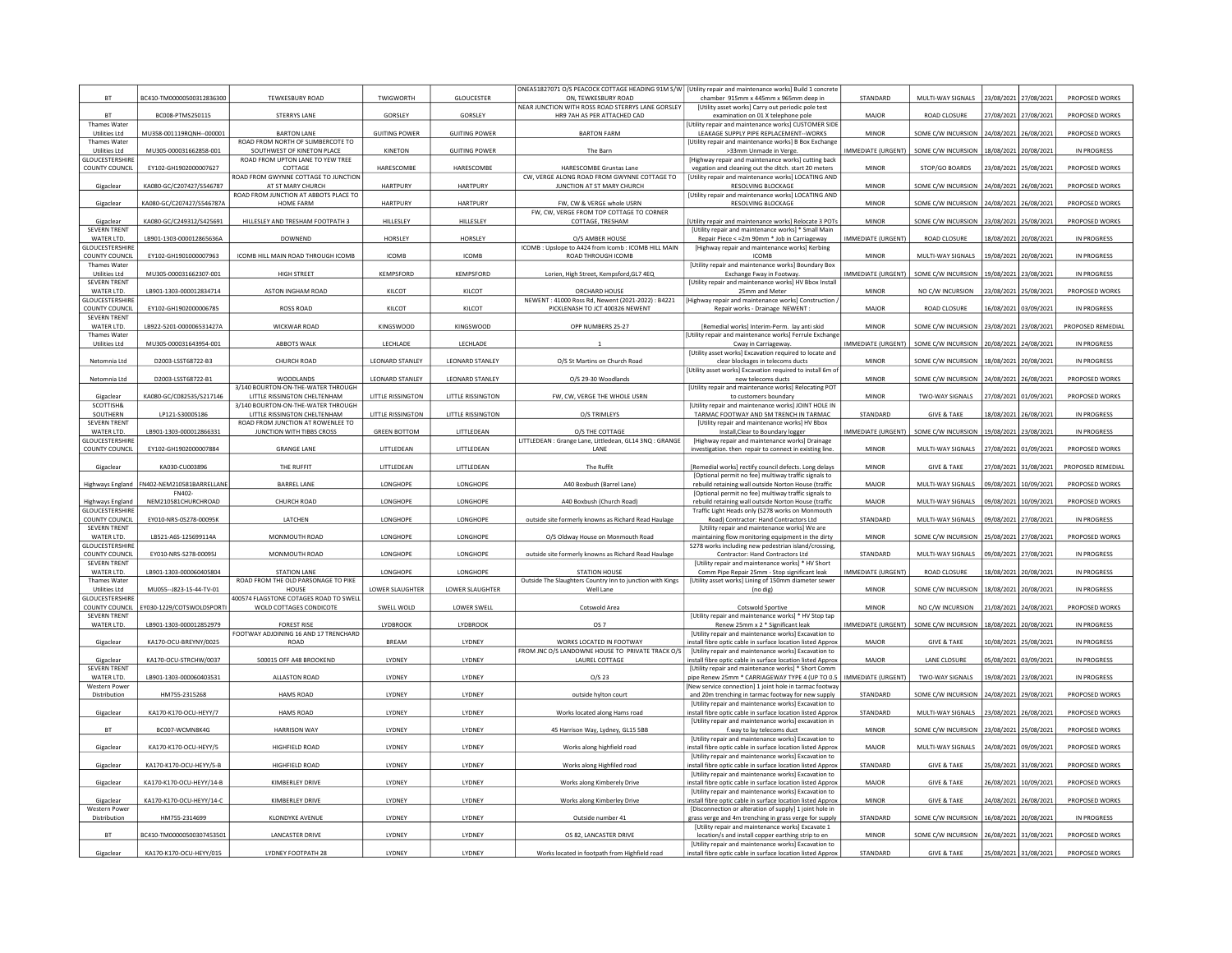| Gigaclea                                        | KA170-K170-OCU-HEYY/8     | <b>NAAS LANE</b>                                       | LYDNEY             | LYDNEY           | Works along Nass lane                                                                      | [Utility repair and maintenance works] Excavation to<br>nstall fibre optic cable in surface location listed Approx | STANDARD                        | MULTI-WAY SIGNALS                        | 16/08/2021            | 23/08/2021            | PROPOSED WORKS     |
|-------------------------------------------------|---------------------------|--------------------------------------------------------|--------------------|------------------|--------------------------------------------------------------------------------------------|--------------------------------------------------------------------------------------------------------------------|---------------------------------|------------------------------------------|-----------------------|-----------------------|--------------------|
| <b>Western Power</b>                            |                           |                                                        |                    |                  |                                                                                            | [Disconnection or alteration of supply] 1 joint hole in                                                            |                                 |                                          |                       |                       |                    |
| Distribution<br>Wales& West                     | HM755-2312762             | PRIMROSE WAY                                           | LYDNEY             | LYDNEY           | Outside 17                                                                                 | tarmac footway and 1m trenching in tarmac footway for<br>[Utility repair and maintenance works] TRIAL HOLE(S)      | STANDARD                        | NO C/W INCURSION                         | 27/08/2021            | 03/09/2021            | PROPOSED WORKS     |
| Utilities                                       | XY244-003001600438        | <b>STATION ROAD</b>                                    | LYDNEY             | LYDNEY           | O/S OLD STATION HOUSE                                                                      | 1M X 1M WHICH INCLUDES CAMERA SURVEY<br>[Utility repair and maintenance works] Excavation to                       | STANDARD                        | <b>GIVE &amp; TAKE</b>                   | 20/08/2021            | 25/08/2021            | PROPOSED WORKS     |
| Gigaclear<br><b>GLOUCESTERSHIRE</b>             | KA170-K170-OCU-HEYY/9     | TUTNALLS STREET<br>A48 FROM JUNCTION WITH LENSBROOK TO | LYDNEY             | LYDNEY           | Works along Tutnalls street                                                                | install fibre optic cable in surface location listed Approx                                                        | STANDARD                        | MULTI-WAY SIGNALS                        | 19/08/2021            | 25/08/2021            | PROPOSED WORKS     |
| <b>COUNTY COUNCIL</b>                           | EY100-853137B             | <b>LYDNEY BYPASS</b>                                   | THE PURLIEU        | LYDNEY           | A48 from High Street to Jct with Lensbrook, Blakeney                                       | Highway improvement works] Carriageway Resurfacing                                                                 | MAJOR                           | ROAD CLOSURE                             |                       | 16/08/2021 01/09/2021 | <b>IN PROGRESS</b> |
| <b>Thames Water</b><br><b>Utilities Ltd</b>     | MU358-001119QYKM-00000    | CEDAR ROAD                                             | <b>MICKLETON</b>   | MICKLETON        | 13 THE LEASOWS                                                                             | Utility repair and maintenance works] CUSTOMER SIDE<br>LEAKAGE SUPPLY PIPE REPLACEMENT--WORKS                      | <b>MINOR</b>                    | SOME C/W INCURSION                       | 23/08/2021            | 25/08/2021            | PROPOSED WORKS     |
| Thames Water<br><b>Utilities Ltd</b>            | MU305-000031617397-001    |                                                        |                    | MICKLETON        |                                                                                            | [Utility repair and maintenance works] B Box Repair                                                                | <b>MINOR</b>                    |                                          |                       |                       | IN PROGRESS        |
| <b>SEVERN TRENT</b>                             |                           | POUND LANE                                             | MICKLETON          |                  | 22 POUND LANE GL55 6RW                                                                     | <33mm Fway in Footway<br>[Utility repair and maintenance works] HV Bbox                                            |                                 | SOME C/W INCURSION                       | 18/08/2021            | 20/08/202             |                    |
| WATER LTD.                                      | LB901-1303-000060404687   | WOOD ROAD                                              | MILE END           | MILE END         | OS 1                                                                                       | Install, Clear to Boundary logger<br>[Utility repair and maintenance works] Instalation of                         | <b>MINOR</b>                    | SOME C/W INCURSION                       | 23/08/2021 25/08/2021 |                       | PROPOSED WORKS     |
| Gigaclear<br><b>GLOUCESTERSHIRE</b>             | KA030-CU008053            | WOODGATE ROAD                                          | MILE END           | MILE END         | Junc Forest Road to Edge End Road<br>MINCHINHAMPTON : As per plan - URGENT IRONCRAFT TO    | Fibre Optic Ducting and Chambers<br>[Highway repair and maintenance works] URGENT                                  | STANDARD                        | MULTI-WAY SIGNALS                        | 25/08/2021            | 03/09/2021            | PROPOSED WORKS     |
| <b>COUNTY COUNCIL</b>                           | EY102-GH1902000007986     | AVENING ROAD TO BALLS GREEN                            | MINCHINHAMPTON     | MINCHINHAMPTON   | ATTEND ASAP AVENING ROAD TO BALLS GREEN                                                    | ronCraft Inspection of cattle grid MINCHINHAMPTON                                                                  | <b>MINOR</b>                    | TWO-WAY SIGNALS                          | 23/08/2021            | 23/08/2021            | PROPOSED WORKS     |
| Gigaclear                                       | KA030-CU008612            | MAIN ROAD                                              | MINSTERWORTH       | MINSTERWORTH     | Outside North View to Enderley                                                             | [Utility repair and maintenance works] Instalation of<br>Fibre Optic Ducting and Chambers                          | STANDARD                        | MULTI-WAY SIGNALS                        | 23/08/2021            | 06/09/2021            | PROPOSED WORKS     |
| GLOUCESTERSHIRE<br><b>COUNTY COUNCIL</b>        | EY010-JH-FORESTENG-01     | 4/5018 NATURE RESERVE TO WIGPOOL<br>COMMON             | MITCHELDEAN        | MITCHELDEAN      | By Water treatment works                                                                   | <b>Tree Cutting</b>                                                                                                | STANDARD                        | TWO-WAY SIGNALS                          | 16/08/2021            | 20/08/202             | PROPOSED WORKS     |
|                                                 |                           |                                                        |                    |                  |                                                                                            | [Utility repair and maintenance works] Locate and clear                                                            |                                 |                                          |                       |                       |                    |
| Gigaclear                                       | KA080-GC/C230538/S541995  | ABENHALL ROAD                                          | MITCHELDEAN        | MITCHELDEAN      | CW/VERGE O/S GUN MILL                                                                      | blockage<br>[Utility repair and maintenance works] Relocating                                                      | <b>MINOR</b>                    | SOME C/W INCURSION 20/08/2021 23/08/2021 |                       |                       | IN PROGRESS        |
| Gigaclear                                       | KA080-GC/C165782/S691006  | MITCHELDEAN BRIDLEWAY 6                                | <b>MITCHELDEAN</b> | MITCHELDEAN      | CW, VERGE FROM THE UPLANDS TO 28 LINING WOOD                                               | customers POT                                                                                                      | <b>MINOR</b>                    | SOME C/W INCURSION                       | 23/08/2021            | 25/08/2021            | PROPOSED WORKS     |
| <b>GLOUCESTERSHIRI</b><br>COUNTY COUNCIL        | EY010-JH-MENDIPFOREST-01  | A466 LOWER REDBROOK TO GREAT GROVE                     | LOWER REDBROOK     | MONMOUTH         | A466                                                                                       | <b>Tree Felling</b>                                                                                                | MAJOR                           | TWO-WAY SIGNALS                          | 23/08/2021            | 20/09/2021            | PROPOSED WORKS     |
| Wales& West<br>Utilities                        | XY242-001003937417        | HIGH STREET ACCESS ROAD                                | MORETON-IN-MARSH   | MORETON-IN-MARSH | <b>OUTSIDE LEIGH HOUSE</b>                                                                 | [Utility repair and maintenance works] TRACE AND<br>REPAIR GAS ESCAPE AND PERMANENTLY REINSTATE                    | <b>IMMEDIATE</b><br>(EMERGENCY) | SOME C/W INCURSION                       | 18/08/2021            | 24/08/2021            | IN PROGRESS        |
| <b>GLOUCESTERSHIRI</b>                          |                           |                                                        |                    |                  |                                                                                            |                                                                                                                    |                                 |                                          |                       |                       |                    |
| COUNTY COUNCIL<br><b>GLOUCESTERSHIRE</b>        | EY203-97562485            | LONDON ROAD                                            | MORETON-IN-MARSH   | MORETON-IN-MARSH | In verge beside footpath                                                                   | [Remedial works] Disconnect and remove sign post                                                                   | <b>MINOR</b>                    | SOME C/W INCURSION                       | 25/08/2021            | 25/08/2021            | PROPOSED REMEDIAL  |
| COUNTY COUNCIL<br><b>Western Power</b>          | EY203-58149030            | LONDON ROAD                                            | MORETON-IN-MARSH   | MORETON-IN-MARSH | In verge beside carriageway                                                                | [Remedial works] Disconnect and remove sign post<br>[New service connection] 1 joint hole in grass verge for       | MINOR                           | NO C/W INCURSION                         |                       | 25/08/2021 25/08/2021 | PROPOSED REMEDIAL  |
| Distribution                                    | HM744-2308074             | STRATFORD ROAD                                         | MORETON-IN-MARSH   | MORETON-IN-MARSH | approx 190m up from entrance to Dorn heath Farm                                            | new supply                                                                                                         | STANDARD                        | TWO-WAY SIGNALS                          | 13/08/2021            | 28/08/2021            | PROPOSED WORKS     |
| Gigaclear                                       | KA030-CU008075            | <b>BRIDGE STREET</b>                                   | NAILSWORTH         | NAILSWORTH       | Spring Hill to Outside Kernow                                                              | [Utility repair and maintenance works] Rod, Rope,<br>subduct, cable and splice- non excavation                     | STANDARD                        | MULTI-WAY SIGNALS                        | 25/08/2021            | 01/09/2021            | PROPOSED WORKS     |
| Wales& West<br>Utilities                        | XY410-003001521264        | CHURCHILL CLOSE                                        | NAILSWORTH         | NAILSWORTH       | JUNC CHURCHILL ROAD - O/S NO. 6                                                            | [Utility repair and maintenance works] REPLACE 35M<br>OF OLD METALLIC GAS MAINS WITH NEW PLASTIC                   | MAJOR                           | <b>GIVE &amp; TAKE</b>                   | 23/08/2021            | 08/10/2021            | PROPOSED WORKS     |
| Wales& West                                     |                           |                                                        |                    |                  |                                                                                            | [Utility repair and maintenance works] REPLACE 391M                                                                |                                 |                                          |                       |                       |                    |
| Utilities<br>Wales& West                        | XY410-003001521261        | CHURCHILL ROAD                                         | NAILSWORTH         | NAILSWORTH       | 0/S NO. 2 - 0/S NO. 38 - 0/S NO. 81                                                        | OF OLD METALLIC GAS MAINS WITH NEW PLASTIC<br>[Utility repair and maintenance works] REPLACE 497M                  | MAJOR                           | <b>GIVE &amp; TAKE</b>                   |                       | 23/08/2021 08/10/2021 | PROPOSED WORKS     |
| Utilities<br>Wales& West                        | XY410-003001521267        | DARK LANE                                              | NAILSWORTH         | NAILSWORTH       | JUNC BURMA ROAD - JUNC FEWSTER ROAD                                                        | OF OLD METALLIC GAS MAINS WITH NEW PLASTIC                                                                         | <b>MAJOR</b>                    | <b>GIVE &amp; TAKE</b>                   | 28/07/2021            | 28/09/202             | IN PROGRESS        |
| Utilities                                       | XY410-003001521271        | FOOTWAY ADJOINING 2 TO 7 ORCHARD MEAD                  | NAILSWORTH         | NAILSWORTH       | O/S NO.S 1-7 ORCHARD MEAD                                                                  | Utility repair and maintenance works] REPLACE 123M<br>OF OLD METALLIC GAS MAINS WITH NEW PLASTIC                   | MAIOR                           | <b>GIVE &amp; TAKE</b>                   | 23/08/2021            | 17/09/2021            | PROPOSED WORKS     |
| Gigaclear                                       | KA030-CU008073            | <b>FOUNTAIN STREET</b>                                 | NAILSWORTH         | NAILSWORTH       | Spring Hill to Tabrams Pitch                                                               | [Utility repair and maintenance works] Rod, Rope,<br>subduct, cable and splice- non excavation                     | STANDARD                        | MULTI-WAY SIGNALS                        | 17/08/2021            | 24/08/2021            | PROPOSED WORKS     |
| Gigaclear                                       | KA030-CU008070            | <b>GEORGE STREET</b>                                   | NAILSWORTH         | NAILSWORTH       |                                                                                            | [Utility repair and maintenance works] Installation of<br>box and duct                                             | STANDARD                        | MULTI-WAY SIGNALS                        |                       | 25/08/2021 08/09/2021 | PROPOSED WORKS     |
| <b>SEVERN TRENT</b>                             |                           |                                                        |                    |                  | Spring Hill to Watledge Road                                                               | [Utility repair and maintenance works] We are                                                                      |                                 |                                          |                       |                       |                    |
| WATER LTD.                                      | LB521-A6S-125698869A      | HORSLEY ROAD                                           | NAILSWORTH         | NAILSWORTH       | O/S Number 3 Swan Bank on Horsley Road                                                     | maintaining flow monitoring equipment in the dirty<br>[Utility repair and maintenance works] Excavate to           | <b>MINOR</b>                    | TWO-WAY SIGNALS                          | 19/08/2021            | 20/08/2021            | IN PROGRESS        |
| Gigaclear                                       | KA030-CU006714            | LOWER NEWMARKET ROAD                                   | NAILSWORTH         | NAILSWORTH       | Junc of Newmarket Road to Allotment House                                                  | install fibre optic cables. Working hours 07:00-19:00.                                                             | MAJOR                           | ROAD CLOSURE                             | 10/08/2021            | 21/08/202             | PROPOSED WORKS     |
| Gigaclear                                       | KA030-CU007301            | NEWMARKET ROAD                                         | NAILSWORTH         | NAILSWORTH       | Junc of Chestnut Hill to The Lot House                                                     | [Utility repair and maintenance works] Excavate to<br>install fibre optic cables. Working hours 07:00-19:00.       | MAJOR                           | <b>ROAD CLOSURE</b>                      | 07/08/2021            | 22/08/2021            | PROPOSED WORKS     |
| Gigaclear                                       | KA030-CU008450            | OLD HORSLEY ROAD                                       | NAILSWORTH         | NAILSWORTH       | Junction Pike Lane to Junction Newmarket Road                                              | Utility repair and maintenance works] Install multiduct<br>and customer connection. Working hours 0800-1700.       | MAJOR                           | <b>ROAD CLOSURE</b>                      | 16/08/2021            | 28/08/202             | PROPOSED WORKS     |
|                                                 |                           |                                                        |                    |                  |                                                                                            | [Utility repair and maintenance works] Installation of                                                             |                                 |                                          |                       |                       |                    |
| Gigaclear<br><b>GLOUCESTERSHIR</b>              | KA030-CU008609            | OLD MARKET                                             | NAILSWORTH         | NAILSWORTH       | Market Street to Spring Hill<br>from junction with Upper Park Road to back of 25 Ringfield | multiduct, subscriber duct, cabinet, boxes, cable and<br>New foul water and storm water connections.               | STANDARD                        | MULTI-WAY SIGNALS                        | 26/08/2021 02/09/2021 |                       | PROPOSED WORKS     |
| COUNTY COUNCIL<br><b>Western Power</b>          | EY099-S50-00873           | PARK ROAD                                              | NAILSWORTH         | NAILSWORTH       | Close                                                                                      | Contractor: Beard Construction<br>[New service connection] 2 joint holes in tarmac                                 | MAJOR                           | ROAD CLOSURE                             | 19/07/2021            | 27/08/2021            | IN PROGRESS        |
| Distribution                                    | HM753-2306351B            | <b>PARK ROAD</b>                                       | NAILSWORTH         | NAILSWORTH       | Side of Newstones                                                                          | ootway and 87m trenching in tarmac footway for new                                                                 | STANDARD                        | MULTI-WAY SIGNALS                        | 09/08/2021            | 20/08/202             | IN PROGRESS        |
| <b>Western Power</b><br>Distribution            | HM753-2306351C            | PARK ROAD CRESCENT                                     | NAILSWORTH         | NAILSWORTH       | Side of Southcroft and Granville                                                           | [Optional permit no fee] Traffic light head only - no<br>excavation                                                | STANDARD                        | MULTI-WAY SIGNALS                        | 09/08/2021            | 20/08/2021            | IN PROGRESS        |
| GLOUCESTERSHIRE<br>COUNTY COUNCIL               | EY050-SDC/180121          | RINGFIELD CLOSE                                        | NAILSWORTH         | NAILSWORTH       | ringfield close                                                                            | construction of new houses by beard construction on<br>behalf of SDC                                               | MAJOR                           | ROAD CLOSURE                             |                       | 18/01/2021 23/12/2021 | IN PROGRESS        |
|                                                 | KA030-CU006981            | <b>ROCKNESS HILL</b>                                   | NAILSWORTH         | NAILSWORTH       | Horsley Road to Pike Lane                                                                  | [Utility repair and maintenance works] Install multiduct                                                           | <b>MAJOR</b>                    | ROAD CLOSURE                             |                       | 26/08/2021 20/09/2021 | PROPOSED WORKS     |
| Gigaclear                                       |                           |                                                        |                    |                  |                                                                                            | and customer connection. Working hours 0800-1700.<br><b>IUtility repair and maintenance works] Installation of</b> |                                 |                                          |                       |                       |                    |
| Gigaclear                                       | KA030-CU008608            | <b>SPRING HILL</b>                                     | NAILSWORTH         | NAILSWORTH       | Bridge Street to Springhill Close                                                          | multiduct, subscriber duct, cabinet, boxes, cable and<br>[Utility repair and maintenance works] Rod, Rope,         | STANDARD                        | MULTI-WAY SIGNALS                        | 23/08/2021            | 03/09/2021            | PROPOSED WORKS     |
| Gigaclear                                       | KA030-CU008074            | <b>TABRAMS PITCH</b>                                   | NAILSWORTH         | NAILSWORTH       | Fountain Street to Vicarage Gardens                                                        | subduct, cable and splice- non excavation                                                                          | STANDARD                        | TWO-WAY SIGNALS                          | 20/08/2021            | 27/08/202             | PROPOSED WORKS     |
| Western Powe                                    | HM753-2306351A            | THE RIDINGS                                            | NAILSWORTH         | NAILSWORTH       | Near <sub>2</sub>                                                                          | [New service connection] 1 joint hole in grass verge for<br>new supply                                             | STANDARD                        | SOME C/W INCURSION                       | 09/08/2021            | 20/08/2021            | IN PROGRESS        |
| Distribution                                    |                           | ROAD FROM TERRETTS MILL TO LOWER<br>NEWMARKET ROAD     | NEWMARKET          | NAILSWORTH       | <b>GEORGE INN COTTAGE</b>                                                                  | [Utility repair and maintenance works] * Long Comm<br>pipe Renew 25mm * Job in Carriageway (10mm Bitmac            | IMMEDIATE (URGENT)              | <b>GIVE &amp; TAKE</b>                   | 13/08/2021 23/08/2021 |                       | IN PROGRESS        |
| <b>SEVERN TRENT</b>                             |                           |                                                        |                    |                  |                                                                                            |                                                                                                                    |                                 |                                          |                       |                       |                    |
| WATER LTD.                                      | LB901-1303-000012855743   | ROAD FROM TERRETTS MILL TO LOWER                       |                    |                  |                                                                                            | [Utility repair and maintenance works] Excavate to                                                                 |                                 |                                          |                       |                       |                    |
| Gigaclear<br><b>GLOUCESTERSHIRE</b>             | KA030-CU006713            | NEWMARKET ROAD                                         | NEWMARKET          | NAILSWORTH       | The Lot House to Lower Newmarket Road                                                      | install fibre optic cables. Working hours 07:00-19:00.                                                             | <b>MAJOR</b>                    | <b>ROAD CLOSURE</b>                      |                       | 21/08/2021 22/08/2021 | PROPOSED WORKS     |
| COUNTY COUNCIL                                  | EY030-1230/COTSWOLDSPORTI | 400624 SNOWNSHILL ROAD TO GUITING STUD                 | <b>NAUNTON</b>     | <b>NAUNTON</b>   | Cotswold Area                                                                              | <b>Cotswold Sportive</b>                                                                                           | <b>MINOR</b>                    | NO C/W INCURSION                         | 21/08/2021            | 21/08/2021            | PROPOSED WORKS     |
| <b>GLOUCESTERSHIRI</b><br><b>COUNTY COUNCIL</b> | EY102-GH1902000006783     | B4221 PICKLENASH TO JCT 400326 NEWENT                  | NEWENT             | NEWENT           | NEWENT: 41000 Ross Rd. Newent (2021-2022): B4221<br>PICKLENASH TO JCT 400326 NEWENT        | Highway repair and maintenance works] Construction,<br>Repair Drainage Works NEWENT:                               | MAJOR                           | <b>ROAD CLOSURE</b>                      | 16/08/2021            | 03/09/202             | IN PROGRESS        |
| <b>GLOUCESTERSHIRE</b><br><b>COUNTY COUNCIL</b> | EY102-GH1902000006786     | <b>ROSS ROAD</b>                                       | NEWENT             | <b>NEWENT</b>    | NEWENT: 41000 Ross Rd, Newent (2021-2022): B4221<br>PICKLENASH TO JCT 400326 NEWENT        | [Highway repair and maintenance works] Construction /<br>Repair Drainage NEWENT:                                   | MAJOR                           | ROAD CLOSURE                             | 16/08/2021 03/09/2021 |                       | IN PROGRESS        |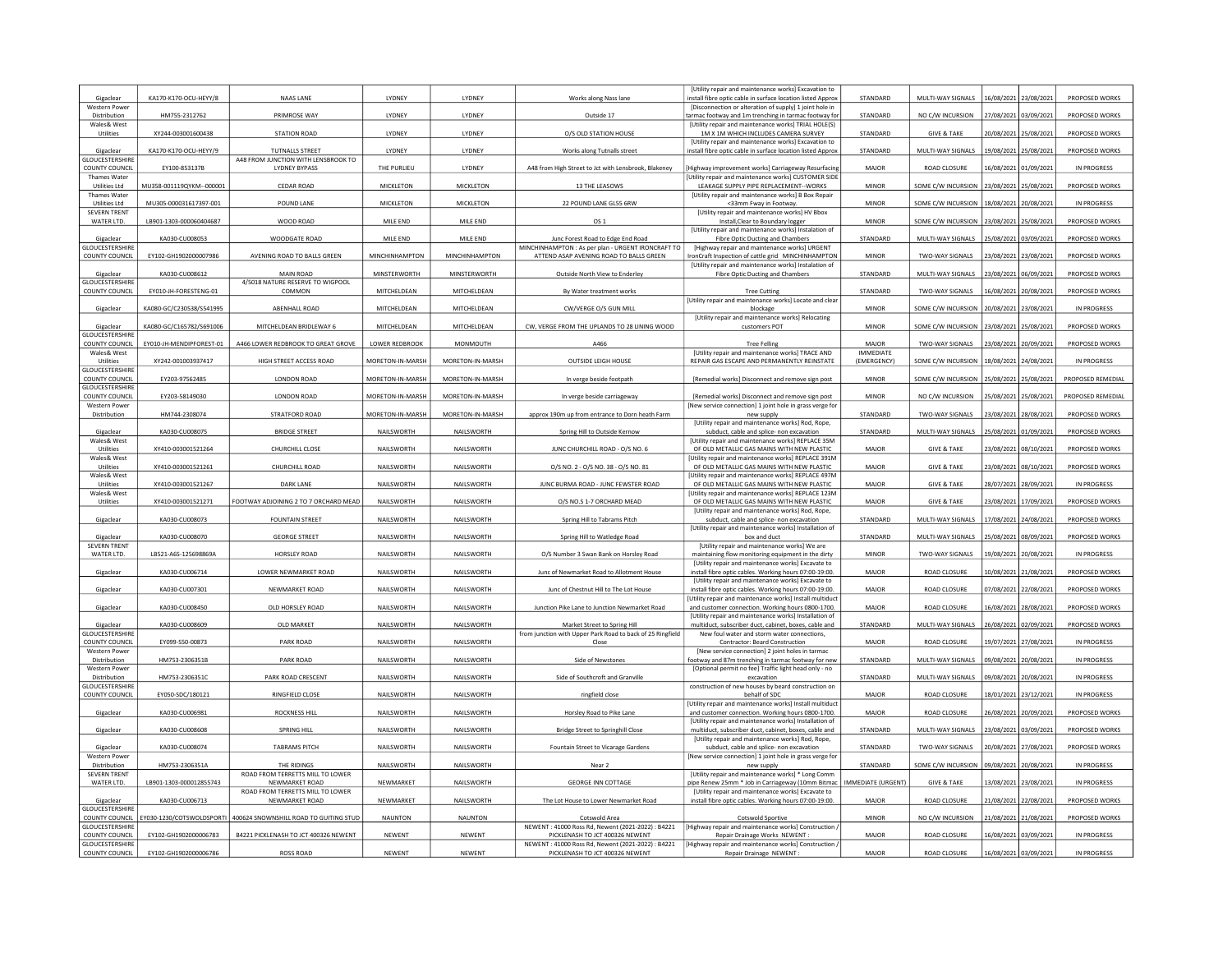| Gigaclear                                       | KA030-CU007872            | <b>ELTON LANE</b>                                                      | ELTON                    | NEWNHAM                  | From junction with Elton Rd to Junction with Flaxley Road                                                                         | [Utility repair and maintenance works] Instalation of<br>Fibre Optic Ducting and Chambers                           | MAJOR                     | <b>ROAD CLOSURE</b>    | 02/08/2021<br>06/09/2021                     | IN PROGRESS        |
|-------------------------------------------------|---------------------------|------------------------------------------------------------------------|--------------------------|--------------------------|-----------------------------------------------------------------------------------------------------------------------------------|---------------------------------------------------------------------------------------------------------------------|---------------------------|------------------------|----------------------------------------------|--------------------|
| <b>SEVERN TRENT</b><br>WATER LTD.               | LB901-1303-000012857981   | <b>DEAN ROAD</b>                                                       | NEWNHAM                  | NEWNHAM                  | 4 PENBY LAWN                                                                                                                      | [Utility repair and maintenance works] Boundary box<br>Install, Clear to Boundary                                   | <b>MINOR</b>              |                        | SOME C/W INCURSION   25/08/2021   27/08/2021 | PROPOSED WORKS     |
| GTC                                             | ZP010-22003-1/T4576/CF/EU | SHEENS MEADOW                                                          | NFWNHAM                  | <b>NFWNHAM</b>           | o/s nO. 27 Sheen's Court in SHEENS MEADOW                                                                                         | <b>IUtility repair and maintenance worksl Excavate &amp;</b><br>connect to CGL/SGN Gas Main providing gas supply to | <b>STANDARD</b>           | SOME C/W INCURSION     | 18/08/2021<br>27/08/2021                     | IN PROGRESS        |
| Gigaclear                                       | KA080-GC/C213936/S416528A | <b>BARRS LANE</b>                                                      | NORTH NIBLEY             | NORTH NIBLEY             | CW O/S 15 BARRS LANE                                                                                                              | [Utility repair and maintenance works] Loss of service                                                              | <b>IMMEDIATE (URGENT)</b> | SOME C/W INCURSION     | 19/08/2021 23/08/202:                        | IN PROGRESS        |
| GLOUCESTERSHIRE<br><b>COUNTY COUNCIL</b>        | EY204-16332520            | HIGH STREET                                                            | NORTHLEACH               | NORTHLEACH               | OS Trinders Cottage                                                                                                               | Highway repair and maintenance works] Installing Nev<br>Column                                                      | <b>MINOR</b>              | <b>GIVE &amp; TAKE</b> | 25/08/2021 27/08/2021                        | PROPOSED WORKS     |
|                                                 |                           |                                                                        |                          |                          |                                                                                                                                   | [Utility repair and maintenance works] Excavation to                                                                |                           |                        |                                              |                    |
| Gigaclear<br><b>GLOUCESTERSHIRE</b>             | KA170-OCU-VYY/013         | <b>BRIERLEY WAY</b>                                                    | OLDCROFT                 | OLDCROFT                 | WORKS LOCATED BRIERLEY WAY                                                                                                        | install fibre optic cable in surface location listed Approx                                                         | STANDARD                  | <b>GIVE &amp; TAKE</b> | 17/08/2021<br>20/08/2021                     | PROPOSED WORKS     |
| <b>COUNTY COUNCIL</b><br><b>GLOUCESTERSHIRE</b> | EY102-GH1902000007649     | <b>STROUD ROAD</b>                                                     | PAINSWICK                | PAINSWICK                | Stroud Road Gloucester<br>Whole of Gloucestershire : Whole of gloucestershire, for                                                | [Highway repair and maintenance works] Road collapse<br>[Highway repair and maintenance works] Ash Die Back         | IMMEDIATE (URGENT)        | TWO-WAY SIGNALS        | 23/07/2021 30/08/2021                        | IN PROGRESS        |
| COUNTY COUNCIL<br>GLOUCESTERSHIRE               | FY102-GH1902000006289     | STROUD ROAD<br>ROAD FROM THE BUTTS POULTON TO                          | PAINSWICK                | <b>PAINSWICK</b>         | mass orders only<br>POULTON : Road from The Butts Poulton : ROAD FROM THE   [Highway repair and maintenance works] Replace leg on | <b>Stroud Road Painswick</b>                                                                                        | MAIOR                     | <b>ROAD CLOSURE</b>    | 19/07/2021 23/08/2021                        | IN PROGRESS        |
| <b>COUNTY COUNCIL</b>                           | EY102-GH1902000007949     | POULTON HILL                                                           | POULTON                  | POULTON                  | BUTTS POULTON TO POULTON HILL                                                                                                     | village gateway. T/M give and take. POULTON                                                                         | <b>MINOR</b>              | <b>GIVE &amp; TAKE</b> | 20/08/2021<br>20/08/2021                     | IN PROGRESS        |
| GLOUCESTERSHIRE<br>COUNTY COUNCIL               | EY030-1268/GRIDSERVE      | WITPIT LANE                                                            | PRESTON                  | PRESTON                  | East side of Witpit Lane                                                                                                          | Construction of Solar Farm                                                                                          | MAJOR                     | <b>ROAD CLOSURE</b>    | 04/05/2021 30/11/2021                        | IN PROGRESS        |
| Gigaclear                                       | KA030-CU008122            | HIGHVIEW ROAD                                                          | <b>RUARDEAN HILL</b>     | RUARDEAN HILL            | Rear of Woodside Farm to Forest Road                                                                                              | [Utility repair and maintenance works] Instalation of<br>Fibre Optic Ducting and Chambers                           | MAJOR                     | ROAD CLOSURE           | 23/08/2021<br>27/08/2021                     | PROPOSED WORKS     |
| Gigaclear                                       | KA030-CU008126            | BRIERI FY ROAD                                                         | <b>RUARDEAN WOODSIDE</b> | <b>RUARDEAN WOODSIDE</b> | Junc Denehurst to Opposite 23c Denehurst                                                                                          | [Utility repair and maintenance works] Instalation of<br>Fibre Optic Ducting and Chambers                           | MAIOR                     | <b>ROAD CLOSURE</b>    | 23/08/2021 06/10/2021                        | PROPOSED WORKS     |
| Gigaclear                                       | KA030-CU008125            | DENEHURST                                                              | RUARDEAN WOODSIDE        | RUARDEAN WOODSIDE        | Ruardean Woodside Memorial Hall, Memorial Hall, Forest<br>Road to 3. Denehurst, Ruardean Woodside                                 | [Utility repair and maintenance works] Instalation of<br>Fibre Optic Ducting and Chambers                           | MAJOR                     | <b>ROAD CLOSURE</b>    | 23/08/2021 06/10/2021                        | PROPOSED WORKS     |
| Gigaclear                                       | KA030-CU008124            | <b>DUTTONS LANE</b>                                                    | RUARDEAN WOODSIDE        | <b>RUARDEAN WOODSIDE</b> | Junction off Forest Road leading into Duttons Lane to<br>Junction off the Farm Road/ Duttons Lane                                 | [Utility repair and maintenance works] Instalation of<br>Fibre Optic Ducting and Chambers                           | <b>MAJOR</b>              | <b>ROAD CLOSURE</b>    | 23/08/2021<br>06/10/2021                     | PROPOSED WORKS     |
|                                                 |                           |                                                                        |                          |                          |                                                                                                                                   | [Utility repair and maintenance works] Instalation of                                                               |                           |                        |                                              |                    |
| Gigaclear<br><b>SEVERN TRENT</b>                | KA030-CU008123            | <b>FOREST ROAD</b>                                                     | RUARDEAN WOODSIDE        | RUARDEAN WOODSIDE        | Junc with Highview Rd to Brierley Road                                                                                            | Fibre Optic Ducting and Chambers<br>[Utility repair and maintenance works] * Long Comm                              | MAJOR                     | ROAD CLOSURE           | 23/08/2021 06/10/2021                        | PROPOSED WORKS     |
| WATER LTD.<br>GLOUCESTERSHIRI                   | LB901-1303-000012856597   | THE PATCHES                                                            | RUARDEAN WOODSIDE        | RUARDEAN WOODSIDE        | SYCAMORE COTTAGE                                                                                                                  | pipe Renew 25mm * Job in Carriageway (10mm Bitmac<br>Demolition of boundary wall, Contractor: Ernest Heal &         | IMMEDIATE (URGENT)        | ROAD CLOSURE           | 17/08/2021<br>20/08/2021                     | IN PROGRESS        |
| COUNTY COUNCIL<br><b>SEVERN TRENT</b>           | EY010-NRS-RBS-158373K     | <b>BUCKSHAFT ROAD</b>                                                  | <b>RUSPIDGE</b>          | <b>RUSPIDGE</b>          | outside former St Whites School                                                                                                   | Son Ltd<br>[Utility repair and maintenance works] Small PRV                                                         | STANDARD                  | MULTI-WAY SIGNALS      | 16/08/2021 27/08/202:                        | <b>IN PROGRESS</b> |
| WATER LTD.                                      | LB901-1303-000012841462A  | <b>RUSPIDGE ROAD</b>                                                   | <b>RUSPIDGE</b>          | <b>RUSPIDGE</b>          | 17<br>SAINTBURY: B4632 LOWER FARM SAINTBURY TO PARSONS                                                                            | Renew 25mm                                                                                                          | <b>MINOR</b>              | SOME C/W INCURSION     | 25/08/2021 27/08/2021                        | PROPOSED WORKS     |
| GLOUCESTERSHIRE<br>COUNTY COUNCIL               | EY102-GH1902000007702     | B4632 LOWER FARM SAINTBURY TO PARSONS<br>LANE                          | SAINTBURY                | SAINTBURY                | LANE WESTON SUB EDGE                                                                                                              | [Highway repair and maintenance works] Signage<br>SAINTBURY                                                         | <b>STANDARD</b>           | <b>GIVE &amp; TAKE</b> | 23/08/2021<br>27/08/2021                     | PROPOSED WORKS     |
| Gigaclear                                       | KA080-GC/S734955          | <b>BUTTINGTON ROAD</b>                                                 | SEDBURY                  | SEDBURY                  | FW, CW ALONG BUTTINGTON ROAD                                                                                                      | [Utility repair and maintenance works] PIA WORKS TO<br>GIVE CUSTOMER A LIVE SERVICE                                 | <b>MINOR</b>              | SOME C/W INCURSION     | 23/08/2021 25/08/2021                        | PROPOSED WORKS     |
| <b>BT</b>                                       | BC410-TM00000500311465300 | <b>BULLS CROSS</b>                                                     | SHEEPSCOMBE              | SHEEPSCOMBE              | ONEA50853565 134M NORTH EAST FROM OPP ENTRANCE<br>TO PROSPECT HOUSE TO O/S DOWNFIELD COTTAGE, BULLS                               | [Utility repair and maintenance works] Install 850m of<br>cables in Verge                                           | <b>MINOR</b>              | TWO-WAY SIGNALS        | 09/08/2021<br>20/08/2021                     | IN PROGRESS        |
| <b>GLOUCESTERSHIRE</b><br>COUNTY COUNCIL        | EY102-GH1902000007525     | THE GREEN                                                              | SHEEPSCOMBE              | SHEEPSCOMBE              | SHEEPSCOMBE: THE GREEN                                                                                                            | [Highway repair and maintenance works] Drainage<br>works SHEEPSCOMBE                                                | <b>MINOR</b>              | STOP/GO BOARDS         | 21/08/2021<br>21/08/2021                     | PROPOSED WORKS     |
| Thames Water<br><b>Utilities Ltd</b>            | MU306-000811534230045-001 | PARKWAY                                                                | SIDDINGTON               | SIDDINGTON               | PARK WAY, SIDDINGTON, CIRENCESTER GL7 6HL                                                                                         | New service connection] NHH BW Plot 1, 1x32mm BP<br>mtrd Supply in Verge. Our intention is tocomplete the           | STANDARD                  | SOME C/W INCURSION     | 25/08/2021 01/09/2021                        | PROPOSED WORKS     |
|                                                 |                           | TYNDALE ROAD TO VICTORIA COTTAGE                                       |                          |                          |                                                                                                                                   | [Utility repair and maintenance works] Excavate in                                                                  |                           |                        |                                              |                    |
| Gigaclear                                       | KA030-CU006563            | SLIMBRIDGE                                                             | GOSSINGTON               | SLIMBRIDGE               | Gossington Farm to outside Victoria Cottage<br>Works start at approx, 140M north of Pike Cottage at inc on                        | footway, verge & carriageway to install fibre optic<br><b>IUtility repair and maintenance works] Excavation to</b>  | MAJOR                     | ROAD CLOSURE           | 19/08/2021<br>23/08/2021                     | IN PROGRESS        |
| Gigaclear<br><b>SEVERN TRENT</b>                | KA170-OCU-BREYNY/005      | CHEPSTOW ROAD                                                          | SLING                    | SLING                    | Chepstow road To jnc leading to Shophou                                                                                           | nstall fibre optic cable in surface location listed Approx<br>[Utility repair and maintenance works] * Long Comm    | MAJOR                     | MULTI-WAY SIGNALS      | 05/03/2021 10/09/2021                        | IN PROGRESS        |
| WATER LTD.                                      | LB901-1303-000012866357   | CLAYS ROAD                                                             | <b>SLING</b>             | <b>SLING</b>             | <b>OS2</b>                                                                                                                        | Pipe Repair 0.75' * non visible leak<br>[Utility repair and maintenance works] Instalation of                       | IMMEDIATE (URGENT)        | SOME C/W INCURSION     | 20/08/2021<br>24/08/2021                     | IN PROGRESS        |
| Gigaclear                                       | KA030-CU007919            | CLEMENTS END ROAD                                                      | SLING                    | <b>SLING</b>             | Clements End Rd to Marsh Lane                                                                                                     | Fibre Optic Ducting and Chambers<br>[Utility repair and maintenance works] Storage                                  | MAJOR                     | <b>ROAD CLOSURE</b>    | 27/07/2021<br>13/09/2021                     | IN PROGRESS        |
| Gigaclear<br><b>GLOUCESTERSHIRE</b>             | KA030-CU008098            | MARSH HILL                                                             | SLING                    | SLING                    | O/s BrambleCottage in the Layby                                                                                                   | compound                                                                                                            | MAJOR                     | NO C/W INCURSION       | 14/05/2021 27/09/2021                        | IN PROGRESS        |
| COUNTY COUNCIL                                  | EY102-GH1902000007763     | NEIGHBRIDGE                                                            | SOMERFORD KEYNES         | SOMERFORD KEYNES         | SOMERFORD KEYNES : Water Lane, Neighbridge WATER<br>LANE                                                                          | [Highway repair and maintenance works] Erect Village<br>gateways SOMERFORD KEYNES                                   | MINOR                     | TWO-WAY SIGNALS        | 20/08/2021<br>20/08/2021                     | IN PROGRESS        |
| <b>GLOUCESTERSHIRE</b><br><b>COUNTY COUNCIL</b> | EY102-GH1902000007764     | ROAD FROM SPRATSGATE LANE TO THE<br>STREET                             | SOMERFORD KEYNES         | <b>SOMERFORD KEYNES</b>  | SOMERFORD KEYNES : Water Lane, Neighbridge and The<br>Street Somerford keynes.: WATER LANE                                        | [Highway repair and maintenance works] Erect Village<br>gateways SOMERFORD KEYNES                                   | <b>MINOR</b>              | TWO-WAY SIGNALS        | 20/08/2021<br>23/08/2021                     | <b>IN PROGRESS</b> |
| <b>GLOUCESTERSHIRE</b><br><b>COUNTY COUNCIL</b> | EY102-GH1902000007765     | WATER LANE                                                             | SOMERFORD KEYNES         | SOMERFORD KEYNES         | SOMERFORD KEYNES : Water Lane, Neighbridge and The<br>Street Somerford keynes.: WATER LANE                                        | [Highway repair and maintenance works] Erect Village<br>gateways SOMERFORD KEYNES                                   | <b>MINOR</b>              | TWO-WAY SIGNALS        | 20/08/2021<br>23/08/2021                     | IN PROGRESS        |
| <b>Thames Water</b><br><b>Utilities Ltd</b>     | MU277-NMSI009779          | 3/161 SOUTHROP TO FAIRFORD                                             | SOUTHROP                 | SOUTHROP                 | Outside Cottenborough House GL7 3PJ                                                                                               | [Utility repair and maintenance works] Excavate in C/W<br>& VERGE clean main and fitting cold cut main ensure       | STANDARD                  | TWO-WAY SIGNALS        | 24/08/2021 28/08/2021                        | PROPOSED WORKS     |
| Gigaclear                                       | KA170-OCU-STBYY-5-27      | B4228 FROM JUNCTION AT AYLESMORE COURT<br>TO JUNCTION WITH HIGH STREET | <b>ST BRIAVELS</b>       | <b>ST BRIAVELS</b>       | From jnc opp HIGH STREET to jnc COLDHARBOUR ROAD                                                                                  | [Utility repair and maintenance works] Excavation to<br>install fibre optic cable in surface location listed Approx | STANDARD                  | <b>ROAD CLOSURE</b>    | 16/08/2021 27/08/202:                        | IN PROGRESS        |
|                                                 |                           |                                                                        |                          |                          |                                                                                                                                   | <b>IUtility repair and maintenance works] Excavation to</b>                                                         |                           |                        |                                              |                    |
| Gigaclear                                       | KA170-OCU-STBYY-5-24      | <b>BARROWELL LANE</b>                                                  | <b>ST BRIAVELS</b>       | <b>ST BRIAVELS</b>       | from jnc with HEWELSFIELD LANE to end of Barrowell lane<br>From Ash Cottage to track leading to The Great Hoggins                 | install fibre optic cable<br>[Utility repair and maintenance works] Excavation to                                   | STANDARD                  | MULTI-WAY SIGNALS      | 6/08/2021<br>27/08/2021                      | IN PROGRESS        |
| Gigaclear                                       | KA170-OCU-CRYY/002        | <b>BREAM ROAD</b>                                                      | <b>ST BRIAVELS</b>       | ST BRIAVELS              | Farm, GL15 6RA                                                                                                                    | nstall fibre optic cable in surface location listed Approx<br>[Utility repair and maintenance works] Excavation to  | MAIOR                     | MULTI-WAY SIGNALS      | 12/05/2021<br>27/08/2021                     | IN PROGRESS        |
| Gigaclear                                       | KA170-OCU-STBYY-12-7      | <b>BREAM ROAD</b>                                                      | <b>ST BRIAVELS</b>       | <b>ST BRIAVELS</b>       | Works located along Bream road, St Briavels                                                                                       | install fibre optic cable in surface location listed Approx<br>[Utility repair and maintenance works] Permit to be  | MAJOR                     | <b>ROAD CLOSURE</b>    | 02/08/2021<br>30/08/2021                     | IN PROGRESS        |
| Gigaclear                                       | KA170-OCU-STBYY-COM       | HEWELSFIELD LANE                                                       | ST BRIAVELS              | <b>ST BRIAVELS</b>       | Near conrer of Park close                                                                                                         | used to notify compound located on Hewelsfield Lane.<br>[Utility repair and maintenance works] Excavation Dig       | MAJOR                     | <b>GIVE &amp; TAKE</b> | 08/07/2021 02/09/202:                        | IN PROGRESS        |
| Gigaclear                                       | KA170-OCU-STBYY-4         | HEWELSFIELD LANE                                                       | ST BRIAVELS              | ST BRIAVELS              | Along Hewelsfield lane<br>works located from Smithville Close to Bream road, St                                                   | trench and install main ducts between CHA07 and<br>[Utility repair and maintenance works] Excavation to             | MAJOR                     | ROAD CLOSURE           | 13/07/2021 14/09/2021                        | IN PROGRESS        |
| Gigaclear                                       | KA170-OCU-STBYY-12        | <b>BREAM ROAD</b>                                                      | WHITEPOOL                | <b>ST BRIAVELS</b>       | <b>Briavels</b>                                                                                                                   | stall fibre optic cable in surface location listed Approx                                                           | MAJOR                     | <b>GIVE &amp; TAKE</b> | 30/06/2021<br>27/08/2021                     | IN PROGRESS        |
| GLOUCESTERSHIRE<br>COUNTY COUNCIL               | EY102-GH1901000007999     | ROAD FROM JUNCTION AT ALL SAINTS TO<br>JUNCTION WITH A4136             | STAUNTON                 | <b>STAUNTON</b>          | <b>Staunton Road</b>                                                                                                              | [Highway repair and maintenance works] Sinkhole /<br>drainage                                                       | IMMEDIATE (URGENT)        | <b>GIVE &amp; TAKE</b> | 18/08/2021<br>15/09/2021                     | IN PROGRESS        |
| <b>SEVERN TRENT</b><br>WATER LTD.               | LB521-A6S-125698867A      | DOWNTON ROAD                                                           | <b>BRIDGEND</b>          | STONEHOUSE               | Alongside Number 21 Downton Road                                                                                                  | [Utility repair and maintenance works] We are<br>maintaining flow monitoring equipment in the dirty                 | <b>MINOR</b>              | TWO-WAY SIGNALS        | 19/08/2021 20/08/2021                        | IN PROGRESS        |
| <b>ES Pipelines Ltd</b>                         | ZY006-5088904A            | BATH ROAD                                                              | HARESFIELD               | STONEHOUSE               | Near roundabout near Javelin Park                                                                                                 | [Utility repair and maintenance works] Excavate and<br>install approx 16m new gas pipe in f/way. E380211            | STANDARD                  | SOME C/W INCURSION     | 23/08/2021 02/09/2021                        | PROPOSED WORKS     |
| <b>SEVERN TRENT</b><br>WATER LTD.               | LB521-A6S-125699079A      | DOWNTON ROAD TO DOWNTON FARM                                           | STANLEY DOWNTON          | STONEHOUSE               | O/S The Old Fleece on Downtown Road to Downtown Farm                                                                              | <b>IUtility repair and maintenance works) We are</b>                                                                | <b>MINOR</b>              | <b>GIVE &amp; TAKE</b> | 19/08/2021 20/08/202:                        | IN PROGRESS        |
|                                                 |                           |                                                                        |                          |                          |                                                                                                                                   | maintaining flow monitoring equipment in the dirty                                                                  |                           |                        |                                              |                    |
| Netomnia Ltd                                    | D2003-LSSTPOLE5380        | DOWNTON ROAD TO DOWNTON FARM                                           | <b>STANLEY DOWNTON</b>   | STONEHOUSE               | O/S Brooklyr, Stanley Downton Road to Downton Farm                                                                                | [Utility asset works] Works to install telecoms pole                                                                | <b>MINOR</b>              | SOME C/W INCURSION     | 18/08/2021 20/08/2021                        | PROPOSED WORKS     |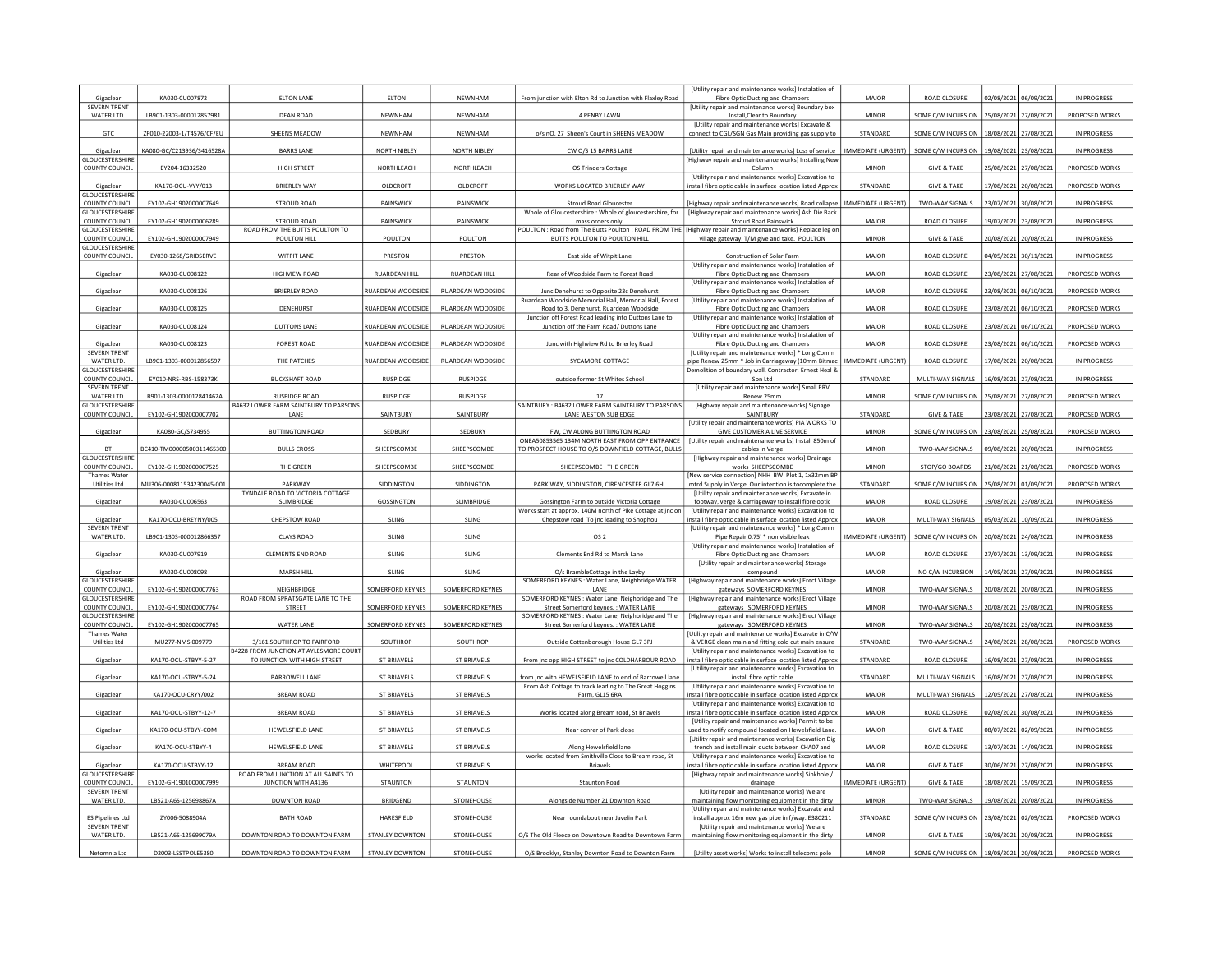|                                          |                          |                                                                    |                  |                  |                                                                                                | [Utility asset works] Excavation required to locate and                                                             |                    |                                            |                       |                       |                    |
|------------------------------------------|--------------------------|--------------------------------------------------------------------|------------------|------------------|------------------------------------------------------------------------------------------------|---------------------------------------------------------------------------------------------------------------------|--------------------|--------------------------------------------|-----------------------|-----------------------|--------------------|
| Netomnia Ltd                             | D2003-LSST69538-B3       | <b>GLOUCESTER ROAD</b>                                             | STONEHOUSE       | STONEHOUSE       | O/S 40 and O/S 122 Grosvenor Road                                                              | clear blockages in telecoms duct. one blockage at each<br>[Utility asset works] Excavation required to locate and   | <b>MINOR</b>       | SOME C/W INCURSION                         | 19/08/2021            | 23/08/2021            | IN PROGRESS        |
| Netomnia Ltd                             | D2003-LSST69538-B5       | <b>GLOUCESTER ROAD</b>                                             | STONEHOUSE       | STONEHOUSE       | O/S 111 Grosvenor Road                                                                         | clear blockage in telecoms ducting                                                                                  | MINOR              | SOME C/W INCURSION   19/08/2021 23/08/2021 |                       |                       | IN PROGRESS        |
| Netomnia Ltd                             | D2003-LSST69538-B6       | <b>GLOUCESTER ROAD</b>                                             | STONEHOUSE       | STONEHOUSE       | O/S 76 Gloucester Road                                                                         | [Utility asset works] Excavation required to locate and<br>clear blockages in telecoms ducting                      | MINOR              | SOME C/W INCURSION                         | 19/08/2021            | 23/08/2021            | IN PROGRESS        |
|                                          |                          |                                                                    |                  |                  |                                                                                                | [Utility asset works] Excavation required to install 50m                                                            |                    |                                            |                       |                       |                    |
| Netomnia Ltd<br>GLOUCESTERSHIRI          | D2003-LSST69538-B2       | <b>GLOUCESTER ROAD</b>                                             | STONEHOUSE       | STONEHOUSE       | O/S 123-135 Gloucester Road                                                                    | of new telecoms ducts<br>[Highway repair and maintenance works] install new                                         | <b>MINOR</b>       | SOME C/W INCURSION                         | 24/08/2021            | 26/08/2021            | PROPOSED WORKS     |
| <b>COUNTY COUNCIL</b>                    | EY102-GH1902000007576    | <b>GLOUCESTER ROAD</b>                                             | STONEHOUSE       | STONEHOUSE       | STONEHOUSE: B4008: GLOUCESTER ROAD                                                             | draiange and repair existing STONEHOUSE                                                                             | STANDARD           | MULTI-WAY SIGNALS                          | 16/08/2021            | 20/08/2021            | PROPOSED WORKS     |
| NETWORK RAIL<br>PROMOTERS                | KL265-101M27CHBGL240821  | OLDENDS LANE                                                       | STONEHOUSE       | STONEHOUSE       | Old Ends LC                                                                                    | [Works for rail purposes] The barrier at Old Ends Level<br>Crossing is subject to a Full Road Closure in order to   | MAJOR              | ROAD CLOSURE                               | 24/08/2021            | 25/08/2021            | PROPOSED WORKS     |
|                                          |                          |                                                                    |                  |                  |                                                                                                | [Utility asset works] Excavation required to locate and                                                             |                    |                                            |                       |                       |                    |
| Netomnia Ltd                             | D2003-LSST69759-B7       | SEVERN ROAD                                                        | STONEHOUSE       | STONEHOUSE       | O/S 22 Severn Road                                                                             | clear blockages in telecoms ducting<br>[Utility repair and maintenance works] Excavating in                         | MINOR              | SOME C/W INCURSION                         | 20/08/2021            | 24/08/202             | IN PROGRESS        |
| Gigaclear                                | KA030-CU007107           | STANDISH FOOTPATH 11                                               | STONEHOUSE       | STONEHOUSE       | Outside Apiory to outside Thatched Cottage                                                     | verge & carriageway to install customer connections                                                                 | MAJOR              | <b>ROAD CLOSURE</b>                        | 23/08/2021            | 27/08/202             | PROPOSED WORKS     |
| <b>GLOUCESTERSHIRE</b><br>COUNTY COUNCIL | EY100-853404B            | <b>ODDINGTON ROAD</b>                                              |                  |                  |                                                                                                |                                                                                                                     | MAJOR              | <b>ROAD CLOSURE</b>                        |                       |                       |                    |
| <b>GLOUCESTERSHIRE</b>                   |                          |                                                                    | STOW-ON-THE-WOLD | STOW-ON-THE-WOLD | A436 Oddington Road, Stow-on-the-Wold                                                          | [Highway improvement works] Carriageway Resurfacing                                                                 |                    |                                            | 26/08/2021            | 09/09/202             | PROPOSED WORKS     |
| COUNTY COUNCIL                           | EY100-853404A            | PARK STREET                                                        | STOW-ON-THE-WOLD | STOW-ON-THE-WOLD | A436 Park Street, Stow-on-the-Wold                                                             | [Highway improvement works] Carriageway Resurfacing                                                                 | MAJOR              | ROAD CLOSURE                               | 26/08/2021            | 09/09/2021            | PROPOSED WORKS     |
| GLOUCESTERSHIRI<br>COUNTY COUNCIL        | EY100-853404             | SHEEP STREET                                                       | STOW-ON-THE-WOLD | STOW-ON-THE-WOLD | A436 Sheep Street, Stow-on-the-Wold                                                            | Highway improvement works] Carriageway Resurfacing                                                                  | MAJOR              | ROAD CLOSURE                               | 26/08/2021            | 09/09/2021            | PROPOSED WORKS     |
| <b>GLOUCESTERSHIRE</b>                   |                          |                                                                    |                  |                  | STOW-ON-THE-WOLD : Junction by no entry sign : SHEEP                                           | [Highway repair and maintenance works] Broken                                                                       |                    |                                            |                       |                       |                    |
| COUNTY COUNCIL<br><b>GLOUCESTERSHIRE</b> | EY102-GH1901000007960    | SHEEP STREET                                                       | STOW-ON-THE-WOLD | STOW-ON-THE-WOLD | STREET                                                                                         | Chamber Cover/Frame STOW-ON-THE-WOLD<br>[Highway repair and maintenance works] Damaged Tree                         | <b>MINOR</b>       | MULTI-WAY SIGNALS                          | 19/08/2021            | 20/08/2021            | IN PROGRESS        |
| COUNTY COUNCIL                           | EY102-GH1901000007967    | CHELTENHAM ROAD                                                    | <b>STRATTON</b>  | <b>STRATTON</b>  | STRATTON : At end of layby/bus stop. CHELTENHAM ROAD                                           | <b>STRATTON</b>                                                                                                     | <b>MINOR</b>       | MULTI-WAY SIGNALS                          | 20/08/2021            | 20/08/2021            | IN PROGRESS        |
| <b>BT</b>                                | BC007-WCNL3J0N           | FOOTWAY ADJOINING SOUTHEAST SIDE OF 93<br>TO 105 ODDS VAISEY ROAD  | STRATTON         | STRATTON         | o/s 99-103 VAISEY ROAD STRATTON, CIRENCESTER GL7 2JW                                           | Utility repair and maintenance works] Customer out of<br>service excavation required to fix faulty telecom duct     | IMMEDIATE (URGENT) | NO C/W INCURSION                           | 19/08/2021            | 23/08/2021            | IN PROGRESS        |
| <b>Thames Water</b>                      |                          |                                                                    |                  |                  |                                                                                                | [Disconnection or alteration of supply] One trial hole                                                              |                    |                                            |                       |                       |                    |
| Utilities Ltd<br><b>Thames Water</b>     | MU306-J528CHESERTONTP08  | <b>GLOUCESTER ROAD</b>                                             | STRATTON         | STRATTON         | One trial hole located in the carriageway.                                                     | required to prove the existing line and levels of the<br>[Utility repair and maintenance works] Service Pipe        | <b>MINOR</b>       | MULTI-WAY SIGNALS                          | 20/08/2021 23/08/2021 |                       | IN PROGRESS        |
| <b>Utilities Ltd</b>                     | MU305-000031632514-001   | VAISEY ROAD                                                        | STRATTON         | STRATTON         |                                                                                                | Repair < ><< > ><< > 33mm Fway in Footway.                                                                          | MINOR              | SOME C/W INCURSION                         | 15/08/2021            | 27/08/2021            | PROPOSED WORKS     |
| GLOUCESTERSHIRI<br>COUNTY COUNCIL        | EY102-GH1902000006506    | CHURCH ROAD                                                        | CAINSCROSS       | STROUD           | STROUD: 4/7524 Upper Church Road & Church Road<br>Cainscross : UPPER CHURCH ROAD               | [Highway repair and maintenance works] Footway                                                                      | MAJOR              | <b>ROAD CLOSURE</b>                        | 16/08/2021            | 27/08/202             | <b>IN PROGRESS</b> |
| <b>SEVERN TRENT</b>                      |                          |                                                                    |                  |                  |                                                                                                | resurfacing STROUD<br>[Utility repair and maintenance works] HV Bbox Renew                                          |                    |                                            |                       |                       |                    |
| WATER LTD.                               | LB901-1303-000012854294B | <b>BELVEDERE MEWS</b>                                              | CHALFORD         | STROUD           | $O/S$ 10                                                                                       | 25mm add Meter                                                                                                      | <b>MINOR</b>       | NO C/W INCURSION                           | 20/08/2021            | 24/08/2021            | PROPOSED WORKS     |
| Gigaclear                                | KA080-GC/C160242/S423035 | COWCOMBE HILL                                                      | CHALFORD         | STROUD           | FW, CW, VERGE CHESNUT HOUSE                                                                    | [Utility repair and maintenance works] 16 POT<br>Relocation                                                         | <b>MINOR</b>       | SOME C/W INCURSION                         | 23/08/2021            | 25/08/2021            | PROPOSED WORKS     |
| Wales& West                              |                          |                                                                    |                  |                  |                                                                                                | [Utility repair and maintenance works] TRACE AND                                                                    | <b>IMMFDIATE</b>   |                                            |                       |                       |                    |
| Utilities                                | XY243-001003934343       | WELLS ROAD                                                         | EASTCOMBE        | STROUD           | OUTSIDE LITTLE COTTAGES EASTCOMBE, STROUD<br>S/O 1 Holly Tree Garden on Bridge Road to O/S The | REPAIR GAS ESCAPE AND PERMANENTLY REINSTATE<br>Utility asset works] Excavation required to locate and               | (EMERGENCY)        | SOME C/W INCURSION                         | 16/08/2021            | 20/08/202             | <b>IN PROGRESS</b> |
| Netomnia Ltd                             | D2003-LSST69535-B15      | <b>BRIDGE ROAD</b>                                                 | EBLEY            | STROUD           | Gatehouse on Bridge Road                                                                       | clear blockages in telecoms duct                                                                                    | MINOR              | SOME C/W INCURSION                         | 18/08/2021            | 20/08/202             | <b>IN PROGRESS</b> |
| <b>SEVERN TRENT</b><br>WATER LTD.        | LB901-1303-000060405874  | <b>FOXMOOR LANE</b>                                                | EBLEY            | STROUD           | OUTSIDE 3                                                                                      | [Utility repair and maintenance works] * Short Comm<br>Pipe Repair 25mm * CARRIAGEWAY TYPE 4 (UP TO 0.5)            | IMMEDIATE (URGENT) | ROAD CLOSURE                               | 19/08/2021            | 23/08/202             | IN PROGRESS        |
| <b>SEVERN TRENT</b>                      |                          |                                                                    |                  |                  |                                                                                                | [Utility repair and maintenance works] * HV Bbox                                                                    |                    |                                            |                       |                       |                    |
| WATER LTD.                               | LB901-1303-000060406511  | FOXMOOR LANE                                                       | EBLEY            | STROUD           | O/S 7                                                                                          | Install, Clear to Boundary logger * non visible leak                                                                | IMMEDIATE (URGENT) | <b>GIVE &amp; TAKE</b>                     | 19/08/2021            | 23/08/2021            | IN PROGRESS        |
| Netomnia Ltd                             | D2003-LSST69535-B12      | WESTWARD ROAD                                                      | EBLEY            | STROUD           | O/S 320-328 Westward Road                                                                      | <b>IUtility asset works] Excavation required to locate and</b><br>clear blockages in telecoms ducts                 | <b>MINOR</b>       | SOME C/W INCURSION                         | 18/08/2021            | 20/08/202             | <b>IN PROGRESS</b> |
| <b>BT</b>                                |                          |                                                                    |                  |                  |                                                                                                | <b>IUtility repair and maintenance works] Access to</b>                                                             |                    |                                            |                       |                       |                    |
| Wales& West                              | BC008-SS1EXN01PG         | JENKINS LANE                                                       | EDGE             | STROUD           | OS JENKINS BARN JENKINS LANE EDGE GL66NB                                                       | Overhead Network - cable renewal to restore customer<br>[Utility repair and maintenance works] WELFARE UNIT         | IMMEDIATE (URGENT) | ROAD CLOSURE                               | 20/08/2021            | 20/08/2021            | IN PROGRESS        |
| Utilities                                | XY410-003001520905/999   | <b>KITESNEST LANE</b>                                              | LIGHTPILL        | STROUD           | <b>OPP 25</b>                                                                                  | LOCATION                                                                                                            | MAJOR              | SOME C/W INCURSION                         | 09/03/2021            | 27/08/202             | IN PROGRESS        |
| <b>Western Power</b><br>Distribution     | HM753-2313594            | ROAD FROM NORTH OF THE COACH HOUSE<br>THE OLD VICARAGE TO OAKRIDGE | OAKRIDGE LYNCH   | STROUD           | ADJ BISHOPS COTTAGE                                                                            | [New service connection] 17m trenching in grass verge<br>for new supply                                             | STANDARD           | TWO-WAY SIGNALS                            |                       | 31/08/202             | PROPOSED WORKS     |
|                                          |                          |                                                                    |                  |                  |                                                                                                |                                                                                                                     |                    |                                            | 25/08/2021            |                       |                    |
| Gigaclear                                |                          |                                                                    |                  |                  |                                                                                                | [Utility repair and maintenance works] Excavating to                                                                |                    |                                            |                       |                       |                    |
|                                          | KA030-CU007430           | WADES LANE                                                         | PITCHCOMBE       | STROUD           | Junc of Wades Lane to opposite Wades Mill                                                      | install fibre optic cable and customer connections.                                                                 | MAJOR              | ROAD CLOSURE                               |                       | 19/08/2021 20/08/2021 | PROPOSED WORKS     |
| Netomnia Ltd                             | D2003-LSST70346-B11      | <b>KINGS ROAD</b>                                                  | RODBOROUGH       | STROUD           | S/O St Clair on Kings Road                                                                     | [Utility asset works] Excavation required to locate and<br>clear blockages in telecoms ducting                      | MINOR              | SOME C/W INCURSION                         | 18/08/2021            | 20/08/202             | IN PROGRESS        |
| GLOUCESTERSHIRE                          |                          | ROAD FROM MOUNT VERNON JUNCTION TO                                 |                  |                  | : Whole of Gloucestershire : Whole of gloucestershire, for                                     | [Highway repair and maintenance works] Ash Die Back                                                                 |                    |                                            |                       |                       |                    |
| COUNTY COUNCIL<br>Wales& West            | EY102-GH1902000006264    | <b>BUTTERROW HILL</b>                                              | RODBOROUGH       | STROUD           | mass orders only.                                                                              | Mount Vernon to Butterrow Hill Stroud<br>[Permanent reinstatement] REPLACE TEMPORARY                                | MAJOR              | <b>ROAD CLOSURE</b>                        | 16/08/2021            | 28/08/2021            | IN PROGRESS        |
| Utilities                                | XY241-001003806396       | <b>BATH ROAD</b>                                                   | <b>STROUD</b>    | STROUD           | TOUCHDOWN                                                                                      | REINSTATEMENT WITH PERMANENT                                                                                        | <b>MINOR</b>       | <b>GIVE &amp; TAKE</b>                     | 20/08/2021            | 23/08/2021            | PROPOSED PERMANENT |
| <b>Western Power</b><br>Distribution     | HM753-2313111            | <b>BATH STREET</b>                                                 | STROUD           | STROUD           | outside flats 1&2                                                                              | [Utility repair and maintenance works] 1 joint hole in<br>tarmac footway for supply alteration                      | <b>MINOR</b>       | NO C/W INCURSION                           | 26/08/2021            | 26/08/2021            | PROPOSED WORKS     |
| <b>SEVERN TRENT</b>                      |                          |                                                                    |                  |                  |                                                                                                | [Utility repair and maintenance works] HV Bbox Install                                                              |                    |                                            |                       |                       |                    |
| WATER LTD.<br><b>SEVERN TRENT</b>        | LB901-1303-000012859289  | <b>BIRCHES DRIVE</b>                                               | STROUD           | STROUD           | O/S ST JUDES                                                                                   | 25mm and Meter<br><b>IUtility repair and maintenance works] Boundary box</b>                                        | MINOR              | SOME C/W INCURSION                         | 25/08/2021            | 27/08/2021            | PROPOSED WORKS     |
| WATER LTD.                               | LB901-1303-000012855867  | <b>BOWBRIDGE LOCK</b>                                              | STROUD           | STROUD           |                                                                                                | Install, Clear to Boundary I                                                                                        | MINOR              | SOME C/W INCURSION                         | 20/08/2021            | 24/08/202             | IN PROGRESS        |
| GLOUCESTERSHIRI<br>COUNTY COUNCIL        | EY102-GH1902000006259    | <b>BUTTERROW HILL</b>                                              | <b>STROUD</b>    | STROUD           | Whole of Gloucestershire : Whole of gloucestershire, for<br>mass orders only.                  | [Highway repair and maintenance works] Ash Die Back<br><b>Butterrow Hill Stroud</b>                                 | MAJOR              | <b>ROAD CLOSURE</b>                        | 16/08/2021            | 28/08/202             | IN PROGRESS        |
|                                          |                          |                                                                    |                  |                  | CW, VERGE, FROM O/S 6 MEADOW COTTAGES TO O/S                                                   |                                                                                                                     |                    |                                            |                       |                       |                    |
| Gigaclear<br><b>Western Power</b>        | KA080-GC/S416274         | CHALFORD FOOTPATH 116                                              | STROUD           | STROUD           | WILLOWS HIGH STREET                                                                            | [Utility repair and maintenance works] 6 POT Relocation<br>[Utility asset works] Excavate and lay 33ky and Telecoms | <b>MINOR</b>       | SOME C/W INCURSION                         |                       | 23/08/2021 25/08/2021 | PROPOSED WORKS     |
| Distribution                             | HM762-90373369C          | <b>DUDBRIDGE HILL</b>                                              | STROUD           | STROUD           | From the Junction Selsley Hill to Outside Shroud Recovery                                      | cables, This has to be done in conjunction with                                                                     | MAJOR              | MULTI-WAY SIGNALS                          | 16/08/2021            | 14/09/2021            | <b>IN PROGRESS</b> |
| <b>Western Power</b><br>Distribution     | HM762-90373369D          | DUDBRIDGE ROAD                                                     | <b>STROUD</b>    | STROUD           | From the Junction with Selsley Hill to Outside Shroud                                          | <b>IUtility asset worksl Excavate and lay 33ky and Telecoms</b>                                                     | MAJOR              | MULTI-WAY SIGNALS                          | 12/07/2021            |                       | <b>IN PROGRESS</b> |
| <b>SEVERN TRENT</b>                      |                          |                                                                    |                  |                  | Recovery                                                                                       | cables, This has to be done in conjunction with<br><b>IUtility repair and maintenance worksl HV Boundary</b>        |                    |                                            |                       | 14/09/2021            |                    |
| WATER LTD.<br><b>SEVERN TRENT</b>        | LB901-1303-000012861254  | <b>GANNICOX ROAD</b>                                               | STROUD           | STROUD           | $O/S$ 60                                                                                       | box Install 25mm                                                                                                    | MINOR              | SOME C/W INCURSION                         | !5/08/2021            | 27/08/202             | PROPOSED WORKS     |
| WATER LTD.                               | LB901-1303-000012854908  | HILLCLOSE ESTATE                                                   | STROUD           | STROUD           | $O/S$ 18                                                                                       | [Utility repair and maintenance works] * HV Short<br>Comm Pipe Repair .5' - Stop significant leak                   | IMMEDIATE (URGENT) | <b>GIVE &amp; TAKE</b>                     | 19/08/2021            | 23/08/202             | <b>IN PROGRESS</b> |
| GLOUCESTERSHIRE                          |                          |                                                                    |                  |                  |                                                                                                | tm only on site due to issues with stonework on sub                                                                 |                    |                                            |                       |                       |                    |
| COUNTY COUNCIL<br><b>GLOUCESTERSHIRE</b> | EY050-STC/SUBROOMS       | <b>KENDRICK STREET</b>                                             | STROUD           | STROUD           | Sub Rooms                                                                                      | rooms building - stroud town council<br>closures on saturdays only 05.30hrs to 15.30hrs for                         | MAJOR              | SOME C/W INCURSION 20/07/2021 31/12/2021   |                       |                       | IN PROGRESS        |
| COUNTY COUNCIL                           | EY050-STROUDMARKET       | LONDON ROAD                                                        | <b>STROUD</b>    | STROUD           | jun cornhill to jun russell st                                                                 | market----sdc legal order                                                                                           | MAJOR              | ROAD CLOSURE                               | 09/01/2021            | 25/09/2021            | IN PROGRESS        |
| <b>SEVERN TRENT</b><br>WATER LTD.        | LB901-1303-000060400859A | LONDON ROAD                                                        | STROUD           | STROUD           | OPP R/O 7 CASTLE RISE                                                                          | [Utility repair and maintenance works] * Meter Repair<br>Unblock * Job in Carriageway                               | <b>MINOR</b>       | TWO-WAY SIGNALS                            | 26/08/2021            | 26/08/2021            | PROPOSED WORKS     |
| <b>SEVERN TRENT</b><br>WATER LTD.        | LB922-5201-000006596292  | <b>LOWER STREET</b>                                                | <b>STROUD</b>    | STROUD           | O/S NUMBER 18                                                                                  | [New service connection] * New Clean Water<br>Connection * Lay 1 x service pipe from 90mm PE main                   | MAJOR              | ROAD CLOSURE                               |                       | 19/08/2021 23/08/2021 | <b>IN PROGRESS</b> |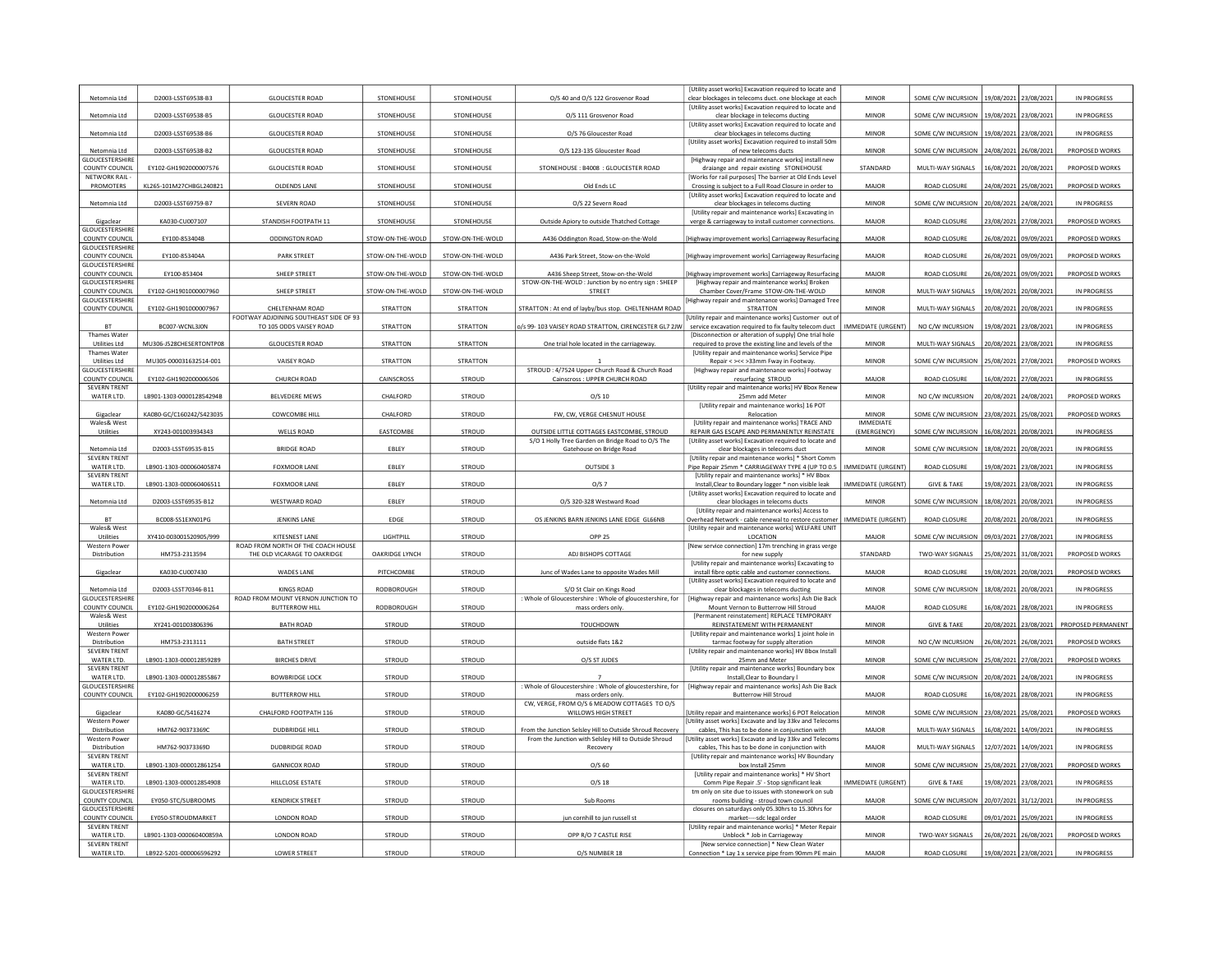| <b>GLOUCESTERSHIRE</b><br>COUNTY COUNCIL | EY204-69677856            | PAINSWICK ROAD                                                  | <b>STROUD</b>         | STROUD                  | App Stroud Road, from Glos                                                                                                                                     | [Highway repair and maintenance works] Sign<br>Replacement                                                          | <b>MINOR</b>       | <b>GIVE &amp; TAKE</b>                   | 25/08/2021            | 27/08/2021            | PROPOSED WORKS     |
|------------------------------------------|---------------------------|-----------------------------------------------------------------|-----------------------|-------------------------|----------------------------------------------------------------------------------------------------------------------------------------------------------------|---------------------------------------------------------------------------------------------------------------------|--------------------|------------------------------------------|-----------------------|-----------------------|--------------------|
|                                          |                           |                                                                 |                       |                         |                                                                                                                                                                | [Utility repair and maintenance works] Excavation                                                                   |                    |                                          |                       |                       |                    |
| Netomnia Ltd                             | D2003-LSST70346-B15       | RODBOROUGH AVENUE                                               | STROUD                | STROUD                  | O/S 25 Rodborough Avenue                                                                                                                                       | required to locate & clear blockages in telecoms ducts<br>[Utility repair and maintenance works] Excavation         | <b>MINOR</b>       | SOME C/W INCURSION 19/08/2021 23/08/2021 |                       |                       | IN PROGRESS        |
| Netomnia Ltd                             | D2003-LSST70346-B16       | RODBOROUGH AVENUE                                               | <b>STROUD</b>         | STROUD                  | O/S 12 Rodborough Avenue                                                                                                                                       | equired to locate & clear blockages in telecoms ducts<br><b>IUtility repair and maintenance works] Excavation</b>   | MINOR              | SOME C/W INCURSION                       | 19/08/2021            | 23/08/2021            | <b>IN PROGRESS</b> |
| Netomnia Ltd                             | D2003-LSST70346-B14       | RODBOROUGH HILL                                                 | <b>STROUD</b>         | <b>STROUD</b>           | Opp Grove Ville on Rodborough Hill                                                                                                                             | required to locate & clear blockages in telecoms ducts                                                              | <b>MINOR</b>       | SOME C/W INCURSION                       |                       | 19/08/2021 23/08/2021 | IN PROGRESS        |
| Netomnia Ltd                             | D2003-LSST70346-B10       | RODBOROUGH HILL                                                 | <b>STROUD</b>         | STROUD                  | O/S Homeleigh on Rodborough Hill                                                                                                                               | [Utility asset works] Excavation required to locate and<br>clear blockages in telecoms ducts                        | <b>MINOR</b>       | SOME C/W INCURSION                       | 20/08/2021            | 24/08/2021            | IN PROGRESS        |
| Netomnia Ltd                             | D2003-LSST70346-B3        | RODBOROUGH HILL                                                 | <b>STROUD</b>         | STROUD                  | S/O 1 Rodborough Avenue on Rodborough Hill                                                                                                                     | [Utility asset works] Excavation required to locate and<br>clear blockages in telecoms ducting                      | MINOR              | SOME C/W INCURSION                       | 20/08/2021 24/08/2021 |                       | IN PROGRESS        |
|                                          |                           |                                                                 |                       |                         |                                                                                                                                                                | [Utility asset works] Excavation to locate and clear                                                                |                    |                                          |                       |                       |                    |
| Netomnia Ltd                             | D2003-LSST70346-B13       | RODBOROUGH HILL                                                 | STROUD                | STROUD                  | O/S Radnor and Callowell on Rodborough Hill                                                                                                                    | blockages in telecoms ducts<br>fUtility asset works] Excavation to lay 13m of new                                   | <b>MINOR</b>       | SOME C/W INCURSION 23/08/2021 25/08/2021 |                       |                       | PROPOSED WORKS     |
| Netomnia Ltd                             | D2003-LSST70346-B2        | RODBOROUGH HILL                                                 | STROUD                | STROUD                  | S/O 1 Rodborough Avenue on Rodborough Hill                                                                                                                     | telecoms ducting<br>[Utility asset works] Works to locate and clear blockages                                       | <b>MINOR</b>       | SOME C/W INCURSION                       | 23/08/2021            | 25/08/2021            | PROPOSED WORKS     |
| Netomnia Ltd<br><b>SEVERN TRENT</b>      | D2003-LSST70346-B8        | RODBOROUGH HILL                                                 | STROUD                | STROUD                  | Rodborough Hill OS Bryans                                                                                                                                      | in existing telecoms ducting<br>[Utility repair and maintenance works] Install external                             | <b>MINOR</b>       | SOME C/W INCURSION                       | 23/08/2021            | 25/08/2021            | PROPOSED WORKS     |
| WATER LTD.                               | LB906-0000-00009489269    | <b>RUSSELL STREET</b>                                           | STROUD                | STROUD                  | ON FOOTWAY OUTSIDE NUMBER 17                                                                                                                                   | meter in boundary box at depth of under 1.5 meters by                                                               | MINOR              | NO C/W INCURSION                         |                       | 22/08/2021 22/08/2021 | PROPOSED WORKS     |
| <b>Western Power</b><br>Distribution     | HM762-90373369B           | SELSLEY HILL                                                    | <b>STROUD</b>         | STROUD                  | From Outside Millvale Engineering to Outside Esso MFG                                                                                                          | Utility asset works] Excavate and lay 33kv and Telecoms<br>cables, This has to be done in conjunction with          | STANDARD           | TWO-WAY SIGNALS                          | 12/07/2021            | 14/09/2021            | IN PROGRESS        |
| Wales& West<br>Utilities                 | XY243-004000171589        | <b>SLAD ROAD</b>                                                | <b>STROUD</b>         | STROUD                  | O/S 30A                                                                                                                                                        | [Utility repair and maintenance works] LAY NEW GAS<br>SERVICE 5M PUBLIC                                             | <b>MINOR</b>       | STOP/GO BOARDS                           |                       | 29/08/2021 01/09/2021 | PROPOSED WORKS     |
|                                          |                           |                                                                 |                       |                         |                                                                                                                                                                | [Utility asset works] Excavation required to locate and                                                             |                    |                                          |                       |                       |                    |
| Netomnia Ltd                             | D2003-LSST70346-B12       | SPILLMANS ROAD                                                  | STROUD                | STROUD                  | O/S 9-11 Spillman's Road                                                                                                                                       | clear blockages from telecoms ducts<br>[Utility asset works] Excavation required to locate and                      | <b>MINOR</b>       | SOME C/W INCURSION                       | 18/08/2021 20/08/2021 |                       | IN PROGRESS        |
| Netomnia Ltd<br><b>GLOUCESTERSHIRE</b>   | D2003-LSST70346-B1        | SPILLMANS ROAD                                                  | STROUD                | <b>STROUD</b>           | O/S 11 Spillmans Road<br>STROUD: 4/7524 Upper Church Road & Church Road                                                                                        | clear blockages from telecoms ducting<br>[Highway repair and maintenance works] Footway                             | <b>MINOR</b>       | SOME C/W INCURSION                       | 20/08/2021            | 24/08/2021            | IN PROGRESS        |
| COUNTY COUNCIL                           | EY102-GH1902000006505     | UPPER CHURCH ROAD                                               | STROUD                | STROUD                  | Cainscross : UPPER CHURCH ROAD                                                                                                                                 | resurfacing STROUD                                                                                                  | MAJOR              | ROAD CLOSURE                             | 16/08/2021 27/08/2021 |                       | IN PROGRESS        |
| <b>GLOUCESTERSHIRE</b><br>COUNTY COUNCIL | EY050-LURSB039168         | <b>WALKLEY HILL</b>                                             | <b>STROUD</b>         | STROUD                  | opposite 3, the boulevard                                                                                                                                      | <b>Tree Works</b>                                                                                                   | MINOR              | STOP/GO BOARDS                           | 26/08/2021            | 26/08/2021            | PROPOSED WORKS     |
| Gigaclear                                | KA080-GC/C216212/S178235- | JNCT CALF WAY THROUGH TO WHITEWAY TO<br>WISHANGER LANE          | WHITEWAY              | <b>STROUD</b>           | CW, VERGE OS REVA                                                                                                                                              | [Utility repair and maintenance works] Relocating pot to<br>customers boundary                                      | <b>MINOR</b>       | MULTI-WAY SIGNALS                        |                       | 19/08/2021 23/08/2021 | IN PROGRESS        |
| Wales& West                              |                           |                                                                 |                       |                         |                                                                                                                                                                | [Utility repair and maintenance works] PERMIT FOR                                                                   |                    |                                          |                       |                       |                    |
| Utilities<br><b>SEVERN TRENT</b>         | XY410-003001326400/999    | <b>BATH ROAD</b>                                                | WOODCHESTER           | <b>STROUD</b>           | LAYBY ADJACENT TO WOODCHESTER GARAGE                                                                                                                           | COMPOUND<br>[Utility repair and maintenance works] * Small Meter                                                    | <b>MAJOR</b>       | NO C/W INCURSION                         | 06/08/2021            | 24/12/2021            | IN PROGRESS        |
| WATER LTD.                               | LB901-1303-000060404542   | SOUTHBANK<br>ROAD FROM REDDINHORN COTTAGE TO                    | WOODCHESTER           | STROUD                  | $O/S$ 17<br>OPPOSITE REDDINHORNE COTTAGE SYMONDS YAT ROCK                                                                                                      | tenew 40mm * Job in Footway (6mm Bitmac (Tarmac)<br>[Utility asset works] Access is required to a telegraph         | MINOR              | SOME C/W INCURSION                       | 25/08/2021 27/08/2021 |                       | PROPOSED WORKS     |
| <b>BT</b>                                | BC008-20AUGBHL369SS       | <b>COUNTY BOUNDARY</b>                                          | SYMONDS YAT ROCK      | <b>SYMONDS YAT ROCK</b> | COLEFORD GL16 7NZ                                                                                                                                              | pole via a hoist so that Openreach engineers can                                                                    | <b>MINOR</b>       | TWO-WAY SIGNALS                          |                       | 20/08/2021 20/08/2021 | IN PROGRESS        |
| <b>GLOUCESTERSHIRE</b><br>COUNTY COUNCIL | EY030-1228/COTSWOLDSPORT  | 3/103 HALF MOON PLANTATION TO TEMPLE<br><b>GUITING JUNCTION</b> | <b>TEMPLE GUITING</b> | <b>TEMPLE GUITING</b>   | Cotswolds Area                                                                                                                                                 | Cotswold Sprtive                                                                                                    | <b>MINOR</b>       | NO C/W INCURSION                         | 21/08/2021            | 21/08/2021            | PROPOSED WORKS     |
| <b>BT</b>                                | BC007-WCNCG23S01          | <b>CHURCH STREET</b>                                            | <b>TETBURY</b>        | TETBURY                 | Near 10 Church Street, Tetbury, GL8 8JG                                                                                                                        | [Utility repair and maintenance works] excavation in<br>f.way to lay telecoms duct                                  | <b>MINOR</b>       | NO C/W INCURSION                         | 21/08/2021            | 22/08/2021            | PROPOSED WORKS     |
| SCOTTISH&<br>SOUTHERN                    | LP151-S30005461           | CHURCH STREET                                                   | TETBURY               | TETBURY                 | 12 CHURCH ST                                                                                                                                                   | Utility repair and maintenance works] EXCAVATE JOINT<br>HOLE 1.5MTRS X1.5MTRS TRENCH 1MTR TO DOORWAY                | STANDARD           | TWO-WAY SIGNALS                          |                       | 25/08/2021 31/08/2021 | PROPOSED WORKS     |
|                                          |                           |                                                                 |                       |                         |                                                                                                                                                                | [Utility repair and maintenance works] Replace frame                                                                |                    |                                          |                       |                       |                    |
| <b>Bristol Water</b>                     | AY009-2698018             | THE FERNS                                                       | TETBURY               | TETBURY                 | $o/s$ 25                                                                                                                                                       | and cover<br>[Utility repair and maintenance works] REPLACE                                                         | <b>MINOR</b>       | SOME C/W INCURSION                       | 19/08/2021            | 23/08/2021            | IN PROGRESS        |
| <b>Bristol Water</b><br>GLOUCESTERSHIRI  | AY009-2700322             | WOODWARD CLOSE                                                  | TETBURY               | TETBURY                 | Outside 1<br>FEWKESBURY : Just past School road junction : B4213 WICK                                                                                          | <b>LEAKING STOP TAP</b><br>[Highway repair and maintenance works] Clean out                                         | IMMEDIATE (URGENT) | SOME C/W INCURSION                       | 20/08/2021 24/08/2021 |                       | <b>IN PROGRESS</b> |
| COUNTY COUNCIL                           | EY102-GH1902000006357     | <b>B4213 WICK LANE TO WAINLODE LANE</b>                         | APPERLEY              | TEWKESBURY              | LANE TO WAINLODE LANE                                                                                                                                          | ditch and remove from site TEWKESBURY                                                                               | <b>MINOR</b>       | TWO-WAY SIGNALS                          |                       | 20/08/2021 20/08/2021 | IN PROGRESS        |
| <b>BT</b>                                | BC007-WCMN404G01          | <b>NATTON</b>                                                   | <b>ASHCHURCH</b>      | TEWKESBURY              | NATTON TURN NATTON ASHCHURCH TEWKES, BURY GL20<br>7BE                                                                                                          | [Utility repair and maintenance works] excavation in<br>verge to clear blockage in telecoms duct                    | <b>MINOR</b>       | NO C/W INCURSION                         |                       | 19/08/2021 23/08/2021 | PROPOSED WORKS     |
| <b>GLOUCESTERSHIRE</b><br>COUNTY COUNCIL | EY102-GH1902000006398     | B4079 ASTON CROSS ASHCHURCH TO COUNTY<br><b>BOUNDARY</b>        | <b>ASTON CROSS</b>    | TEWKESBURY              | TEWKESBURY : At County Boundary past Aston on Carrant   [Highway repair and maintenance works] Replace 2 sigr<br>junction: B4079 ASTON CROSS ASHCHURCH TO COUN | posts and re-fix chevron plus replace damaged chevron                                                               | <b>MINOR</b>       | TWO-WAY SIGNALS                          | 26/08/2021 26/08/2021 |                       | PROPOSED WORKS     |
| <b>GLOUCESTERSHIRE</b>                   |                           | 40367 VICTORIA COTTAGES BODDINGTON TO                           |                       |                         | TEWKESBURY: At Boddington Loop junction: 40367                                                                                                                 | [Highway repair and maintenance works] Re-fix sign to                                                               |                    |                                          |                       |                       |                    |
| COUNTY COUNCIL<br><b>GLOUCESTERSHIRE</b> | EY102-GH1902000006382     | THE BUNGALOW BARROW<br>A4019 THE GLOUCESTEROLD SPOT TO WITHY    | <b>BODDINGTON</b>     | TEWKESBURY              | VICTORIA COTTAGES BODDINGTON TO THE BUNGALOW                                                                                                                   | post TEWKESBURY<br>[Highway repair and maintenance works] Ground                                                    | MINOR              | <b>GIVE &amp; TAKE</b>                   | 24/08/2021            | 24/08/202             | PROPOSED WORKS     |
| COUNTY COUNCIL<br><b>SEVERN TRENT</b>    | EY102-GH1902000007715     | <b>BRIDGE LANE</b>                                              | <b>BODDINGTON</b>     | TEWKESBURY              | M5 Junction 10 - A4019                                                                                                                                         | <b>Investigation Work</b><br>[Utility repair and maintenance works] * HV Short                                      | <b>MINOR</b>       | LANE CLOSURE                             | 23/08/2021            | 27/08/2021            | PROPOSED WORKS     |
| WATER LTD.                               | LB901-1303-000060402118   | 400693 VILLAGE ROAD THROUGH BUCKLAND                            | <b>BUCKLAND</b>       | TEWKESBURY              | OUTSIDE CRAB TREE HOUSE                                                                                                                                        | Comm pipe Renew 25mm * CARRIAGEWAY TYPE 4 (UP                                                                       | IMMEDIATE (URGENT) | ROAD CLOSURE                             | 19/08/2021            | 23/08/2021            | IN PROGRESS        |
| GLOUCESTERSHIRE<br>COUNTY COUNCIL        | EY020-NRS-S278-REM93841   | A435 OXENTON TURNING TO GOTHERINGTON<br><b>FIELDS</b>           | <b>GOTHERINGTON</b>   | TEWKESBURY              | Junc with Gotherington Fields & Malleson Road                                                                                                                  | S278 remedial works incl amending kerb lines, locating<br>directionall signs, white lining. Contractor: Shannonside | STANDARD           | MULTI-WAY SIGNALS                        | 23/08/2021 03/09/2021 |                       | PROPOSED WORKS     |
| <b>BT</b>                                | BC008-PTMS39580A          | B4215 BEECH CLOSE TO GLOUCESTER ROAD                            | <b>HIGHNAM</b>        | TEWKESBURY              | Opp The Rectory, B4215 Beech Close to Gloucester Road,<br>Highnam, Newent Road, Linton, Highnam, Tewkes                                                        | [Utility asset works] TM REQUIRED FOR ENGINEERS TO<br>SAFELY ACCESS OVERHEAD STRUCTURE                              | <b>MINOR</b>       | TWO-WAY SIGNALS                          |                       | 27/08/2021 27/08/2021 | PROPOSED WORKS     |
| Wales& West<br>Utilities                 | XY245-004000172451        | CARRANT ROAD                                                    | <b>MITTON</b>         | TEWKESBURY              | O/S 8                                                                                                                                                          | <b>IUtility repair and maintenance worksl LAY NEW GAS</b><br>SERVICE 4M PUBLIC                                      | <b>MINOR</b>       | <b>GIVE &amp; TAKE</b>                   | 26/08/2021            | 27/08/2021            | PROPOSED WORKS     |
| <b>SEVERN TRENT</b>                      |                           | FOOTWAY ADJOINING SOUTHSIDE OF 99                               |                       |                         |                                                                                                                                                                | [Utility repair and maintenance works] HV Bbox Install                                                              |                    |                                          |                       |                       |                    |
| WATER LTD.<br>Western Powe               | LB901-1303-000012867281   | <b>CHURCHILL GROVE</b>                                          | NEWTOWN               | TEWKESBURY              | 100 CHURCHILL GROVE                                                                                                                                            | 25mm and Meter<br>[Utility repair and maintenance works] Urgent                                                     | IMMEDIATE (URGENT) | SOME C/W INCURSION                       | 20/08/2021            | 24/08/202             | <b>IN PROGRESS</b> |
| Distribution<br><b>GLOUCESTERSHIRE</b>   | HM751-9517617             | <b>GREEN LANE</b>                                               | NEWTOWN               | TEWKESBURY              | Opposite cycleway from Furrowfield Way                                                                                                                         | excavation in highway to locate and repair LV cable<br>[Highway repair and maintenance works] Column                | IMMEDIATE (URGENT) | SOME C/W INCURSION                       | 15/07/2021 27/08/2021 |                       | IN PROGRESS        |
| COUNTY COUNCIL                           | EY204-68409712            | <b>GREEN LANE</b>                                               | <b>NEWTOWN</b>        | TEWKESBURY              | OS ACST                                                                                                                                                        | Replacement                                                                                                         | <b>MINOR</b>       | <b>GIVE &amp; TAKE</b>                   | 25/08/2021            | 27/08/2021            | PROPOSED WORKS     |
| <b>GLOUCESTERSHIRE</b><br>COUNTY COUNCIL | EY102-GH1902000006397     | NORTHWAY LANE                                                   | NEWTOWN               | TEWKESBURY              | TEWKESBURY: NORTHWAY LANE                                                                                                                                      | [Highway repair and maintenance works] Replace sign<br>posts and signs TEWKESBURY                                   | <b>MINOR</b>       | <b>GIVE &amp; TAKE</b>                   |                       | 25/08/2021 25/08/2021 | PROPOSED WORKS     |
| <b>SEVERN TRENT</b><br>WATER LTD.        | LB906-0000-000041020508   | <b>WARREN ROAD</b>                                              | NORTHWAY              | TEWKESBURY              | ON FOOTWAY OUTSIDE NUMBER 54                                                                                                                                   | [Utility repair and maintenance works] Install external<br>neter in boundary box at depth of under 1.5 meters by    | <b>MINOR</b>       | NO C/W INCURSION                         | 26/08/2021            | 27/08/2021            | PROPOSED WORKS     |
|                                          |                           |                                                                 |                       |                         |                                                                                                                                                                | [Utility repair and maintenance works] Replace 1                                                                    |                    |                                          |                       |                       |                    |
| <b>BT</b><br><b>SEVERN TRENT</b>         | BC410-TM00000500306732100 | WESTFIELD AVENUE                                                | NORTHWAY              | TEWKESBURY              | O/S NO 4/5, WESTFIELD AVENUE                                                                                                                                   | existing pole 0.5m x 0.5m<br>[Utility repair and maintenance works] HV Boundary                                     | <b>MINOR</b>       | SOME C/W INCURSION                       | 25/08/2021 27/08/2021 |                       | PROPOSED WORKS     |
| WATER LTD.<br><b>SEVERN TRENT</b>        | LB901-1303-000012864800   | TEDDINGTON THROUGH ROAD                                         | TEDDINGTON            | TEWKESBURY              | <b>BOX TREES</b>                                                                                                                                               | box Renew 25mm<br>[Utility repair and maintenance works] Boundary box                                               | MINOR              | <b>GIVE &amp; TAKE</b>                   |                       | 26/08/2021 31/08/2021 | PROPOSED WORKS     |
| WATER LTD.<br><b>SEVERN TRENT</b>        | LB901-1303-000012864881   | <b>BARTON ROAD</b>                                              | TEWKESBURY            | TEWKESBURY              | O/S 36 BARTON ROAD                                                                                                                                             | Install, Clear to Boundary<br>[Utility asset works] Barriers in place to protect bell                               | MMEDIATE (URGENT)  | <b>GIVE &amp; TAKE</b>                   | 19/08/2021            | 23/08/202             | IN PROGRESS        |
| WATER LTD.                               | LB529-A6W-12464-02-A      | <b>FLOUR MILLS</b>                                              | TEWKESBURY            | TEWKESBURY              | On the bridge named 'Flour Mills'                                                                                                                              | barriers (from lorries delivering to the STW site) that                                                             | MAJOR              | NO C/W INCURSION                         | 06/04/2021 30/11/2021 |                       | IN PROGRESS        |
| <b>GLOUCESTERSHIRE</b><br>COUNTY COUNCIL | EY100-870949              | <b>TEWKESBURY BYPASS</b>                                        | TEWKESBURY            | TEWKESBURY              | A38 Tewkesbury Bypass                                                                                                                                          | Highway improvement works] Carriageway Resurfacing<br>to rectify recent problems with Surface Dressing works.       | MAJOR              | ROAD CLOSURE                             | 16/08/2021 31/08/2021 |                       | IN PROGRESS        |